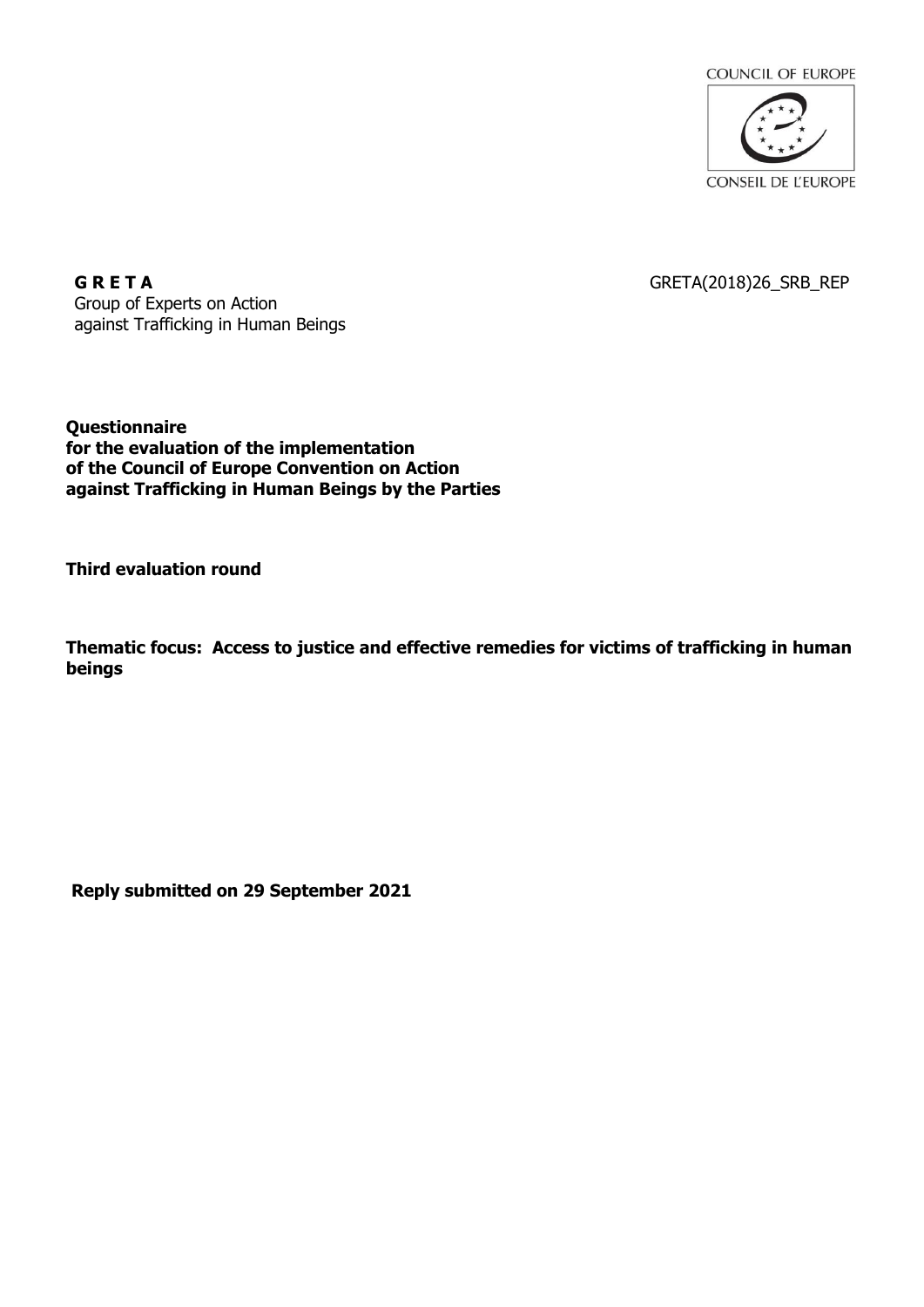\_\_\_\_\_\_\_\_\_\_\_\_\_\_\_\_\_\_\_\_\_\_\_\_\_\_\_\_\_\_\_\_\_\_\_\_\_\_\_\_\_\_\_\_\_\_\_\_\_\_\_\_\_\_\_\_\_\_\_\_\_\_\_\_\_\_\_\_\_\_\_\_\_\_\_\_\_\_\_\_\_\_\_\_\_\_\_\_\_\_\_\_\_\_\_\_\_\_\_\_\_\_\_

Secretariat of the Council of Europe Convention on Action against Trafficking in Human Beings (GRETA and Committee of the Parties) Council of Europe F-67075 Strasbourg Cedex France

trafficking@coe.int

[www.coe.int/en/web/anti-human-trafficking](http://www.coe.int/en/web/anti-human-trafficking)

December 2018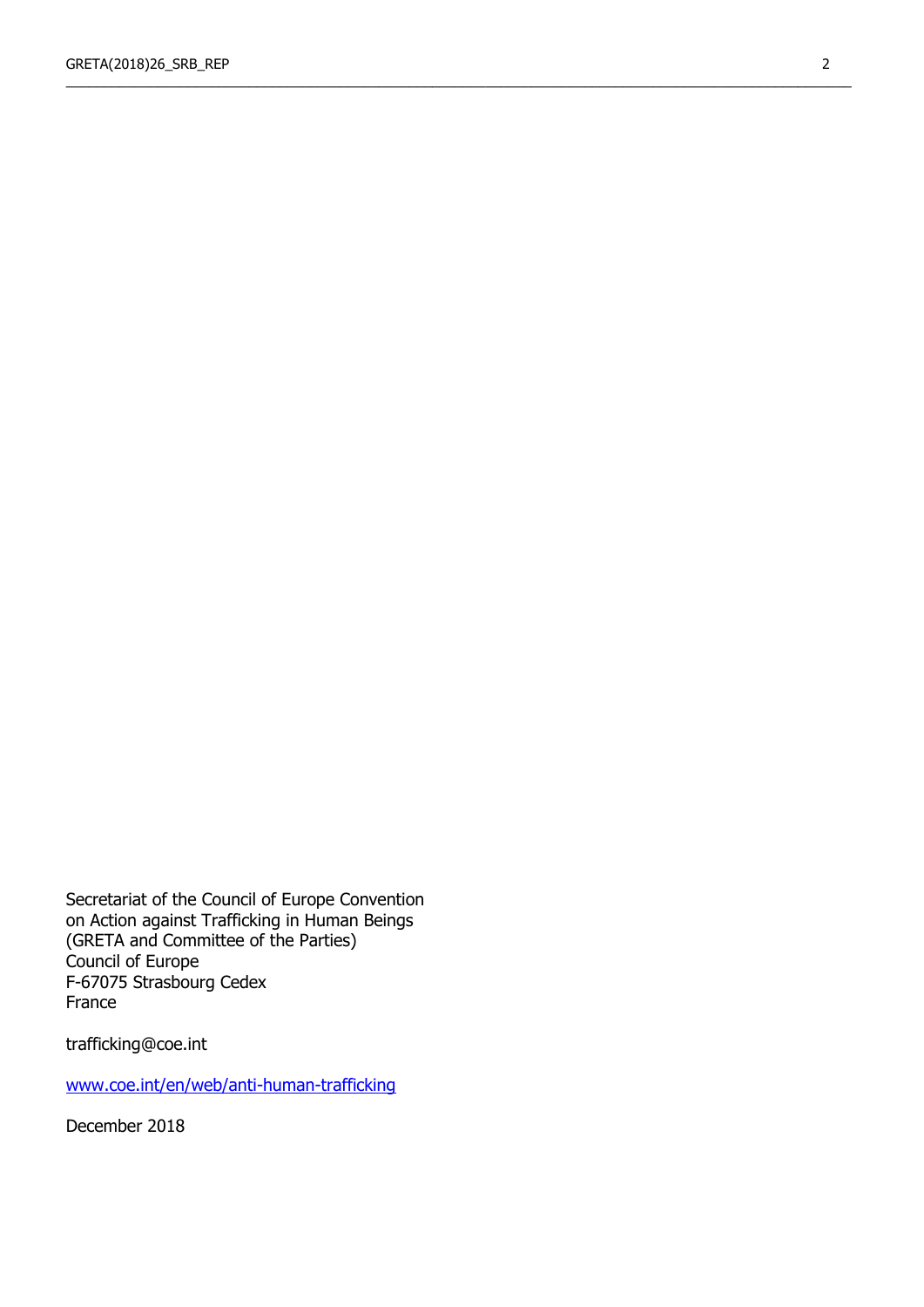### **Introduction**

In accordance with Article 38, paragraph 1, of the Convention on Action against Trafficking in Human Beings ("the Convention"), GRETA evaluates the implementation of the Convention following a procedure divided into rounds. At the beginning of each round, GRETA selects the specific provisions on which the evaluation procedure is based.

The first round of monitoring of the Convention provided an overview of its implementation by State Parties. The second evaluation round of the Convention examined the impact of legislative, policy and practical measures on the prevention of trafficking in human beings (THB), the protection of the rights of victims of trafficking, and the prosecution of traffickers, paying particular attention to measures taken to address new trends in human trafficking and the vulnerability of children to trafficking.

GRETA has decided that the third evaluation round of the Convention will focus on trafficking victims' **access to justice and effective remedies**, which is essential for victims' rehabilitation and reinstatement of rights and reflects a victim-centred and human-rights based approach to the fight against human trafficking. A number of provisions of the Convention establishing substantive and procedural obligations are relevant to this topic. Moreover, victims of trafficking, by virtue of their status as victims of human rights violations, are entitled to effective remedies under the European Convention on Human Rights. Access to justice and effective remedies must be guaranteed, in a gender- and age-sensitive manner, to all victims of trafficking subject to the jurisdiction of State Parties, irrespective of their immigration status or presence on the national territory and notwithstanding their capacity or willingness to co-operate in any criminal investigation.

Access to justice and effective remedies is contingent on the fulfilment of a number of preconditions, including prompt and accurate identification of victims of trafficking, the provision of a recovery and reflection period, the availability of material, psychological, medical and legal assistance, regularisation of the victim's stay, the right to seek and enjoy asylum, and the application of the principle of *non*refoulement. These preconditions, corresponding to different provisions of the Convention. have been examined at length during the first and second evaluation rounds of monitoring of the Convention. Consequently, GRETA has decided to ask each State Party for an update on the implementation of GRETA's previous recommendations on selected topics, through a separate country-specific part of the questionnaire, rather than including once again questions related to the same provisions in the general questionnaire for the third evaluation round.

States Parties are requested to transmit to GRETA a reply to this questionnaire **within four months** from the date it was sent. The reply to the questionnaire should be submitted in one of the official languages of the Council of Europe (English and French), and preferably also in the original language. Where appropriate, in order to avoid unnecessary repetition, the reply may refer to information contained in the report submitted by the national authorities on measures taken to comply with the Committee of the Parties' recommendation concerning the implementation of the proposals made in GRETA's second evaluation report. States Parties should provide links, copies or extracts of relevant legislation, regulations, national action plans and case law mentioned in the reply to the questionnaire, in the original language and, wherever possible, also in one of the official languages of the Council of Europe.

A variety of stakeholders and civil society representatives should be effectively consulted in the preparation of the reply to the questionnaire, to ensure that the information provided is as comprehensive as possible.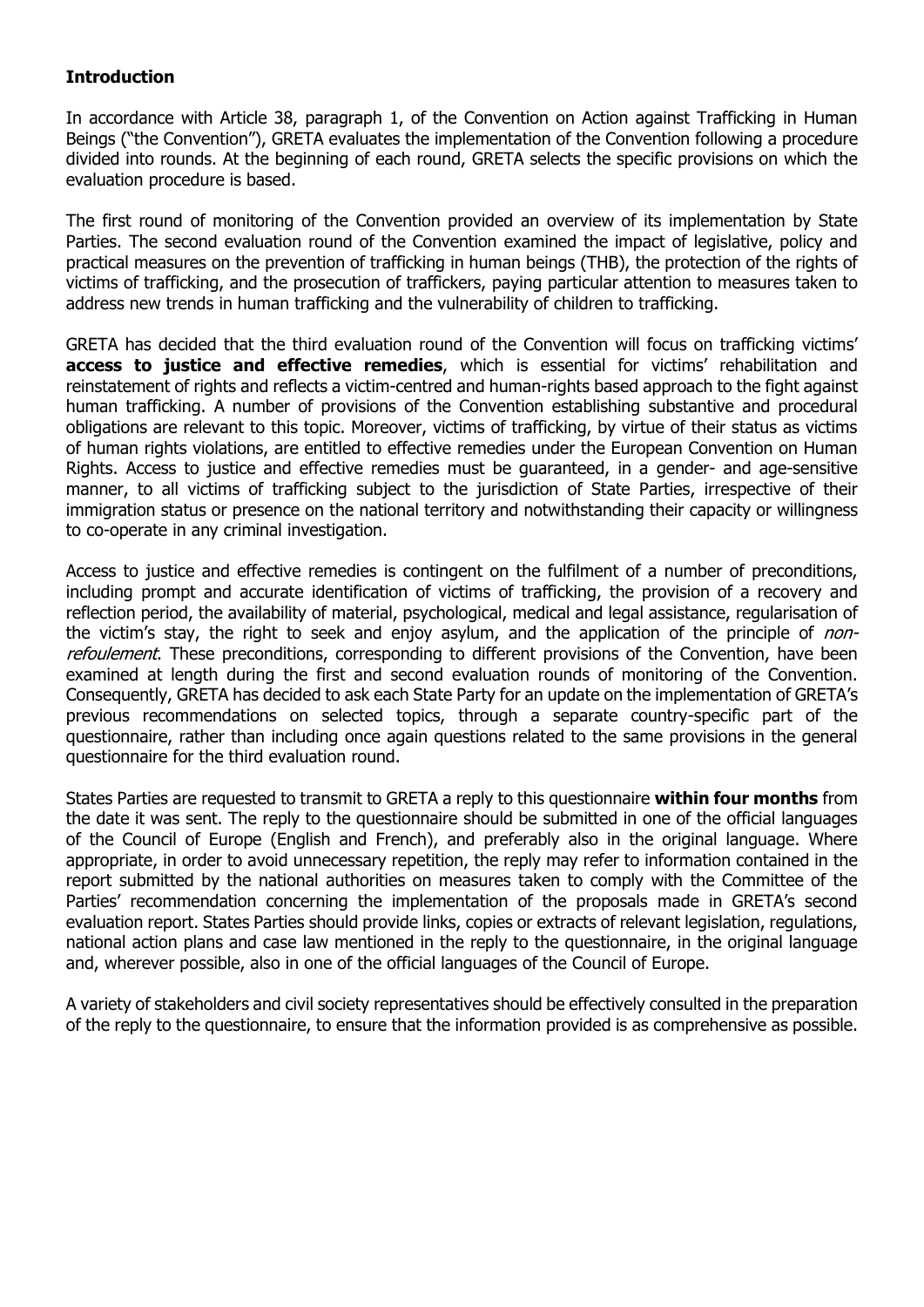### **Part I - Access to justice and effective remedies**

- **1. Right to information (Articles 12 and 15)**
- **1.1 How, at what stage and by whom are presumed victims and victims of THB informed of their rights, the relevant judicial and administrative proceedings, and the legal possibilities for obtaining compensation and other remedies, in a language that they can understand? Please provide copies of any information materials developed to inform victims of THB, including any materials specifically developed for child victims, in the languages in which they exist.**

\_\_\_\_\_\_\_\_\_\_\_\_\_\_\_\_\_\_\_\_\_\_\_\_\_\_\_\_\_\_\_\_\_\_\_\_\_\_\_\_\_\_\_\_\_\_\_\_\_\_\_\_\_\_\_\_\_\_\_\_\_\_\_\_\_\_\_\_\_\_\_\_\_\_\_\_\_\_\_\_\_\_\_\_\_\_\_\_\_\_\_\_\_\_\_\_\_\_\_\_\_\_\_

Provision of information to victims at the Centre for the Protection of Victims of Human Trafficking is part of a professional procedure that runs continuously from the moment the first contact with a presumed victim has been established till the moment provision of support ends. Provision of information may start during the initial telephone contact, so that further actions may be agreed upon, or during the first meeting, so that needs may be assessed and/or for the purpose of identification. When providing information to a victim, his / her current condition is taken into account, including his/her current capacity to receive and process information, and urgency to share certain information to enable the beneficiary to make at that moment an informed decision(s) regarding priority needs. Information is provided in a language that the beneficiary understands, with the help of interpreters when necessary, or using modern means of communication (Google Translator and others). The professional associate who provides information to the beneficiary is required to check whether he/she has understood the information provided.

Bearing in mind the importance of adequate provision of information to victims during the first contact, unique information brochures on the rights of victims have been developed for adults and for children, in Serbian and English, with the support of the Project "From Danger to Security - Improving the Protection of Victims of THB in Serbia", implemented by the International Rescue Committee (IRC) and the Atina Citizens' Association, with the financial support of the US State Department.

The translation of the information brochure for people with THB experience into Romani, Albanian, Hungarian, Romanian, Bulgarian, Macedonian, Farsi, French and Urdu was made possible with the support of the regional project for preventing and combating trafficking in human beings in the Western Balkans implemented by the German Corporation for International Cooperation (GIZ), funded by the German Federal Ministry for Economic Cooperation and Development.

With a view of ensuring continuity and uniformity of provision of information during the first contact, related information brochures are used by all the actors involved in the preliminary identification - police, centres for social work, civil society organizations, prosecutors, Centre for the Protection of Victims of Human Trafficking, Commissariat for Refugees and Migration, and others.

The Centre for the Protection of Victims of Human Trafficking, in cooperation with the International Organization for Migration (IOM), has developed two information brochures for migrants, in Arabic, Farsi, English and Serbian: "Trafficking does not only happen to others" and "In migrations as well, human trafficking is not the same as human smuggling'', as well as an information poster about the Centre for the Protection of Victims of Human Trafficking. Related materials will be delivered to GRETA.

The Center for the Protection of Victims of Human Trafficking and the IDEAS Center for Research and Development have jointly developed an informational flyer on human trafficking for migrant children, especially targeted at unaccompanied children, "Protect yourself against human trafficking", in Arabic, Farsi and Serbian. Related materials will be delivered to GRETA.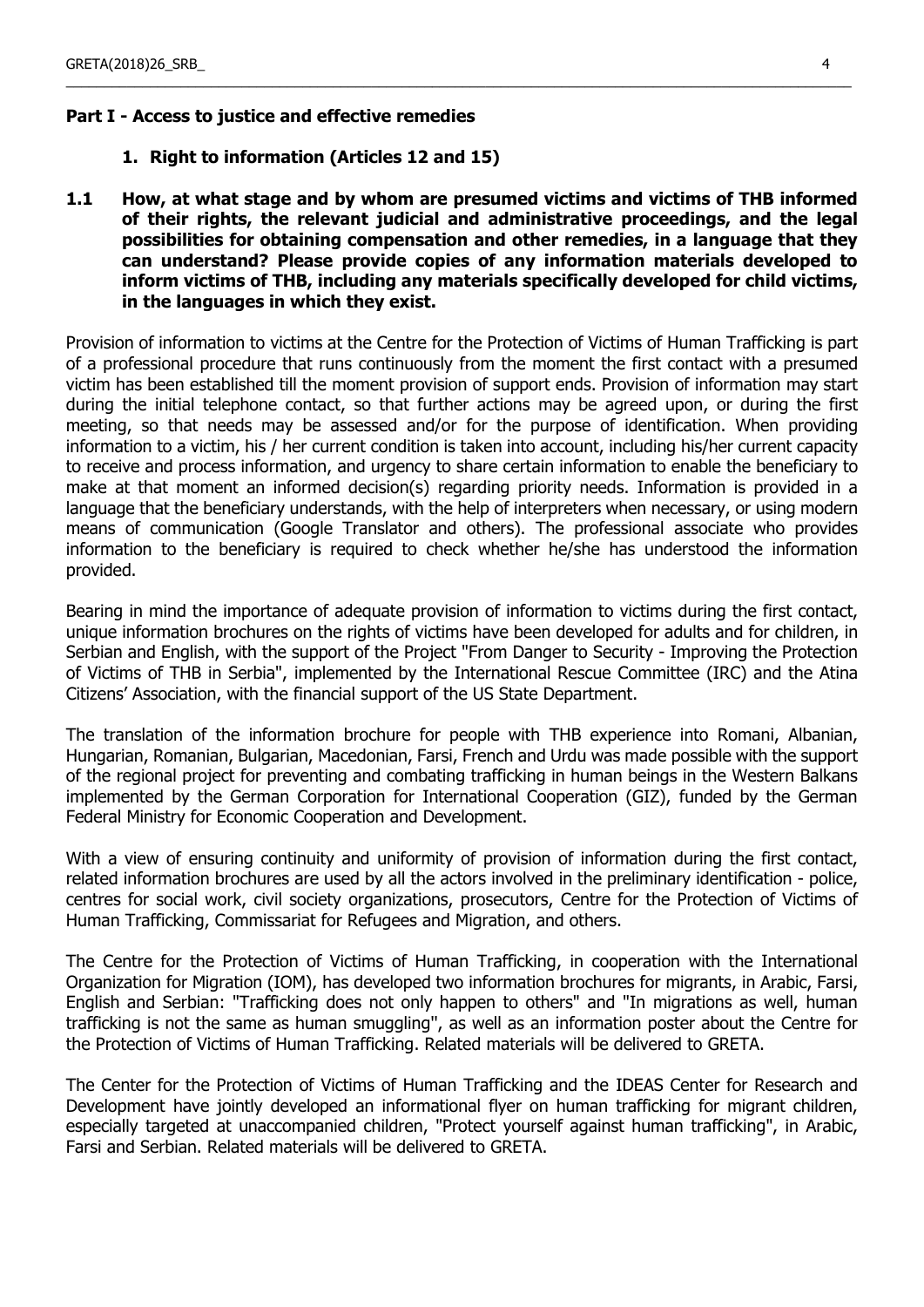During migrants' and asylum seekers' reception and stay in reception and asylum centres, staff of the Commissariat for Refugees and Migration continuously provide information on the support system, protection and rights of presumed victims and victims of THB, in accordance with the Standard Operating Procedures for the Treatment of Victims of Human Trafficking.

\_\_\_\_\_\_\_\_\_\_\_\_\_\_\_\_\_\_\_\_\_\_\_\_\_\_\_\_\_\_\_\_\_\_\_\_\_\_\_\_\_\_\_\_\_\_\_\_\_\_\_\_\_\_\_\_\_\_\_\_\_\_\_\_\_\_\_\_\_\_\_\_\_\_\_\_\_\_\_\_\_\_\_\_\_\_\_\_\_\_\_\_\_\_\_\_\_\_\_\_\_\_\_

There are, also, regular meetings and sessions targeted at raising awareness among migrant population about the issue of trafficking in human beings, conducted by the Commissariat for Refugees and Migration in cooperation with international and non-governmental organizations.

In the period from 2018 to end-June 2021, in 3 asylum and 3 reception centres, CSO Atina in cooperation with the Commissariat for Refugees and Migration, delivered 338 thematic educational workshops aimed at informing migrant population on how to recognize and protect themselves against human trafficking and other risks. These workshops were attended by a total of 2,223 women and children from among the migrant population accommodated in these centres.

Trainings are continuously delivered to Commissariat's staff in the centres, in cooperation with relevant international organizations and civil society organizations. Related trainings in the field of work with, and protection and treatment of vulnerable categories of migrants, identification of potential victims of human trafficking, gender-based violence and the like, are targeted at ensuring provision of adequate support to migrants and prevention of various forms of violence. All suspected THB cases are immediately referred to the competent services in accordance with the standard operating procedures.

Attached is a link to the material "Overview of measures taken to preserve the welfare of beneficiaries with a focus on preventing exploitation and abuse", primarily intended for the staff of the Commissariat for Refugees and Migration, and their enabling to recognize and respond to observed abuses, but also for other stakeholders, which was developed with the support of the UNICEF office in Serbia. (https://kirs.gov.rs/media/uploads/Pregled-mera-za-ocuvanje-dobrobiti-korisnika-web.pdf). This overview of measures contains information on the policies, mechanisms and procedures of the Commissariat for Refugees and Migration applied to ensure prevention of abuses or, if they have already occurred, adequate and timely response to them.

The Law on Asylum and Temporary Protection ("Official Gazette of RS", no. 24/2018), in Article 17, prescribes special procedural or reception guarantees, for categories of persons such as: minors, persons with disabilities, elderly persons, pregnant women, single parents with minor children, persons with mental disorders, as well as victims of trafficking. Special procedural and reception guarantees serve to provide the appropriate assistance to the Applicant who, due to his/her personal circumstances, is not able to exercise his/her rights and obligations. As regards potential victims of human trafficking, the procedure of identifying these categories of persons is carried out by the Ministry of the Interior (MoI) Police Directorate, Border Police Directorate - Asylum Office as an ongoing activity, starting at the earliest reasonable time after the expression of the intention to apply for asylum in the Republic of Serbia at the border or transit zone. During the procedure, the police officers of the Asylum Office provide all the necessary information to potential victims of human trafficking.

Also, cooperation has been established with all competent authorities, especially with the Centre for the Protection of Victims of Human Trafficking, to which the Asylum Office promptly conveys information on its findings made during the submission of asylum applications or interrogations, related to obvious victims of human trafficking.

Rights of the injured party / victim are also prescribed by the Criminal Procedure Code (Article 50 of the CPC). These rights, enjoyed throughout the procedure, include the right to realize a restitution claim, the right to file an appeal against the decision on the adjudicated restitution claim, the right to submit objections to the public prosecutor's decision to dismiss the criminal complaint, suspend investigation or abandon criminal prosecution. Also, the injured party / victim has the right to file an appeal against the decision on the costs of the criminal proceedings and the adjudicated restitution claim, as well as to be notified about the outcome of the proceedings and to be served the final judgment.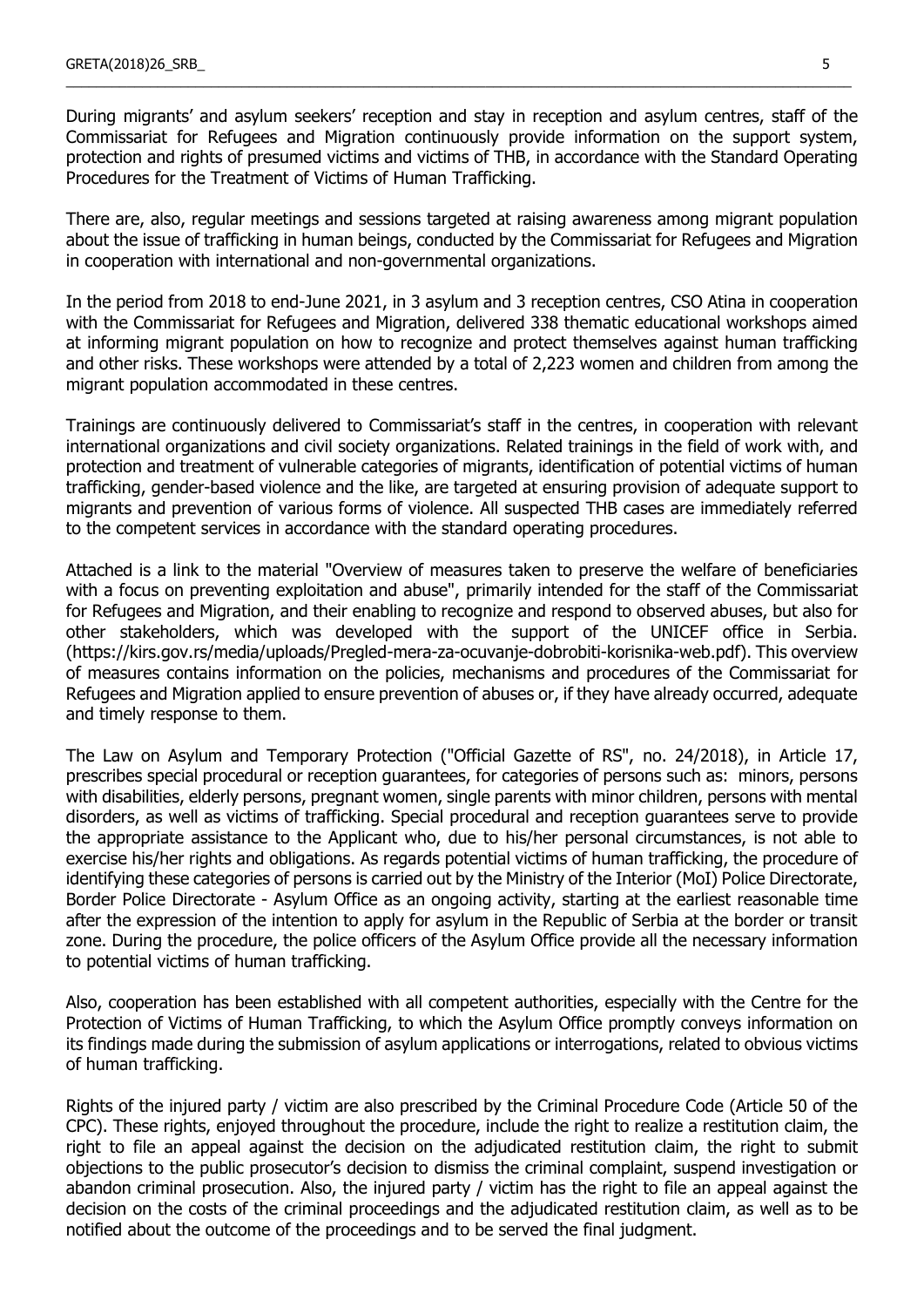Referred article of the Law prescribes, inter alia, that the public prosecutor and the court are obliged to advise the injured party / victim of the rights defined in this article.

\_\_\_\_\_\_\_\_\_\_\_\_\_\_\_\_\_\_\_\_\_\_\_\_\_\_\_\_\_\_\_\_\_\_\_\_\_\_\_\_\_\_\_\_\_\_\_\_\_\_\_\_\_\_\_\_\_\_\_\_\_\_\_\_\_\_\_\_\_\_\_\_\_\_\_\_\_\_\_\_\_\_\_\_\_\_\_\_\_\_\_\_\_\_\_\_\_\_\_\_\_\_\_

The authority conducting proceedings (police, public prosecutor's office or court, depending on the stage of the procedure) is required to advise the defendant or another participant in the proceedings (victim), in accordance with the provisions of this Code, about the rights to which they are entitled, and to caution them of the consequences of the omission (Article 8 of the CPC).

The injured parties / victims are entitled to use their own languages and scripts in the criminal proceedings in which they participate. If the proceedings are not being conducted in their language and unless, after being advised on their right to interpretation/translation, they declare that they know the language in which the proceedings are being conducted and that they waive their right to interpretation/translation, the interpretation of what they or others are saying, as well as translation of instruments and other written evidence, shall be provided and paid from the budget funds (Article 11 of the CPC).

In December 2016, the Republic Public Prosecutor issued General Mandatory Instruction on the manner of acting of the Services for Information and Support to Injured Parties and Witnesses with Public Prosecutor's Offices, which were established with the aim of enabling injured parties / victims and witnesses of crimes to exercise their right to receive information and their right of access to support services during the proceedings at the public prosecutor's office, in order to facilitate their participation in the proceedings and increase the efficiency thereof.

The main tasks of the Service for Information and Support are to provide the necessary information to the injured parties and witnesses regarding their participation in the proceedings, primarily in the investigation stage, to assess their needs, and provide them with information on how to realise them. Along with the summons, the injured parties / victims and witnesses are delivered a brochure with basic information about their rights and information about the Service for Information and Support.

The National Strategy for the Exercise of the Rights of Victims and Witnesses of Crimes in the Republic of Serbia for the period 2020-2025, adopted on 30 July 2020, defined as its Special objective 1: the Establishment of the National Network of Support Services to Victims and Witnesses of Crimes in the Republic of Serbia, along with the preservation and continuous improvement of the achieved standards of quality and availability of support services.

The right of a child to be informed about his / her rights and obligations in a manner appropriate to his / her age and in a language he / she understands during contacts with the police in the Republic of Serbia is regulated by the Rulebook on the manner and conditions of exercising police powers against minors ("Official Gazette of RS", no. 83/2019).

Pursuant to Article 3 of referred Rulebook, all police officers who exercise police powers against a minor (a person under the age of 18) are obliged to take into account the legal status, best interests, health and dignity of the minor, his/her mental, emotional and other personal properties and protection of his/her privacy, and to prevent producing any adverse effects on a minor.

It is further stated that the procedure of applying police powers against a minor is an urgent procedure, which shall be conducted respecting the principles of legality, professionalism, equality and humanity, in a language that the minor understands, upon a prior notice on the legal reasons for exercising those powers and on his/her rights, respecting international norms and standards of the United Nations and the Council of Europe.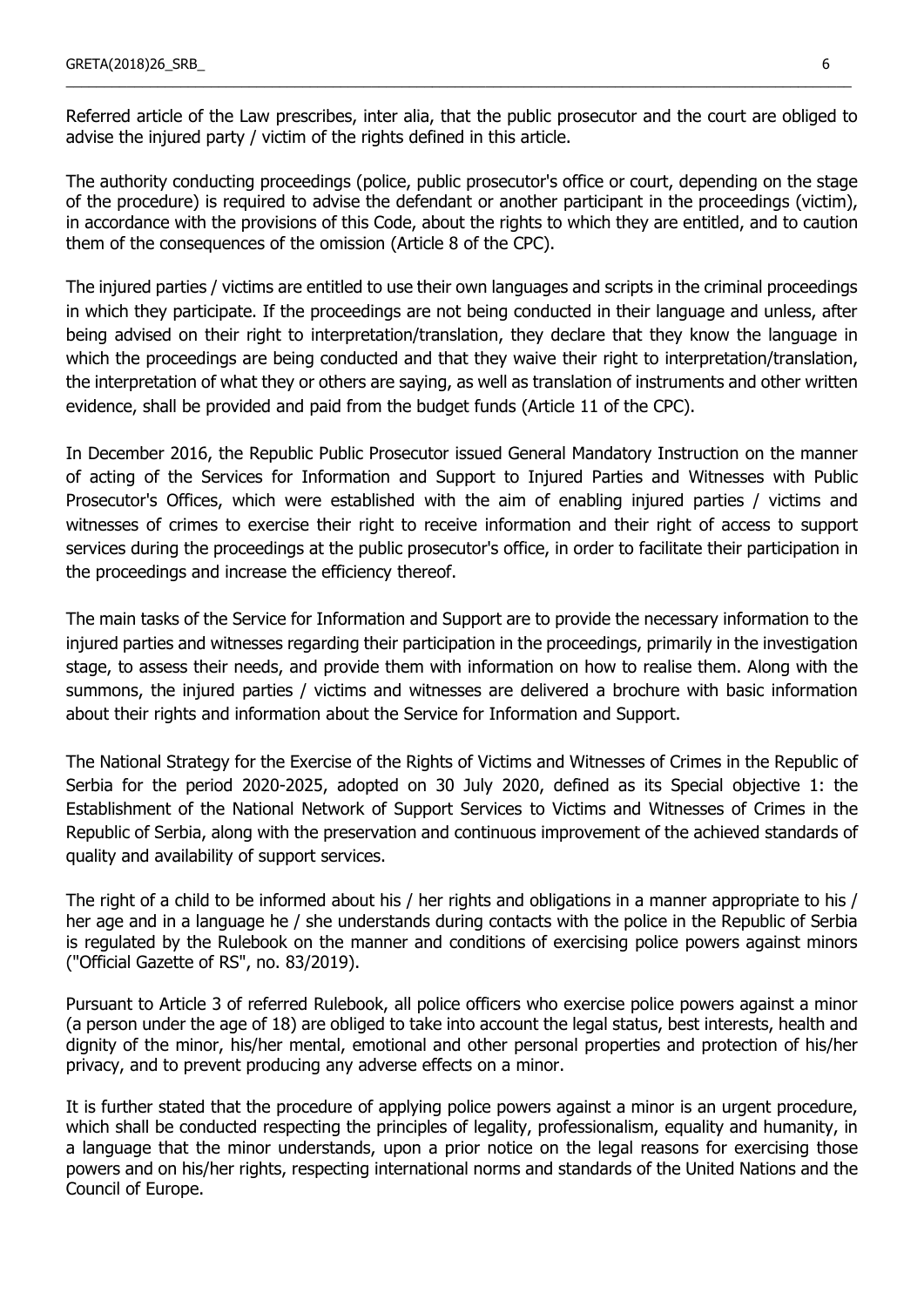About the undertaken police actions, as well as the reasons for their undertaking, police officers shall first inform verbally, in a language that the minor against whom actions have been undertaken understands, his/her parents or other legal representative (guardian, representative of the guardianship authority or residential institution for minors in which the minor is placed) 1 , as well as the defence counsel when the minor is questioned as a suspect in the police, and thereafter they shall serve the minor a written note on the rights of minors in the pre-investigation proceedings or on the rights of minors in the misdemeanour procedure, and check in direct conversation<sup>2</sup> whether the minor and his/her parents or other legal representative, have understood the rights and obligations about which the minor was advised.

\_\_\_\_\_\_\_\_\_\_\_\_\_\_\_\_\_\_\_\_\_\_\_\_\_\_\_\_\_\_\_\_\_\_\_\_\_\_\_\_\_\_\_\_\_\_\_\_\_\_\_\_\_\_\_\_\_\_\_\_\_\_\_\_\_\_\_\_\_\_\_\_\_\_\_\_\_\_\_\_\_\_\_\_\_\_\_\_\_\_\_\_\_\_\_\_\_\_\_\_\_\_\_

Also, during the exercise of police powers, police officers shall enable minors and their parents or other legal representative to actively participate in the proceedings, by presenting objections and their opinions and, at their request, shall issue them a copy of the official note or minutes of the collected information, with their objections and opinions stated therein.

Notices on the rights of minors in pre-investigation and misdemeanour proceedings are available on the website of the Ministry of the Interior (http://www.mup.gov.rs) in Serbian (Cyrillic and Latin), languages of national minorities, and in English.

Particularly important is the improvement of the capacity of the Labour Inspectorate to identify victims of human trafficking for the purpose of labour exploitation, which has been supported since 2016 through the Council of Europe project "Prevention and Combating Trafficking in Human Beings in Serbia" under the Horizontal Facility for the Western Balkans and Turkey. A labour inspector who during the inspection encounters a person for whom he/she suspects that is a victim of trafficking shall advise such person of his/her rights and the manner in which he/she may exercise them - if possible, in a language that the victim can understand.

The labour inspector shall immediately contact the Centre for the Protection of Victims of Human Trafficking, the police and specialized civil society organizations, as well as the Center for Social Work, if he/she detects a person presumably being under 18 who performs work that is not permitted for that age. The Labour Inspectorate shall take actions in accordance with the Guide for Labour Inspectors on the Detection and Preliminary Identification of Victims of Trafficking in Human Beings.

### **1.2 How is the obligation to provide translation and interpretation services, when appropriate, met at different stages of the legal and administrative proceedings by different agencies?**

The Centre for the Protection of Victims of Human Trafficking provides translation/interpretation from and into English directly. Interpreters/translators from international and domestic organizations, which have interpretation/translation services in their programs, are engaged to provide information to migrant population and asylum seekers in mixed migrations.

In all asylum and reception centres, the Commissariat for Refugees and Migration engages interpreters/translators for the most frequently spoken languages (Arabic, Farsi and Pashto), to provide

<sup>&</sup>lt;sup>1</sup> If the parent or other legal representative is not present, because their presence could not be ensured for objective reasons, they will be substituted, subject to meeting appropriate legal conditions, by a representative of the guardianship authority (competent center for social work), who in agreement with the minor may enable him/her to inform about his/her status, if his/her freedom of movement was temporarily restricted by the police, the so-called "person of confidence - a person of his/her choice", who can attend further questioning.

<sup>&</sup>lt;sup>2</sup> The police officer shall ask a minor if he/she understood the information stated in the note, and if he/she did not, police officer shall give him/her additional oral explanations in a way and language that is understandable to a minor, having in mind his/her age and maturity. A minor has the right to refuse to read or sign the note, which shall be recorded in that note by the police officer.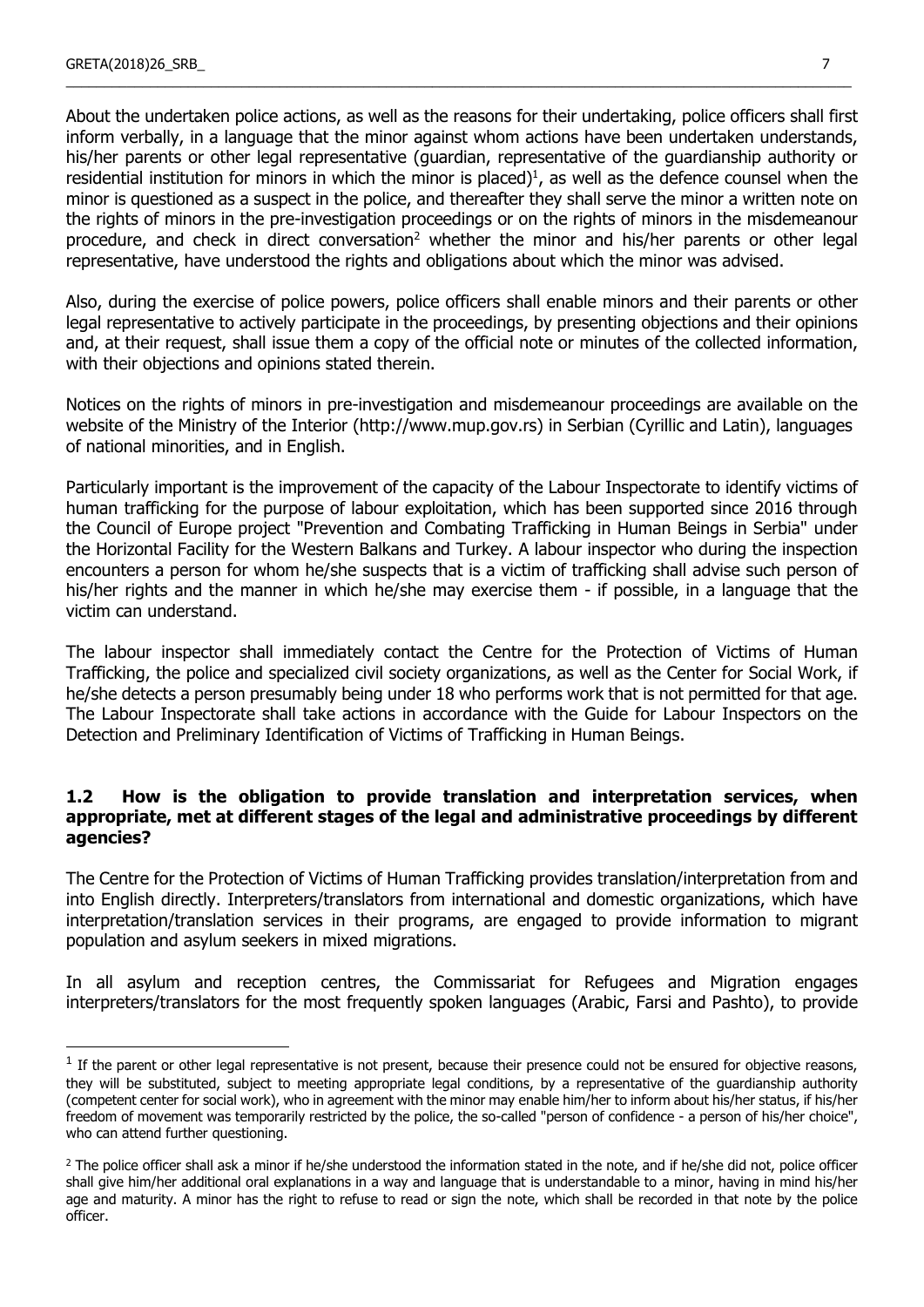beneficiaries interpretation/translation into a language they can understand. Interpreters/translators are also engaged in cooperation with international and non-governmental organizations, as needed.

\_\_\_\_\_\_\_\_\_\_\_\_\_\_\_\_\_\_\_\_\_\_\_\_\_\_\_\_\_\_\_\_\_\_\_\_\_\_\_\_\_\_\_\_\_\_\_\_\_\_\_\_\_\_\_\_\_\_\_\_\_\_\_\_\_\_\_\_\_\_\_\_\_\_\_\_\_\_\_\_\_\_\_\_\_\_\_\_\_\_\_\_\_\_\_\_\_\_\_\_\_\_\_

The Law on Asylum and Temporary Protection prescribes, in Article 13, the Principle of Free Interpretation, which implies that an asylum seeker who does not understand the official language of the procedure shall be provided free interpretation services into his/her native language, or a language that he/she can understand. The free interpretation services include the use of sign language, as well as the availability of Braille materials. This provision covers all categories of asylum seekers without exception, including victims of trafficking.

In practice, police officers from the Border Police Directorate - Asylum Office engage individual interpreters, correspondingly to the country of origin of asylum seekers, from the UNHCR List of interpreters, which covers a wide range of different languages. Police officers of the Border Police Directorate - Asylum Office pay special attention to sensitivity, therefore in practice, if it is suspected that an asylum seeker is a potential victim of human trafficking or has suffered various forms of physical and especially sexual violence, he/she shall be provided with interpretation services by a person of the same sex.

Injured parties / victims participating in criminal proceedings shall be entitled to use their own languages and scripts during proceeding, and, where proceedings are not being conducted in their language and if, after being advised on the right to translation, they declare that they know the language in which the proceedings are being conducted and that they waive their right to translation, the interpretation of what they or others are saying, as well as translation of instruments and other written evidence, shall be secured and paid from budget funds (Article 11 of the CPC).

# **2. Legal assistance and free legal aid (Article 15)**

### **2.1 How, by whom and from what moment is legal assistance provided to victims of trafficking? How is legal assistance provided to children?**

Legal assistance to presumed victims and victims of THB in most cases is provided by the Centre for the Protection of Victims of Human Trafficking and civil society organizations. All forms of legal assistance to beneficiaries (presumed victims and victims of THB) are free of charge. The Centre for the Protection of Victims of Human Trafficking provides proxies to beneficiaries on its own (pays proxy services from budget funds), or in cooperation with civil society organizations, when its own funds are insufficient.

Legal assistance may be provided in the form of provision of legal information, protection of the rights of victims during their participation in court proceedings, or in performing other necessary legal actions. When legal assistance is provided within the framework of coordinated beneficiary protection, it constitutes an integral part of the Individual Beneficiary Protection Plan.

Legal assistance to children is provided in the same way as to adult victims, except for parent's or guardian's consent which is required in case of children. The Centre for the Protection of Victims of Human Trafficking and specialized civil society organizations ensure that children are provided child-sensitive legal assistance by lawyers licensed for work with children.

On the territory of the Republic of Serbia, there are numerous civil society organizations that provide free legal assistance to all categories of asylum seekers, including victims of THB. Free legal assistance comprises representation of individual applicants before the competent authorities of the Republic of Serbia (Border Police Directorate - Asylum Office), taking all actions in the proceedings in the interest of asylum seekers, filing appeals and other legal remedies, representation in administrative court proceedings. Civil society organizations also provide free legal assistance in the asylum procedure to unaccompanied minors, whose interests in the procedure are also represented by temporary guardians appointed by a decision of the competent Center for Social Work.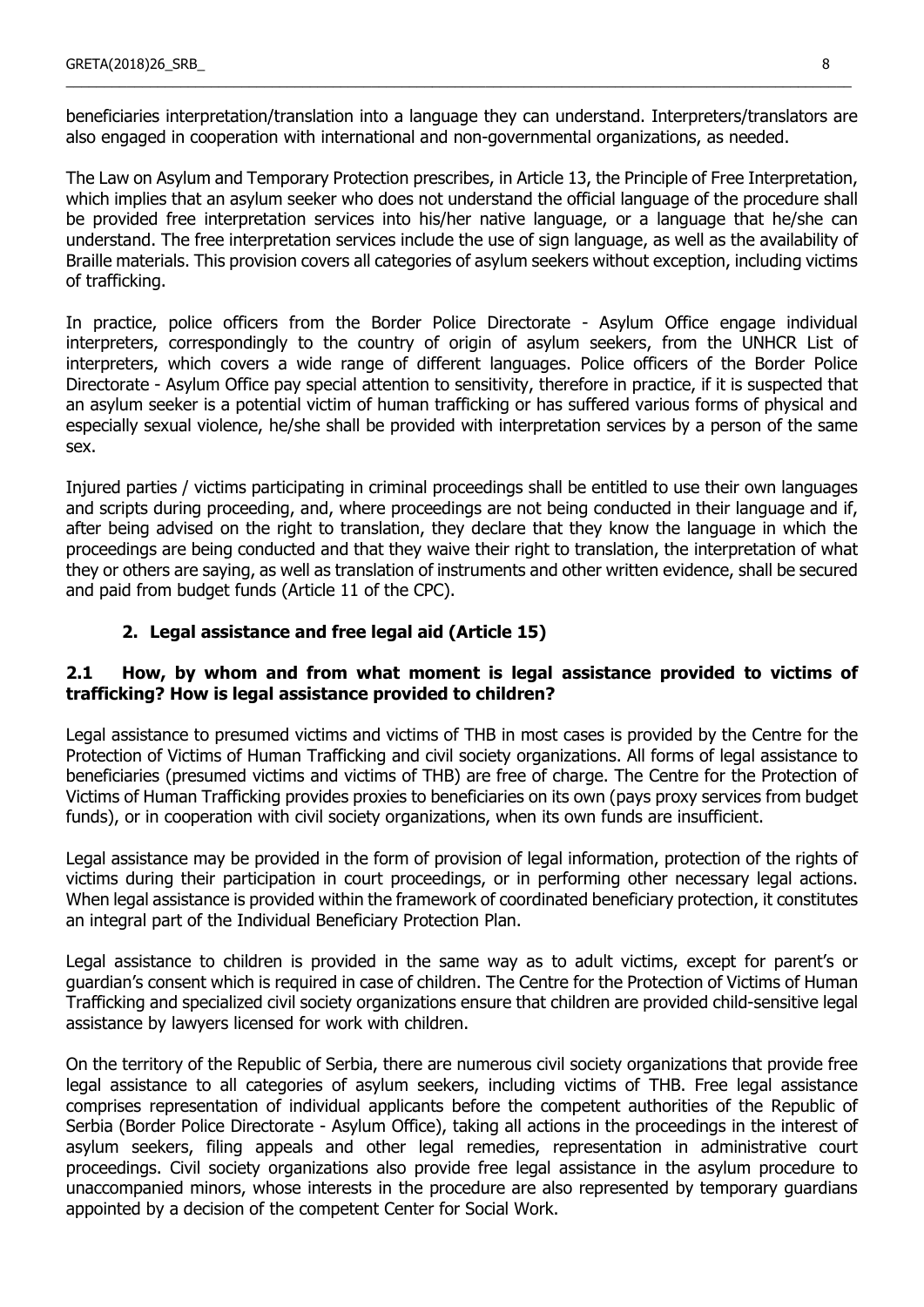In accordance with the Law on Free Legal Assistance, victims of THB, also on such grounds, are entitled to free legal assistance ex lege regardless of the fulfilment of other legally prescribed conditions. Seekers of free legal assistance only need to mark in the application submitted to local self-government bodies that they belong to a vulnerable group, in this case victims of THB, upon which the application shall be referred to the provider who shall provide free legal assistance related to the relevant legal problem. The providers can be: legal assistance services with local self-government units, lawyers or, as is most often the case, citizens' associations specialized in providing assistance to vulnerable groups.

\_\_\_\_\_\_\_\_\_\_\_\_\_\_\_\_\_\_\_\_\_\_\_\_\_\_\_\_\_\_\_\_\_\_\_\_\_\_\_\_\_\_\_\_\_\_\_\_\_\_\_\_\_\_\_\_\_\_\_\_\_\_\_\_\_\_\_\_\_\_\_\_\_\_\_\_\_\_\_\_\_\_\_\_\_\_\_\_\_\_\_\_\_\_\_\_\_\_\_\_\_\_\_

Free legal assistance is being provided from the moment the application is approved by the local selfgovernment body, while forms of free legal assistance comprise provision of legal advice, drafting of statements of cases, representation and defence.

As regards children, children are also recognized as an ex lege category, and all children are entitled to free legal assistance in accordance with the Law on Free Legal Assistance.

### **2.2 Do all presumed victims of THB have access to legal assistance, irrespective of immigration status or type of exploitation?**

As replied under 2.1, legal assistance to presumed victims and victims of THB is in most cases provided by the Centre for the Protection of Victims of Human Trafficking and civil society organizations, irrespective of immigration status or type of exploitation.

Under the Law on Asylum and Temporary Protection, as well as under the Law on Free Legal Assistance, in all asylum and reception centres where migrants are received and taken care of, irrespective of their legal status, free legal assistance is available and provided to all migrants by registered providers of free legal assistance (most often civil society organizations). All centres have made special office space available to civil society organizations that provide free legal assistance or psychosocial support. Every person accommodated in the centre has the right to contact authorized UNHCR staff.

Seekers of free legal assistance, in accordance with the Law on Free Legal Assistance, only need to mark in their application that they belong to a vulnerable group, in this case victims of THB, upon which their application shall be referred to the provider, irrespective of immigration status or type of exploitation.

### **2.3 What are the conditions for access to free legal aid for victims of THB, including children? For which types of proceedings is free legal aid available? Is free legal aid available to help victims claim compensation and execute compensation orders? Please provide the text of the relevant provisions?**

As replied under 2.1, legal aid to presumed victims and victims of THB is in most cases provided by the Centre for the Protection of Victims of Human Trafficking and civil society organizations. All forms of legal aid, in all proceedings, are provided free of charge to beneficiaries (presumed victims and victims of THB). A requirement for presumed victims' and THB victims' access to free legal aid provided by the Centre for the Protection of Victims of Human Trafficking, according to the Standard Operating Procedures for the Protection of Victims of Human Trafficking is his/her voluntary informed consent to support provided by the Centre for the Protection of Victims of Human Trafficking.

In accordance with the Standard Operating Procedures for the Protection of Victims of Human Trafficking, in the case of a child victim, in addition to the guardianship authority, also child's immediate guardian is engaged in the planning and provision of support to a child, while consent to participate in aid provision programs, proceedings before the court, etc., is required to be obtained from both the person who takes care of the best interests of the child, and the related child, if possible. Throughout the procedure, the best interests of the child, taking into account child's age, maturity, attitudes, needs and concerns, are assessed on an individual basis and must be treated as most important (Article 6, paragraph 1 of the Family Law).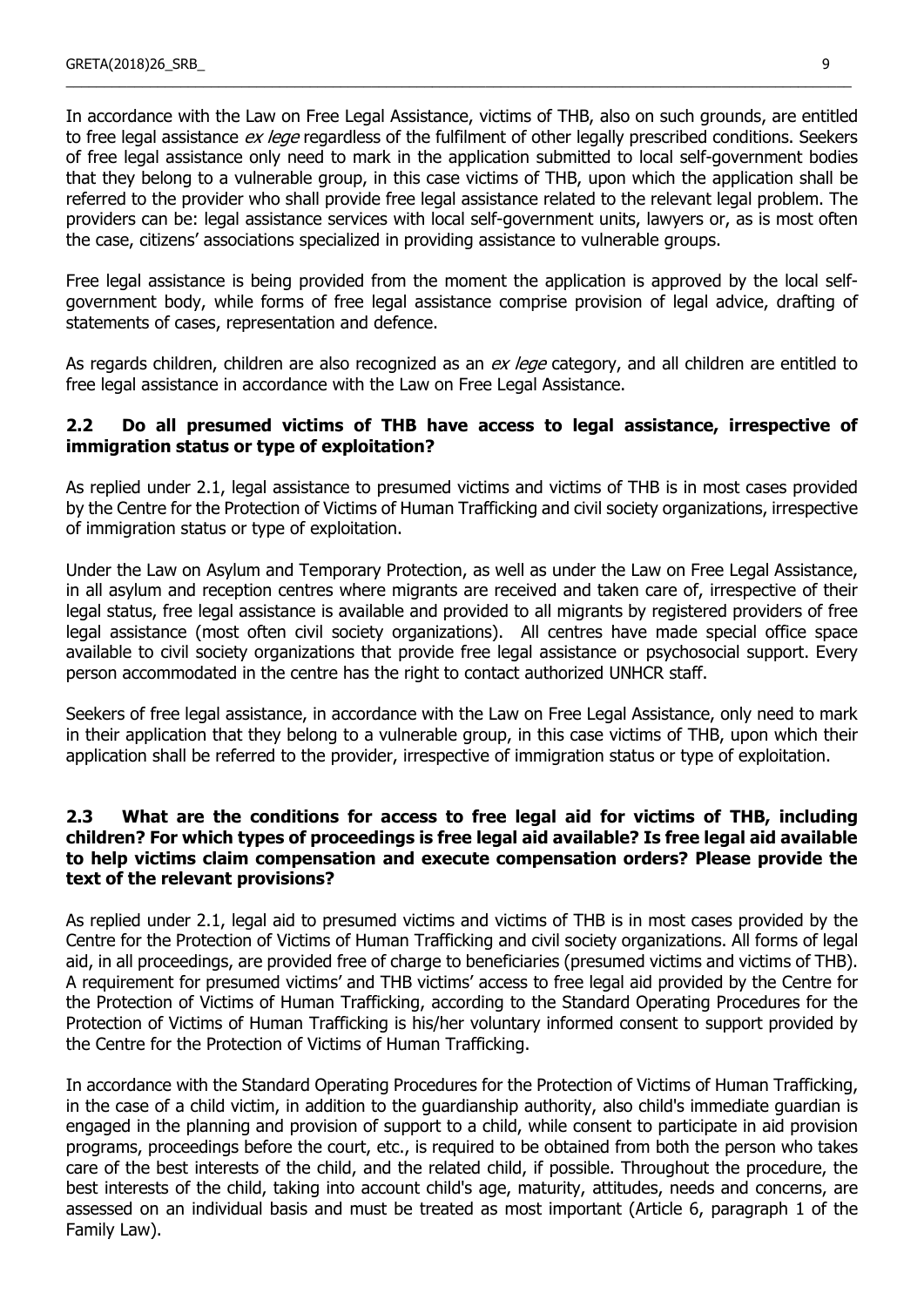Under the Law on Free Legal Assistance, there are no additional conditions set for trafficking victims' access to free legal aid. Free legal aid is granted for administrative proceedings, civil proceedings, criminal proceedings and for misdemeanour proceedings when a prison sentence may be imposed. Free legal aid to help victims claim compensation is available, bearing in mind that this is a matter of restitution claim in criminal proceedings, or a matter of damages in civil proceedings.

\_\_\_\_\_\_\_\_\_\_\_\_\_\_\_\_\_\_\_\_\_\_\_\_\_\_\_\_\_\_\_\_\_\_\_\_\_\_\_\_\_\_\_\_\_\_\_\_\_\_\_\_\_\_\_\_\_\_\_\_\_\_\_\_\_\_\_\_\_\_\_\_\_\_\_\_\_\_\_\_\_\_\_\_\_\_\_\_\_\_\_\_\_\_\_\_\_\_\_\_\_\_\_

### **2.4 Are there lawyers specialised to provide legal aid and represent victims of THB in court? What regulations, if any, are applicable to the provision of such legal aid/representation?**

There are lawyers who have undergone appropriate trainings related to the provision of legal assistance to victims of THB delivered by civil society organizations. Lawyers engaged by the Centre for the Protection of Victims of Human Trafficking and by civil society organizations have the necessary knowledge and experience in this area.

In accordance with the Law on Free Legal Assistance, all lawyers who provide free legal assistance are listed in a single register published on the website of the Ministry of Justice.

# **2.5 How is the provision of legal assistance and free legal aid for victims of THB funded? Do victims have to pay a fee to obtain legal assistance or start a procedure, or are there other financial barriers in place? If yes, please specify the amount(s).**

As replied under 2.1, legal assistance to presumed victims and victims of THB is in most cases provided by the Centre for the Protection of Victims of Human Trafficking and civil society organizations. All forms of legal assistance provided to beneficiaries (presumed victims and victims of THB) are free of charge. The Centre for the Protection of Victims of Human Trafficking provides proxies to beneficiaries on its own (pays proxy services from budget funds), or in cooperation with civil society organizations, when its own funds are insufficient.

In accordance with the Law on Free Legal Assistance, legal assistance provided by the legal assistance services with the local self-government units is financed from the budget of the local self-government units. In cases of free legal assistance provided by lawyers, drawing up of notarial instrument, and mediation in dispute resolution, 50% of the fee for providing free legal assistance or drawing up of notarial instrument or mediation in dispute resolution, is covered by the local self-government, and 50% is covered by the Republic of Serbia, through the Ministry of Justice.

Victims of THB do not pay a fee to obtain legal assistance or start a procedure.

Free legal assistance and free legal aid may be funded from donations and through project funding.

# **3. Compensation from the perpetrators (Article 15)**

### **3.1 What measures are in place to enable courts to award compensation to victims of THB, including children, from the perpetrators as part of criminal proceedings? What is the role of prosecutors in this respect?**

In the national legal system, the right to compensation can be realised in two ways: in criminal proceedings or in civil litigation.

Victims of criminal offences are entitled to realize a restitution claim within a criminal procedure. This right is clearly defined in Article 50, paragraph 1, item 1 of the Criminal Procedure Code.

The existing solutions of the Criminal Procedure Code, under the provisions of Art. 252 - 260, with the application of international conventions and standards, enable adjudicating on restitution claims, i.e.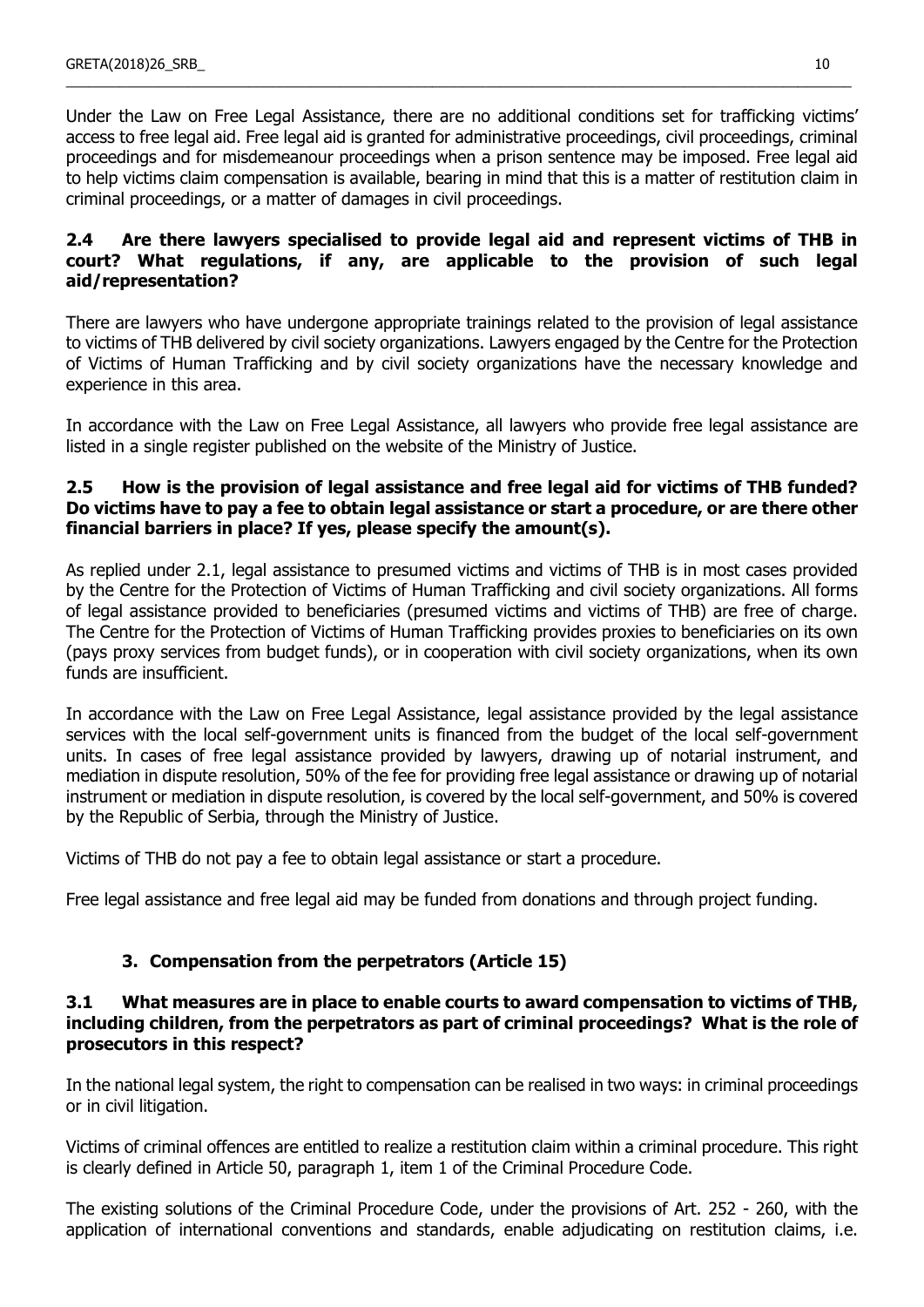$\overline{a}$ 

compensation, within a criminal procedure, with increased vigilance and responsibility of the authority conducting proceedings. Prosecutors and judges have the option to decide on certain types of damages without delay, after ensuring that the victims have been properly advised of their rights and the evidentiary actions taken. Regarding this approach, it is necessary to get better acquainted with the types of damages and the manner of determining compensation for the amount of damages, which is regulated primarily by the Law of Contracts and Torts.

\_\_\_\_\_\_\_\_\_\_\_\_\_\_\_\_\_\_\_\_\_\_\_\_\_\_\_\_\_\_\_\_\_\_\_\_\_\_\_\_\_\_\_\_\_\_\_\_\_\_\_\_\_\_\_\_\_\_\_\_\_\_\_\_\_\_\_\_\_\_\_\_\_\_\_\_\_\_\_\_\_\_\_\_\_\_\_\_\_\_\_\_\_\_\_\_\_\_\_\_\_\_\_

All victims of human trafficking, including children, have the right to submit a claim for restitution in criminal proceedings. The Criminal Procedure Code (Article 252 of the CPC) stipulates that a claim for restitution shall be considered on a motion by authorized persons (injured party / victim) in criminal proceedings, if those proceedings would not be substantially prolonged thereby.

Provisions of Article 256 of the Criminal Procedure Code stipulate that the authority conducting proceedings (court or public prosecutor, depending on the stage of the procedure) is required to collect evidence for adjudicating a restitution claim even before it is submitted. In keeping with this, for the realisation of victim's right to compensation, it is especially important that in the pre-investigation procedure and during the investigation, public prosecutor shall question defendant about facts relevant for the restitution claim and takes a statement on his/her financial standing, pursuant to Article 256 of the Criminal Procedure Code, and question the victim on the circumstances in connection with the restitution claim and invite him/her to submit evidence or submit a motion for the collection of certain evidence relevant for adjudicating on the claim, question witnesses on the circumstances in connection with the restitution claim, order an expert examination on the circumstances on the type, manner of origin and seriousness of physical injuries and level of reduction of life activity due to injury, i.e. the circumstances on psychosocial changes in the victim's personality caused by the crime, as well as the circumstances of the intensity of physical and mental pain and fear, and reduction of life activity, order an economic expert examination on the circumstances of material damage suffered, conduct a financial investigation in accordance with the Law on Seizure and Confiscation of Proceeds of Crime, when legal conditions for such investigation are met, in order to exclude the amount awarded against restitution claim from the seized assets and take other actions relevant to adjudicating on a restitution claim.

The Guidelines for improving court practice in handling compensation claims made by victims of serious crimes during criminal proceedings<sup>3</sup> have especially underlined the role of public prosecutors in gathering evidence for adjudicating on a restitution claim. The first cycle of trainings for public prosecutors and judges at which the Guidelines were presented, organized by the Judicial Academy, with the support of the OSCE Mission to Serbia, was carried out in 2019 and 2020, and the continuation of these trainings is scheduled to start in September 2021.

This approach is mentioned under 5.3 as an example of good practice.

### **3.2 How is the amount of compensation calculated and are there specific criteria or models for calculating it? What types of injury/damage and costs are covered? Are there any circumstances/conditions that would lead to a reduction of the amount of compensation?**

Damage caused to a victim by commission of a criminal offence can be material or non-material.

- $\triangleright$  Material damage is a diminution of someone's property (simple loss) and preventing its increase (profit lost), as stipulated in Article 155 of the Law of Contract and Torts. In criminal proceedings it can quite often be obvious and the court can decide on it in whole or in part.
- $\triangleright$  Non-material, moral damage refers to every other non-financial loss and has several forms due to the following (Article 200, paragraph 1 of the Law of Contract and Torts):

<sup>&</sup>lt;sup>3</sup> The quidelines were developed in 2018 by the Working Group of the Supreme Court of Cassation of the Republic of Serbia, which comprised judges of the Criminal and Civil Departments of the Supreme Court of Cassation, judges of higher and basic courts, as well as Deputy Republic Public Prosecutor and Senior Public Prosecutor.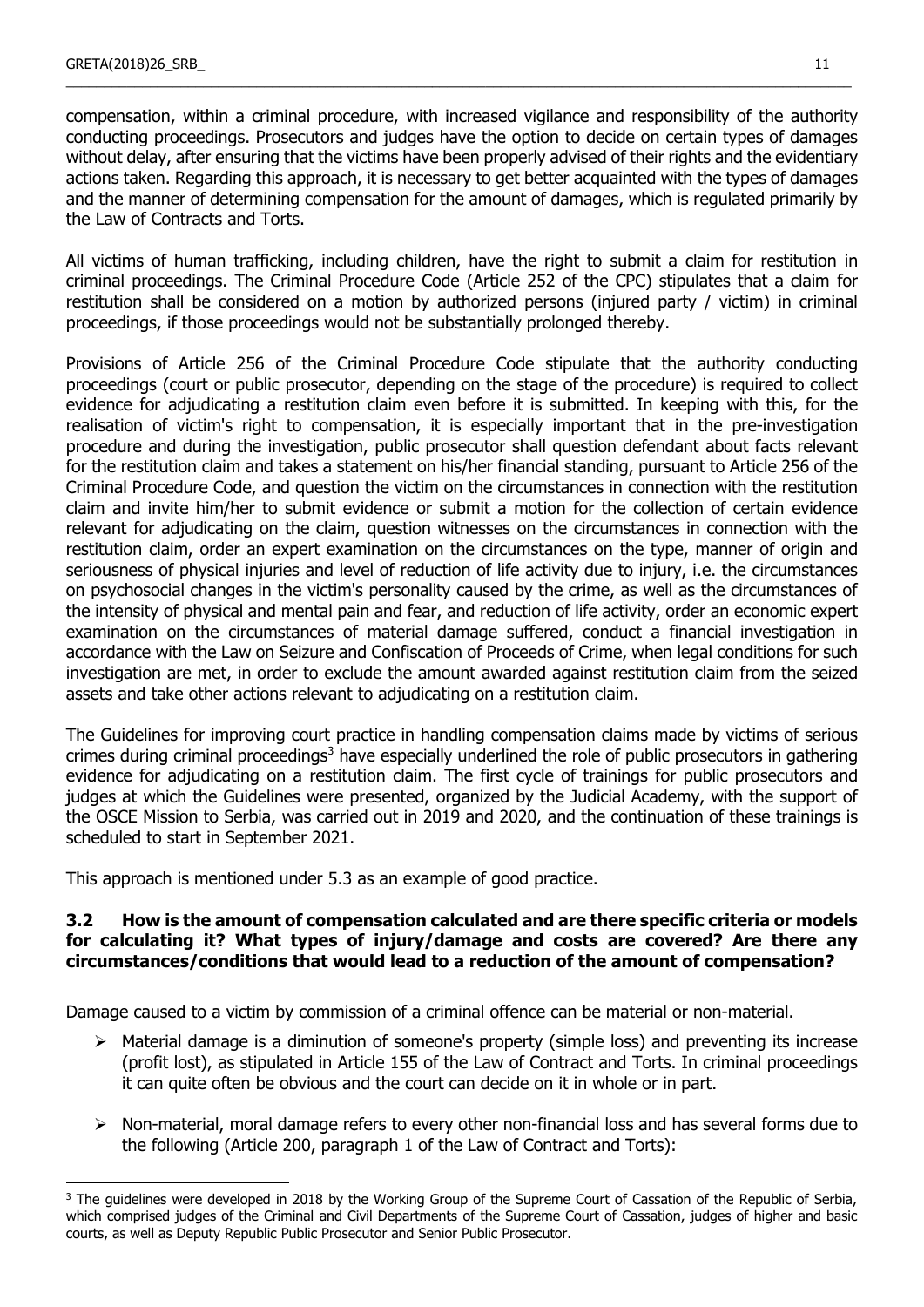- $\checkmark$  Physical pains,
- $\checkmark$  fear,
- $\checkmark$  mental anguish suffered due to: -becoming disfigured,
	- reduction of life activity,
	- offended reputation or honour,
	- violation of freedom,
	- violation of rights of personality,
	- death of a close person,

- particularly severe disability of a close person (Article 201, paragraphs 2 and 4 of the Law of Contract and Torts), as well as

- mental anguish caused by the commission of a crime against sexual integrity.

\_\_\_\_\_\_\_\_\_\_\_\_\_\_\_\_\_\_\_\_\_\_\_\_\_\_\_\_\_\_\_\_\_\_\_\_\_\_\_\_\_\_\_\_\_\_\_\_\_\_\_\_\_\_\_\_\_\_\_\_\_\_\_\_\_\_\_\_\_\_\_\_\_\_\_\_\_\_\_\_\_\_\_\_\_\_\_\_\_\_\_\_\_\_\_\_\_\_\_\_\_\_\_

According to the stands taken in civil proceedings case law, compensation for mental anguish suffered due to offended reputation or honour and violation of freedom or rights of personality, and for mental anguish suffered due to the death of a close relative, as a rule, is not determined by expert examination, but the court determines the fact whether a damage-causing event has occurred and assesses the circumstances thereof.

This means that there is no mandatory forensic psychiatric expert examination on these circumstances and this type of damage can be most easily realized in criminal proceedings on a restitution claim, since it can be determined by direct questioning of the victim.

As the object of protection in the criminal offence of trafficking in human beings involves freedom, dignity, honour and reputation, and all other rights related to violation of the norms of humanity, it follows that in respect of this criminal offence a non-material damage can always be determined in criminal proceedings, in the amount corresponding to each individual case.

There are many examples in the civil departments' case law from where the amount of compensation for such damage and violation of personal dignity and morale can be determined (Article 202 of the Law of Contract and Torts), and judges have been instructed to use this case law.

Aiming to facilitate decision-making on damages in criminal proceedings, the Guidelines for the improvement of judicial practice in proceedings for compensation to victims of serious crimes, within the chapter "Admeasuring monetary compensation for non-material damage", cite standards and criteria used as a guidance by civil department judges when deciding on the amount of compensation, and give examples from the case law.

### **3.3 How are compensation orders/verdicts enforced? What measures are in place to guarantee and ensure effective payment of compensation?**

Judgments are enforced within the procedure itself, upon the finality of the judgment within the time limit set to the convicted person. In case of non-fulfilment of obligations, the victim can realise this right in the enforcement procedure.

Within the criminal procedure, particularly effective are the provisions that enable compensation of damages to the victim from the seized material gain, i.e. the proceeds derived from the commission of a criminal offence.

### **3.4 When foreign victims of THB are removed from or choose to leave the country where the exploitation took place, what measures are in place to enable them to obtain compensation and other remedies?**

Presumed and identified victims of THB, who are reported to the Centre for the Protection of Victims of Human Trafficking, are not being expelled.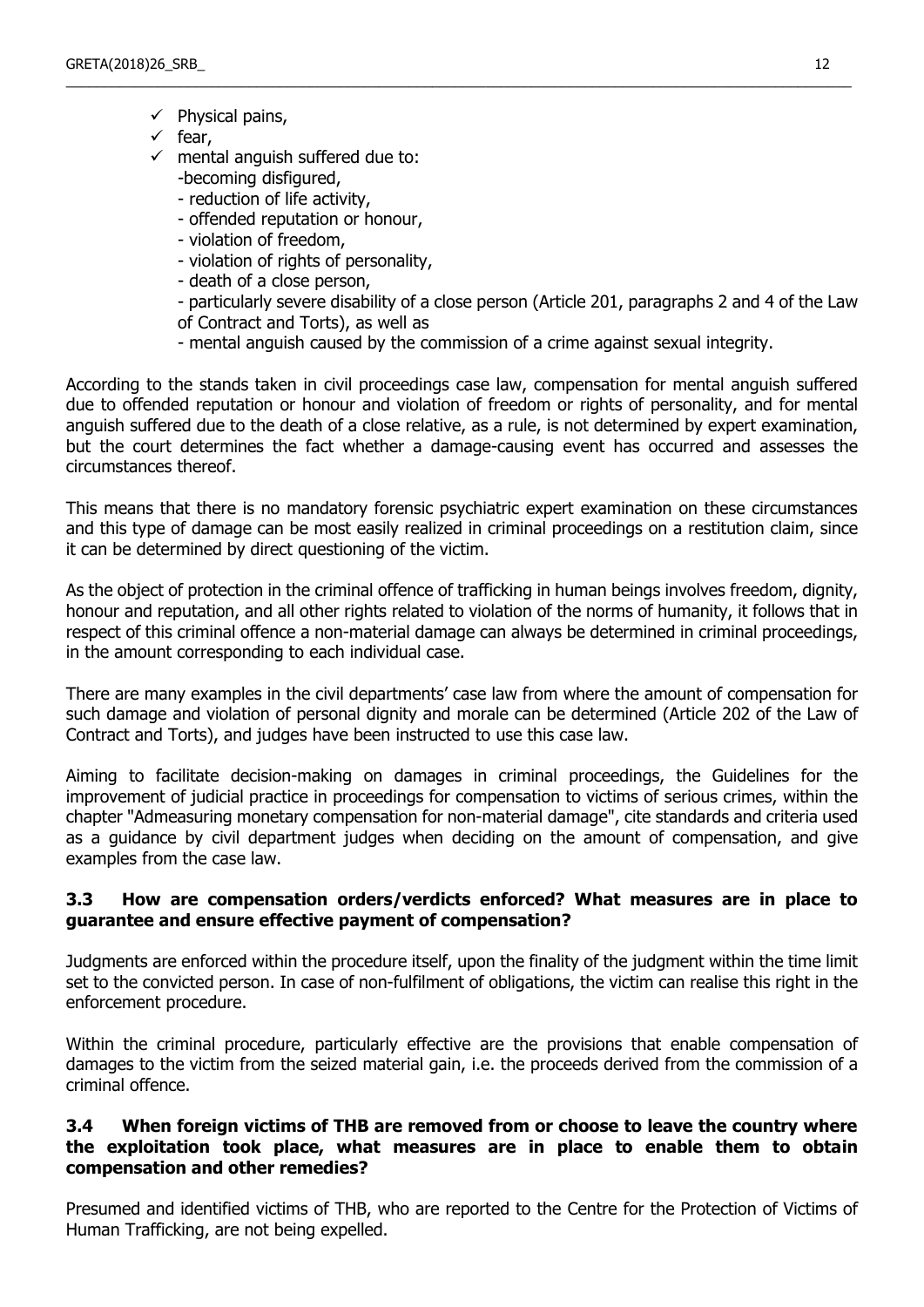As replied under 2.1, legal assistance provided by the Centre for the Protection of Victims of Human Trafficking is part of a coordinated and continuous protection provided to beneficiaries. If, in accordance with the individual protection plan, a victim of THV decides to leave the territory of the Republic of Serbia, his/her legal representatives will continue to pursue, in his/her name and on his/her behalf, compensation proceedings and resort to other necessary legal remedies.

\_\_\_\_\_\_\_\_\_\_\_\_\_\_\_\_\_\_\_\_\_\_\_\_\_\_\_\_\_\_\_\_\_\_\_\_\_\_\_\_\_\_\_\_\_\_\_\_\_\_\_\_\_\_\_\_\_\_\_\_\_\_\_\_\_\_\_\_\_\_\_\_\_\_\_\_\_\_\_\_\_\_\_\_\_\_\_\_\_\_\_\_\_\_\_\_\_\_\_\_\_\_\_

**3.5 What procedures are in place to ensure effective access to compensation for victims of THB for the purpose of labour exploitation? Can such victims bring civil claims for compensation and/or recovery of unpaid wages and social contributions on the basis of tort, labour, employment or other laws? Please specify the relevant measures. Can victims of THB working in irregular employment or without a contract claim unpaid wages and other compensation and if yes, how is the amount of unpaid wages and other compensation established?**

Victims can, within a civil procedure, exercise their rights to compensation in case of labour exploitation by filing a claim for compensation, or a claim for recovery of unpaid wages and social contributions on the basis of laws regulating tort, labour and employment (Labour Law and Law of Contract and Torts).

Article 164 of the Labour Law ('' Official Gazette of RS '', nos. 24/2005, 61/2005, 54/2009, 32/2013, 75/2014, 13/2017- CC decision, 113/2017 and 95 / 2018-authentic interpretation) prescribes as follows: "Should an employee sustain an injury or damage at work or in relation to work, the employer shall compensate for the damage, pursuant to the law (Labour Law and Law of Contract and Torts) and general document."

Compensation can be realized in a court procedure before the territorially competent basic court, initiated by employee's claim.

Pursuant to the Labour Law, an employee is a natural person in labour relation with the employer.

An employer, pursuant to the Labour Law, is a domestic or foreign legal or natural person who employs or hires for work one or more persons. Article 2 of the Labour Law stipulates that the provisions of this Law shall apply to employees working in the territory of the Republic of Serbia, with a domestic or foreign legal or natural person, as well as to employees assigned to work abroad by the employer, unless otherwise provided by law.

All pecuniary claims resulting from the labour relationship become statute-barred three years after they have been created, in terms of Article 196 of the Labour Law.

Irrespective of the criminal responsibility of the person responsible for trafficking in human beings for the purpose of labour exploitation, a person who has suffered labour exploitation may bring civil claim for compensation, both material and non-material. The amount of compensation is decided by the court in each individual case.

### **3.6 What training is provided to build the capacity of relevant professionals, such as lawyers, law enforcement officers, prosecutors and judges, to enable victims of THB to obtain compensation and other remedies?**

As stated above, in August 2019, the Supreme Court of Cassation published "Guidelines for improving court practice in handling compensation claims made by victims of serious crimes during criminal proceedings", which were developed in cooperation with the OSCE mission to Serbia. Judges of the Supreme Court of Cassation and prosecutors from the Republic Public Prosecutor's Office participated in the drafting of this publication.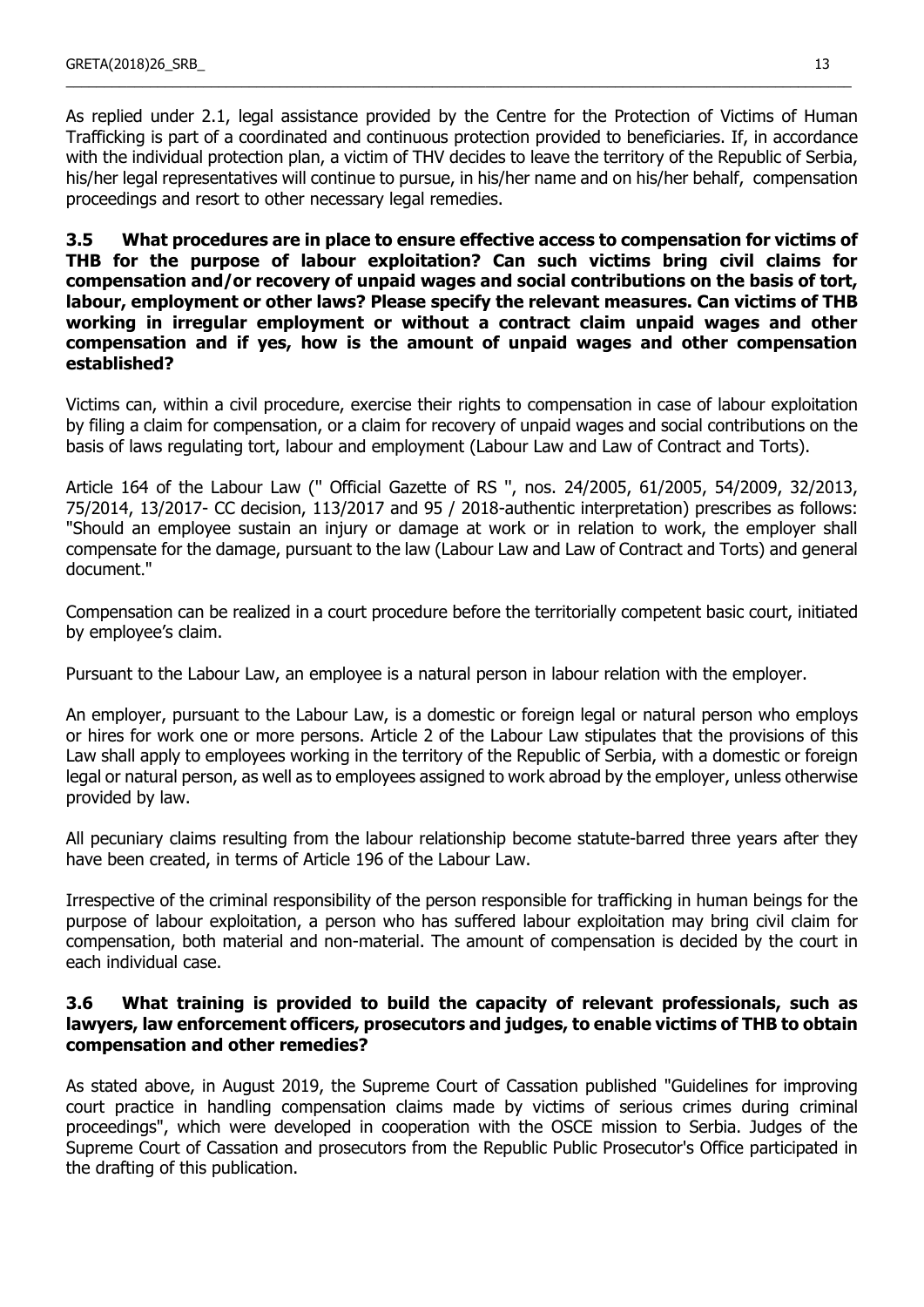Published Guidelines were followed by seminars held in several courts in Serbia, in which both judges and prosecutors participated. Numerical data on the participation of judges and prosecutors in these seminars will be subsequently delivered to GRETA.

\_\_\_\_\_\_\_\_\_\_\_\_\_\_\_\_\_\_\_\_\_\_\_\_\_\_\_\_\_\_\_\_\_\_\_\_\_\_\_\_\_\_\_\_\_\_\_\_\_\_\_\_\_\_\_\_\_\_\_\_\_\_\_\_\_\_\_\_\_\_\_\_\_\_\_\_\_\_\_\_\_\_\_\_\_\_\_\_\_\_\_\_\_\_\_\_\_\_\_\_\_\_\_

In consideration of the COVID-19 epidemic and prevention of the spread of the virus, a video presentation was produced and used for online seminars. Continuation of trainings is planned to start at the beginning of this autumn, in accordance with the epidemiological situation.

The main goal of the Guidelines and trainings is to establish new court practice and more efficient action of prosecutors to ensure award of damages in criminal proceedings.

Within the first phase of the Council of Europe project "Prevention and Combating Trafficking in Human Beings in Serbia" under the Horizontal Facility for the Western Balkans and Turkey, on 4 April 2019, a workshop under the title "Improving access to compensation for victims of THB" was delivered to 23 lawyers, legal associates and representatives of victims of THB, who cooperate with the specialized civil society organization ASTRA and the Center for the Protection of Victims of Human Trafficking, where they were acquainted with examples of good practice, trends and challenges in the field of compensation.

# **4. State compensation (Article 15)**

**4.1 Do the eligibility criteria for State compensation schemes for victims of crimes exclude some victims of THB (e.g. due to irregular residence status, nationality, nature of the offence)? Does access to State compensation depend on the outcome of the criminal case and on failure to obtain compensation from the offenders?**

Presently there are no State compensation schemes for victims of crimes, including victims of THB, in the Republic of Serbia.

# **4.2 How is the amount of State compensation calculated so as to address the gravity of the harm endured by the victim а?**

**4.3 Is it possible for foreign victims of trafficking to submit claims for State compensation in your country after being returned or repatriated to their countries of origin? Please provide examples of any such cases and indicate the measures stipulating such a possibility.** 

### **4.4 Are victims seeking State compensation liable for lawyers' costs and fees? Are State compensation awards subject to taxation? Does the receipt of compensation have consequences for access to social security or other benefits?**

As replied under 2.1, legal assistance to presumed victims and victims of THB is in most cases provided by the Center for the Protection of Victims of Human Trafficking and civil society organizations. All forms of legal assistance, including State compensation, provided to beneficiaries (presumed victims and victims of THB) are free of charge.

Provisions of Article 9, paragraph 1, item 8 of the Law on Personal Income Tax stipulates, inter alia, that personal income tax shall not be payable on the receipts based on compensation for material and nonmaterial damage.

Article 41 of the Law on Social Welfare explicitly stipulates that beneficiaries of social welfare rights and services may also be victims of THB - children and youth, adults and the elderly. Article 206, paragraph 9 of the referred Law stipulates that accommodation services for victims of THB are financed from the budget of the Republic of Serbia.

Regulation on the Network of Social Welfare Institutions ("Official Gazette of the RS", nos. 16/12 and 12/13), which entered into force on 15 March 2012, stipulates within the Review of Spatial Distribution,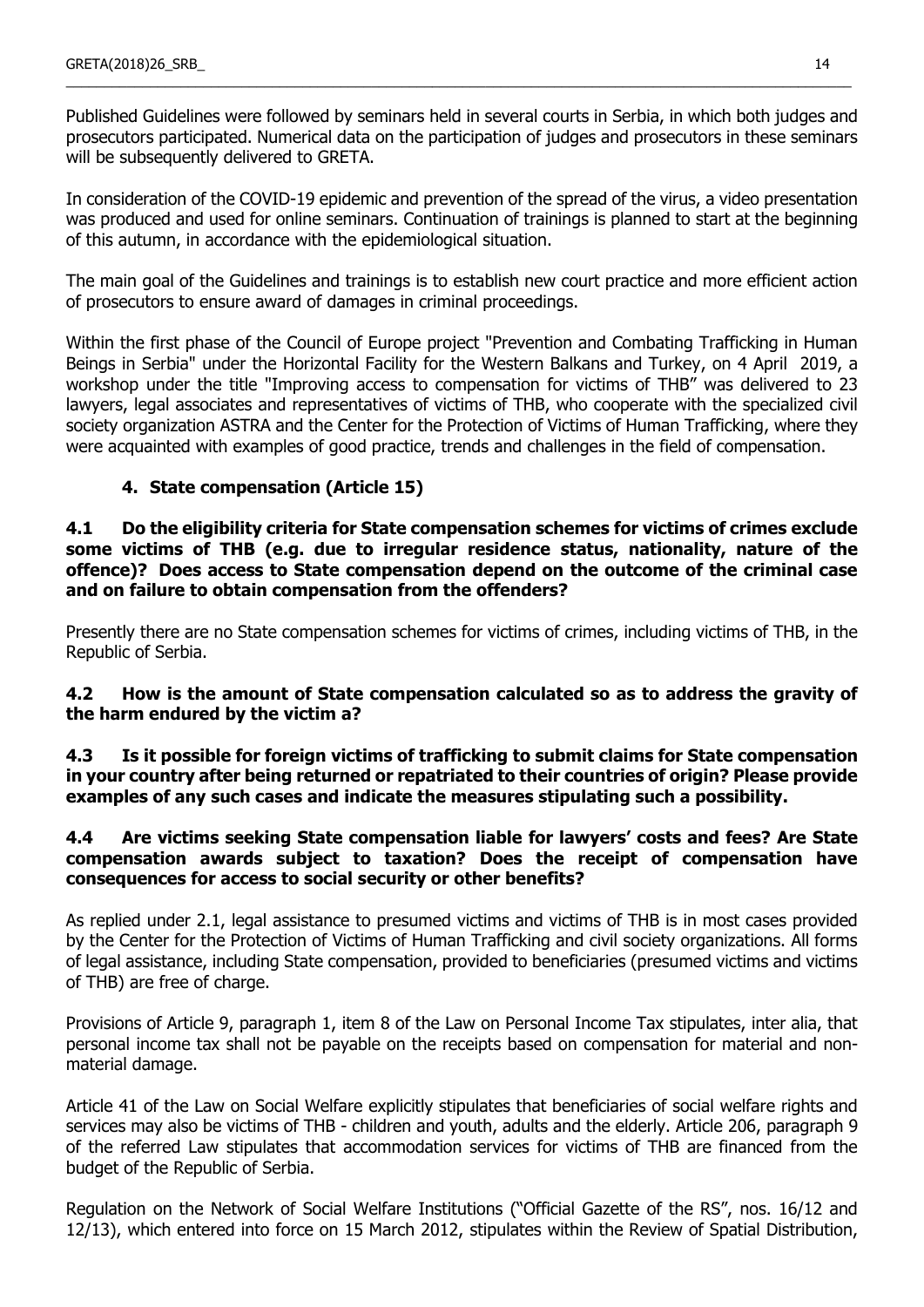Activities, Capacities and Groups of Beneficiaries of the Social Welfare Institutions which provide residential care services and of the Centres for foster care and adoption, founded by the Republic of Serbia or the Autonomous Province, under point 60 in Section II (Institutions for Adults and the Elderly), that the Center for the Protection of Victims of Human Trafficking in Belgrade, with 6-person accommodation capacity, shall perform the activity of providing accommodation services (emergency accommodation), assessment services, and counselling-therapeutic and social-educational services to beneficiary group: children, youth and adults victims of human trafficking.

\_\_\_\_\_\_\_\_\_\_\_\_\_\_\_\_\_\_\_\_\_\_\_\_\_\_\_\_\_\_\_\_\_\_\_\_\_\_\_\_\_\_\_\_\_\_\_\_\_\_\_\_\_\_\_\_\_\_\_\_\_\_\_\_\_\_\_\_\_\_\_\_\_\_\_\_\_\_\_\_\_\_\_\_\_\_\_\_\_\_\_\_\_\_\_\_\_\_\_\_\_\_\_

Pursuant to the Law on Social Welfare, victims of THB may be beneficiaries of social welfare rights and services under the conditions prescribed by the referred law and by-laws adopted based on that law.

The Regulation on Receipts and Income Affecting the Realisation of the Right to Financial Social Assistance ("Official Gazette of the RS", no. 36/11), in Article 11, paragraph 1, item (10) stipulates that in the realization of the right to financial social assistance, receipts resulting from compensation, except for annuities as a form of compensation, shall not be taken into account.

# **5. Sanctions and measures (Article 23)**

**5.1 Please describe the legislative and other measures adopted by your country which allow to: i) confiscate or otherwise deprive perpetrators of the proceeds of criminal offences, or property of an equivalent value to those proceeds; and ii) identify, trace, freeze or seize rapidly property which is liable to confiscation, in order to facilitate the enforcement of a later confiscation. Do these measures allow the identification, tracing and seizure of property into which the proceeds of illicit activities have been converted?**

The applicable normative framework in the Republic of Serbia allows to identify, trace, freeze and seize property into which the proceeds of illicit activities have been converted.

Seizure of proceeds of criminal offenses is realized in criminal proceedings under the provisions that regulate mandatory confiscation of material gain, stipulated in Art. 91 - 93 of the Criminal Code. Pursuant to these provisions, it is also possible to confiscate other property given in exchange, i.e. property of an equivalent value to the property obtained by criminal offense. Pursuant to these provisions, compensation to the victim is paid from the confiscated property.

Also, the Criminal Code (Article 91) stipulates that no person may retain material gain obtained by criminal offence, and that such gain shall be seized under the conditions provided in this Code and by decision of the court determining commission of a criminal offense.

The measure of seizure of material gain in relation to the claim of the injured party is of a subsidiary character, and in keeping with this if a restitution claim of the injured party is accepted in the criminal proceedings, the court will order seizure of material gain only if it exceeds the awarded amount of restitution claim (Article 93, paragraph 1 of the Criminal Code), which means that the claim always takes precedence.

The Criminal Procedure Code (Art. 537 - 543) prescribes in detail the procedure for the seizure of material gain obtained by criminal offense.

The Law on Seizure and Confiscation of the Proceeds of crime govern the requirements, the procedure and the authorities responsible for tracing, seizing/confiscating and managing natural or legal person's proceeds of crime. Provisions of this Law also apply to the criminal offense of Human Trafficking defined in Article 388 of the Criminal Code.

In terms of the Law on Seizure and Confiscation of the Proceeds of crime, assets denote assets of any kind in the Republic of Serbia or abroad, tangible or intangible, movable or immovable, estimable or of inestimably great value, stakes in legal entities and instruments in any form evidencing rights to or interest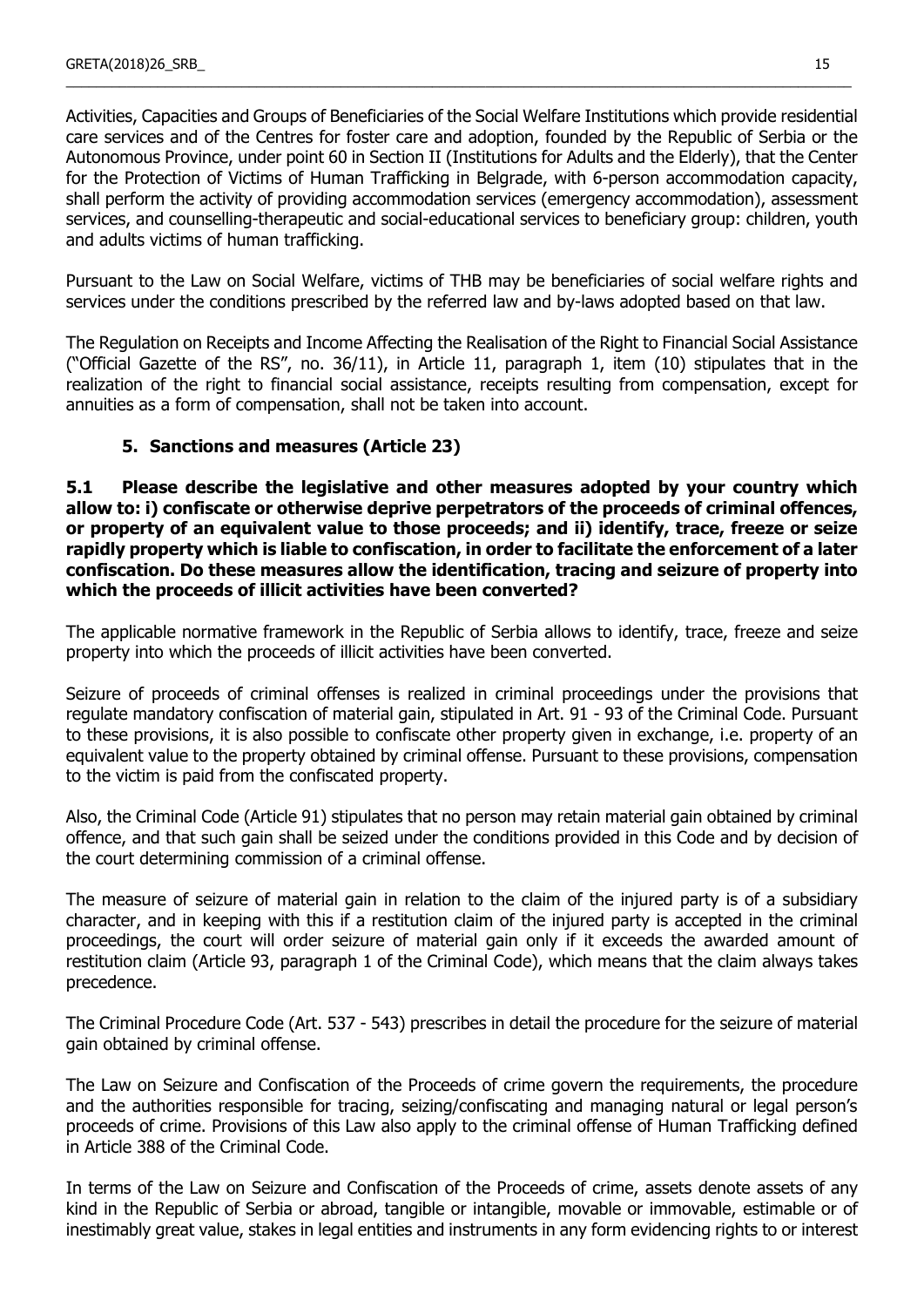in such property. Assets also denote revenue or other gain generated, directly or indirectly, from a criminal offence as well as any property into which it is converted or which it is mingled with. Furthermore, the law provides for the conduct of a financial investigation and temporary or permanent seizure of the proceeds of crime.

\_\_\_\_\_\_\_\_\_\_\_\_\_\_\_\_\_\_\_\_\_\_\_\_\_\_\_\_\_\_\_\_\_\_\_\_\_\_\_\_\_\_\_\_\_\_\_\_\_\_\_\_\_\_\_\_\_\_\_\_\_\_\_\_\_\_\_\_\_\_\_\_\_\_\_\_\_\_\_\_\_\_\_\_\_\_\_\_\_\_\_\_\_\_\_\_\_\_\_\_\_\_\_

Pursuant to the Law on Seizure and Confiscation of the Proceeds of crime, victim's restitution claim can be settled from seized assets.

### **5.2 In what way do victims of THB benefit from seized and confiscated assets of perpetrators of THB? Do the confiscated assets go directly to victims, to a compensation fund or scheme for victims of trafficking or to other programmes for the assistance or support of victims of THB? Please provide information on seizures and confiscations of assets in THB cases and how they were used.**

Pursuant to the Law on Seizure and Confiscation of the Proceeds of crime (Article 45), if a decision on restitution claim of an injured party has been made under a final judgment, under the ruling on the permanent seizure of property the court will set aside the awarded amount from the seized property, while in absence of such decision, by a ruling, the court may set aside part of the property for the settlement of the restitution claim. Under the ruling on the permanent seizure of property, the court may decide on the restitution claim of the injured party, regarding damage the existence of which has been determined by a final judgment.

After deducting the costs of seized property management and settling the restitution claim of the injured party, the remaining funds obtained from the sale of the permanently seized property shall be paid into the budget of the Republic of Serbia. 30% of such funds are used to finance social and health needs, in accordance with the Government's decision. Matters related to permanently seized immovable property are regulated by the provisions of the law governing public property. The Government may determine the purpose of the permanently seized property with the aim of performing socially useful activities.

As an example of good practice concerning use of seized property for the performance of socially useful activities, on 21 November 2019, the Commission for Housing Affairs and Distribution of Official Buildings and Business Premises of the Government passed a Conclusion under which business premises (139 m<sup>2</sup>) in Belgrade were allocated to the Centre for the Protection of Victims of Human Trafficking for its work. Referred business premises were permanently seized from the property of two legal entities upon concluded criminal proceedings, related to offences against economic interests. In this way, the purpose of the provisions of the Law on Seizure and Confiscation of the Proceeds of crime was achieved, notably - to use seized property for achieving socially important goals, because by providing employees of the Centre for the Protection of Victims of Human Trafficking with a space for quality and smooth work, through their resulting better services, assistance and support was directly provided to victims of THB.

#### **5.3 Is it possible to use plea bargaining or some other form of settlement in cases of THB? If yes, please provide the relevant provisions. What protections are in place for victims of THB to ensure that their right of access to justice and effective remedies is not compromised by the plea bargaining or settlement in the legal process?**

A plea agreement may be concluded by the public prosecutor and the defendant at any moment from the issuance of investigation order until the finalization of the main hearing (Article 313, paragraph 1 of the Criminal Procedure Code). The plea agreement also applies to the crime of human trafficking.

Article 314 of the Criminal Procedure Code specifies what elements this agreement must contain in order to be accepted by the court. Agreement on restitution claim is envisaged as an obligatory element of the plea agreement (Article 314, paragraph 4 of the Criminal Procedure Code), and in keeping with this, before concluding a plea agreement the public prosecutor is obliged to invite the injured party / victim to file a claim, thus if such claim has been filed, the plea agreement must also contain the agreement on restitution claim as otherwise it would be rejected by the court (Article 317 of the Criminal Procedure Code).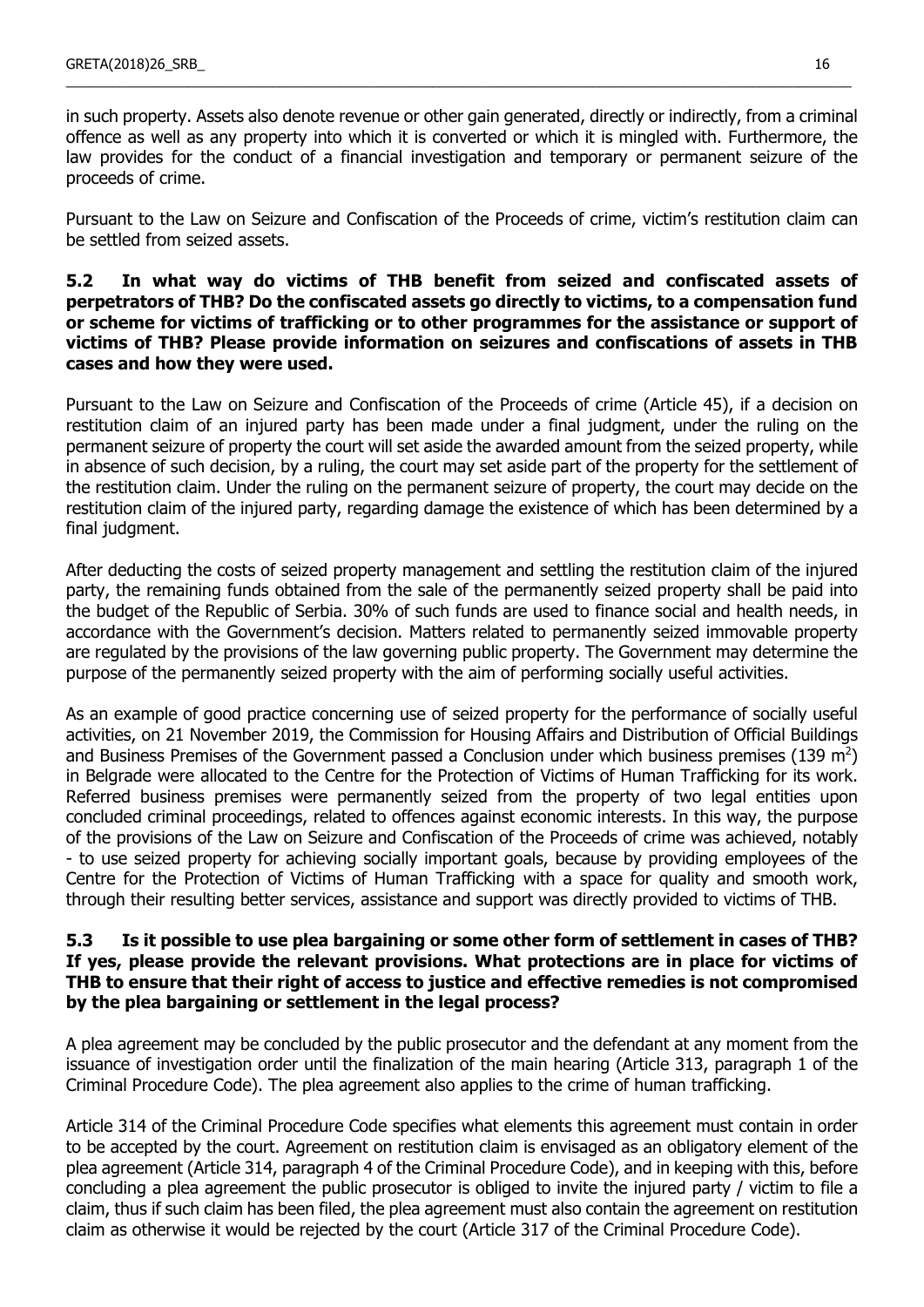In this way, THB victims, right to access to justice is being ensured.

The public prosecutor may defer criminal prosecution for criminal offences punishable by a fine or a term of imprisonment of up to five years if the suspect accepts one or more obligations, including to rectify the detrimental consequence caused by the commission of the criminal offence or indemnify the damage caused (Art. 283, paragraph 1, point 1 of the CPC)

\_\_\_\_\_\_\_\_\_\_\_\_\_\_\_\_\_\_\_\_\_\_\_\_\_\_\_\_\_\_\_\_\_\_\_\_\_\_\_\_\_\_\_\_\_\_\_\_\_\_\_\_\_\_\_\_\_\_\_\_\_\_\_\_\_\_\_\_\_\_\_\_\_\_\_\_\_\_\_\_\_\_\_\_\_\_\_\_\_\_\_\_\_\_\_\_\_\_\_\_\_\_\_

As the criminal offense referred to in Article 388 of the Criminal Code is defined as a serious criminal offense against humanity and other values protected by international law, punishable by a term of imprisonment of more than five years, application of the above referred institute to human trafficking suspects is not allowed, except for suspects of commissioning criminal offense of human trafficking under Article 388, paragraph 8 of the Criminal Code, which refers to "users" of THB victims` services, provided that the victims are not minors, for whom the perpetrator knew or should have known that they were minors.

We note as an example of good practice criminal proceedings against H.V., for criminal offense of human trafficking under Article 388, paragraph 6 in conjunction with paragraph 1 of the Criminal Code (CC), conducted by the Higher Court in Novi Sad, which rendered judgment K.no. 152/18 of 28 April 2020, by which it accepted plea agreement number SK 17/20 of 28 April 2020, concluded between the Deputy Higher Public Prosecutor in Novi Sad and the defendant, pronounced defendant guilty of the criminal offence of human trafficking under Article 388, paragraph 6 in conjunction with paragraph 1 of the CC, and of two criminal offences of domestic violence under Article 194, paragraph 2 in conjunction with paragraph 1 of the Criminal Code, and sentenced him to a single term of imprisonment of 6 (six) years and 3 (three) months. The aforementioned judgment awarded restitution to injured party O.K. (victim of human trafficking), and the defendant was ordered to pay to the injured party O.K. a compensation for material and non-material damage of RSD 1,117,000.00 (EUR 10,000), within 8 days from the day the judgment becomes final.

### **5.4 What is the average duration of court proceedings in THB cases? In which circumstances are such cases given priority? Do you have a system to fast-track human trafficking-related prosecutions in order to improve the trial process and reduce the burden on victims and witnesses, including children? What safeguards are in place to ensure that judges deal with cases of THB without undue delay?**

Precise data on the average duration of court proceedings are not available. There is no special system in place to fast-track THB-related proceedings, however it is emphasized in the trainings for judges and prosecutors that it is necessity to ensure that proceedings last as short as possible and to respect the principle of prohibiting multiple victimization of victims, while there are special provisions that apply to child victims to protect their rights and position in criminal proceedings, as stated in preceding replies (1.1).

### **5.5 How do you ensure that sanctions for THB offences are effective, proportionate and dissuasive?**

With regard to the proportionality of the penalty for Trafficking in Human Beings, the Criminal Code provides for a number of qualifying circumstances that affect the proportionality of the penalty. The basic offense is punishable by a term of imprisonment of three to twelve years. When the offence is committed against a minor, the offender shall be punished by a term of imprisonment of not less than five years. If the offence resulted in grave bodily injury, the offender shall be punished by a term of imprisonment from five to fifteen years, and in case of grave bodily injury of a minor, the offender shall be punished by a term of imprisonment of not less than five years. If the offence resulted in death of one or more persons, the offender shall be punished by a term of imprisonment of not less than ten years. Whoever habitually engages in the offence of trafficking in human beings or if the offence is committed by a group, shall be punished by imprisonment for a term of not less than five years. If trafficking in human beings is committed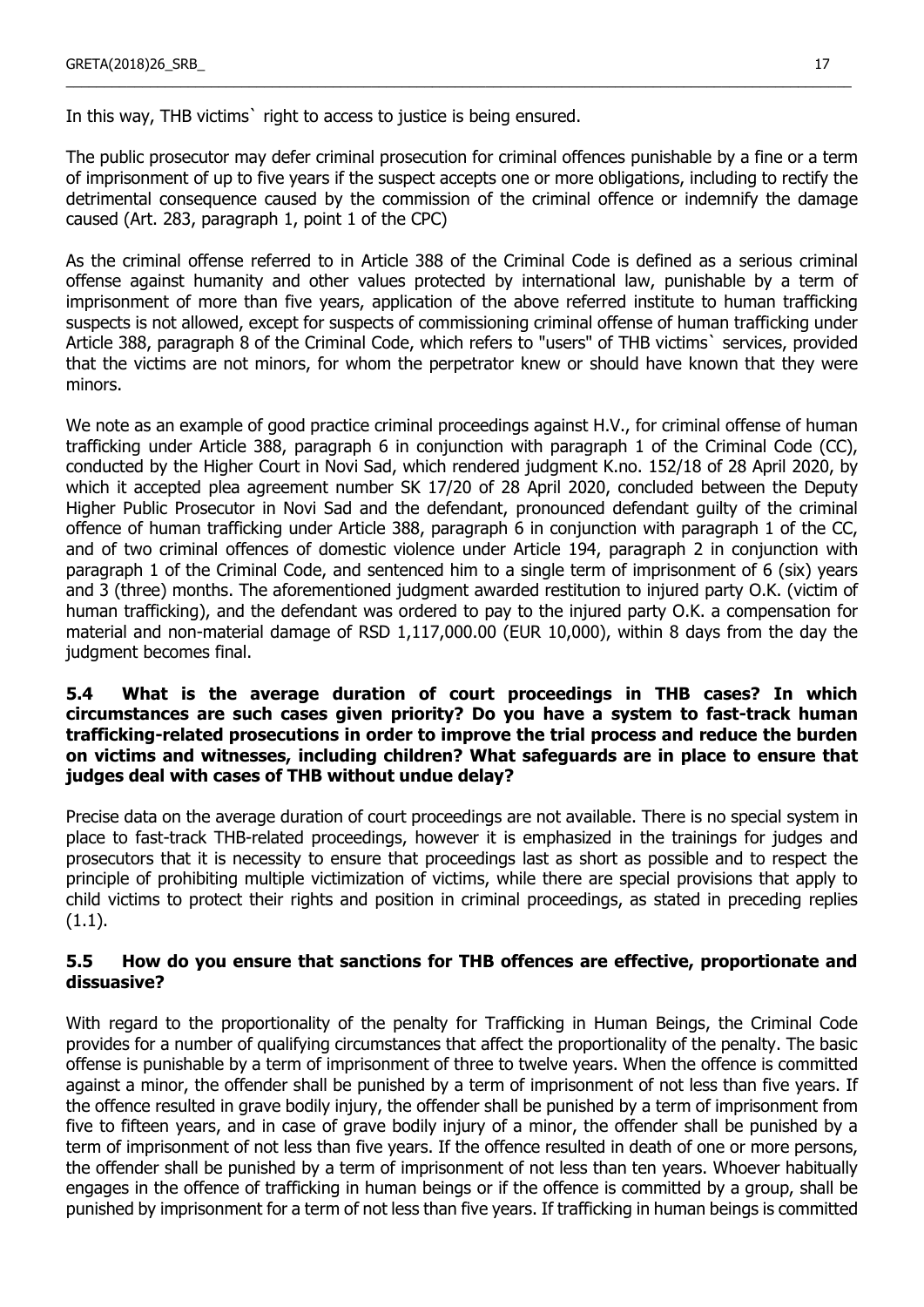by an organized criminal group, the offender shall be punished by imprisonment for a term of not less than ten years.

\_\_\_\_\_\_\_\_\_\_\_\_\_\_\_\_\_\_\_\_\_\_\_\_\_\_\_\_\_\_\_\_\_\_\_\_\_\_\_\_\_\_\_\_\_\_\_\_\_\_\_\_\_\_\_\_\_\_\_\_\_\_\_\_\_\_\_\_\_\_\_\_\_\_\_\_\_\_\_\_\_\_\_\_\_\_\_\_\_\_\_\_\_\_\_\_\_\_\_\_\_\_\_

The public prosecutor is a key corrective element of the court's penal policy insofar as he is authorized by law to appeal against first-instance judgments on all grounds for appeal, including decision on the criminal sanction, as to achieve the effect of general and special prevention.

Also, we note that the provisions of Article 57, paragraph 2 of the Criminal Code, prescribe prohibition of pronouncing mitigated penalty for the criminal offence of trafficking in human beings referred to in Article 388 of the Criminal Code.

### **1. Ex parte and ex officio applications (Article 27)**

### **6.1 What is the procedural position of a victim of THB in criminal proceedings? What steps are taken to assist victims of THB, including children, to enable their rights, interests and views to be presented and considered during the criminal proceedings against offenders? Who is entitled to assist victims of THB in court? Can victims of THB be represented by NGOs in criminal proceedings?**

A victim of THB has the legal status of an injured party and a witness in criminal proceedings with all the rights and obligations arising from that status. The Code of Criminal Procedure stipulates that the injured party is entitled to submit a motion and evidence for realizing a restitution claim and a motion for interim measures for securing it, present facts and propose evidence of importance for proving the claim, retain a proxy from amongst attorneys, examine the files and objects serving as evidence, be notified about the dismissal of a criminal complaint or abandonment of criminal prosecution by the public prosecutor, submit objections to the public prosecutor's decision not to conduct criminal prosecution or to abandon criminal prosecution, be advised about the possibility of assuming criminal prosecution and representing the prosecution, attend the preparatory hearing, attend the trial and participate in examining evidence, file an appeal against the decision on the costs of the criminal proceedings and the adjudicated restitution claim, be notified about the outcome of the proceedings and be served the final judgment and perform other actions where provided for by this Code.

When the defendant concludes presentation of his defence, he may be asked questions first by his defence counsel, followed by the prosecutor, followed by the president of the panel and panel members, and then the injured party or his legal representative and proxy, co-defendant and his defence counsel, and expert witness and professional consultant. The injured party, legal representative and proxy of the injured party, expert witness and professional consultant may pose questions directly to the defendant, with the approval of the president of the panel.

In order to enable victims to have their rights and interests protected during the proceedings, and their views considered, the Centre for the Protection of Victims of Human Trafficking provides each victim who participates in court proceedings with a proxy and a person of confidence who shall provide him/her empowering support to participate in court proceedings, during the making of declarations and throughout court proceedings.

Also, in all cases, staff of the Centre for the Protection of Victims of Human Trafficking maintains contact with the competent prosecutor, and initiates provision of additional forms of protection, including granting victims the status of particularly vulnerable witnesses, allowing presence of a person of confidence in the courtroom, if necessary by appointing a guardian for a particular situation in case of children victims (to ensure that the child always has a person of confidence, that parents do not attend making of the declaration, especially in case of child's sexual exploitation, as this involves a high secondary victimization of the child and a trauma for parents).

The protection of victims is ensured through a coordinated referral procedure and an individual protection plan that the Centre for the Protection of Victims of Human Trafficking develops for each individual victim.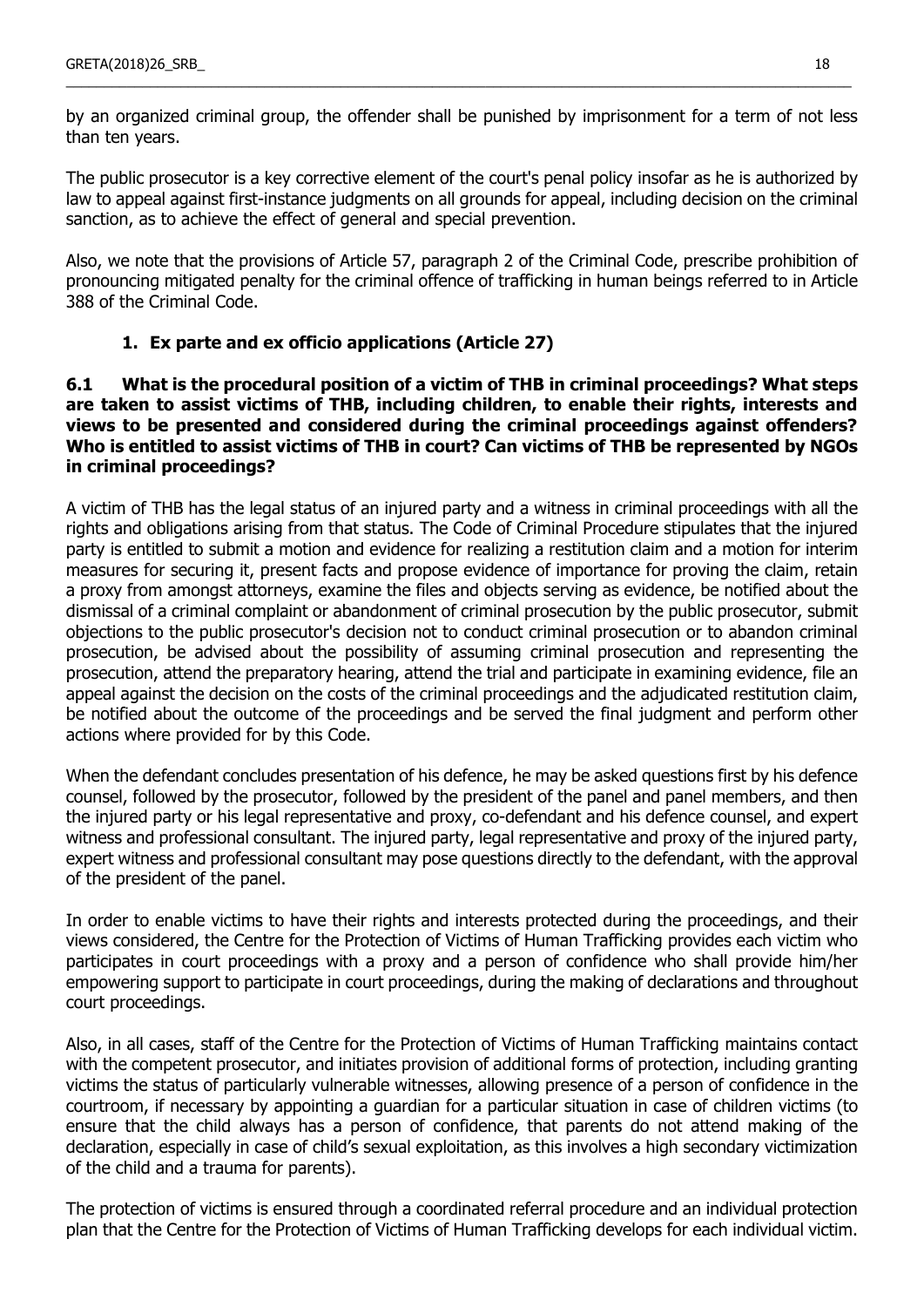In the framework of this plan, civil society organizations can undertake to engage proxies to provide legal aid. In such case, they have the obligation to notify the Centre for the Protection of Victims of Human Trafficking about the attendance at hearings, trial, undertaken activities and measures to protect victims' rights, and threatening actions against victim if they occurred during his/her participation in the proceedings.

\_\_\_\_\_\_\_\_\_\_\_\_\_\_\_\_\_\_\_\_\_\_\_\_\_\_\_\_\_\_\_\_\_\_\_\_\_\_\_\_\_\_\_\_\_\_\_\_\_\_\_\_\_\_\_\_\_\_\_\_\_\_\_\_\_\_\_\_\_\_\_\_\_\_\_\_\_\_\_\_\_\_\_\_\_\_\_\_\_\_\_\_\_\_\_\_\_\_\_\_\_\_\_

Civil society organizations that represent victims of THB can, through a lawyer, act as victim's proxy and provide other services in criminal proceedings.

With a view of strengthening the position and rights of victims in court proceedings, the National Strategy for the Exercise of the Rights of Victims and Witnesses of Crimes in the Republic of Serbia envisages, inter alia, the drafting of the Law on Amendments to the Criminal Procedure Code under which relevant provisions of this Law would be aligned with the definition of victim under Directive 2012/29/EU. Amendments to the Law shall regulate victim's right to be accompanied by a person of confidence during the examination of evidence, introduce a ban on cross-examination and posing leading questions in the examination of particularly vulnerable victims and witnesses, strengthen victims' right to be served relevant acts in criminal proceedings, strengthen victims' right to legal remedies in criminal proceedings, regulate the scope, availability and procedure of using data from the questionnaire on the assessment of individual needs of the victim during criminal proceedings, introduce the obligation to always grant a minor witness the status of a particularly vulnerable witness, regulate the use of video links, regulate conditions for excluding the public from the trial, regulate data protection concerning particularly vulnerable witnesses and additionally regulate questions related to the use of language in criminal proceedings, as well as the competencies and the procedure of notifying the victim about the release of the defendant from detention.

### **6.2 If the authorities fail to discharge their obligation to effectively investigate and prosecute suspected cases of trafficking, what possibilities for redress exist for victims of THB and their families? To what extent have victims of trafficking, including children, access to complaint mechanisms, such as Ombudsman institutions and other national human rights institutions?**

Regarding state authorities' obligation to investigate human trafficking, the below presented decision of the Constitutional Court of the Republic of Serbia is particularly important.

At the 3rd session of the II Grand Chamber of the Constitutional Court, held on 4 March 2021, in the proceedings on the constitutional complaint by a victim of THB from the Republic of Serbia, filed through a lawyer in February 2017, the Court rendered the following decision:

• Constitutional complaint filed by the victim of human trafficking is granted and the Court finds that the ruling of the Higher Court in Belgrade K. 4219/10 of 15 September 2016 violates constitutional complainant's right to prohibition of human trafficking, guaranteed under Article 26, paragraph 2 of the Constitution of the Republic of Serbia.

• The Court determines constitutional complainant's right to compensation for non-material damage in the amount of EUR 5,000, in dinar equivalent at the middle exchange rate of the National Bank of Serbia on the day of payment, on the grounds of established violation of Article 26 para. 2 of the Constitution. The compensation shall be paid from the budget funds – section: Ministry of Justice, within four months from the day of delivery of this decision to the Ministry of Justice.

• Constitutional complaint filed by the victim of human trafficking is granted and the Court finds that in the proceedings before the Higher Court in Belgrade, case K. 4219/10, constitutional complainant's right to a trial within a reasonable time, guaranteed under Article 32 of the Constitution of the Republic of Serbia, was violated.

• The Court determines constitutional complainant's right to compensation for non-material damage in the amount of EUR 800, in dinar equivalent at the middle exchange rate of the National Bank of Serbia on the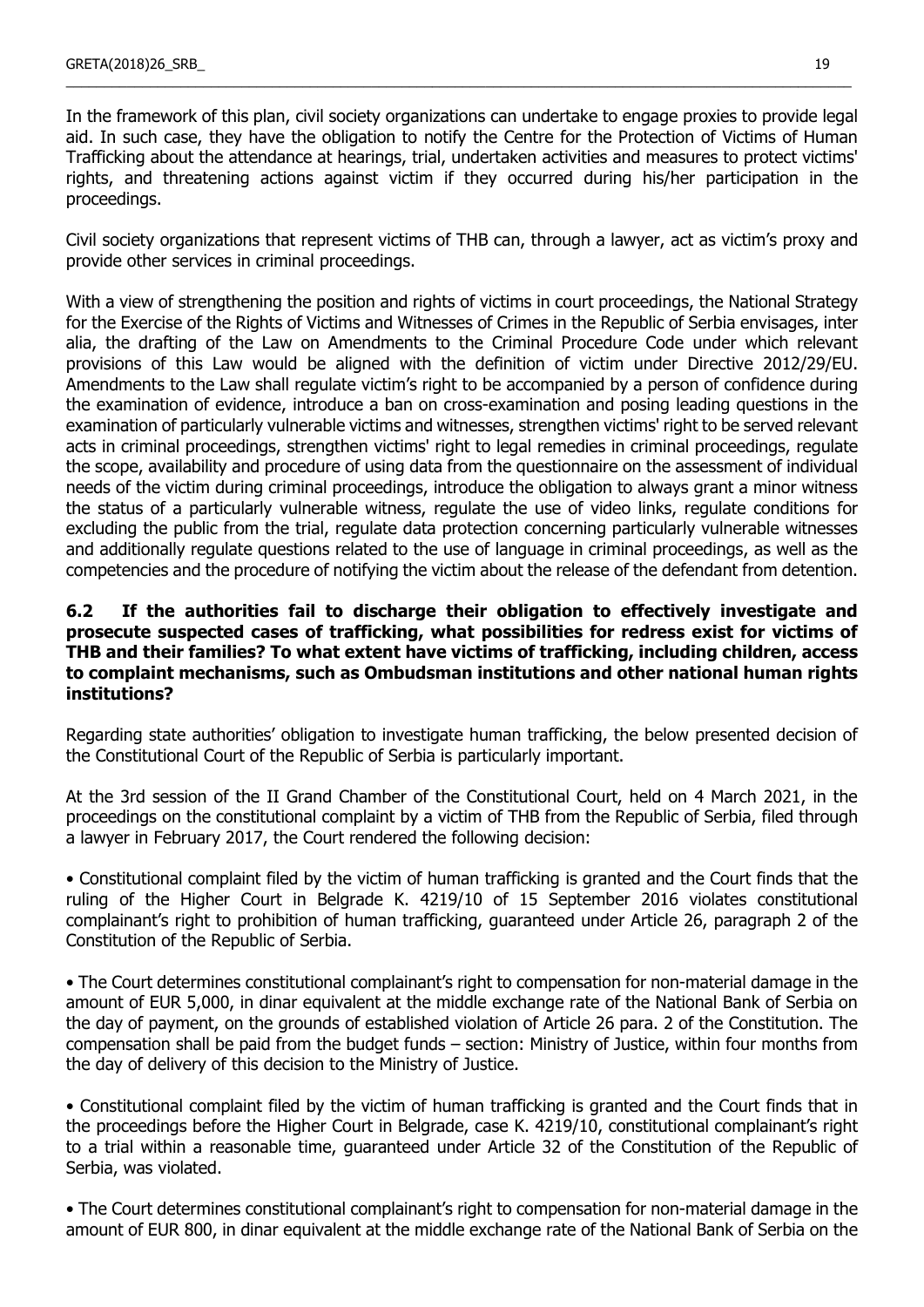day of payment, on the grounds of established violation of the right to trial within a reasonable time. The compensation shall be paid from the budget funds – section: Ministry of Justice, within four months from the day of delivery of this decision to the Ministry of Justice.

\_\_\_\_\_\_\_\_\_\_\_\_\_\_\_\_\_\_\_\_\_\_\_\_\_\_\_\_\_\_\_\_\_\_\_\_\_\_\_\_\_\_\_\_\_\_\_\_\_\_\_\_\_\_\_\_\_\_\_\_\_\_\_\_\_\_\_\_\_\_\_\_\_\_\_\_\_\_\_\_\_\_\_\_\_\_\_\_\_\_\_\_\_\_\_\_\_\_\_\_\_\_\_

In consideration on the merits of the allegations of a violation of the prohibition of all forms of human trafficking, the Constitutional Court, inter alia, proceeded from the acknowledgement that human trafficking is a modern form of slavery and as such contrary to the principle of humanity, and offends human dignity and the fundamental values on which a civilized democratic society rests.

This position of the Constitutional Court is based on the fact that the prohibition of all forms of human trafficking is expressly prescribed by the Constitution of the Republic of Serbia under the provisions of Article 26, paragraph 2.

The Constitutional Court holds that the above stated position, based on the same value judgment, was upheld by the European Court of Human Rights in several of its judgments (Rantsev v. Cyprus and Russia, application no. 25965/04, judgment of 7 January 2010, §. 282; Chowdury and others v. Greece, application no. 21884/2015, judgment of 30 March 2017, § 93; SM v. Croatia, application no. 60561/14, Grand Chamber judgment of 25 June 2020, § 289).

Considering the substance of the constitutional prohibition of any form of human trafficking, the Constitutional Court establishes that it includes three groups of positive obligations of the State: 1) the obligation to establish a legislative and administrative framework for the prevention and punishment of human trafficking; 2) the obligation to protect victims of human trafficking by ensuring measures of prevention, registration and assistance to such persons; 3) the obligation to conduct investigation and court proceedings when there is a grounded suspicion that the criminal offense of human trafficking has been committed.

The Constitutional Court holds that in the specific case the competent authorities - the Higher Public Prosecutor's Office in Belgrade and the Higher Court in Belgrade have not fulfilled their positive obligations in procedural terms regarding the prohibition of all forms of human trafficking guaranteed under Article 26 para. 2 of the Constitution, i.e. to carry out an effective and fair procedure, which would result in rendering a relevant court judgment.

Taking into consideration significance of this decision rendered by the Constitutional Court, it shall be fully translated, and then delivered to GRETA.

When the court renders a judgment acquitting the defendant, or rejecting the claim, or issues a ruling to discontinue criminal proceeding related to human trafficking, it shall advise the authorized person that the restitution claim may be realized in civil proceedings.

In proceedings before state authorities, institutions and organizations, victims of THB have the right to file a complaint against the work of professionals if they are dissatisfied with their work, including a complaint to the Protector of Citizens. Also, they have the right to appeal against the decisions of state authorities in accordance with the instruction on legal remedy provided in the decision.

A victim of THB who considers that his/her privacy has been violated has the right to: take his/her case to the data controller (police, prosecutor's office, court, etc.); file a complaint with the Commissioner for Information of Public Importance and Personal Data Protection; or to take his/her case for the protection of rights to the Court of Appeal in Belgrade.

### **6.3 What reporting and complaint mechanisms are in place for victims of trafficking who are in an irregular migration situation and/or in detention?**

Human trafficking (Article 388 of the Criminal Code) is a criminal offense prosecuted ex officio, therefore the public prosecutor is obliged to undertake criminal prosecution when there are grounds for suspicion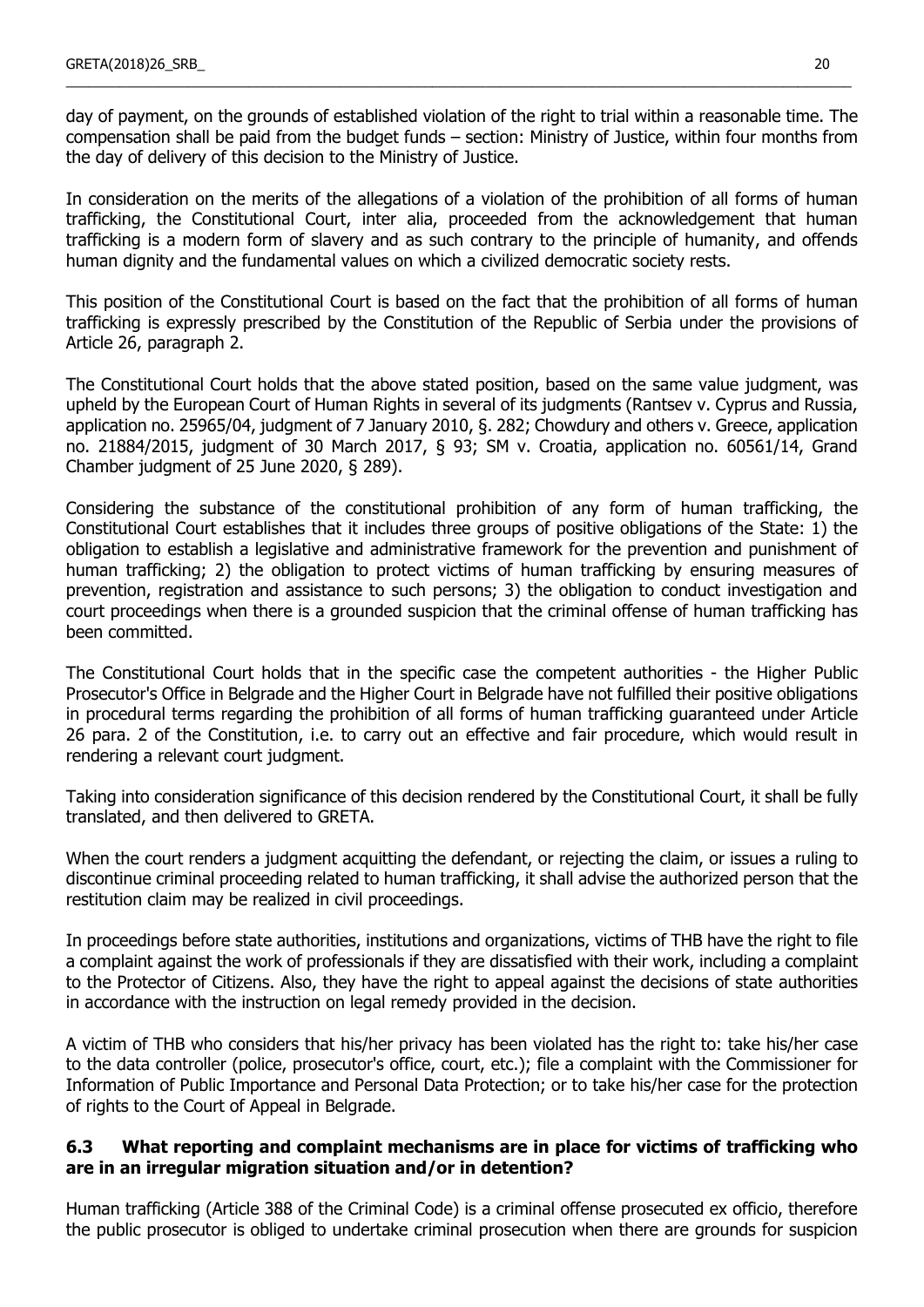that a criminal offense has been committed or that a certain person has committed a criminal offense prosecutable ex officio. In addition, state and other authorities, legal or natural persons, report criminal offenses that are prosecuted ex officio, about which they have been informed or gained knowledge in another way.

\_\_\_\_\_\_\_\_\_\_\_\_\_\_\_\_\_\_\_\_\_\_\_\_\_\_\_\_\_\_\_\_\_\_\_\_\_\_\_\_\_\_\_\_\_\_\_\_\_\_\_\_\_\_\_\_\_\_\_\_\_\_\_\_\_\_\_\_\_\_\_\_\_\_\_\_\_\_\_\_\_\_\_\_\_\_\_\_\_\_\_\_\_\_\_\_\_\_\_\_\_\_\_

As replied under 6.2, in proceedings before state authorities, institutions and organizations, victims of THB have the right to file a complaint against the work of professionals if they are dissatisfied with their work, irrespective of their immigration status or whether they are in detention.

In all asylum and reception centres for migrants, staff of the Commissariat for Refugees and Migration apply the Standard Operating Procedures for the Treatment of Victims of Human Trafficking, the Standard Operating Procedures for the Protection of Refugee / Migrant Children, and the Standard Operating Procedures for the Prevention and Protection of Refugees and Migrants against gender-based violence. These procedures include defined indicators arising suspicion that a person, including refugee / migrant children, is a possible victim of THB or a victim of gender-based violence, as well as the reporting procedure for identification and further referral after identification.

Also, all beneficiaries of asylum and reception centres who have a problem or want to report something or seek protection, have the opportunity to report it directly to asylum / reception centres' staff, or anonymously using complaint boxes that are provided in each centre, or via e-mail to [complaints@kirs.gov.rs,](mailto:complaints@kirs.gov.rs) the address which is available on the website of the Commissariat and on bulletin boards in all centres.

### **6.4 Can victims of THB bring claims against the State or its officials for: i) direct involvement in THB; ii) failure to prevent THB or protect them from THB? Have there been cases where State agents or persons acting on behalf, or at the direction, of the State were found responsible for engagement in THB and/or failure to prevent it or protect victims from THB by third parties? Please provide information on any prosecutions against diplomatic and consular staff for alleged involvement in THB.**

Human trafficking (Article 388 of the Criminal Code) is a criminal offense prosecuted ex officio, irrespective of which person is responsible for the offense, i.e. whether he is a civil servant or a member of diplomatic and consular staff.

Victims of THB may, on their own or through a proxy provided by the Centre for the Protection of Victims of Human Trafficking or a civil society organization, bring claims against the State for failure to provide protection from human trafficking.

In this context, the decision of the Constitutional Court presented in the reply under 6.2 is particularly important.

In 2018, further to a grounded suspicion that the criminal offense of human trafficking under Art. 388 of the Criminal Code has been committed, members of the Ministry of the Interior of the Republic of Serbia - Internal Control Department, filed with the competent prosecutor's office criminal claim against a police officer of the Police Administration in Jagodina because of the grounded suspicion that he had committed a criminal offence of human trafficking, in the period January - 17 July 2018, when by abusing the difficult material circumstances of a minor and the fact that she had placed on the *Facebook* social networking site an advertisement offering her sexual services, in order to earn money for her living and education, he recruited her for prostitution and obtaining material gain for himself. Namely, at the beginning of January 2018, the suspect police officer learnt about the advertisement placed by the said minor, contacted her and, dressed in a police uniform, went to her apartment and advised her that he would provide her with clients and physical protection, and then threatened to report on her to the police and the Center for Social Work, if she would not be giving him money, in the amount of RSD 2,000 a week, and providing him free sexual services. On 25 November 2019 Higher Public Prosecutor's Office in Jagodina filed an indictment against the police officer charged with the criminal offense of human trafficking under Article 388,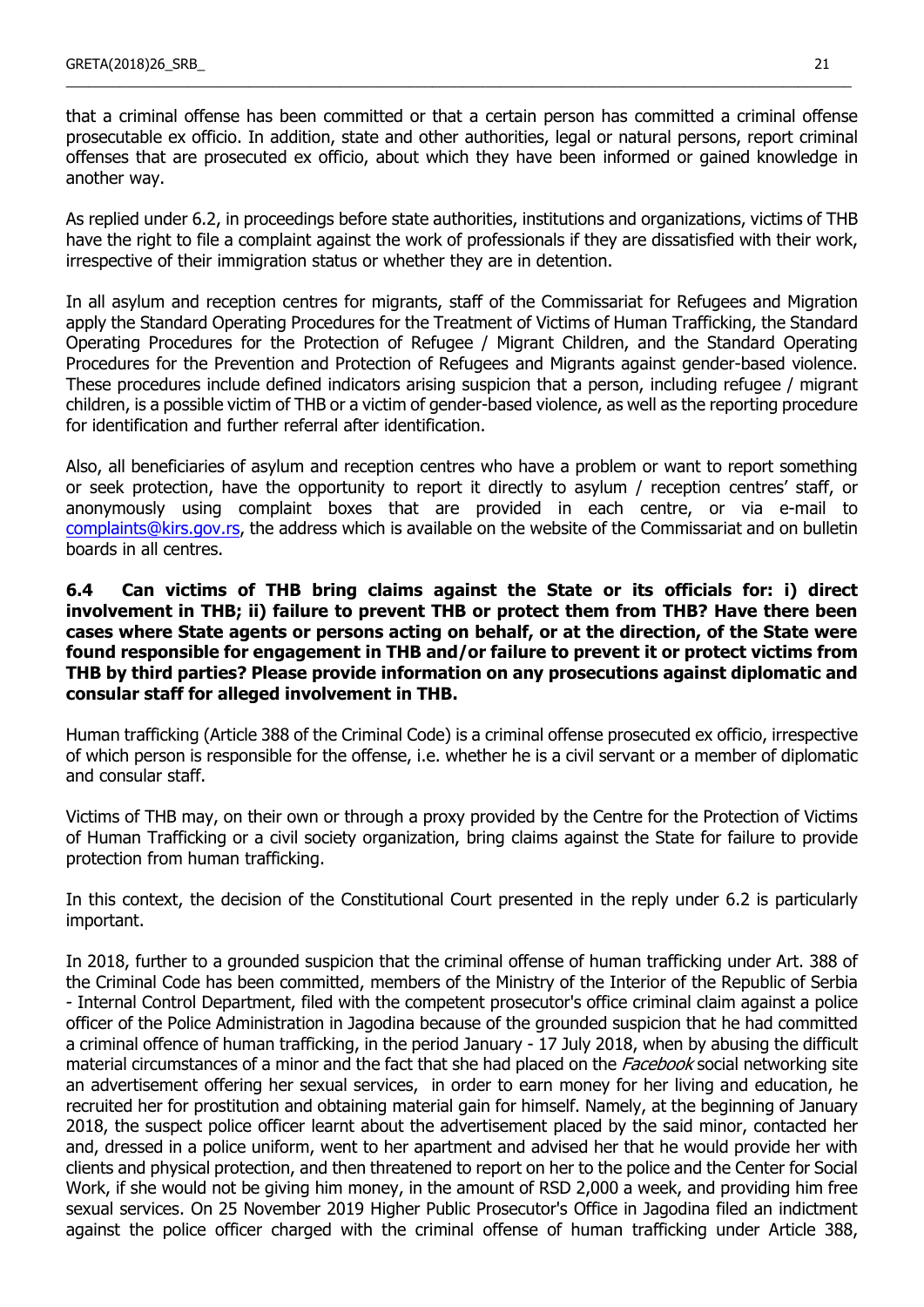paragraph 3 in conjunction with paragraph 1 of the Criminal Code. The said indictment has been confirmed and the trial is progress.

\_\_\_\_\_\_\_\_\_\_\_\_\_\_\_\_\_\_\_\_\_\_\_\_\_\_\_\_\_\_\_\_\_\_\_\_\_\_\_\_\_\_\_\_\_\_\_\_\_\_\_\_\_\_\_\_\_\_\_\_\_\_\_\_\_\_\_\_\_\_\_\_\_\_\_\_\_\_\_\_\_\_\_\_\_\_\_\_\_\_\_\_\_\_\_\_\_\_\_\_\_\_\_

We have no knowledge of any criminal proceedings initiated against diplomatic and consular staff for alleged involvement in THB.

### **6.5 What steps have been taken to strengthen and maintain the capacity of prosecutors to effectively prosecute trafficking cases?**

In order to ensure compliance, efficiency and uniformity in the actions of all public prosecutors, in June 2021, the Republic Public Prosecutor issued a General Mandatory Instruction on designating a public prosecutor or deputy public prosecutor (contact point), in all appellate and higher public prosecutor's offices, who will be in charge of acting in criminal cases involving criminal offences of human trafficking under Article 388 of the Criminal Code, and trafficking in minors for adoption under Article 389 of the Criminal Code.

In addition to acting in the related criminal cases, the (deputy) public prosecutor who is a contact person is also tasked with consultations with the (deputy) public prosecutor who performs on-call duty, consultations with the (deputy) public prosecutor tasked with a case during the temporary impediment of the contact person, monitoring actions by other appellate and higher public prosecutor's offices with the aim of ensuring their uniform practice, monitoring the actions of immediately lower public prosecutor's offices in criminal cases related to the so-called kindred criminal offenses (mediation in prostitution under Article 184 of the Criminal Code, etc.), contacts with the injured party / victim, in accordance with the Standard Operating Procedures for the Treatment of Victims of Human Trafficking, contacts with police officers in criminal police organizational units responsible for combating trafficking in human beings, contacts with the Centre for the Protection of Victims of Human Trafficking, contacts with specialized civil society organizations that provide support to victims of THB, participation in local anti-trafficking teams, attending specialist trainings and attending professional gatherings dealing with the fight against THB.

# **2. Non-punishment provision (Article 26)**

### **7.1 Please indicate what measures are taken to ensure that victims of THB, including children, are not punished for their involvement in unlawful activities (criminal, civil, administrative offences), to the extent they were compelled to do so, providing any concrete examples of their implementation.**

Within the continuous training program at the Judicial Academy, a training program on the application of the principle of impunity to victims of THB is being implemented. The program is based on the publication "Legal Framework and Recommendations for the Application of the Principle of Impunity to Victims of Trafficking in Human Beings in the Republic of Serbia" authored by a judge of the Supreme Court of Cassation, Deputy Republic Public Prosecutor and professor at the Criminal Police Academy, which was developed with the support of the OSCE Mission to Serbia in 2015. The English translation of this publication is now delivered to GRETA.

Also statistics on the participation of judges and prosecutors in the related trainings will be subsequently delivered to GRETA.

The principle of impunity (Article 26 of the Council of Europe Convention on Action against Trafficking in Human Beings) can be applied through the direct application of the said provision of the Council of Europe Convention, as well as through a series of provisions of national substantive or procedural legislation, as well as by using existing legal institutes (offence of minor significance, extreme necessity, force and threat, etc.), as also pointed out in the publication "Legal Framework and Recommendations for the Application of the Principle of Impunity to Victims of Trafficking in Human Beings in the Republic of Serbia", which was presented at a series of seminars to criminal judges, misdemeanour judges and public prosecutors. For the application of the related principle, particularly important is the provision of Article 388 of the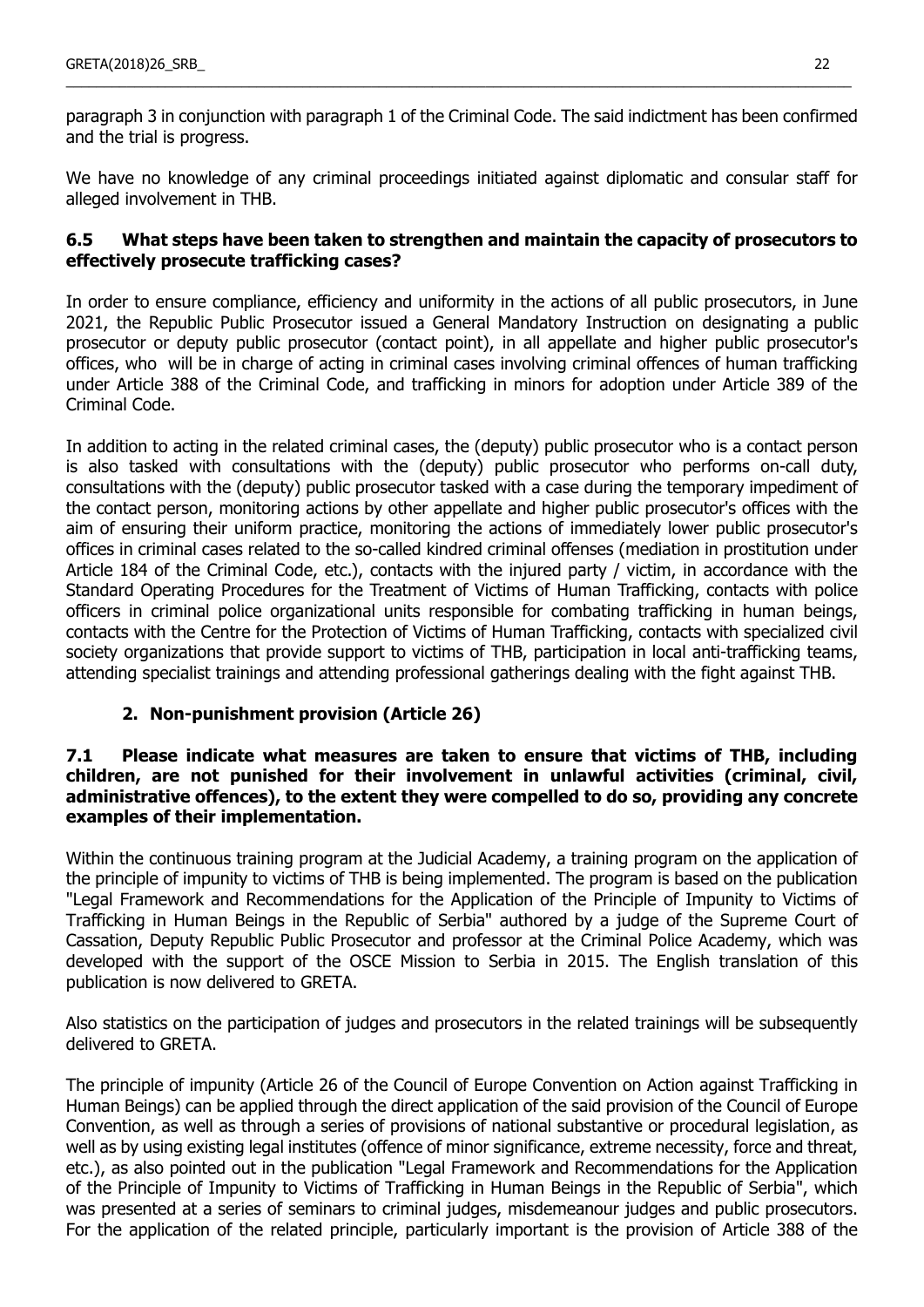Criminal Code, which as one of the forms of exploitation envisages exploitation through the commission of offences, which directly excludes the possibility that the victim may be responsible for a criminal activity by the commission of which he/she was exploited.

\_\_\_\_\_\_\_\_\_\_\_\_\_\_\_\_\_\_\_\_\_\_\_\_\_\_\_\_\_\_\_\_\_\_\_\_\_\_\_\_\_\_\_\_\_\_\_\_\_\_\_\_\_\_\_\_\_\_\_\_\_\_\_\_\_\_\_\_\_\_\_\_\_\_\_\_\_\_\_\_\_\_\_\_\_\_\_\_\_\_\_\_\_\_\_\_\_\_\_\_\_\_\_

Bearing in mind that the timely identification of victims is crucial for the application of the principle of impunity, we point out the importance of Standard Operating Procedures for the Treatment of Victims of Human Trafficking, which aim to strengthen partnerships among all relevant actors at local, national, regional and international levels, in the protection of human rights of victims of THB, and in particular to improve the identification of victims of THB and to improve assistance and protection provided to victims of THB. Also, the Protocol on Cooperation in the area of trafficking victims' identification, assistance and protection, and prevention of THB concluded between the Ministry of the Interior, the Ministry of Labour, Employment, Veterans and Social Affairs and the Republic Public Prosecutor's Office in June 2018, as well as Memoranda of Cooperation concluded by the Republic Public Prosecutor's Office with civil society organizations ASTRA and ATINA, are important for the application of this principle.

### **7.2 Can persons who have breached national laws in the course, or as a consequence, of being trafficked have access to remedies for victims of trafficking, including State compensation?**

Access to remedies, including State compensation, is provided to all identified victims of THB, as elaborated in the replies above.

# **3. Protection of victims and witnesses (Articles 28 and 30)**

### **8.1 How are victims of THB protected in practice against potential retaliation or intimidation before, during and after legal proceedings? How is the assessment of the needs for protection performed and who recommends the application of the protection measures? Who is responsible of the implementation of the protection measures?**

In accordance with the Code of Criminal Procedure, the authority conducting proceedings is required to protect the injured party or witness from an insult, threat and any other assault.

Accordingly, victims of THB are protected against potential retaliation or intimidation by procedural protection measures during legal proceedings, while by non-procedural protection measures they may be protected before, during and after legal proceedings.

The choice of measure is conditioned by the circumstances of the specific case, individual properties of the victim, as well as an objective assessment of the danger to which the victim is exposed.

The assessment of the need for protection is made accordingly to the factors of the individual case. In the case of a qualified threat (threat to inflict a specific harm upon the victim), or if other circumstances indicate that the safety of the injured party could be endangered, the police may apply measures of nonprocedural protection.

Non-procedural protection measures, in a narrower sense, are implemented by the police of general competence, while the Protection Unit of the Ministry of the Interior is responsible for the implementation of the Protection Program.

The application of protection measures is recommended by the competent public prosecutor or court.

Measures of procedural protection of witnesses, within which basic protection, protection of particularly vulnerable witnesses, and measures related to protected witnesses can be distinguished, are defined in Articles 102 - 112 of the Criminal Procedure Code.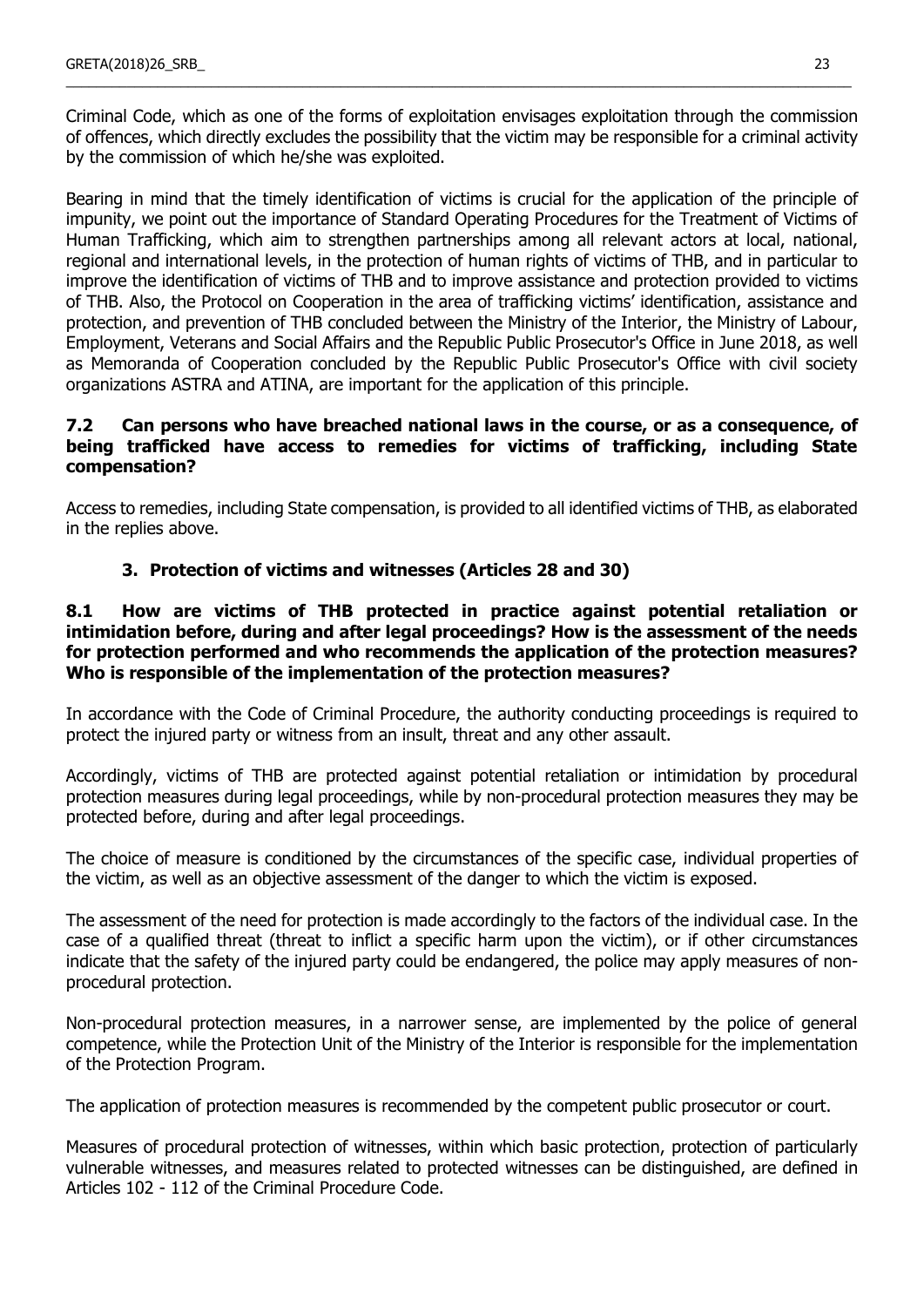In reference to victims of THB, the provisions of the law relating to a particularly vulnerable witness are of special importance. Namely, to a witness who is considered to be a particularly vulnerable due to the existence of certain circumstances of subjective and / or objective nature, the authority conducting proceedings (public prosecutor or court, depending on the stage of the procedure), may ex officio, at the request of parties or witness himself /herself, assign the status of particularly vulnerable witnesses, in order to prevent secondary victimization. The ruling determining a status of a particularly vulnerable witness may be the basis for appointing a proxy for such a witness, as an additional form of protection, and the Criminal Procedure Code (Article 104) prescribes special rules on examining a particularly vulnerable witness (such witness may be examined only through the authority conducting the proceedings; examination may be conducted with the assistance of a psychologist, social worker or other professional; witness may be examined using technical devices for transmitting images and sound, in a separate room where the witness is located, without the presence of the parties and other participants in the proceedings; witness may not be confronted with the defendant, unless the defendant himself requests this and the authority conducting proceedings has granted such request, taking into account the level of the witness's vulnerability and rights of defence…).

\_\_\_\_\_\_\_\_\_\_\_\_\_\_\_\_\_\_\_\_\_\_\_\_\_\_\_\_\_\_\_\_\_\_\_\_\_\_\_\_\_\_\_\_\_\_\_\_\_\_\_\_\_\_\_\_\_\_\_\_\_\_\_\_\_\_\_\_\_\_\_\_\_\_\_\_\_\_\_\_\_\_\_\_\_\_\_\_\_\_\_\_\_\_\_\_\_\_\_\_\_\_\_

Non-procedural protection also includes special protection programs for the participants in criminal proceedings and persons close to them, in accordance with the Law on the Protection Program for Participants in Criminal Proceedings.

Non-procedural protection measures, in a narrower sense, are implemented by applying appropriate measures that the police, when there are justified reasons, take to protect the victim and another person who provided or may provide information relevant to criminal proceedings, or a person who is related with them, if they are in danger from the perpetrator or other persons.

Non-procedural protection also includes the Program for the Protection of Participants in Criminal Proceedings and Persons Close to Them. This matter is regulated by the Law on the Program for the Protection of Participants in Criminal Proceedings ("Official Gazette of the RS", no. 85/2005), which governs conditions and procedures for providing protection and assistance to participants in criminal proceedings and their close persons who are facing a danger to life, health, physical integrity, freedom or property due to testifying or providing information significant for the purpose of proving a criminal offence.

In addition to victim protection in the framework of judiciary and police, protection of victims against intimidation, objective threats to life and the risk of the perpetrator establishing contact with the victim is also provided in the framework of the social protection system. In the first initial contact related to identification, the Centre for the Protection of Victims of Human Trafficking assesses victim's psychological sense of security and collects information on objective risks to his/her safety and security (from the victim and the police, as well as from other actors in the preliminary identification). Based on these assessments, the need for safe accommodation is determined (placement in the Shelter of the Centre for the Protection of Victims of Human Trafficking, placement in an institution, family or foster care), and steps are taken to create a safe and secure environment. These steps imply agreement with all support providers on the manner in which security may be best ensured and the psychological experience of security improved.

The Centre for the Protection of Victims of Human Trafficking, with a view of ensuring safety of victims of THB, also establishes contacts with prosecutors and the police and insists on granting victims the status of a particularly vulnerable witness, as stated above under 6.1.

### **8.2 How do you ensure that victims are provided with realistic and practical information about the progress of the case and whether the perpetrator has been detained or released?**

The Code of Criminal Procedure also prescribes, in the framework of the rights of victims, that the injured party is entitled to be notified about the outcome of the proceedings.

In accordance with the Rules of Administration of Public Prosecutor's Offices, public prosecutor's offices are required to organize their work so as to enable citizens to effectively exercise their rights and legally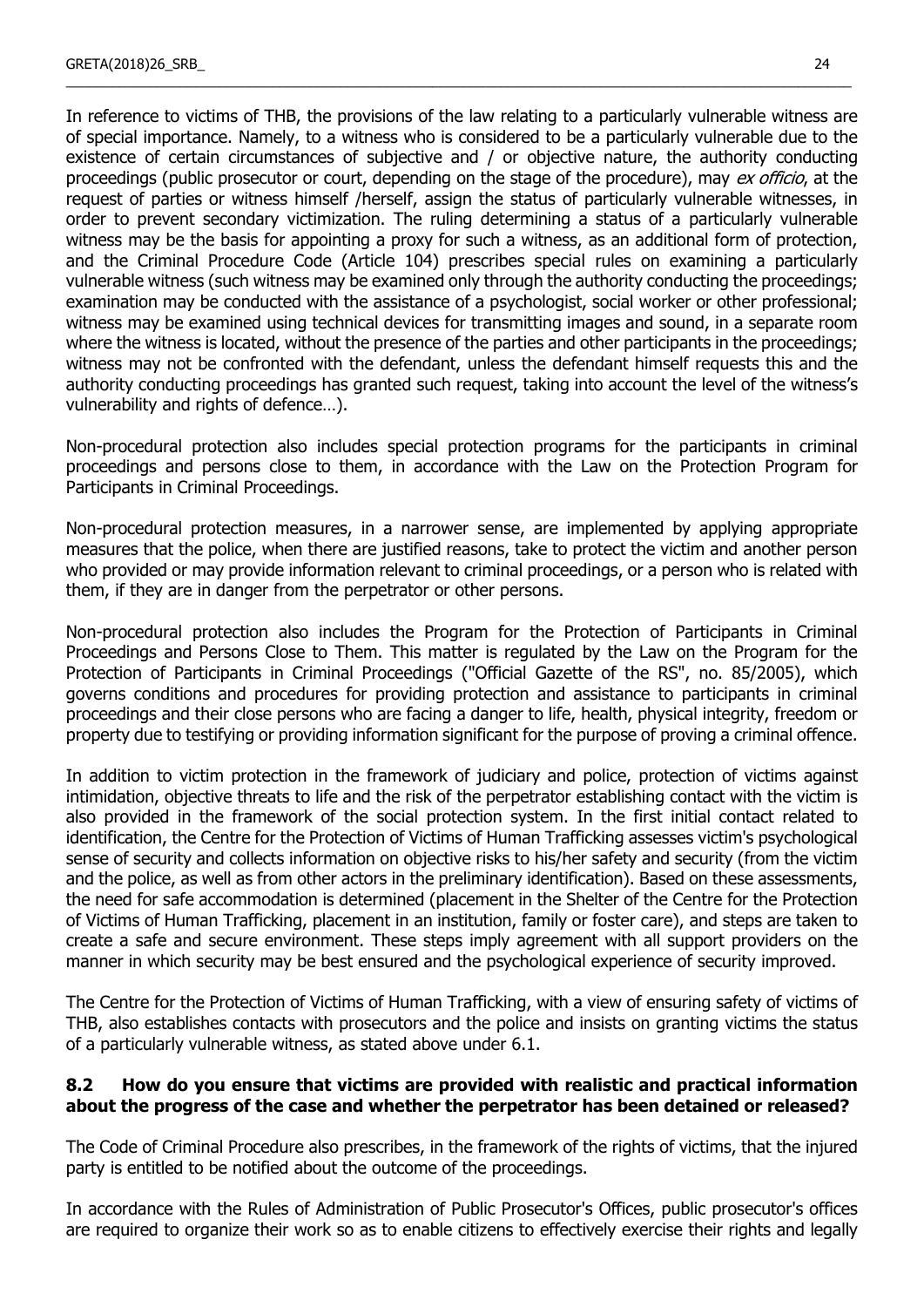protected interests within the competence of the public prosecutor's office. In accordance with the referred Rules, Deputy Public Prosecutor who is responsible for a specific case shall receive and provide the necessary information to citizens, and along these lines the injured party / victim shall be provided all relevant information regarding a specific criminal case.

\_\_\_\_\_\_\_\_\_\_\_\_\_\_\_\_\_\_\_\_\_\_\_\_\_\_\_\_\_\_\_\_\_\_\_\_\_\_\_\_\_\_\_\_\_\_\_\_\_\_\_\_\_\_\_\_\_\_\_\_\_\_\_\_\_\_\_\_\_\_\_\_\_\_\_\_\_\_\_\_\_\_\_\_\_\_\_\_\_\_\_\_\_\_\_\_\_\_\_\_\_\_\_

The injured party / victim may be provided relevant information through the Information and Support Service of the Public Prosecutor's Office, in accordance with the General Mandatory Instruction issued by the Republic Public Prosecutor. Namely, in accordance with Article 13 of the Instruction, the Service provides injured parties and witnesses, in simple and easy-to-understand language, inter alia, information on the status of the case, the stage of the proceedings, the next stage of the proceedings and the like.

To a victim of THB included in the Protection Program, such information can also be provided by the Protection Unit of the Ministry of the Interior.

### **8.3 How do you ensure respect for the victims' right to safety, privacy and confidentiality during court proceedings?**

Respect for the right to safety is ensured as replied under 8.1.

Provisions of Article 363 of the Criminal Procedure Code, related to the exclusion of the public, stipulates that the panel may, if it necessary for the purpose of protecting, inter alia, the interests of minors (appearing as a witness or injured party) or private lives of the participants in the proceedings, exclude the public from the entire trial or a part thereof.

Also, provisions of Article 304 of the Criminal Procedure Code stipulate that, if it is necessary in order to protect the interests of national security, public order and morality, interests of minors, privacy of participants in proceedings, or for other justified interests in a democratic society, the authority conducting proceedings which undertakes an evidentiary action shall order persons it is questioning or examining or who are attending evidentiary actions or are examining the case-file to maintain confidentiality of certain facts or data learnt on the occasion, and warn them that disclosure of a secret represents a criminal offence under the law.

The right to privacy and confidentiality is ensured by the application of the Law on Personal Data Protection (Official Gazette of RS, no. 87/2018), the Code of Criminal Procedure (measures and actions in the procedure of determining the status of a protected witness), as well as the Law on Data Secrecy.

In order to ensure the protection of victims of human trafficking, the Centre for the Protection of Victims of Human Trafficking:

- Provides accommodation with a high level of security in the organizational unit Shelter for Victims of THB
- Applies Shelter specific Actions and Procedures for protection against self-harm and injury, and development of psychological security
- Insists on the application of protective measures for victims, most often on assigning them the status of a particularly vulnerable witness
- Provides for proxies who protect victim's interests and rights during the proceedings
- Provides for a person of confidence to attend testifying
- Applies special protection measures against traumatization and secondary traumatization of a child through the appointment of a temporary guardian of a child to provide him/her support during testifying
- Ensures that the victim be advised about confidentiality and give informed consent for exchange of information, in writing
- Shares information about a victim upon his / her consent with the relevant support providers, only to the extent necessary for the specific provider to provide support from his / her domain.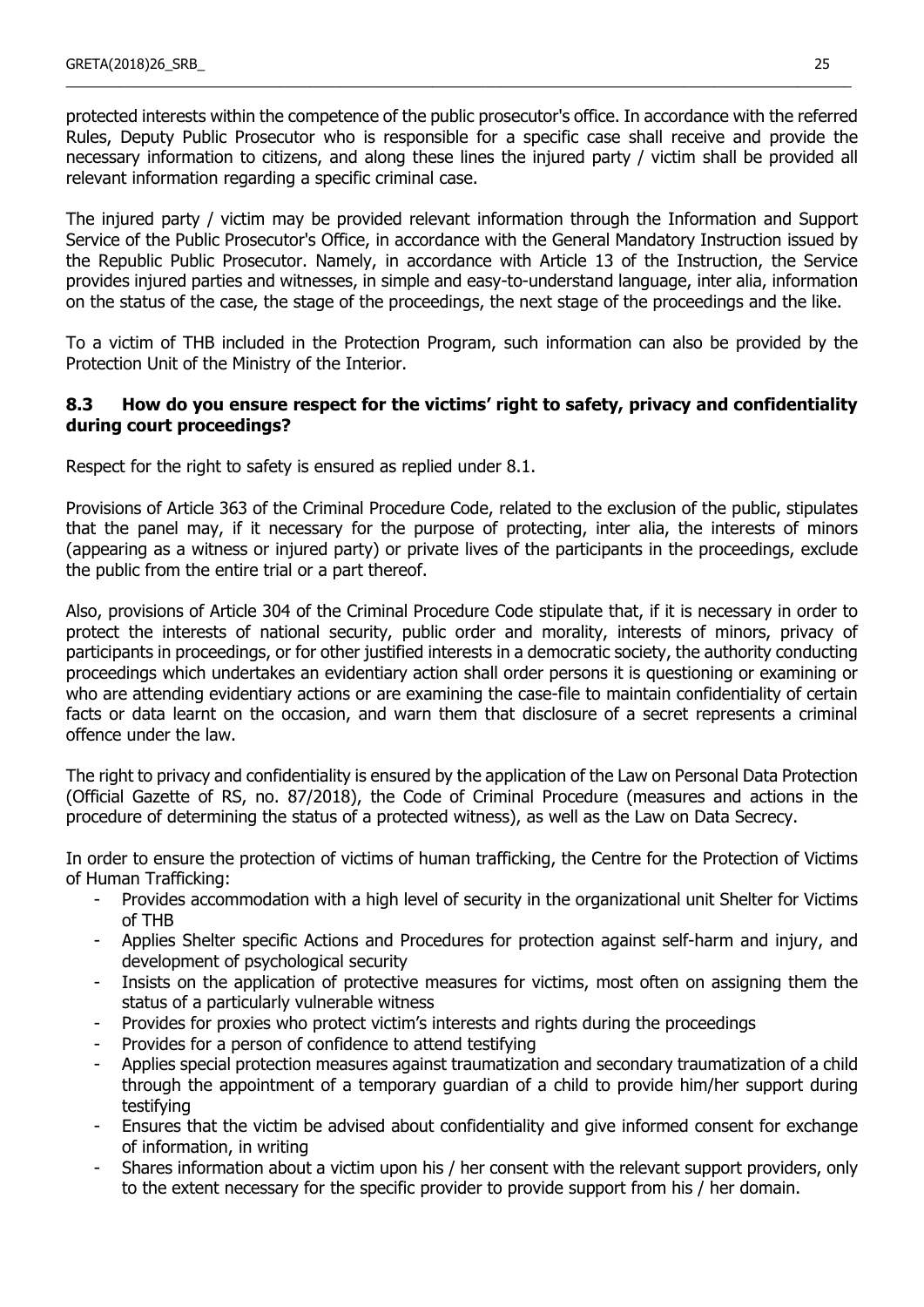# **8.4 In how many cases were witness protection measures used for the protection of victims and witnesses of THB, including children? If witness protection measures/programmes are not applied to victims of trafficking, what are the reasons?**

\_\_\_\_\_\_\_\_\_\_\_\_\_\_\_\_\_\_\_\_\_\_\_\_\_\_\_\_\_\_\_\_\_\_\_\_\_\_\_\_\_\_\_\_\_\_\_\_\_\_\_\_\_\_\_\_\_\_\_\_\_\_\_\_\_\_\_\_\_\_\_\_\_\_\_\_\_\_\_\_\_\_\_\_\_\_\_\_\_\_\_\_\_\_\_\_\_\_\_\_\_\_\_

According to the available data, under the decision of the public prosecutor the status of a particularly vulnerable witness was granted to 19 victims of THB during 2019 and 2020.

Criminal offense of human trafficking falls into the group of criminal offenses against humanity and other values protected by international law and is encompassed by the Law on the Protection Program for Participants in Criminal Proceedings.

Inclusion of a victim / witness of this criminal offence in the Protection Program is determined based on: the existence of danger to life, health, physical integrity, freedom or property, and the significance of his/her testimony (without which it would be significantly more difficult or impossible to prove the offence in criminal proceedings). Inclusion in this form of protection is possible if these conditions are cumulatively met.

So far, protection measures pursuant to the Law on the Protection Program for Participants in Criminal Proceedings have been applied to one witness / victim of the criminal offense of human trafficking.

### **8.5 When victim protection is provided by NGOs, how are NGOs resourced and supported to perform this function and how do the police and the prosecution co-operate with NGOs?**

In accordance with the competence of the Centre for the Protection of Victims of Human Trafficking and the applicable Standard Operating Procedures for the Treatment of Victims of Human Trafficking, the participation of civil society organizations in the protection of victims constitutes part of the coordinated referral mechanism for victims of THB and coordinated provision of support based on victim protection plan. Civil society organizations provide support in the framework of their resources, that is, they join the efforts to meet victims` needs, depending on whether they are able to provide the appropriate support required by a victim. Under the provision of support, the effects of protection are examined, joint decisions related to the effects achieved are made, and further support is planned. Related victim always participates in this process, either through joint meetings or by using modern means of communication. In practice, there are many challenges in the implementation of the coordinated referral mechanism for victims of THB.

On 6 January 2020, the Ministry of the Interior and civil society organization ATINA and ASTRA signed a Memorandum of Cooperation in the field of combating human trafficking. Signatories of the Memorandum agreed to ensure preconditions for successful cooperation in the implementation and improvement of the national mechanism for identification, assistance and protection of victims of THB, and in continuous work in the areas of identification, protection, assistance and reintegration of victims of human trafficking and of all forms of exploitation, prosecution of perpetrators, as well as in the field of prevention and education aimed at combating human trafficking.

Along these lines, representatives of the Ministry of the Interior of the Republic of Serbia participated in the implementation of activities under the following projects in the field of fight against THB and protection of victims, implemented by civil society organizations Atina and Astra:

-Project "BAN III – The Balkans ACT (Against Crime of Trafficking) Now!" implemented by the Astra civil society organisation

-Project "From Danger to Security - Improving the Protection of Victims of THB in Serbia", implemented by the International Rescue Committee Serbia (IRC) and the Atina civil society organization.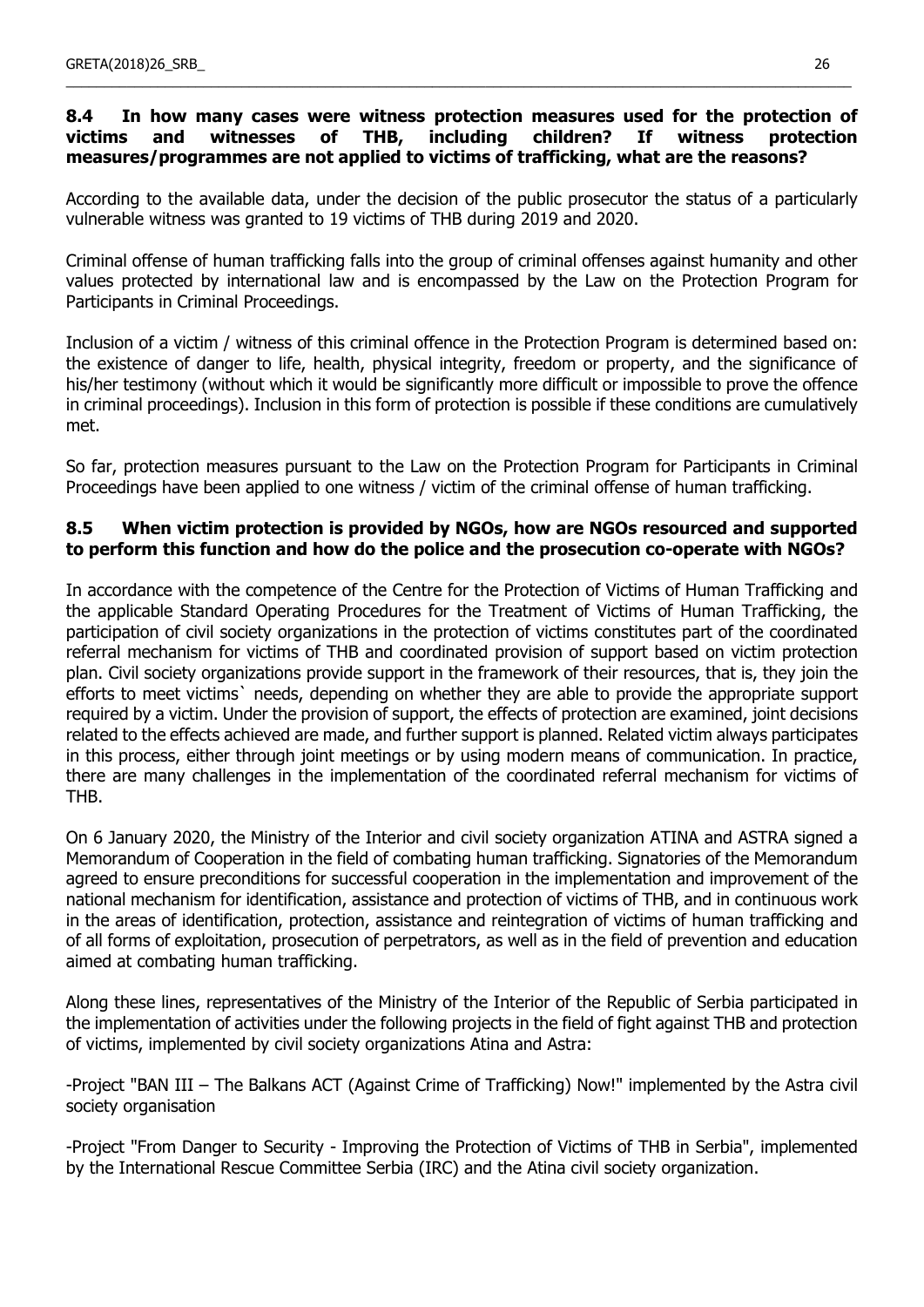### **8.6 How do you ensure that child victims of THB are treated in a child-sensitive way and are provided with protection before, during and after judicial proceedings in accordance with the Council of Europe Guidelines on Child Friendly Justice? Are interviews with children conducted in specially designated and adapted spaces by professionals trained to interview children? What measures are taken in order to ensure a limited number of interviews?**

\_\_\_\_\_\_\_\_\_\_\_\_\_\_\_\_\_\_\_\_\_\_\_\_\_\_\_\_\_\_\_\_\_\_\_\_\_\_\_\_\_\_\_\_\_\_\_\_\_\_\_\_\_\_\_\_\_\_\_\_\_\_\_\_\_\_\_\_\_\_\_\_\_\_\_\_\_\_\_\_\_\_\_\_\_\_\_\_\_\_\_\_\_\_\_\_\_\_\_\_\_\_\_

The Law on Juvenile Criminal Offenders and Criminal Protection of Juveniles (Art. 150-157) prescribes special provisions on the protection of minors as injured parties in criminal proceedings (questioning of minors shall be conducted with the assistance of psychologist, pedagogue or other qualified person; questioning may be conducted at most twice, and exceptionally more than twice if necessary to achieve the purpose of criminal proceeding; questioning of minors may be conducted with the aid of technical devices for picture and sound transmission; questioning shall be conducted without the parties or other participants in the proceeding being present in the room where the witness is located, and parties and other persons entitled to ask questions may do so through the judge, psychologist, pedagogue, social worker or other qualified person; if a minor, whose mental state is particularly fragile due to the nature of the criminal offence, consequences or other circumstances, is questioned as a witness, confrontation between him/her and the defendant is prohibited; a minor shall have legal representative from the first questioning of the defendant, etc.).

Also, a witness/victim under 18 years of age may be assigned the status of a particularly vulnerable witness, when the legal requirements are met (Article 103, paragraph 1 of the Criminal Procedure Code), which constitutes grounds for the appointment of a proxy and questioning under special rules.

The Centre for the Protection of Victims of Human Trafficking employs licensed professionals specially trained to work with children and conduct interviews with children. Internal procedures for conducting interviews with children that are in compliance with all international standards for working with children have also been defined. The Center cooperates with the competent prosecutors in determining the best way to approach a particular child, including how to establish a cooperative relationship with the child, what questions to ask and in what way, and how to recognize child's reactions.

In cooperation with the OSCE Mission to Serbia, within the EU project entitled "Support for Victims and Witnesses of Crimes in Serbia", the Higher Courts in Belgrade, Novi Sad, Kragujevac, Nis and Novi Pazar were provided specially equipped premises where testifying via audio-video link will be possible.

So far in the Protection Program implementation practice there were no cases of inclusion of a child victim of human trafficking in this form of non-procedural protection. Nevertheless, the Protection Unit of the Ministry of the Interior has the human and spatial capacity to act in accordance with the basic principles set out in the Council of Europe Guidelines on Child-Friendly Justice.

Police officers of the Border Police Directorate - Asylum Office are specially trained to interview victims of human trafficking, as well as unaccompanied minors. Also, staff of the Asylum Office completed numerous trainings related to interviewing vulnerable categories of asylum seekers, organized by the European Asylum Support Office - EASO.

The National Strategy for the Exercise of the Rights of Victims and Witnesses of Crime in the Republic of Serbia envisages, inter alia, the drafting of the Law on Amendments to the Criminal Procedure Code, which would, inter alia, prohibit cross-examination of particularly vulnerable victims and witnesses and leading questions to them, introduce mandatory assignment of the status of particularly vulnerable witness to a minor witnesses, and regulate matters concerning use of the video link.

When a labour inspector suspects human trafficking, he/she shall take steps to prevent further contact between the trafficker and the victim, by providing information on support, or assistance that can be provided to victims. He/she shall contact the Centre for the Protection of Victims of Human Trafficking, the police and specialized civil society organizations immediately after suspecting human trafficking, i.e. immediately after identifying indicators of human trafficking.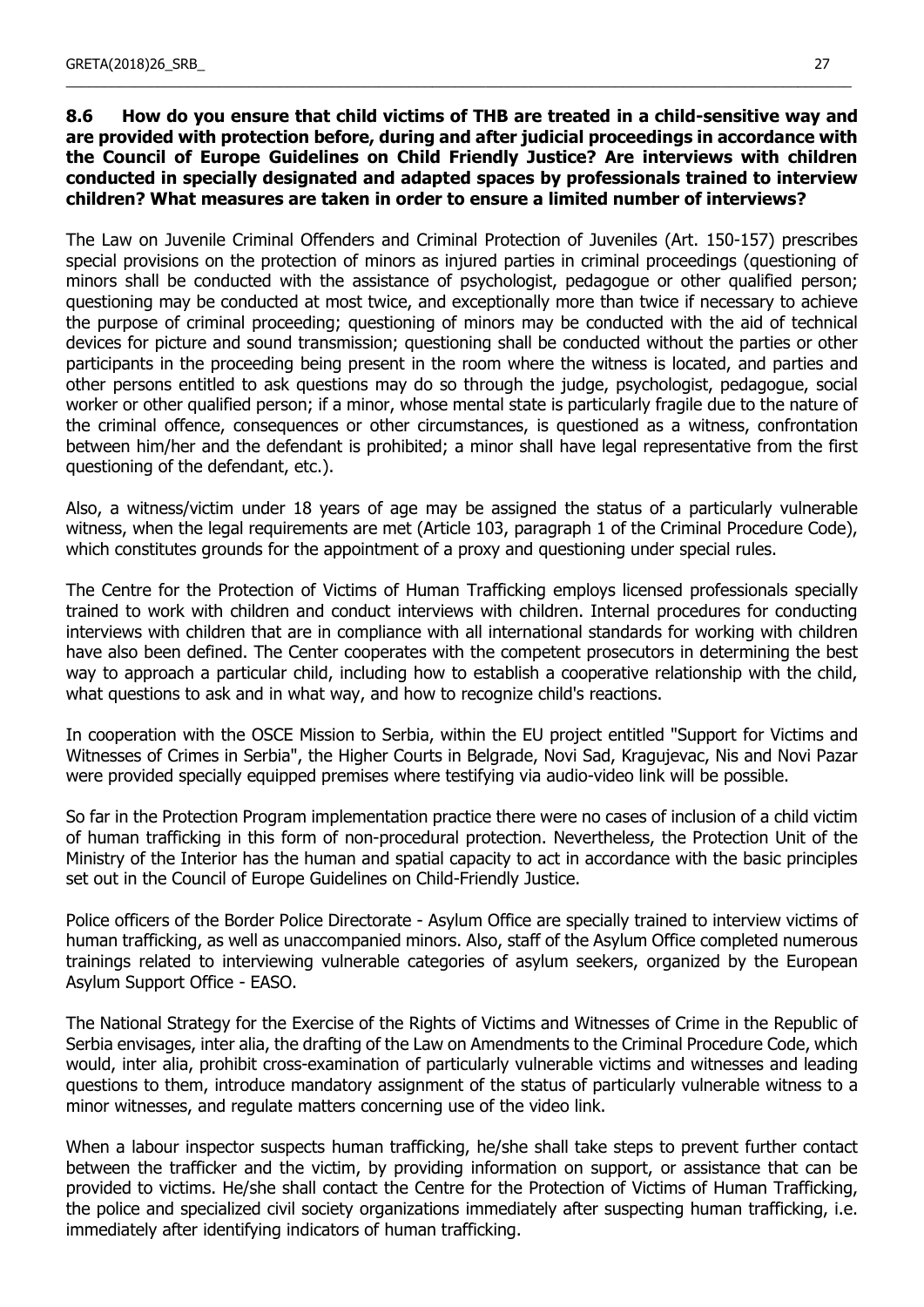# **4. Specialised authorities and co-ordinating bodies (Article 29)**

### **9.1 What budget, staff and resources, including technical means, are put at the disposal of law enforcement bodies specialised in combating and investigating THB?**

\_\_\_\_\_\_\_\_\_\_\_\_\_\_\_\_\_\_\_\_\_\_\_\_\_\_\_\_\_\_\_\_\_\_\_\_\_\_\_\_\_\_\_\_\_\_\_\_\_\_\_\_\_\_\_\_\_\_\_\_\_\_\_\_\_\_\_\_\_\_\_\_\_\_\_\_\_\_\_\_\_\_\_\_\_\_\_\_\_\_\_\_\_\_\_\_\_\_\_\_\_\_\_

In September 2017, within the MoI Police Directorate, the Office for the Coordination of Anti-Trafficking Activities was established, which is in the subject area tasked to: monitor, coordinate, oversee and direct the implementation of measures and actions; participate in, implement and monitor activities planned by strategic documents; perform activities for the needs of the Council for Combating Trafficking in Human Beings; initiate amendments and participate in the drafting of international agreements, laws and other regulations; coordinate work and data exchange between organizational units of the Police Directorate and other partners. The Office for the Coordination of Anti-Trafficking Activities is staffed with five police officers.

At the operational level, on 1 January 2019 the new Rulebook on Internal Organization and Systematization of Job Positions in the Ministry of the Interior entered into force, under which competence for human trafficking cases was transferred from the Border Police Directorate to the Criminal Police Directorate, i.e. anti-trafficking organizational capacities of the Criminal Police Directorate were strengthened. In the framework of the Criminal Police Directorate's Service for Combating Organized Crime, Division for Combating Human Trafficking and Smuggling was formed, which has three sections: Section for Coordination, Analysis and Prevention of Human Trafficking, Section for Combating Human Trafficking, and Section for Combating Human Smuggling. Also, Sections for the suppression of human trafficking and human smuggling have been established in the Police Administration for the City of Belgrade, within the Criminal Police Directorate's Division for the Suppression of Violent, Sexual, Traffic Crimes and Human Trafficking, and in the Police Administrations of Novi Sad and Nis. In other regional police administrations, depending on their categorization, groups for the suppression of human trafficking have been formed, or individual criminal inspectors charged with anti-trafficking tasks. Altogether, about 120 criminal police officers are assigned on anti-trafficking tasks.

In 2019, with a view of strengthening capacity of MoI specialized anti-trafficking units, Project "Supply of equipment required for combating trafficking in human beings" (IPA 2014) was implemented, including 4 lots (LOT 1 - vehicles, LOT 2 - procurement of office furniture, LOT 3 - procurement of IT equipment, LOT 5 - procurement of surveillance equipment). The Ministry of the Interior was provided 15 vehicles, office furniture, IT equipment and three servers, and surveillance equipment. The said equipment was distributed to anti-trafficking police units with the Criminal Police Directorate's Service for Combating Organized Crime, the Police Administration for the City of Belgrade, the Police Administration of Nis, the Police Administration od Novi Sad, and regional police units. Under the same Project, in addition to these police units, one vehicle was allocated to the Centre for the Protection of Victims of Human Trafficking. The Project was successfully completed in September 2019. Supplied equipment contributed to improving criminal police work in the fight against human trafficking, and achieving more efficient protection of victims of human trafficking.

Also, the MoI Criminal Police Directorate, in cooperation with twinning partners from Austria and Slovenia, successfully implemented activities under the twinning project "Support to capacity building in the fight against human trafficking" within the National IPA 2014 program, worth EUR 1,000,000, which lasted from September 2018 to January 2021.

The overall objective of the Project was to contribute to meeting EU accession criteria and the implementation of the Action Plan for Chapters 23 and 24, by strengthening capacity of relevant institutions for combating all forms of trafficking in human beings in compliance with EU best practice.

Through the analysis of the current situation and delivery of workshops aimed at strengthening capacity for investigating trafficking and protecting victims of professionals, not only those working with the police but also those working with other state authorities (Center for the Protection of Victims of Human Trafficking, Ministry of Labour, Employment, Veterans and Social Affairs, and Republic Public Prosecutor's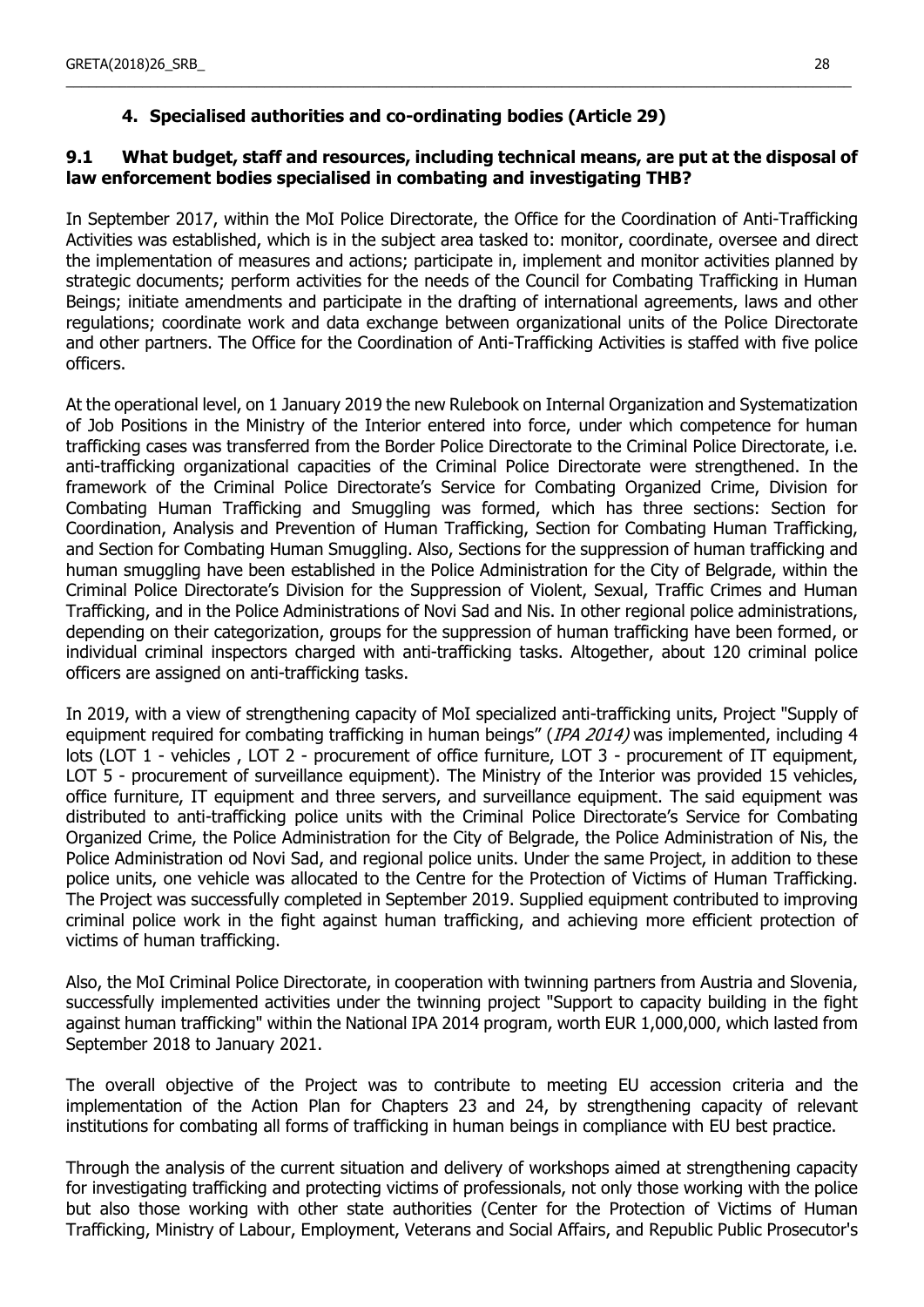Office), the Project contributed to ensuring better detection of human trafficking cases, coordination and cooperation between relevant state institutions and all partners in this field, in accordance with the national and transnational referral mechanism and examples of good practice of EU countries.

\_\_\_\_\_\_\_\_\_\_\_\_\_\_\_\_\_\_\_\_\_\_\_\_\_\_\_\_\_\_\_\_\_\_\_\_\_\_\_\_\_\_\_\_\_\_\_\_\_\_\_\_\_\_\_\_\_\_\_\_\_\_\_\_\_\_\_\_\_\_\_\_\_\_\_\_\_\_\_\_\_\_\_\_\_\_\_\_\_\_\_\_\_\_\_\_\_\_\_\_\_\_\_

Under this project, 67 activities were implemented, in which a total of 733 representatives of state authorities, institutions and civil society organizations participated.

Out of the total number of realized activities, 47 comprised trainings / workshops, which were attended by a total of 681 participants, as follows: 509 representatives of the Ministry of the Interior, 34 representatives of the Centre for the Protection of Victims of Human Trafficking, 52 representatives of civil society organizations, 42 representatives of the Prosecutor's Office (8 of Republic Public Prosecutor's Office, 28 of Higher Public Prosecutor's Office, and six of Prosecutor's Offices for Organized Crime), 19 representatives of the Labour Inspectorate, 3 representatives of the Market Inspection Division, 8 representatives of the Belgrade Shelter for Children, 5 representatives of the City Center for Social Work in Belgrade, 1 representative of the Ministry of Justice, 1 representative of the Criminal Police University, 2 representatives of the Commissariat for Refugees and Migration, 3 representatives of the Serbian Red Cross, and 1 representative of the Institute for the Education of Children and Youth in Belgrade.

After the outbreak of the COVID-19 pandemic, 4 trainings were delivered online, including an important two-day Training of Trainers with 24 participants, of whom 18 were members of the Ministry of the Interior. The aim of this workshop was to train representatives of the police, other state authorities and the NGO sector to independently deliver anti-trafficking courses and trainings, to understand the importance of victims' protection, and to develop their own way of organizing and conducting trainings.

Also, 4 trainings related to different forms of human trafficking were carried out through the making of video materials that will be used on distance learning platforms (police, social workers and health workers), whereby the sustainability of the twinning project goals will be achieved.

Under the same IPA 2014 twinning project, a manual entitled "Support to capacity building in the fight against human trafficking in the Republic of Serbia" was developed.

During the implementation of the project in 2019-2020, and in result of received trainings and acquired knowledge, police officers of the Ministry of the Interior of the Republic of Serbia submitted a total of 44 crime reports against 92 persons based on grounded suspicion that the criminal offense of human trafficking under Article 388 of the Criminal Code was committed against 71 victims of THB. Of the total number of crime reports submitted, 17 crime reports were the result of proactive investigations of regional police administrations and the Criminal Police Directorate's Service for Combating Organized Crime, which has contributed to a more thorough gathering of evidence, prosecution of a larger number of offenders and, most importantly, identification and provision of help to a larger number of victims of THB.

### **9.2 If your country has specialised units for financial investigations, financial intelligence units and asset and recovery units, please describe whether and how are they used in investigating and prosecuting THB cases. Which special investigation techniques do these units use? Which public and/or private bodies do these specialised financial investigation units co-operate with in relation to THB cases?**

In the Republic of Serbia, the Law on Seizure and Confiscation of Proceeds of crime entered into force in 2009. The Law on Seizure and Confiscation of Proceeds of crime defines the role of law enforcement authorities (MoI Police Directorate, Criminal Police Directorate - Financial Intelligence Unit, Public Prosecutor, Court and Directorate for the Management of Seized and Confiscated Assets with the Ministry of Justice), the procedure of conducting financial investigations, temporary and permanent seizure, as well as international cooperation in this area.

The financial intelligence unit is an organizational unit of the Criminal Police Directorate, more precisely of the Service for Combating Organized Crime. This unit is responsible for detecting the proceeds from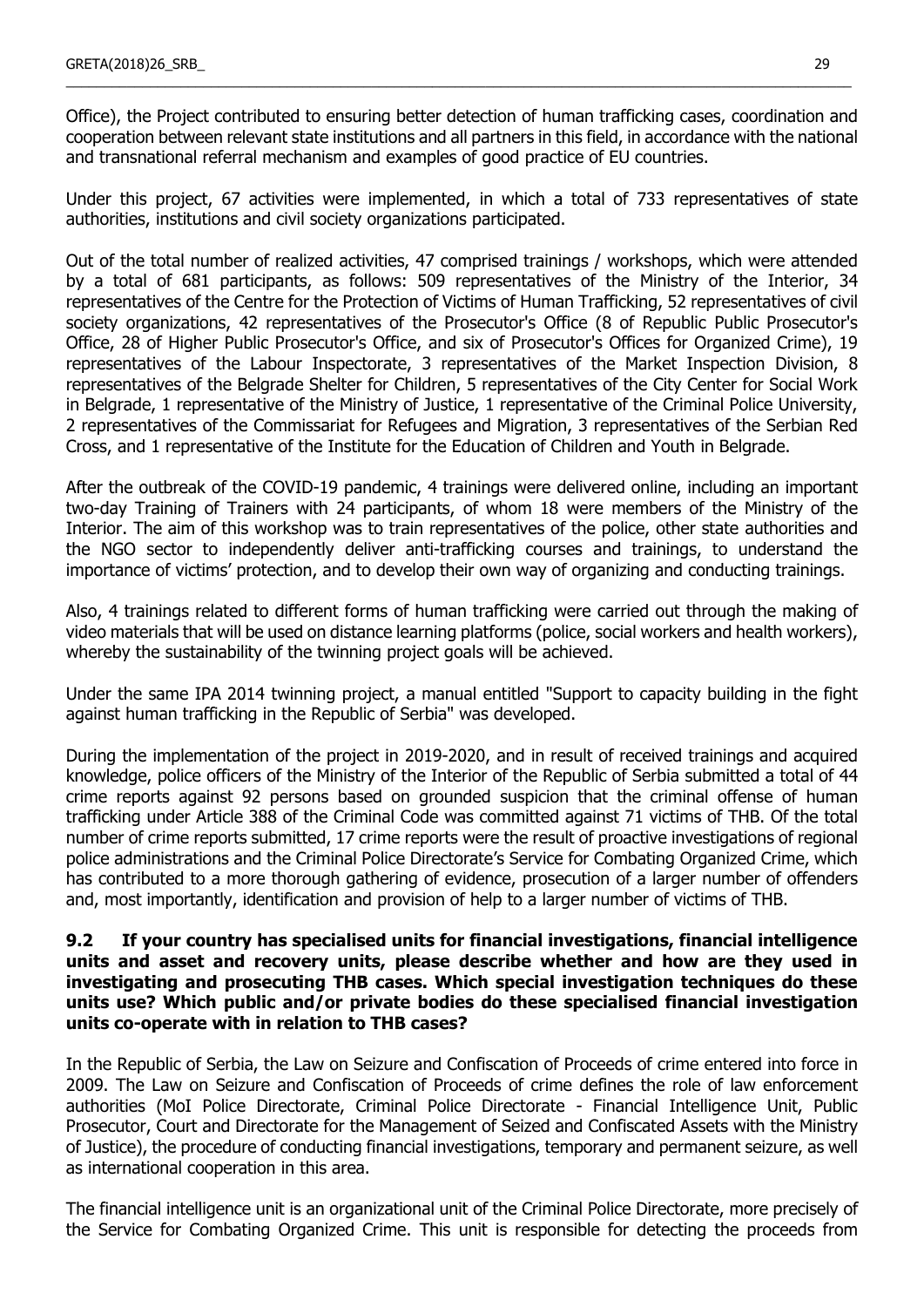criminal offences and performing other tasks, in accordance with the Law on Seizure and Confiscation of Proceeds of crime (Article 6).

\_\_\_\_\_\_\_\_\_\_\_\_\_\_\_\_\_\_\_\_\_\_\_\_\_\_\_\_\_\_\_\_\_\_\_\_\_\_\_\_\_\_\_\_\_\_\_\_\_\_\_\_\_\_\_\_\_\_\_\_\_\_\_\_\_\_\_\_\_\_\_\_\_\_\_\_\_\_\_\_\_\_\_\_\_\_\_\_\_\_\_\_\_\_\_\_\_\_\_\_\_\_\_

The law also defines the catalogue of criminal offenses to which it applies, which includes the criminal offense of human trafficking. The Financial Intelligence Unit (FIU) cooperates intensively with the organizational units of the Ministry of the Interior responsible for criminal investigations concerning human trafficking.

The focus is on the proactive approach and use of databases to which the Financial Intelligence Unit has access. The initiation of the financial investigation is in the competence of the prosecutor's office, and the next phases are the procedure of temporary seizure and then permanent confiscation of proceeds of crime. In the financial investigation procedure, the Financial Intelligence Unit cooperates with numerous institutions: state authorities (cadastre, National Bank of the Republic of Serbia, Tax Administration, etc.), commercial banks and financial institutions, public enterprises and other entities, in order to identify proceeds of crime.

With the aim of implementing GRETA recommendations and strengthening prosecutors', judges' and FIU members' capacity for conducting efficient financial investigations, within the first phase of the project "Prevention and Combating Trafficking in Human Beings in Serbia" under the Horizontal Facility for the Western Balkans and Turkey, on 22–23 November 2018 in Belgrade, a workshop was held under the title "Improving access to compensation for victims of human trafficking and effective financial investigations and prosecution of human trafficking cases", which was attended by representatives of the Public Prosecutor's Office, public prosecutors designated as contact points for human trafficking cases. The workshop brought together a total of 32 participants: prosecutors, judges and financial inspectors, who play a strategic role in ensuring an effective investigation concerning human trafficking cases. The Deputy Republic Public Prosecutor, judge of the Supreme Court of Cassation and representative of the Financial Intelligence Unit of the Ministry of the Interior spoke at the workshop, and the experience of the Netherlands in monitoring financial flows and managing the process of confiscation of assets in human trafficking cases was presented.

# **5. International co-operation (Article 32)**

### **10.1 How does your country co-operate with other countries to enable victims of THB to realise their right to redress and compensation, including recovery and transfer of unpaid wages after they leave the country in which the exploitation occurred?**

We have no knowledge of cooperation established with other countries to enable victims of THB to realise their right to redress and compensation.

As replied under 3.4 and 3.5.

### **10.2 Has your country co-operated with other countries in the investigation and prosecution of THB cases through financial investigations and/or Joint Investigation Teams? Please provide statistics on such cases and examples from practice.**

International cooperation and legal assistance in criminal matters is one of the priorities of the Public Prosecutor's Office of the Republic of Serbia.

The Republic Public Prosecutor's Office, Department for International Cooperation and Legal Assistance is particularly committed to participating in the work of international judicial networks and bodies, with the aim of improving the efficiency of international legal assistance, where we particularly emphasize cooperation with the Eurojust, based on the Agreement on Cooperation between the Republic of Serbia and Eurojust, signed on 12 December 2019.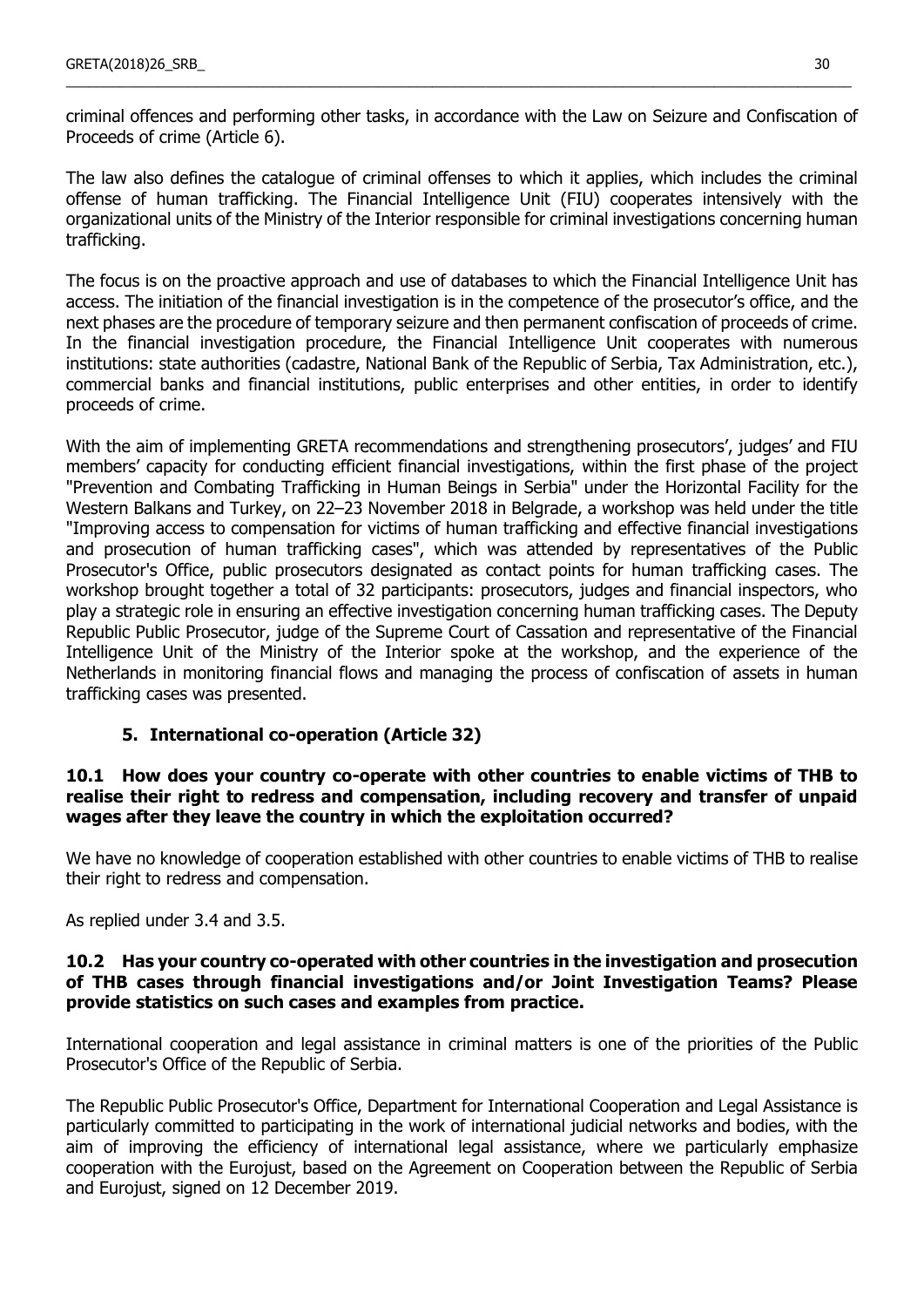The Republic of Serbia has so far participated in 11 Joint Investigation Teams with Eurojust Member States, of which only one related to the criminal offence of illegal crossing of state border and human smuggling under Article 350 of the Criminal Code, noting that in the related investigation, (preliminary) identification process was applied to all injured parties - migrants, and that among smuggled migrants no victim of trafficking was detected.

\_\_\_\_\_\_\_\_\_\_\_\_\_\_\_\_\_\_\_\_\_\_\_\_\_\_\_\_\_\_\_\_\_\_\_\_\_\_\_\_\_\_\_\_\_\_\_\_\_\_\_\_\_\_\_\_\_\_\_\_\_\_\_\_\_\_\_\_\_\_\_\_\_\_\_\_\_\_\_\_\_\_\_\_\_\_\_\_\_\_\_\_\_\_\_\_\_\_\_\_\_\_\_

So far, there have been no Joint Investigation Teams related to trafficking in human beings.

Based on the practice so far, it can be concluded that the establishment of Joint Investigation Teams is a form of the most direct international cooperation that meets the needs of ensuring rapid and efficient legal assistance in complex and time-sensitive cross-border investigations.

The Directorate for International Operational Police Cooperation (hereinafter: DIOPC) is the focal point at the Ministry of the Interior for the operational international cooperation and for the daily exchange of information and data via INTERPOL, EUROPOL and SELEK protected channels. Within DIOPC, there is a 24/7 service (front desk) for the exchange of information.

# **2017**

In 2017, in the framework of THB related cooperation with the Interpol, 33 new cases were formed and 161 information exchanged. This number includes trafficking in human beings for the purpose of sexual or labour exploitation.

Statistics on messages exchanged via EUROPOL's Secure Information Exchange Network Application - SIENA in 2017:

| Criminal offence                        | Sent | Received | <b>TOTAL</b> |
|-----------------------------------------|------|----------|--------------|
| Trafficking in human organs and tissues |      |          |              |
| Human trafficking                       | 86   | 156      | 242          |

In 2017, in the framework of THB related cooperation with the Europol, under the Joint Action Day international operation called Operation Dragon 2017 was carried out in the period 11- 13 October 2017, targeted at combating smuggling of illegal migrants and human trafficking. The participants were: EU member states, operational partner countries, INTERPOL, DEA, EUROJUST, and FRONTEX as a strategic partner. Within this operation, police officers of the Ministry of the Interior of the Republic of Serbia checked 758 persons and 372 vehicles, and on this occasion no victims of human trafficking were detected.

In the framework of cooperation with the Southeast European Law Enforcement Center (SELEC), one of the activities implemented by SELEC includes work through working groups set up to cover specific forms of crime. Within certain working groups, subgroups have been formed to address individual areas within specific subject matter, and one such subgroup was formed for human trafficking and illegal migration. In order to assess the situation in certain areas of crime in the region, as well as to enable national services to better plan and organize their activities, SELEC's analytical unit, in cooperation with all member states, prepares annual reports on current situation and trends in the area of:

- illicit drug trafficking;

- illicit trade in tobacco products;
- illegal migration;

- human trafficking (Report on Trafficking in Human Beings in Southeast Europe).

These reports are prepared by organizational units in the Ministry of the Interior responsible for the line of work in the areas for which analytical materials are prepared.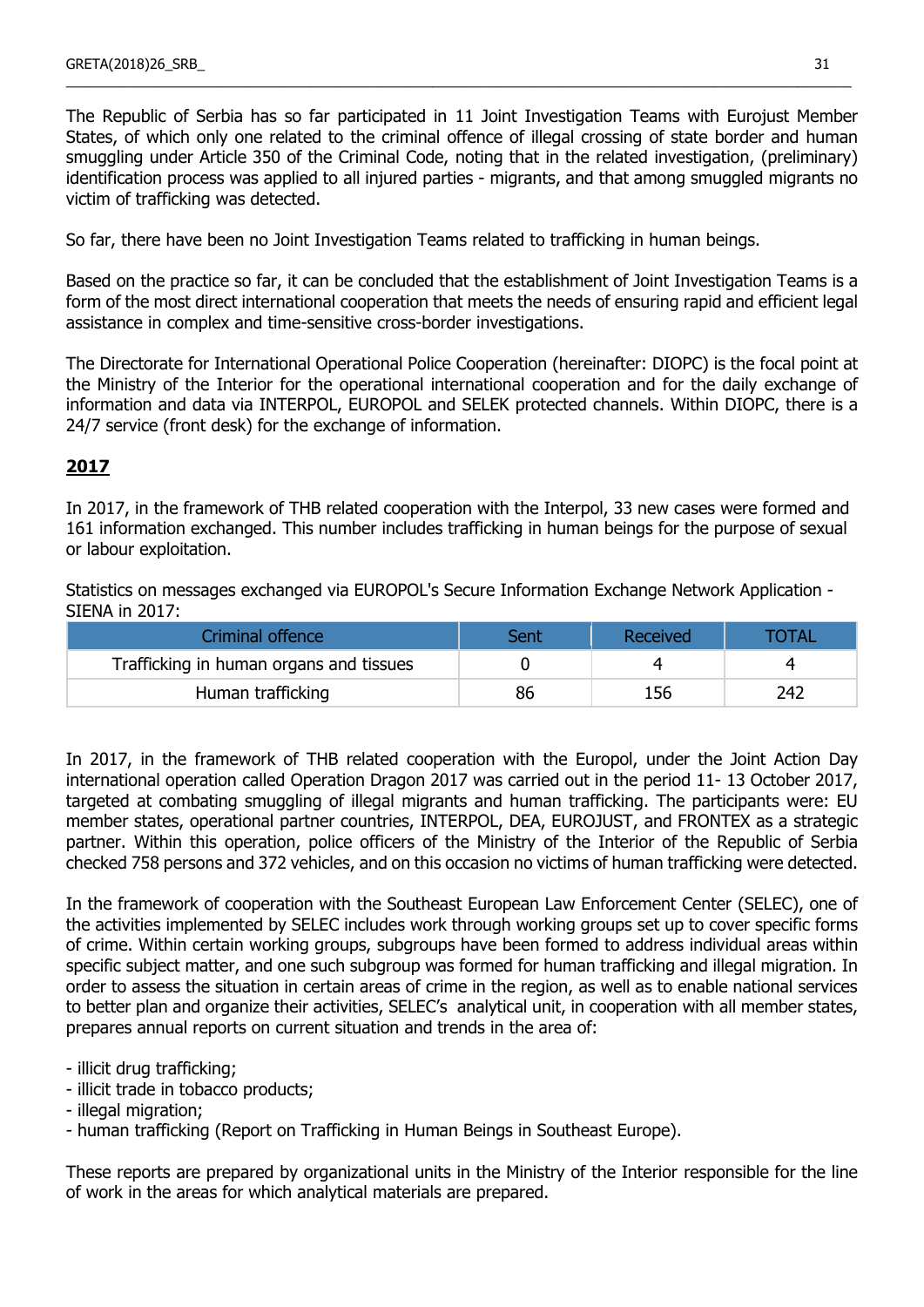# **2018**

In 2018, in the framework of THB related cooperation with the Interpol, 26 new cases were formed, with 148 information exchanged. This number includes trafficking in human beings for the purpose of sexual or labour exploitation. THB for the purpose of sexual exploitation was also detected between Macedonia, Bosnia & Herzegovina, Croatia and Serbia.

\_\_\_\_\_\_\_\_\_\_\_\_\_\_\_\_\_\_\_\_\_\_\_\_\_\_\_\_\_\_\_\_\_\_\_\_\_\_\_\_\_\_\_\_\_\_\_\_\_\_\_\_\_\_\_\_\_\_\_\_\_\_\_\_\_\_\_\_\_\_\_\_\_\_\_\_\_\_\_\_\_\_\_\_\_\_\_\_\_\_\_\_\_\_\_\_\_\_\_\_\_\_\_

Statistics on messages exchanged via EUROPOL's Secure Information Exchange Network Application - SIENA in 2018:

| Criminal offence                        | Sent | Received | <b>TOTAL</b> |
|-----------------------------------------|------|----------|--------------|
| Trafficking in human organs and tissues |      |          |              |
| Human trafficking                       | 69   | 187      | 256          |

In 2018, in the framework of THB related cooperation with the Europol, cooperation was established with the Europol National Unit of Switzerland related to human trafficking where the victims were citizens of the Republic of Serbia, and cooperation with the German police was continued on a THB investigation conducted against citizens of Bosnia & Herzegovina, Croatia and the Republic of Serbia.

# **2019**

In 2019, in the framework of THB related cooperation with the Interpol, 26 new cases were formed and 141 information exchanged. This number includes trafficking in human beings for the purpose of sexual or labour exploitation.

At the beginning of 2019, organized by the General Secretariat of the Interpol, and under the auspices of the Government of the Federal Republic of Germany, an Anti-Trafficking Project was launched. This Project was previously announced at the "G7" meeting, in April 2018 in Toronto (Canada), by the Secretary General of Interpol. This project, funded by the German Federal Ministry of Foreign Affairs, was aimed at strengthening Balkans law enforcement services' capacity for investigating and prosecuting trafficking cases, through further development of global law enforcement multidisciplinary expert group, delivery of trainings focused on victims, operational work and assistance in investigations. At the working meetings in the framework of INTERPOL's anti-trafficking expert group, held in 2019, MoI Police Directorate was represented by members of the Criminal Police Directorate – Service for Combating Organized Crime.

In result of the activities under the above Project, Regional Operational Action called Theseus was carried out, in the period  $9 - 17$  December 2019. The operational action included formation of working groups by each participating country in this Project. Each country designated its representative to act as a contact point in Lyon, at the General Secretariat of the Interpol. This operation was aimed at implementing an action by the participating countries, preparing reports and delivering them to the Interpol headquarters in Lyon through the contact points at the Interpol National Central Bureau. Reports were sent daily, and at the end of the action final report was sent. The action in the Republic of Serbia started on 9 October 2019 at 00:00. Police officers from the Directorate for International Operational Police Cooperation, as well as members of the Criminal Police Directorate's Service for Combating Organized Crime - Division for Combating Human Trafficking and Illegal Migration, Border Police Directorate, Police Directorate and Traffic Police Directorate took part in the action.

During the implementation of the action on the territory of the Republic of Serbia, 230 migrants were detected, of whom 33 were illegally crossing state border, as well as 4 forged documents, one person in possession of illegal drugs, and seven persons implicated in human smuggling. Within this action, a total of 3550 passenger vehicles, 284 trucks, 39 buses and 72 trains were checked. Among the migrants no victims of THB were detected.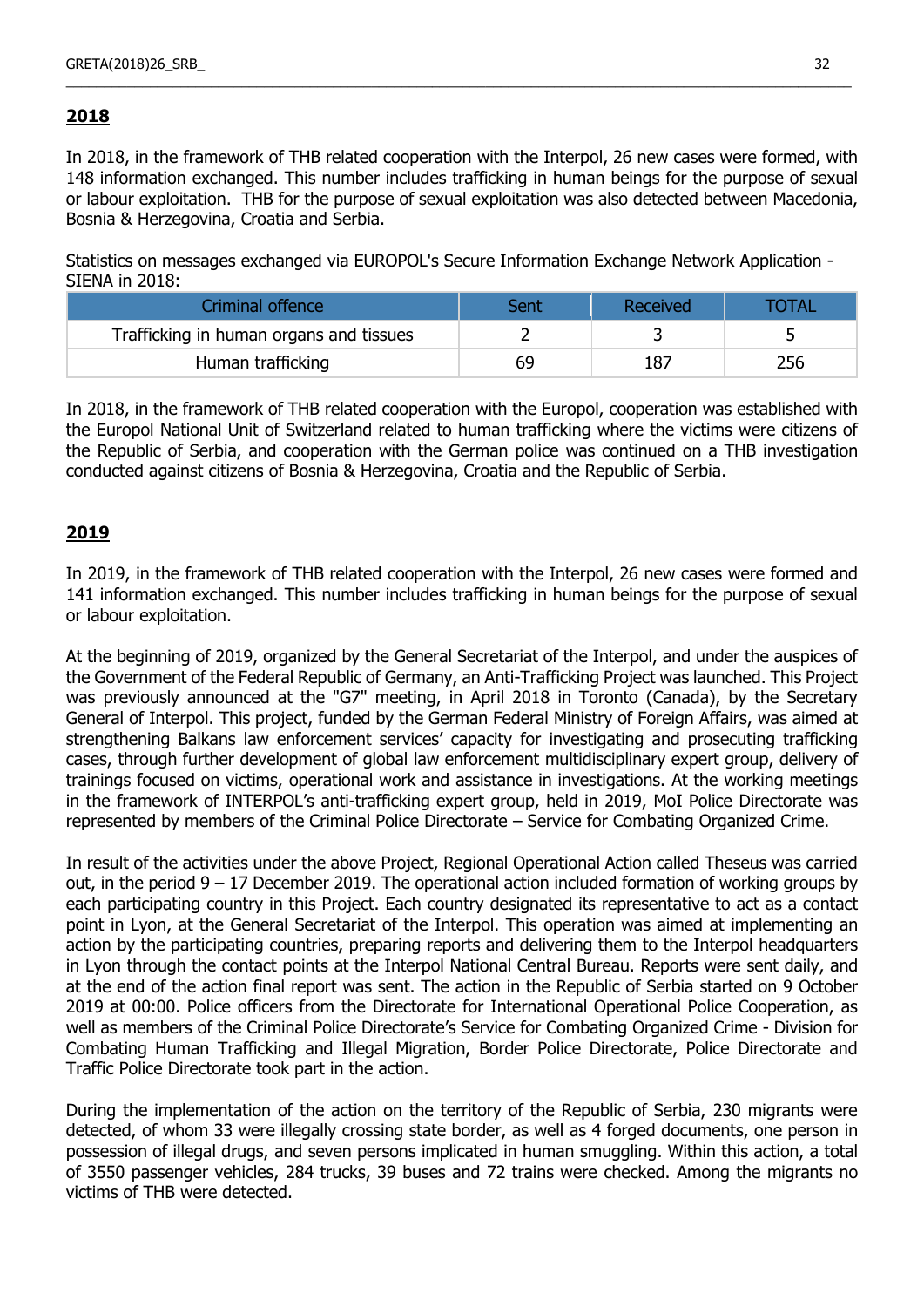Statistics on messages exchanged via EUROPOL's Secure Information Exchange Network Application - SIENA in 2019:

\_\_\_\_\_\_\_\_\_\_\_\_\_\_\_\_\_\_\_\_\_\_\_\_\_\_\_\_\_\_\_\_\_\_\_\_\_\_\_\_\_\_\_\_\_\_\_\_\_\_\_\_\_\_\_\_\_\_\_\_\_\_\_\_\_\_\_\_\_\_\_\_\_\_\_\_\_\_\_\_\_\_\_\_\_\_\_\_\_\_\_\_\_\_\_\_\_\_\_\_\_\_\_

| Criminal offence                        | Sent | Received | TOTAL |
|-----------------------------------------|------|----------|-------|
| Trafficking in human organs and tissues |      | 14       |       |
| Human trafficking                       | 85   | 176      | 261   |

In 2019, in the framework of THB related cooperation with the Europol, important cooperation was realized with the Slovenian police.

One of the cases related to a minor from the Republic of Serbia, victim of the criminal offense of human trafficking and criminal offense of domestic violence, in reference to which there was an ongoing investigation in Slovenia, where the police of the Republic of Serbia conveyed minor victim's statement.

Also, valuable cooperation was realized in reference to Slovenian police investigation concerning a person from the Republic of Serbia who, according to investigation findings, had published an advertisement on the Internet offering girls erotic-massage jobs in Slovenia. In this way, girls from Serbia were actually recruited to come to Slovenia, where they would be forced to engage in prostitution in unbearable conditions in apartments in Ljubljana, rented by a person from the Republic of Serbia, to whom they had to give 50 percent of their earnings.

In this year, the Police of the Republic of Serbia had a higher number of contributions (number of exchanged quality messages within Europol) compared to the previous year, which were supplied by the Belgrade police, and related to several citizens of the Republic of Serbia residing in Italy and Germany, where they commit criminal offences and exploit minors.

# **2020**

In 2020, in the framework of THB related cooperation with the Interpol, 36 new cases were formed and 143 information exchanged. This number includes trafficking in human beings for the purpose of sexual or labour exploitation.

In the framework of Interpol counter trafficking and counter smuggling activities, in accordance with the Interpol Rulebook on Data Processing, the Analysis File for the ODYSSEY PROJECT was established.

Below is a summary of some illustrative cases in 2020:

1. One of the Police Administrations informed the Directorate for International Operational Police Cooperation that a mother had reported to the local criminal police that her underage daughter is in Tirana and wants to get married to a person from Albania against the will of her parents. This was communicated to Interpol Tirana, which reported back that the minor from Serbia was found together with an Albanian citizen, that they were in Tirana, from where the minor would be returned to her parents. The Centre for the Protection of Victims of Human Trafficking maintained continuous communication with the Embassy of the Republic of Serbia in Tirana and the territorially competent Center for Social Work in the Republic of Serbia, initiated procedures for child protection, and requested, together with the competent Center for Social Work from Serbia, that the child be kept in temporary accommodation until being taken over by the competent authorities of the Republic of Serbia.

2. One of the Police Administrations informed the Directorate for International Operational Police Cooperation that the local criminal police had received an anonymous report on a family which received two minors, who were not related to that family. An employee of the local Center for Social Work in the Republic of Serbia checked this up and found two minors, citizens of the Republic of Croatia, born in Italy, who had Croatian travel documents. According to the information received, children's father was from the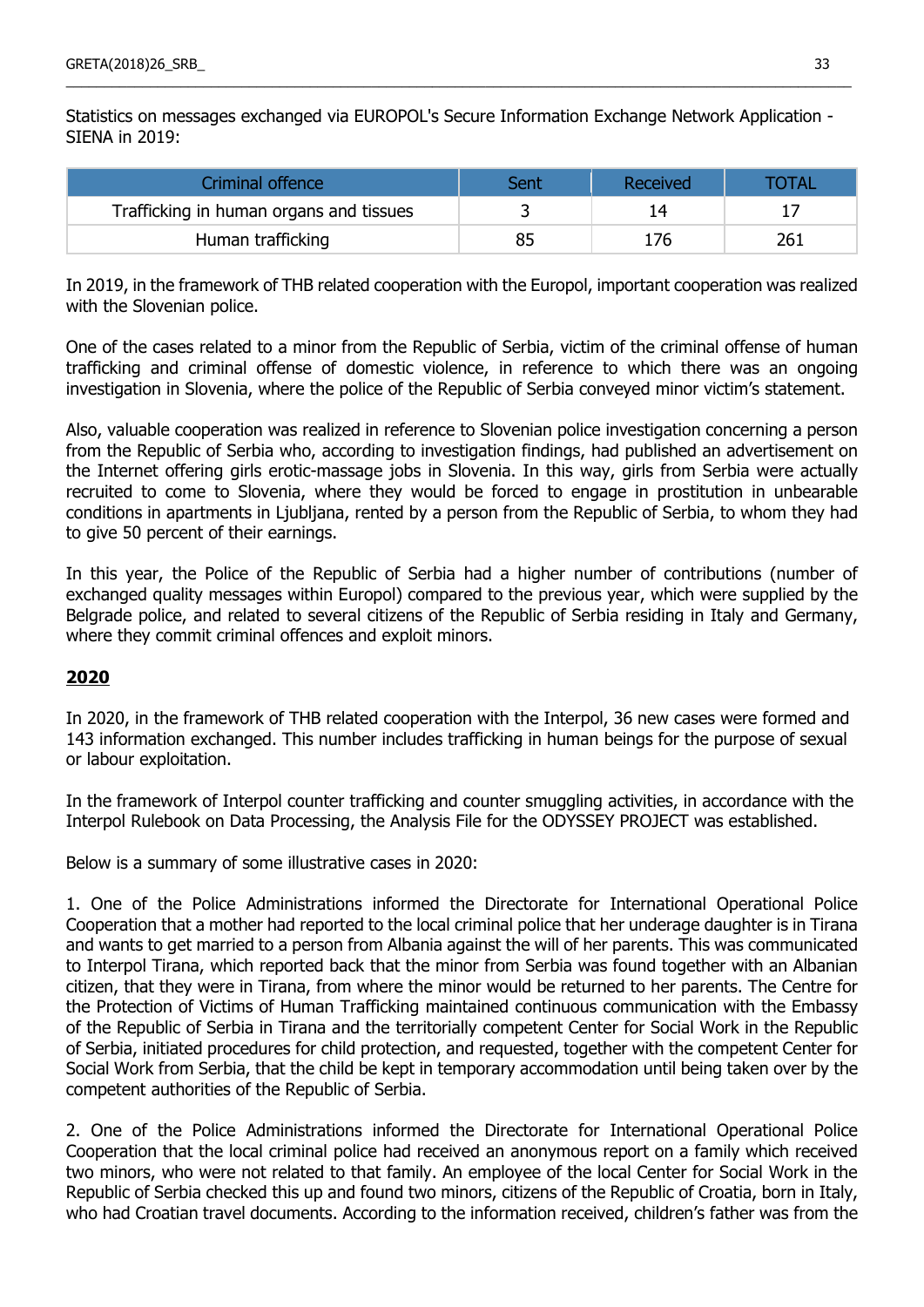Republic of Croatia, and mother from Bosnia and Herzegovina, and this couple had 13 children. It was established that the children were entrusted to a member of the related family, with which they were found in the Republic of Serbia, based on a previous agreement with the children's parents, who signed an authorization to this effect with a notary public in Croatia. Parents agreed to pay EUR 500 per month to this family to look after the children, and in the first three months, they were regularly settling this obligation, after which they stopped making payments. The children were placed under temporary guardianship in a foster family, and underwent necessary medical examinations, by which it was assessed that the children were healthy and that there were no indications suggesting presence of any psychophysical trauma. From the first suspicion that children were possible victims of human trafficking, the Center for the Protection of Victims of Human Trafficking and the competent Center for Social Work have been continuously taking measures and activities for children protection and identification. Communication was established with social services in Croatia and the National service for combating human trafficking in the Republic of Croatia, and the return of children to their home country was agreed and organized. The Deputy Prosecutor of the Higher Public Prosecutor's Office in the Republic of Serbia issued a conclusion that there were no elements of the criminal offense of human trafficking for the purpose of labour exploitation. Interpol Zagreb was requested to establish contact with the National service for combating human trafficking in the Republic of Croatia as to provide safety assessment for children's return to their home country and examine the possibility of parents' involvement in child exploitation. The opinion of the local Center for Social Work and the Centre for the Protection of Victims of Human Trafficking was that the best interests of children would be adequately protected by the return of children to the Republic of Croatia, as soon as the relevant conditions are met. Through the anti-trafficking national coordinators in the Republic of Serbia and the Republic of Croatia, cooperation and coordination of the competent services was ensured and the children were safely returned to the Republic of Croatia.

\_\_\_\_\_\_\_\_\_\_\_\_\_\_\_\_\_\_\_\_\_\_\_\_\_\_\_\_\_\_\_\_\_\_\_\_\_\_\_\_\_\_\_\_\_\_\_\_\_\_\_\_\_\_\_\_\_\_\_\_\_\_\_\_\_\_\_\_\_\_\_\_\_\_\_\_\_\_\_\_\_\_\_\_\_\_\_\_\_\_\_\_\_\_\_\_\_\_\_\_\_\_\_

Statistics on messages exchanged via EUROPOL's Secure Information Exchange Network Application - SIENA in 2020:

| Criminal offence                        | Sent | Received | <b>OTAL</b> |
|-----------------------------------------|------|----------|-------------|
| Trafficking in human organs and tissues |      |          |             |
| Human trafficking                       | 69   | 137      | 206         |

In 2020, in the framework of THB related cooperation with the Europol, under the Phoenix Analytical Project several requests for check-ups by the police of the Republic of Serbia were made, in reference to which cooperation was established with the competent authorities in Italy, Germany, France and Belgium. Most of the requests concerned persons who were exploited for prostitution, commitment of property crimes and begging, among whom there were minors and persons of Roma ethnicity. In one of these cases, the competent authorities of the Republic of Serbia found that minors were taken to Italy, that the perpetrators were receiving the amount of about EUR 5,000 per minor, depending on whether the arrangement involved marriage (in most cases minor females were taken to Italy where they would be forced to enter into marriage with disabled persons), forced begging or prostitution.

Also, further to strong engagement of the police liaison officer of the Ministry of the Interior of the Republic of Serbia in Belgium and the Criminal Police Directorate' Service for Combating Organized Crime, valuable cooperation was realized related to two investigations by the Belgian police concerning the exploitation of Serbian citizens in Belgium. In result of this cooperation between the police of the Republic of Serbia and Belgium criminal charges were filed against two criminal groups.

In one case, where three female nationals of the Republic of Serbia were exploited for prostitution and begging in Belgium, criminal charges were filed against four persons, and in another case in the Republic of Serbia, criminal charges were filed against four persons for crime exploitation of three male citizens of the Republic of Serbia, while in Belgium, a separate procedure was initiated related to another female national of the Republic of Serbia who was identified by the Belgian investigative authorities as a victim of human trafficking.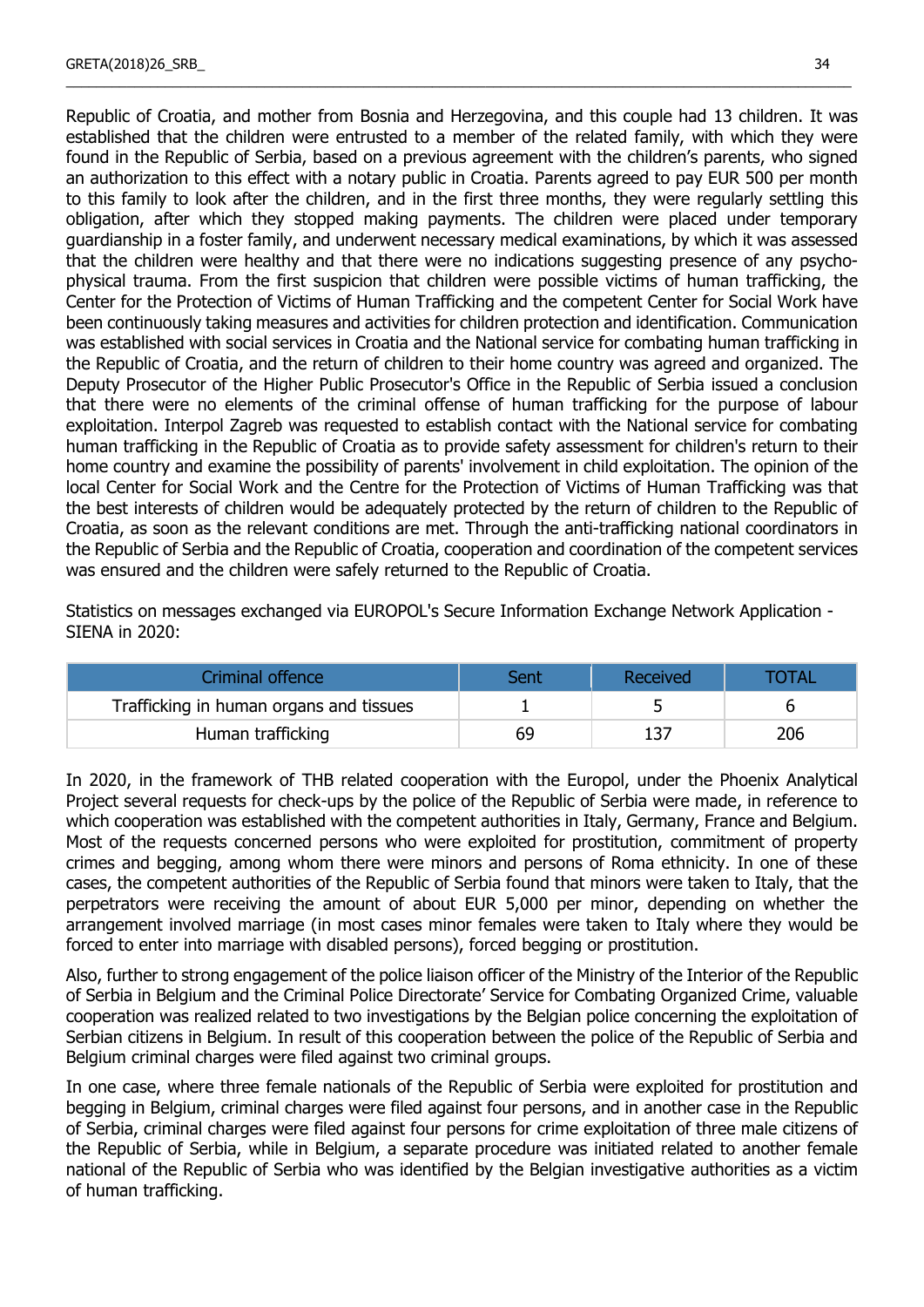Under the Joint Action Day, international operation Danube V, with the participation of European Agency for Border and Coastal Protection (Frontex) was carried out in the period 11 - 21 September 2020, targeted at combating smuggling of illegal migrants and human trafficking, in which the police of the Republic of Serbia took part. During this operation, 1,188 irregular migrants were detected or their illegal crossing was prevented, 3 persons who were smuggling migrants were identified, undeclared and hidden money in the amount of EUR 139,220 was found, and EUR 99,400 and 2,420 litres of oil derivatives were confiscated, as well 7 vehicles pursuant to stolen vehicle search activity, 62 specimens of rare birds (*Uraeginthus bengalus*), small quantities of illegal drugs, weapons and ammunition and other items. Among the migrants no victims of THB were detected.

\_\_\_\_\_\_\_\_\_\_\_\_\_\_\_\_\_\_\_\_\_\_\_\_\_\_\_\_\_\_\_\_\_\_\_\_\_\_\_\_\_\_\_\_\_\_\_\_\_\_\_\_\_\_\_\_\_\_\_\_\_\_\_\_\_\_\_\_\_\_\_\_\_\_\_\_\_\_\_\_\_\_\_\_\_\_\_\_\_\_\_\_\_\_\_\_\_\_\_\_\_\_\_

### **10.3 How many mutual legal assistance requests and/or European Investigation Order have you made in THB cases and what was their outcome?**

The Republic Public Prosecutor's Office is committed to continuous enhancement of international cooperation and coordination with competent foreign authorities and agencies that can contribute to improving the efficiency of criminal prosecution and mutual legal assistance in criminal matters. In this context, whenever needed in a specific case to seek information from foreign authorities, letters rogatory are sent through all channels provided by ratified international treaties and national legislation. When a letter rogatory is received from a foreign investigative authority, efforts are made to respond as soon as possible.

According to the records of the Ministry of Justice, in the period since 1 January 2017, the competent judicial authorities of the Republic of Serbia (courts and public prosecutor's offices) have sent 42 requests for mutual legal assistance in criminal matters and responded to a total of 58 incoming requests for mutual legal assistance related to criminal proceedings concerning trafficking in human beings.

Within the MoI Police Directorate - Directorate for International Operational Police Cooperation, the front desk (24/7 service) acts in cases of urgency by transmitting International Letters of Request (ILOR) through the INTERPOL channel, for the needs of the Ministry of Justice, thus it acts as a channel of communication in case of urgency when it is estimated that delivery through diplomatic channels is not fast enough.

The Republic of Serbia is not a member of the European Union and does not act on the European investigation order. Exceptionally, action may be taken under the European arrest warrant, provided that the related person is already entered in the INTERPOL database of persons wanted at the international level, i.e. that a wanted circular has been issued in the INTERPOL ASF database. In order for the Republic of Serbia to act on a European arrest warrant, such warrant must include, in addition to the basic data on the related person: court name, order number, criminal offense, brief description of the offense and a clause stating that in case of deprivation of liberty extradition of the related person will be officially requested.

### **10.4 What forms of international co-operation have proven to be particularly helpful in upholding the rights of victims of trafficking, including children, and prosecuting alleged traffickers?**

Cooperation with the countries of the region in the field of combating trafficking in human beings, is continuously realized through the Network of Anti-Trafficking Coordinators of Southeast Europe - "Brdo Process", which comprises national anti-trafficking coordinators from Bulgaria, Serbia, Bosnia and Herzegovina, Montenegro, Croatia, Albania, Macedonia, Moldova, Romania and Slovenia, where the International Center for Migration Policy Development (ICMPD) has the role of Network Secretariat.

Also, cooperation in the region is realized through the MARRI (Migration, Asylum, Refugees Regional Initiative) Network for cooperation of Coordinators for fight against Trafficking in Human Beings (Serbia,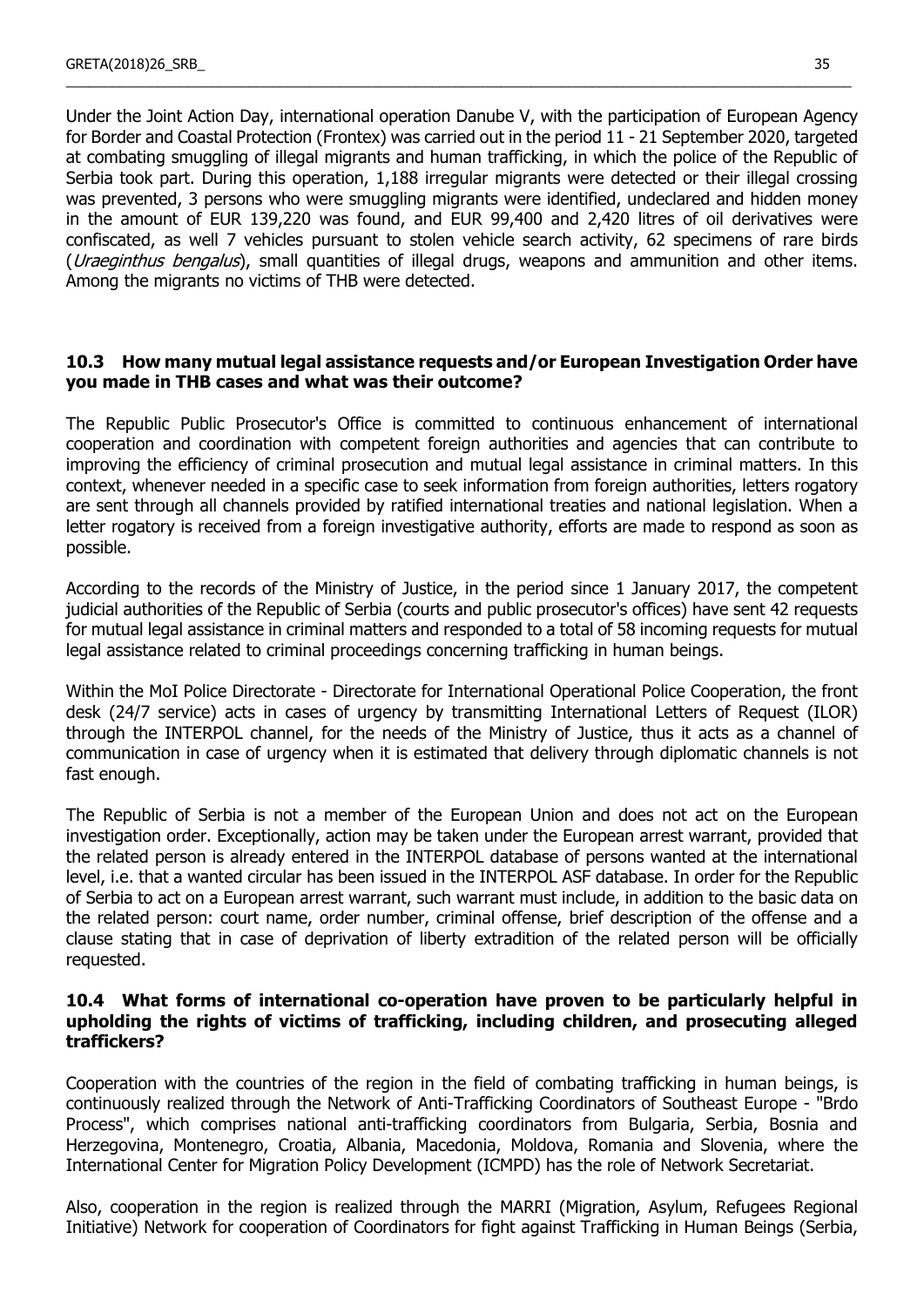Bosnia and Herzegovina, Montenegro, North Macedonia and Albania). Representatives from the Autonomous Province of Kosovo and Metohija also participate in the work of the Network.

\_\_\_\_\_\_\_\_\_\_\_\_\_\_\_\_\_\_\_\_\_\_\_\_\_\_\_\_\_\_\_\_\_\_\_\_\_\_\_\_\_\_\_\_\_\_\_\_\_\_\_\_\_\_\_\_\_\_\_\_\_\_\_\_\_\_\_\_\_\_\_\_\_\_\_\_\_\_\_\_\_\_\_\_\_\_\_\_\_\_\_\_\_\_\_\_\_\_\_\_\_\_\_

Through the cooperation of the anti-trafficking coordinators in the region, information and examples of good practice in the prevention and fight against human trafficking, as well as the protection of victims are exchanged.

Most valuable contribution of the network of anti-trafficking coordinators is in the protection of victims of trafficking during their voluntary return to the country of origin (security assessment, provision of travel documents for return, reception).

As regards prosecution competences, particularly helpful forms of international cooperation are the following: direct cooperation, exchange of spontaneous information, carrying out evidentiary and special evidentiary actions, joint investigation teams, use of video conferencing, financial investigations and confiscation of proceeds of crime.

As regards competences of the Centre for the Protection of Victims of Human Trafficking, particularly helpful forms of international cooperation are: cooperation through the Ministry of Foreign Affairs, i.e. embassies and consular offices, cooperation with relevant social services, and cooperation with civil society organizations which provide support to victims of THB.

**10.5 What international co-operation measures are in place to ensure protection and assistance to victims on return from your country to their countries of origin following their participation in criminal proceedings?**

As replied under 10.4.

**10.6 What international co-operation measures are in place to protect and assist victims of THB for the purpose of sexual exploitation through online streaming where the perpetrator is a national or habitual resident of your country and elements of the crime have occurred in your country's jurisdiction?**

As replied under 10.4.

# **Cross-cutting questions**

### **11.1 What steps are taken to ensure that victims of THB have equal access to justice and effective remedies, irrespective of their immigration status and the form of exploitation?**

As replied under 2.1 and 2.2, legal assistance to presumed victims and victims of THB is in most cases provided by the Centre for the Protection of Victims of Human Trafficking and civil society organizations, irrespective of immigration status or type of exploitation.

Victims of THB are entitled to free legal assistance under the law, without further restrictions.

### **11.2 What steps are taken to ensure that criminal, civil, labour and administrative proceedings concerning victims of THB are gender-sensitive?**

The Law on Asylum and Temporary Protection prescribes the Principle of Gender Equality and Gender Sensitization which implies that the provisions of this law are interpreted in a gender-sensitive manner. The application of this law ensures that all applicants, including potential victims of THB, are enabled, on their request, to submit asylum applications and be interviewed by a person of the same sex, unless that is not possible, or is associated with disproportionate difficulties for the authority conducting the asylum procedure. This principle is always applied, without a special request, when conducting searches, body checks, and other actions in the course of the procedure that presuppose physical contact with the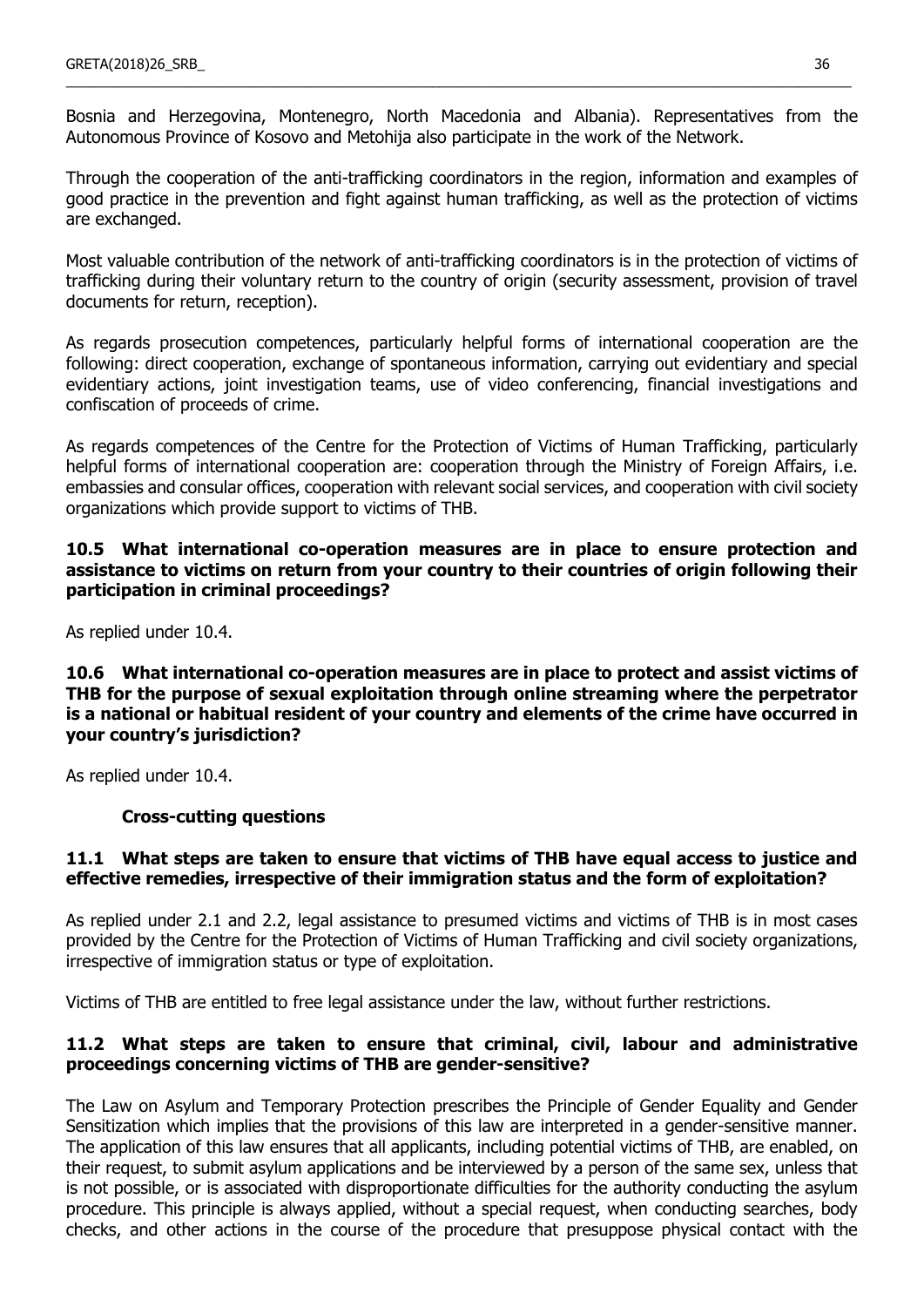Applicant. Female asylum seekers accompanied by men submit their asylum applications and are interviewed separately from their male companions.

\_\_\_\_\_\_\_\_\_\_\_\_\_\_\_\_\_\_\_\_\_\_\_\_\_\_\_\_\_\_\_\_\_\_\_\_\_\_\_\_\_\_\_\_\_\_\_\_\_\_\_\_\_\_\_\_\_\_\_\_\_\_\_\_\_\_\_\_\_\_\_\_\_\_\_\_\_\_\_\_\_\_\_\_\_\_\_\_\_\_\_\_\_\_\_\_\_\_\_\_\_\_\_

In the practice of the MoI Police Directorate's Border Police Directorate - Asylum Office, there were cases where male asylum seekers, identified by the Centre for the Protection of Victims of Human Trafficking as victims of THB in the country of origin or transit, who were exploited by persons of the same sex, requested to be interviewed by a female official of the Asylum Office, and their request was met. Also, as regards gender equality and gender sensitization, the same "rule" applies to translators or interpreters participating in the procedure (see also reply under 1.2).

### **11.3 What steps are taken to ensure that procedures for obtaining access to justice and remedies are child-sensitive, readily accessible to children and their representatives, and give weight to the child's views?**

As replied under 2.1, 6.1 and 8.6.

Also, within the UNICEF project "Advancing child rights through strengthening the justice and social welfare systems in Serbia", guidelines were developed for interviewing children in a manner that prevents secondary victimization and traumatization of children in criminal proceedings.

### **11.4 What steps are taken to ensure that private entities take steps to prevent and eradicate trafficking from their business or supply chains and to support the rehabilitation and recovery of victims? What options exist for victims of trafficking to access effective remedies from businesses implicated in human trafficking?**

The Law on Public Procurement ("Official Gazette of RS", no. 91/19), in Article 111, stipulates that the contracting authority is obliged to exclude from the public procurement procedure an economic operator which fails to prove that it and its legal representative have not been legally convicted within the period of five years before the day of expiration of the deadline for the submission of bids / applications, unless the final judgment does not determine another period of prohibition of participation in the public procurement procedure. This article establishes a list of individual criminal offenses that constitute grounds for the exclusion of an economic operator and its legal representative, if convicted of them, which includes, inter alia, criminal offense of human trafficking and criminal offense of holding in slavery and transportation of enslaved persons.

Also, the Law on Public Procurement ("Official Gazette of RS", no. 91/19) in Article 37, paragraph 1, item 2) stipulates that a contracting authority may conduct reserved public procurement procedure in which only economic operators whose main goal is the social and professional integration of disadvantaged persons, organized in accordance with the law governing social entrepreneurship, may participate.

Paragraph 2 of the same article specifies that disadvantaged persons are hard-to-employ persons, ablebodied persons who are granted rights or services in accordance with regulations on social protection, and other hard-to-employ persons from particularly vulnerable categories, while in accordance with Article 41 of the Law on Social Protection ("Official Gazette of RS", no. 24/11), beneficiaries of social protection rights or services include, among others, victims of THB.

Reserved public procurements are procurements in which only economic operators whose main goal is professional rehabilitation and employment of persons with disabilities or social and professional integration of disadvantaged persons may participate.

Question regarding the access of victims of THB to effective remedies from businesses implicated in human trafficking, may be replied the same as under 3.5.

Since 2019, the Chamber of Commerce of Serbia has been actively promoting the topic of non-financial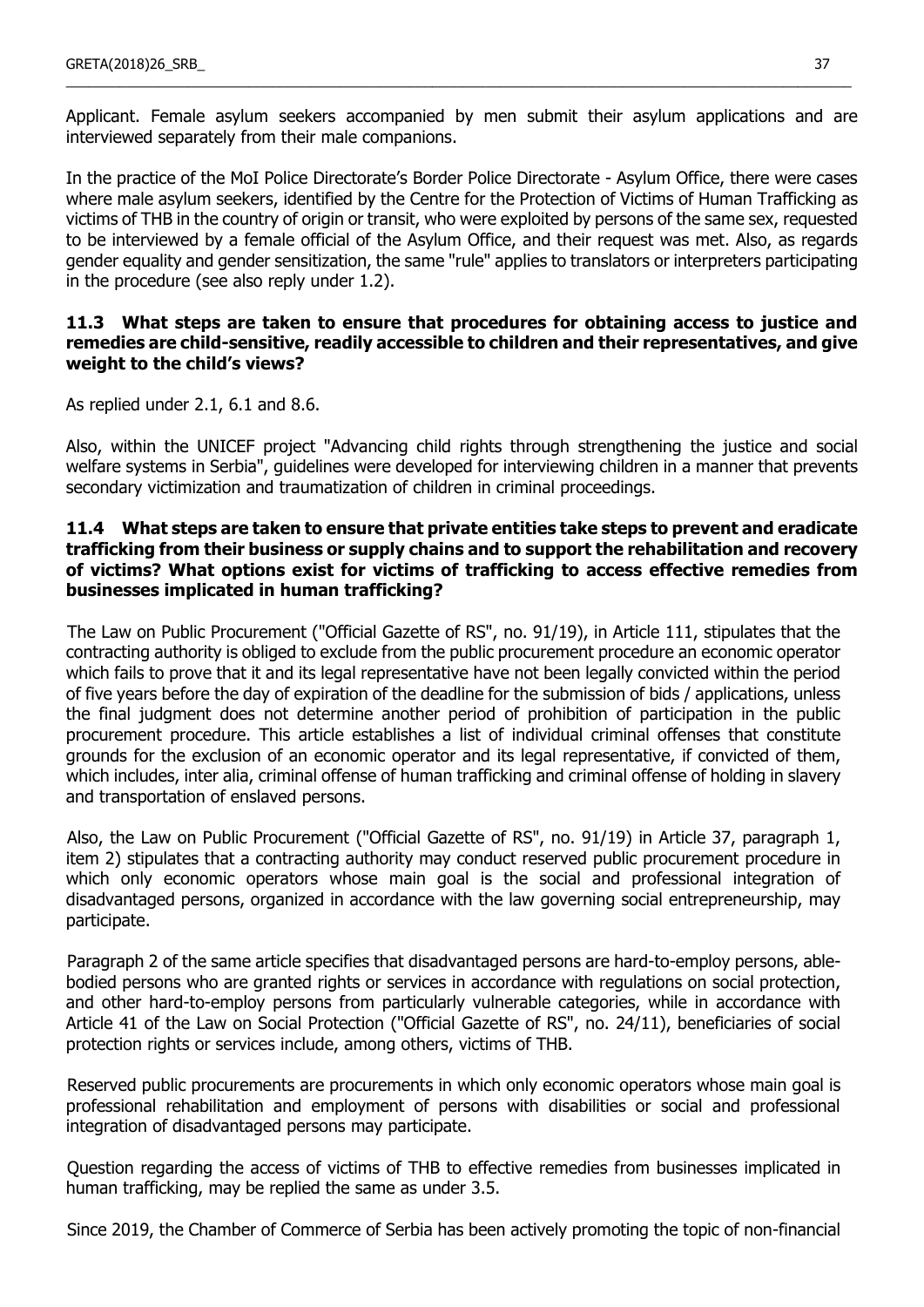reporting, organizing related trainings for its members, because it is a new obligation prescribed by the Law on Accounting for large legal entities with over 500 employees and companies of public interest. Specifically, pursuant to the Law on Accounting, once a year, along with the financial report, large legal entities are required to prepare non-financial reports as well, which cover implemented activities in the field of environmental protection, social and personnel issues, respect for human rights, and anticorruption activities.

\_\_\_\_\_\_\_\_\_\_\_\_\_\_\_\_\_\_\_\_\_\_\_\_\_\_\_\_\_\_\_\_\_\_\_\_\_\_\_\_\_\_\_\_\_\_\_\_\_\_\_\_\_\_\_\_\_\_\_\_\_\_\_\_\_\_\_\_\_\_\_\_\_\_\_\_\_\_\_\_\_\_\_\_\_\_\_\_\_\_\_\_\_\_\_\_\_\_\_\_\_\_\_

Although there is a long-standing practice of a number of large companies to report on sustainable business operation, the first official reports, which will be verified, are expected in 2022 for 2021 reporting year. Namely, development of a database of non-financial reports will enable analysis, as well as more detailed definition of reporting methodology, which may include issues related to preventing and eradicating human trafficking from their business or supply chains, as part of reporting pursuant to GRI (Global Reporting Initiative) methodology.

Attached, as an example of good practice, is the report of the global tobacco company *Philip Morris* International, which has a branch and operates in the Republic of Serbia.

**11.5 What legal, policy and practical measures are taken in your country to prevent and detect situations where corruption facilitates human trafficking and infringes the right of victims of THB of access to justice and effective remedies? Please provide information on any known or proven cases of corruption or related misconduct of public officials in THB cases and any sanctions issued.**

As replied under 6.4, related to the abuse of position of a police officer.

### **Part II – Country-specific follow-up questions**

### **12. Please provide information on new developments in your country since GRETA's second evaluation report concerning:**

 **emerging trends of trafficking in human beings (new forms of exploitation, new recruitment methods, vulnerable groups, gender-specific aspects of trafficking, child trafficking);**

Internal trafficking in human beings is still dominant in Serbia, and the victims are mostly domestic citizens who are subjected to various types of exploitation, among which sexual exploitation prevails. In addition to sexual, also labour exploitation, forced begging and criminal exploitation are present. Multiple exploitation (with the prevailing sexual exploitation) and forced marriage - as an introduction to other forms of exploitation, are predominant in cases where the victims of THB are minors. In the total number of victims, females prevail, which indicates that trafficking in human beings is still strongly featured by the gender aspect. Victims of human trafficking are mainly from urban areas, unemployed, in disadvantageous social and economic position, and have elementary or secondary school education. In a small number of cases, secondary victimization is also present. Multiply vulnerable members of the Roma population are exposed to risk of sexual exploitation, as well as criminal exploitation, forced begging and forced marriages. In 2017, a relatively new mode of commission of criminal offence of human trafficking was registered, exploitation of Roma children for pornographic purposes.

According to the records of the Centre for the Protection of Victims of Human Trafficking, an increase in the detection of cases of labour exploitation in agriculture could be observed in the last year, however, female persons are still predominantly exploited, and the representation of minors and adults varies at about 50%. There has been a larger number of detected cases of multiple exploitation, where most often exploitation begins with forced marriage, and is then followed by sexual exploitation, criminal exploitation and forced begging.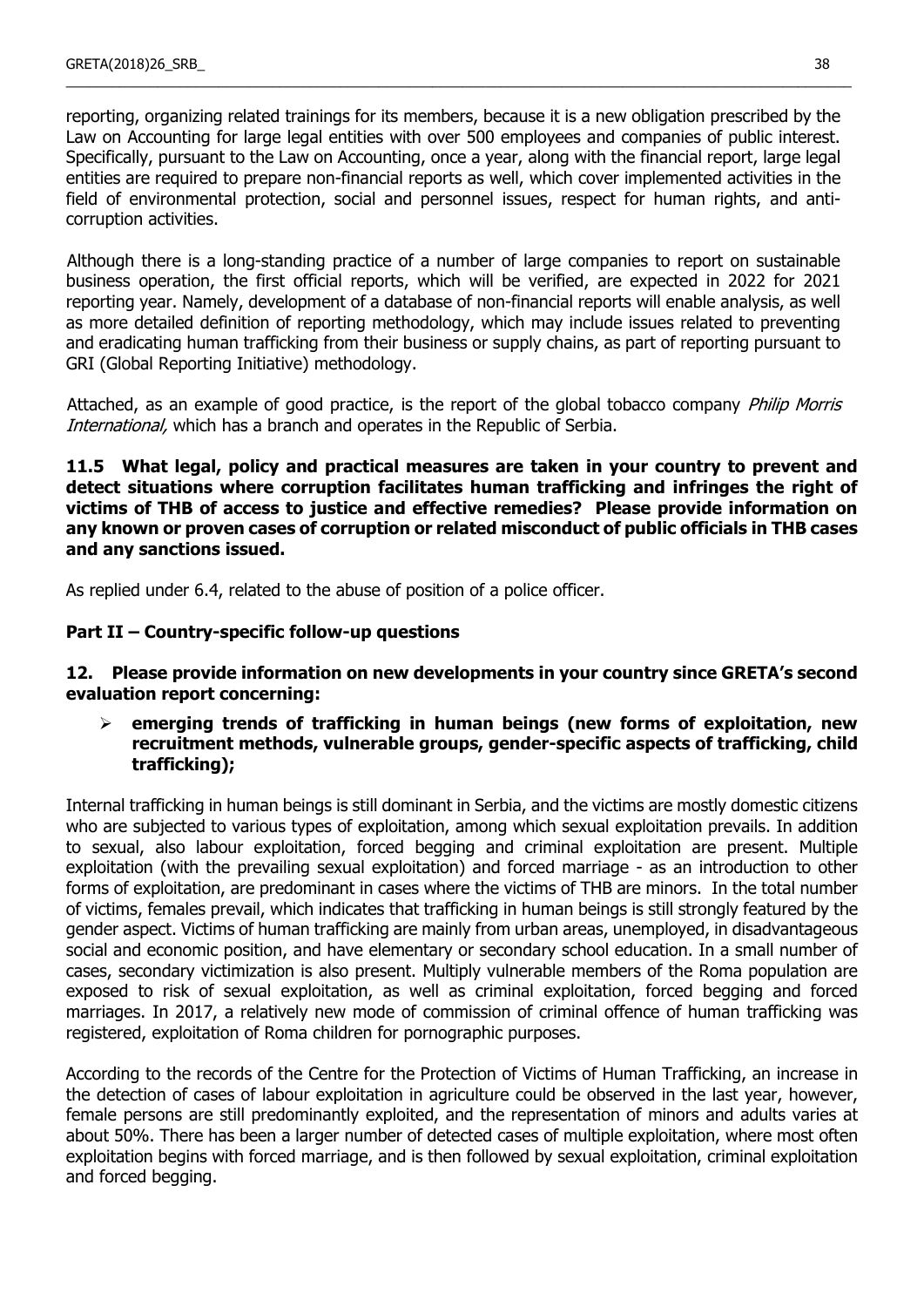# **the legislation and regulations relevant to action against THB (e.g. criminalisation of THB, identification and assistance of victims of THB, recovery and reflection period, residence permit, supply chains, public procurement);**

\_\_\_\_\_\_\_\_\_\_\_\_\_\_\_\_\_\_\_\_\_\_\_\_\_\_\_\_\_\_\_\_\_\_\_\_\_\_\_\_\_\_\_\_\_\_\_\_\_\_\_\_\_\_\_\_\_\_\_\_\_\_\_\_\_\_\_\_\_\_\_\_\_\_\_\_\_\_\_\_\_\_\_\_\_\_\_\_\_\_\_\_\_\_\_\_\_\_\_\_\_\_\_

The National Assembly adopted the Law on Public Procurement in December 2019, and it was published in the Official Gazette of the Republic of Serbia no. 91/19 of 24 December 2019. The new law entered into force 8 days from the day of its publication, while the application began on 1 July 2020. Article 111 of the Law, in the section related to the criteria for qualitative selection of economic operators, stipulates that the contracting authority is obliged to exclude from the public procurement procedure an economic operator which fails to prove that it and its legal representative have not been legally convicted within the period of five years before the day of expiration of the deadline for the submission of bids / applications, unless the final judgment does not determine another period of prohibition of participation in the public procurement procedure. This article establishes a list of individual criminal offenses that constitute grounds for the exclusion of an economic operator and its legal representative, if convicted of them, which includes, inter alia, criminal offense of human trafficking and criminal offense of holding in slavery and transportation of enslaved persons.

Law on Foreigners (Official Gazette of RS, nos. 24 of 26 March 2018, and 31 of 29 April 2019), Article 61, stipulates that temporary residence for humanitarian reasons may be granted to a foreigner meeting general criteria referred to Article 43 of this Law, when other circumstances exist that require special consideration in relation to:

- A foreigner who is a victim of serious criminal offence, including persons who have been implicated in the action to enable irregular migration who cooperate with the police and the judiciary, whose presence is necessary in the criminal proceedings or who participates in an investigation as a witness or injured party;
- a minor foreigner who has been abandoned, who is a victim of organised crime, or who has been left without parental care or unaccompanied due to other reasons;
- serious and justified personal reasons of humanitarian nature, existing interests or international commitments of the Republic of Serbia.

Article 62 of the Law on Foreigners provides for the temporary residence of a foreigner who is a presumed victim of THB. In this context, the following is prescribed:

If during a procedure of establishing a foreigner's identity it is presumed that the foreigner is a victim of trafficking in human beings, the state authority responsible for identification and coordination of human trafficking victims' protection shall be notified, and it shall assess the situation and needs of the victim and perform identification.

The competent state authority for identification and coordination of human trafficking victims' protection shall inform the Ministry of the Interior on the initiation of this procedure and shall inform the foreigner about the criteria for approving temporary residence and other rights and, if needed, provide him/her translation and interpretation services and assistance in the realization of his/her rights and interests, in case of criminal proceedings.

During temporary residence, a period for recovery and elimination of any further influence from the perpetrator of the criminal offence on the victim shall be enabled, as well as the possibility for the victim to, based on timely and complete information on his/her status, make an independent decision, without conditioning him/her to testify, to further cooperate with the competent state authority for identification and coordination of human trafficking victims' protection, the court, prosecutor's office or the police.

During the period of validity of temporary residence on these grounds, competent government authority for identification and coordination of human trafficking victims' protection shall coordinate the protection of victims of trafficking in human beings, and cooperate with other institutions and organisations to provide them safety and protection, appropriate and safe accommodation, psychological and material assistance,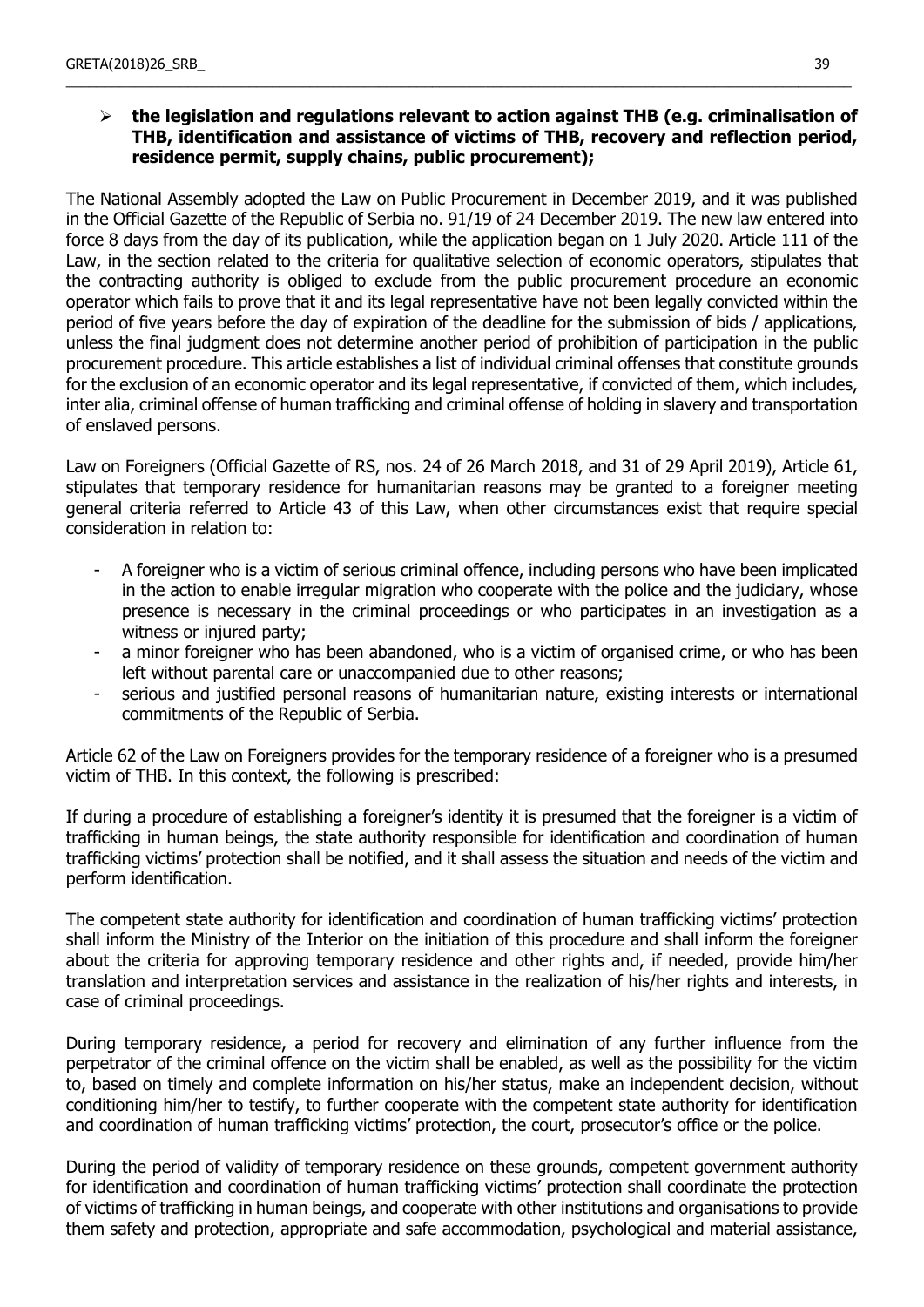access to emergency medical services, access to education for minors, counselling and information-sharing about legal rights and rights available to him/her, in a language he/she understands.

\_\_\_\_\_\_\_\_\_\_\_\_\_\_\_\_\_\_\_\_\_\_\_\_\_\_\_\_\_\_\_\_\_\_\_\_\_\_\_\_\_\_\_\_\_\_\_\_\_\_\_\_\_\_\_\_\_\_\_\_\_\_\_\_\_\_\_\_\_\_\_\_\_\_\_\_\_\_\_\_\_\_\_\_\_\_\_\_\_\_\_\_\_\_\_\_\_\_\_\_\_\_\_

When it is determined that a minor foreigner, who is a presumed victim of trafficking in human beings, is not accompanied by parent, guardian or legal representative, the competent authority, guardianship authority and the police, in cooperation with the competent state authority for identification and coordination of human trafficking victims' protection, shall determine whether his family is on the territory of the Republic of Serbia, with the aim of family reunification.

If it is assessed that the reunification of the minor with the family is not in his / her best interest, the victim shall not be reunited with his/her family, and reuniting a minor with his/her family shall be done only in situations when the competent guardianship authority, in cooperation with the competent state authority for identification and coordination of human trafficking victims' protection, determines that family reunification is in the best interest of the child.

If the family of the victim is not, or cannot be found on the territory of the Republic of Serbia, a guardian shall be appointed to the minor, in accordance with the law.

Temporary residence shall be granted to a foreigner presumed to be a victim of trafficking in human beings without his meeting the general criteria referred to in Article 43 of the Law on Foreigners (not having a valid personal or service passport, evidence of means for subsistence during the planned stay, registered address of residence in the Republic Serbia, evidence of health insurance during the planned stay, evidence that the application for temporary residence permit is justified) for the period of 90 days.

Article 63 stipulates that victims of trafficking in human beings, including minor victims, shall be granted temporary residence if the competent state authority for identification and coordination of human trafficking victims' protection deems their stay necessary for their own protection, recovery and safety, or if the court, prosecutor's office or the police deem their presence necessary for cooperation in the criminal proceedings. When granting temporary residence to a minor foreigner, the competent authority shall consider the best interest of the minor, his/her age and maturity.

Temporary residence shall be approved to a foreigner who is a victim of trafficking in human beings for a period of one year, with the possibility for extension under same circumstances.

The victim of trafficking in human beings may be granted temporary residence without meeting the criteria referred to in Article 41, Paragraph (2) or Article 43 of the Law on Foreigners.

A foreigner that has been granted temporary residence as victim of trafficking in human beings, in addition to the rights referred to Article 62 of this Law (presumed victim of human trafficking), without being conditioned to testify, shall have the right to access the labour market, professional training and education.

A foreigner with temporary residence permit for victims of trafficking in human beings, who does not have enough material resources for necessary treatment, shall be provided access to medical and other necessary assistance by the competent state authority for identification and coordination of human trafficking victims' protection, relevant centre for social work and other service providers and organisations.

On 29 September 2020, Minister of the Interior issued the Instruction on standard operating procedures for the treatment of irregular migrants and foreigners who express intention to apply for asylum. Item 5 thereof stipulates treatment of vulnerable categories of foreigners, which includes minors, persons partially deprived of legal capacity, children separated from parents or guardians, persons with disabilities, the elderly, pregnant women, single parents with minor children and persons who have suffered torture, rape or other forms of psychological, physical or sexual violence. When such person expresses intention to apply for asylum he/she shall be referred to the competent services (Center for Social Work, Health Care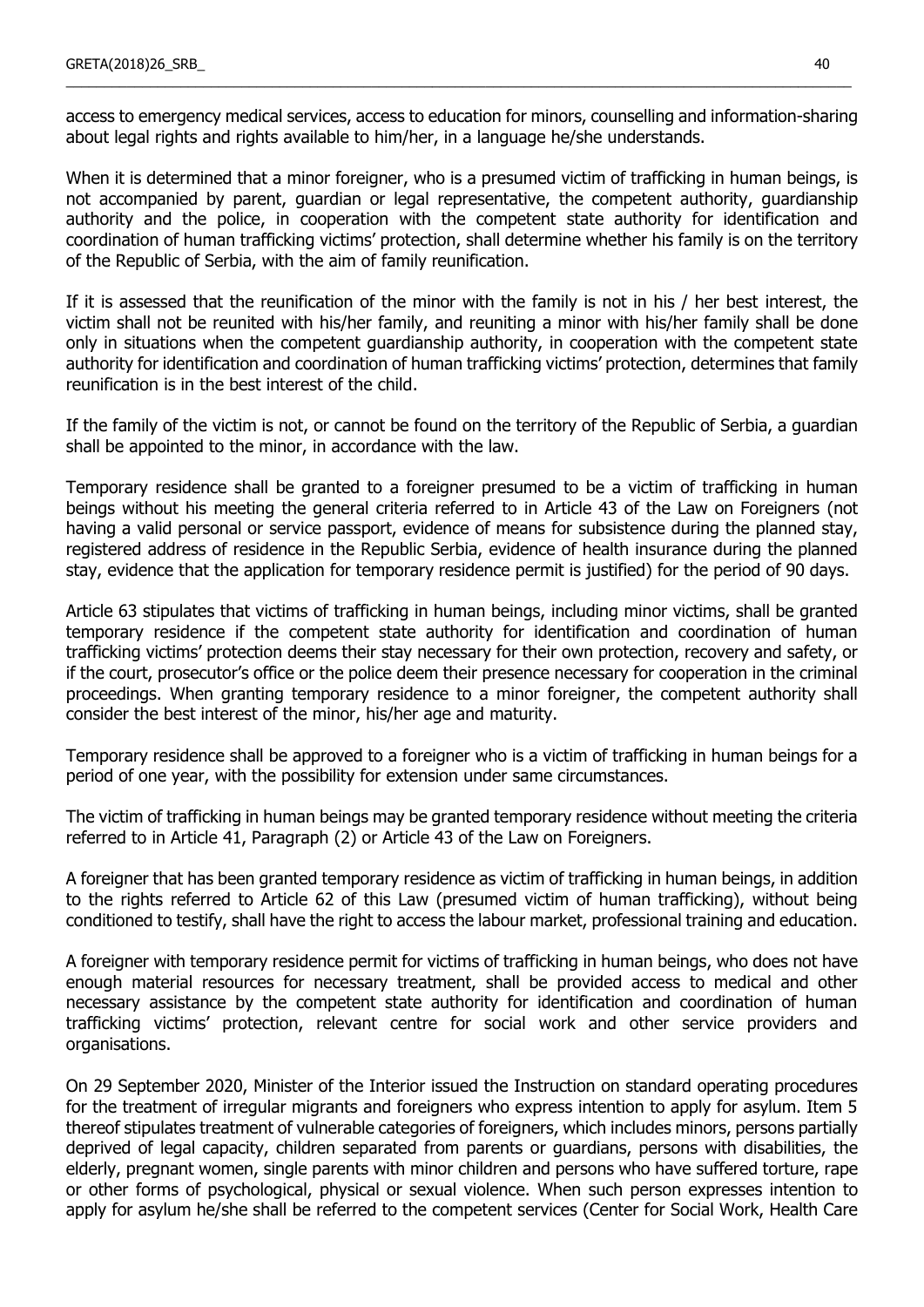Centres, Center for the Protection of Victims of Human Trafficking, etc.) to ensure protection of their rights.

\_\_\_\_\_\_\_\_\_\_\_\_\_\_\_\_\_\_\_\_\_\_\_\_\_\_\_\_\_\_\_\_\_\_\_\_\_\_\_\_\_\_\_\_\_\_\_\_\_\_\_\_\_\_\_\_\_\_\_\_\_\_\_\_\_\_\_\_\_\_\_\_\_\_\_\_\_\_\_\_\_\_\_\_\_\_\_\_\_\_\_\_\_\_\_\_\_\_\_\_\_\_\_

Laws passed or amended in the period 2018-2020, relevant for the field of human trafficking, include the following:

-The Law on Transplantation of Human Organs ("Official Gazette of RS", no. 57/2018) stipulates, in Article 51, that whoever supplies, for any compensation, his/her or another person's human organ for transplantation, or offers, for a fee, his/her or another person's human organ for transplantation, or recruits, transports, transfers, delivers, sells, buys, mediates in the sale or mediates in any other way in the procedure of transplantation of human organs, or participates in the procedure of transplantation of human organs which are the object of commercial trade, shall be punished by imprisonment of two up to ten years.

- Law on Free Legal Assistance ("Official Gazette of RS", no. 87/2018). Pursuant to the provisions of Article 4 of the Law on Free Legal Assistance, free legal assistance may be provided to a person who is exercising legal protection from torture, inhuman or degrading treatment or punishment, or human trafficking who is a national of the Republic of Serbia, a stateless person, or a foreign national with permanent residence in the Republic of Serbia. In this regard, a victim of THB is entitled to free legal assistance, which comprises right to provision of legal advice, drafting of statements of cases, representation before courts and prosecutors' offices, as well as exemption from payment of legal costs.

-Law on Foreigners ("Official Gazette of RS", nos. 24/2018 and 31/2019). The newly adopted Law on Foreigners regulates, inter alia, temporary residence for presumed victims of human trafficking (period of reflection), under Article 62, and temporary residence for victims of human trafficking, under Article 63. Also, provisions of Article 3, which define the meaning of specific terms, specify victims of THB as particularly vulnerable persons, who are granted special treatment in the return procedure in accordance with the provisions of Article 75.

-Law on Asylum and Temporary Protection ("Official Gazette of RS", no. 24/2018). The newly adopted Law on Asylum and Temporary Protection stipulates, in Article 10, that in assessing the best interest of the minor, due attention shall be given to minor's protection and security, especially if it is suspected that the minor might be a victim of trafficking. Also, provisions of Article 17 recognise victims of human trafficking as a particularly vulnerable group who are granted special procedural and reception guarantees, and who are provided with appropriate assistance.

- Law on Employment of Foreign Citizens ("Official Gazette of RS", nos. 128/2014, 113/2017, 50/2018 and 31/2019). The Law on Employment of Foreign Citizens, in Article 2, recognizes victims of THB as Persons belonging to a Special Category of Foreign Citizens, while Article 13 stipulates that a victim of trafficking in human beings shall be issued a personal work permit with the same period of validity as his/her residence permit.

- Law on Health Care ("Official Gazette of RS", no. 25/2019). Provisions of Article 11 of the Law on Health Care stipulates that social care for health shall be exercised also by providing health care to victims of trafficking, while Article 239 envisages that compensation for health services provided to foreigners who are victims of human trafficking shall be paid from the budget of the Republic of Serbia.

- Law on Health Insurance ("Official Gazette of RS", no. 25/2019). Provisions of Article 16 of the Law on Health Insurance stipulate, inter alia, that victims of THB shall be considered the insured, irrespective of whether they meet conditions for acquiring the status of the insured.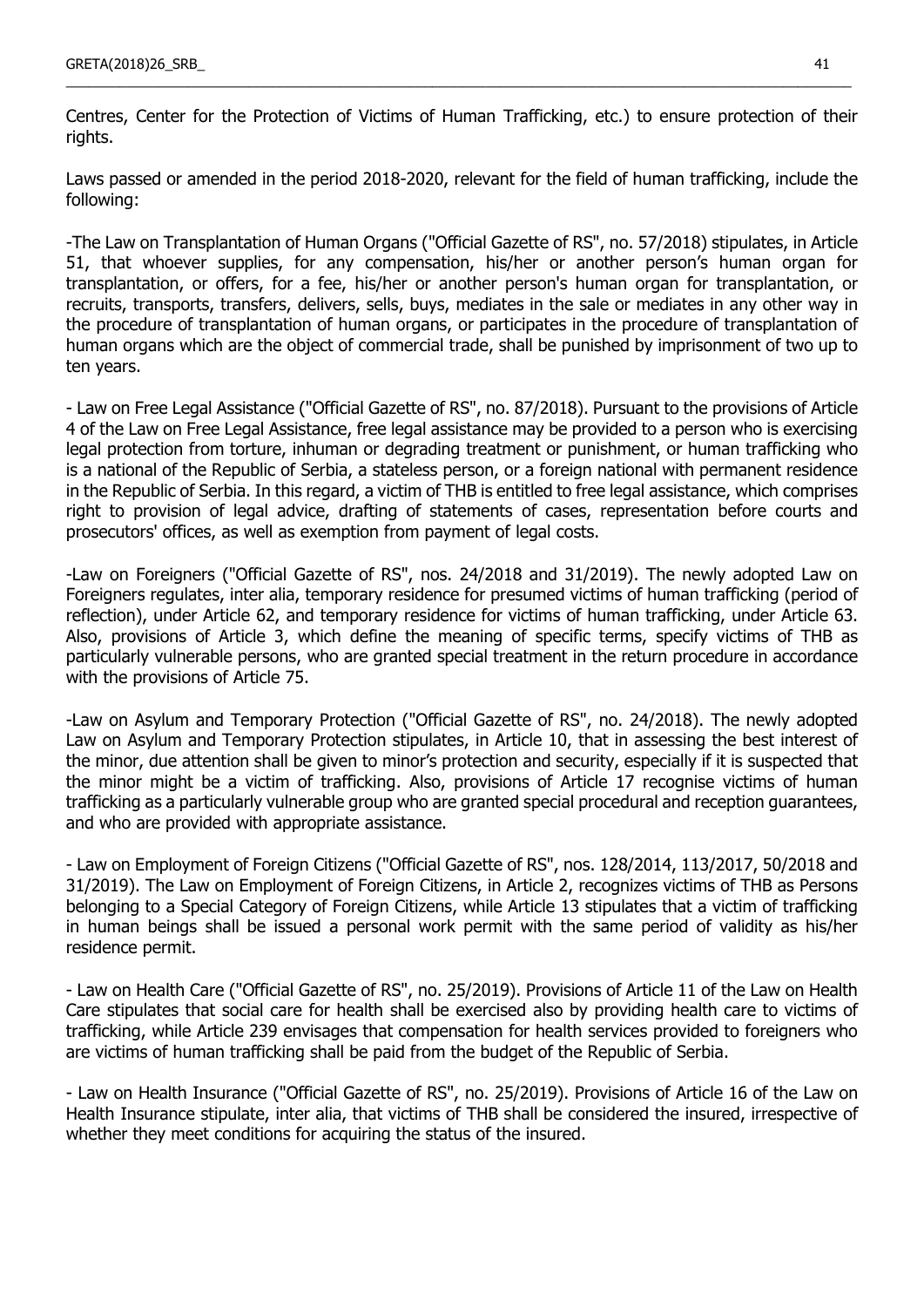- Law on Public Procurement ("Official Gazette of RS", nos. 124/2012, 14/2015, 68/2015 and 91/2019). Provisions of Article 111 of the Law on Public Procurement stipulate that the contracting authority is obliged to exclude from the public procurement procedure an economic operator which fails to prove that it and its legal representative have not been legally convicted within the period of five years before the day of expiration of the deadline for the submission of bids / applications, unless the final judgment does not determine another period of prohibition of participation in the public procurement procedure, inter alia, for the criminal offence of human trafficking and criminal offense of holding in slavery and transportation of enslaved persons, under Article 390 of the Criminal Code.

\_\_\_\_\_\_\_\_\_\_\_\_\_\_\_\_\_\_\_\_\_\_\_\_\_\_\_\_\_\_\_\_\_\_\_\_\_\_\_\_\_\_\_\_\_\_\_\_\_\_\_\_\_\_\_\_\_\_\_\_\_\_\_\_\_\_\_\_\_\_\_\_\_\_\_\_\_\_\_\_\_\_\_\_\_\_\_\_\_\_\_\_\_\_\_\_\_\_\_\_\_\_\_

- Law on Accounting ("Official Gazette of RS", nos. 73/2019 and 44/2021 - other law) - Provisions of Articles 37 and 38 of the Law on Accounting stipulate that the annual business report of a legal entity shall include also non-financial and consolidated non-financial report containing information necessary to understand the development, business results and position of the legal entity, as well as the results of its activities related, inter alia, to respect for human rights. More details are given in the reply under 11.4.

### **the institutional and policy framework for action against THB (bodies responsible for co-ordinating national action against THB, entities specialised in the fight against THB, national rapporteur or equivalent mechanism, involvement of civil society, public-private partnerships);**

On 12 October 2017, with a view of improving institutional capacities for the systemic response of the society to the problem of human trafficking, the Government of the Republic of Serbia passed the Decision on the formation of the Council for Combating Trafficking in Human Beings and appointing its members.

After the parliamentary elections and the formation of the new Government, at the 40th session on 18 March 2021, the Decision on dismissal and appointment of the President and members of the Council for Combating Trafficking in Human Beings was passed.

Aleksandar Vulin, Minister of the Interior, was appointed President of the Council for Combating Trafficking in Human Beings, and Branko Ružić, First Deputy Prime Minister, and Minister of Education, Science and Technological Development, Siniša Mali, Minister of Finance, Prof. Dr. Darija Kisić Tepavčević, Minister of Labour, Employment, Veterans and Social Affairs, Dr. Zlatibor Lončar, Minister of Health, and Maja Popović, Minister of Justice were appointed as members of the Council.

In the period from 2017 to 2019, the Council for Combating Trafficking in Human Beings held two meetings, at which decisions were made aimed at:

-improving the system of identification, protection, assistance and support to victims of THB and improving the Centre's capacity for protecting victims of human trafficking;

-improving a proactive system for detecting cases of human trafficking and ensuring more efficient prosecution of perpetrators of the criminal offense of human trafficking;

-improving performance of Local Anti-Trafficking Teams in 17 cities throughout the Republic of Serbia (in Pancevo, Kikinda, Sombor, Novi Pazar, Sabac, Smederevo, Pozarevac, Leskovac, Pirot, Prokuplje, Nis, Novi Sad, Sremska Mitrovica, Kraljevo, Kragujevac, Vranje, and Subotica);

- Standard Operating Procedures for the Treatment of Victims of Human Trafficking were adopted, with the aim to improve the identification, assistance and protection of victims of THB, through partnerships of all relevant actors at local, national, regional and international levels.;

- Recommendations for the improvement of a proactive system for detecting cases of human trafficking, efficient prosecution of natural and legal persons and legal protection of victims of human trafficking were adopted, and

- Recommendations of the Council of Europe, the Group of Experts on Action against Trafficking in Human Beings (GRETA) for the implementation of the Council of Europe Convention on Action against Trafficking in Human Beings were adopted.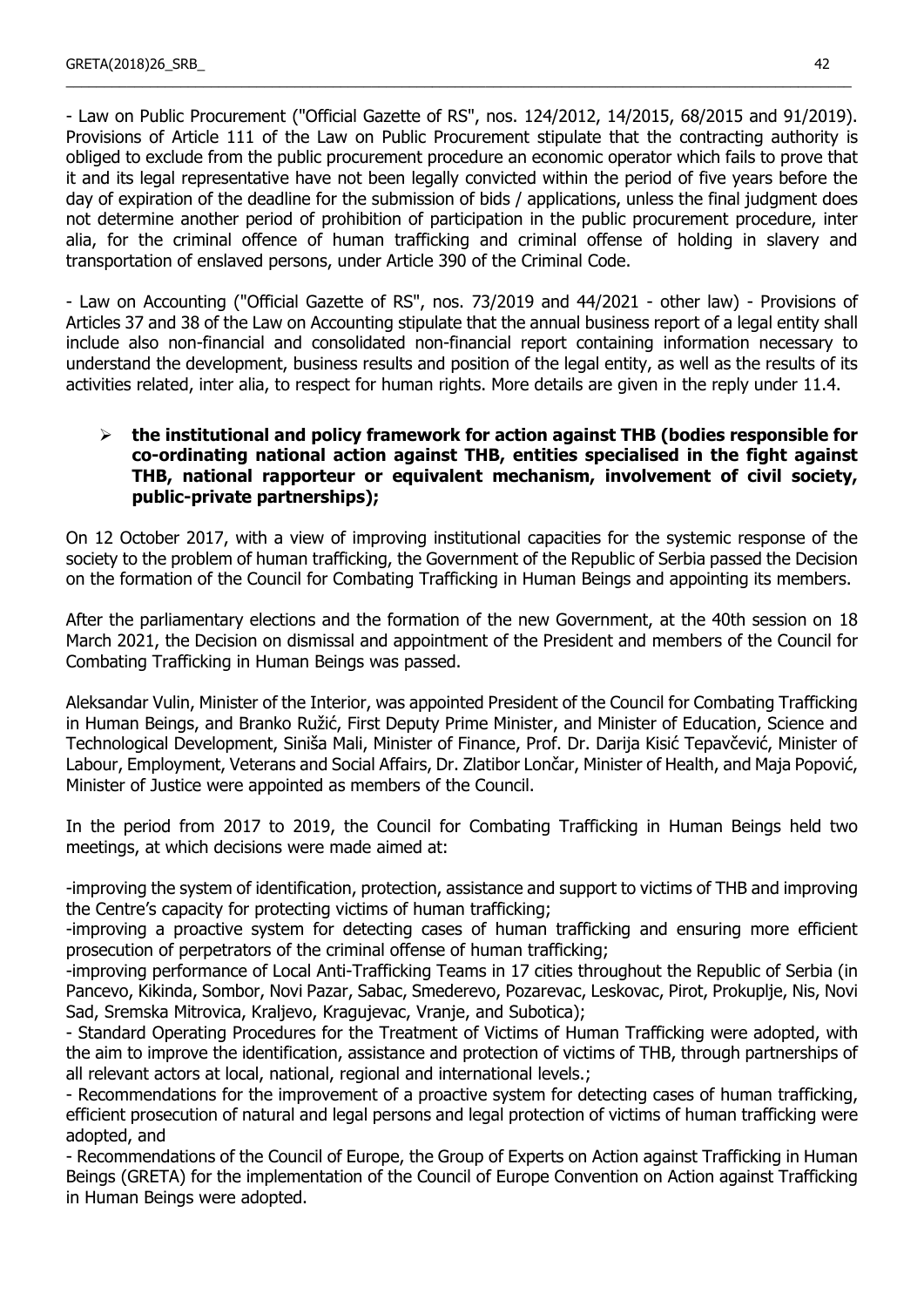With a view of improving the identification of victims of THB in the Republic of Serbia, conclusions of the Council for Combating Trafficking in Human Beings, Standard Operating Procedures for the Treatment of Victims of Human Trafficking with the indicators for the preliminary identification of victims of THB, as well as all other information on anti-trafficking activities were published on the official websites of the Ministry of the Interior and the Government of the Republic of Serbia.

\_\_\_\_\_\_\_\_\_\_\_\_\_\_\_\_\_\_\_\_\_\_\_\_\_\_\_\_\_\_\_\_\_\_\_\_\_\_\_\_\_\_\_\_\_\_\_\_\_\_\_\_\_\_\_\_\_\_\_\_\_\_\_\_\_\_\_\_\_\_\_\_\_\_\_\_\_\_\_\_\_\_\_\_\_\_\_\_\_\_\_\_\_\_\_\_\_\_\_\_\_\_\_

On 6 October 2017, under Government's Decision, National Coordinator for Combating Trafficking in Human Beings was appointed, who is also the head of the Office for the Coordination of Anti-Trafficking Activities at the Police Directorate of the Ministry of the Interior.

To ensure operative implementation of action plans, monitoring and assessment of the fulfilment of the goals of the 2017-2022 Strategy for Prevention and Suppression of Trafficking in Human Beings, especially Women and Children, and Protection of Victims, in accordance with the preconditions for the implementation of the Strategy, the Minister of the Interior issued Decision 01 No. 7201 / 17- 40 of 17 October 2017, on the formation of Special Working Group for the Implementation and Monitoring of the Implementation of the 2017-2022 Strategy for the Prevention and Suppression of Trafficking in Human Beings, Especially Women and Children, and the Protection of Victims.

The special working group comprises representatives of ministries and other state authorities, who have expertise in areas relevant to the implementation of the Strategy, specifically representatives of: Ministry of the Interior, Ministry of Justice, Ministry of Education, Science and Technological Development, Ministry of Health, Ministry of Labour, Employment, Veterans and Social Affairs, Ministry of Finance, Ministry of Trade, Tourism and Telecommunications, Ministry of Culture and Information, Ministry of Youth and Sports, Ministry of Foreign Affairs, Republic Public Prosecutor's Office, Office for Human and Minority Rights, Security Intelligence Agency, Commissariat for Refugees and Migration, Social Inclusion and Poverty Reduction Unit, the Centre for the Protection of Victims of Human Trafficking, as well as representatives of the Serbian Red Cross.

Under the decision of the Minister of the Interior 01 number 43 / 21-35 of 27 April 2021, a new Special Working Group was formed for the implementation and monitoring of the 2017-2022 Strategy for the Prevention and Suppression of Trafficking in Human Beings, Especially Women and Children, and the Protection of Victims. The task of the working group is to monitor and evaluate the fulfilment of the Strategy goals through the operational implementation of action plans, and to prepare related reports.

Anti-trafficking civil society organizations, in accordance with the Strategy, equally participate in the process of monitoring, reporting and evaluating the implementation of the Strategy. On 29 September 2017, in cooperation with the Office for Cooperation with Civil Society, Public Call was published for the selection of five civil society organizations that will participate in the process of monitoring, reporting and evaluating the implementation of the Strategy. After an efficient and transparent procedure for selecting civil society organizations and the expiry of the deadline for complaints, on 29 November 2017, it was established that two of the four organizations that had applied meet the criteria specified in the Public Call, namely the Association of Citizens "ATINA" and the Association of Citizens "ASTRA". Having in mind the obligation to appoint 5 (five) representatives of anti-trafficking civil society organizations, who shall participate in the process of monitoring, reporting and evaluating the implementation of the Strategy, it was necessary to select three more civil society organizations.

In keeping with this, in the period 5-20 August 2021, the Ministry of Human and Minority Rights and Social Dialogue, in cooperation with the Ministry of the Interior of the Republic of Serbia, published Public call for the selection of three more anti-trafficking civil society organizations, whose representatives will take part in the process of monitoring, reporting on and evaluating the implementation of the 2017- 2022 Strategy for the Prevention and Suppression of Trafficking in Human Beings, especially Women and Children, and Protection of Victims.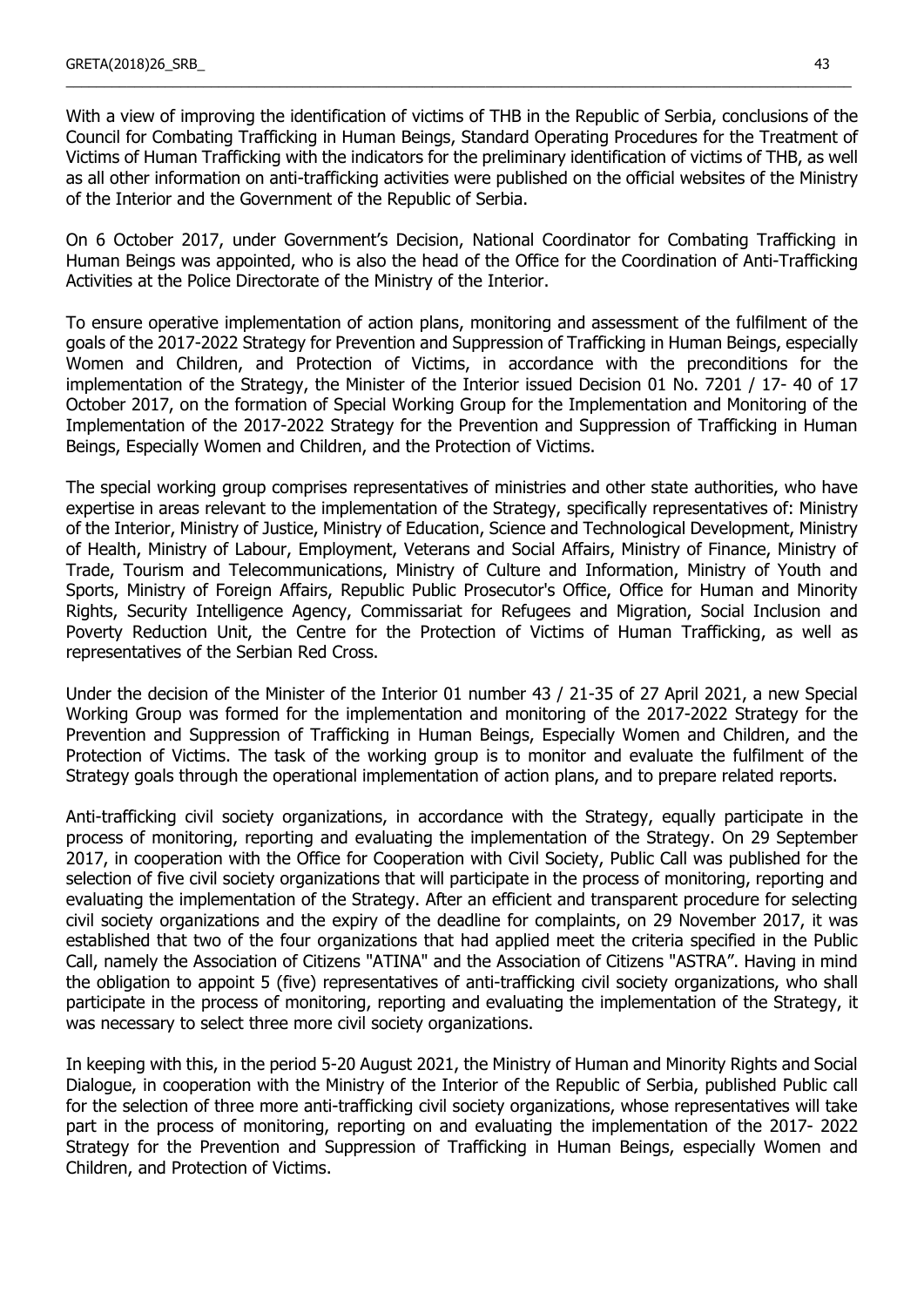In compliance with the recommendations of the Council for Combating Trafficking in Human Beings and with a view of improving the proactive system for detecting cases of human trafficking and ensuring more efficient prosecution of perpetrators of human trafficking, on 22 December 2012 the President of the Council for Combating Trafficking in Human Beings set up an Inter-Sectoral Working Group for the adjustment of the existing mechanism of cooperation among competent authorities and establishment of new ones in accordance with a proactive approach. The Inter-Sectoral Working Group comprises representatives of the Ministry of the Interior, the Ministry of Justice, the Ministry of Labour, Employment, Veterans and Social Affairs, the Labour Inspectorate, the Republic Public Prosecutor's Office, the Prosecutor's Office for Organized Crime and the Criminal Police Academy. Inter-Sectoral Working Group prepared a Functional analysis of the existing mechanisms of cooperation in proactive detection of human trafficking cases, with the recommendations for their improvement.

\_\_\_\_\_\_\_\_\_\_\_\_\_\_\_\_\_\_\_\_\_\_\_\_\_\_\_\_\_\_\_\_\_\_\_\_\_\_\_\_\_\_\_\_\_\_\_\_\_\_\_\_\_\_\_\_\_\_\_\_\_\_\_\_\_\_\_\_\_\_\_\_\_\_\_\_\_\_\_\_\_\_\_\_\_\_\_\_\_\_\_\_\_\_\_\_\_\_\_\_\_\_\_

Under the Decision of the Minister of the Interior 01 no. 43 / 21-36 of 27 April 2021, a new Special Working Group was established tasked with the improvement of the proactive system for detecting human trafficking cases, efficient prosecution of natural and legal persons and legal protection of victims of THB (Inter-Sectoral Working Groups) with the aim of establishing a model for the monitoring of the implementation of recommendations given in the Functional Analysis and proposing a model for multisectoral statistical collection and analysis of data related to trafficking in human beings.

Within the MoI Police Directorate headquarters, the Office for the Coordination of Anti-Trafficking Activities was established, which in the subject area, inter alia: monitors, coordinates, supervises and guides the implementation of measures and actions; participates in, implements and monitors activities planned under the strategic documents; performs tasks for the needs of the Council for Combating Trafficking in Human Beings; initiates changes and participates in the drafting of international agreements, laws and other regulations; coordinates the work and exchange of data between Police Directorate organizational units and other partners.

On 28 June 2018, with a view of improving cooperation, ensuring more efficient suppression of human trafficking and protection of the rights of victims of THB, the Ministry of the Interior, the Ministry of Labour, Employment, Veterans and Social Affairs and the Republic Public Prosecutor's Office concluded a Protocol on Cooperation in Combating trafficking in human beings and the protection of the rights of victims of THB. The Protocol defines the mutual rights and obligations of the signatory parties in the areas of identification of victims of THB, provision of assistance and protection of victims' safety, prevention of human trafficking and statistical reporting to support researches on the THB phenomenon.

As regards operational level, on 1 January 2019, the new Rulebook on Internal Organization and Systematization of Job Positions in the Ministry of the Interior entered into force, under which the competence for dealing with cases concerning trafficking in human beings was transferred from the Border Police Directorate to the Criminal Police Directorate, i.e. anti-trafficking organizational capacities of the Criminal Police Directorate were strengthened.

On 3 February 2019, within the Centre for the Protection of Victims of Human Trafficking, the Shelter for Emergency Accommodation of Victims of THB was opened, which is available 24 hours a day, and can receive up to 6 beneficiaries (females above 16 years of age).

On 16 December 2019, the Agreement between the Government of the Republic of Serbia and the Government of the Republic of North Macedonia on cooperation in the field of combating human trafficking was signed, which is the first such agreement signed by the Republic of Serbia. Signed agreement was ratified by the National Assembly of the Republic of Serbia at its session held on 25 February 2021, through the adoption of the Law on Ratification of the Agreement between the Government of the Republic of Serbia and the Government of the Republic of North Macedonia on Cooperation in the Field of Combating Trafficking in Human Beings.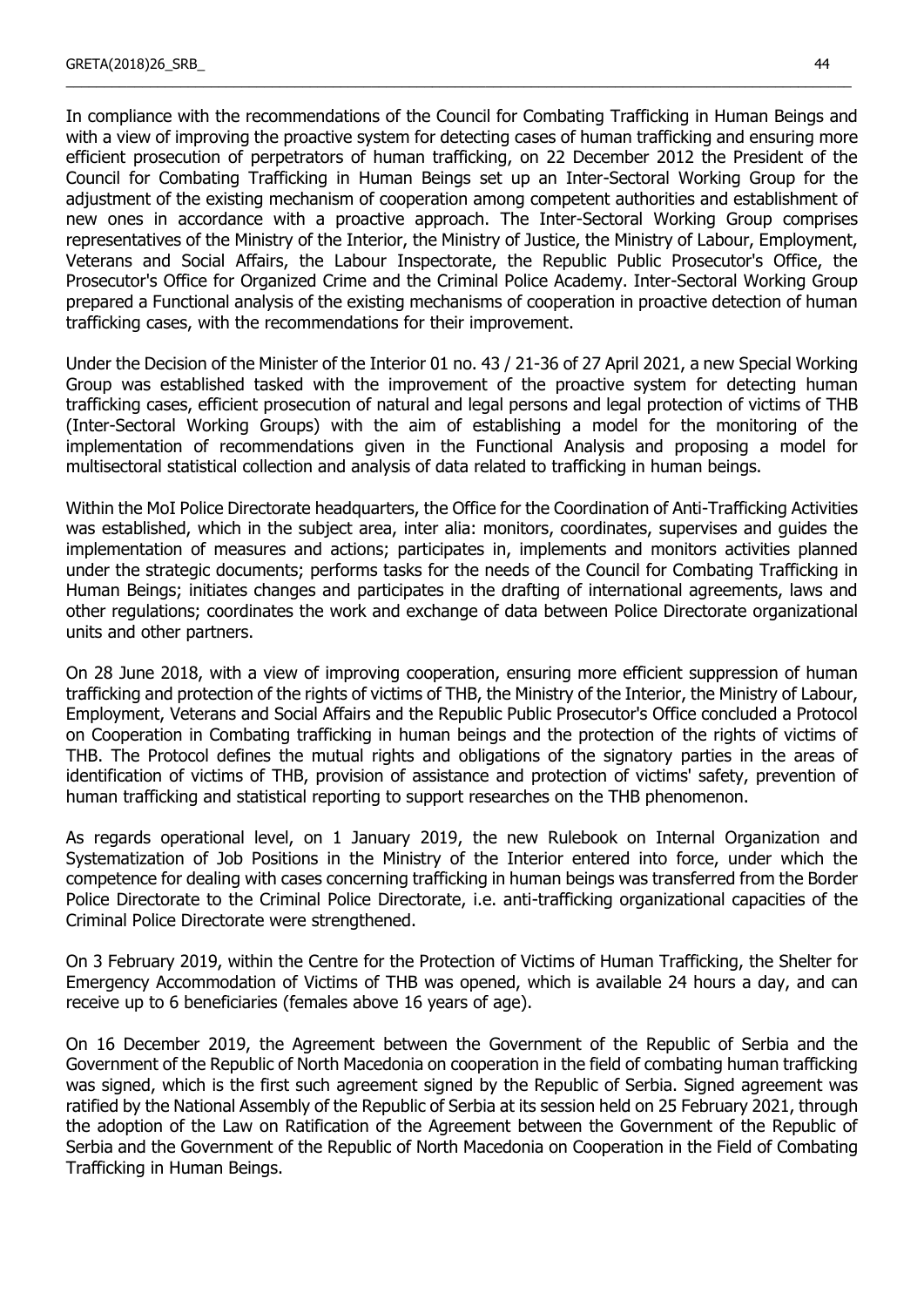On 6 January 2020, a Memorandum of Cooperation was signed between the Ministry of the Interior, NGO ATINA and NGO ASTRA on cooperation in the field of combating trafficking in human beings. Under this Memorandum, the signatory parties agreed on cooperation in establishing an effective system in the fight against human trafficking, identification and protection of victims of THB and other forms of exploitation. The Memorandum provides the basis for creating a joint partnership and providing mutual support during the activities undertaken towards the related goal.

\_\_\_\_\_\_\_\_\_\_\_\_\_\_\_\_\_\_\_\_\_\_\_\_\_\_\_\_\_\_\_\_\_\_\_\_\_\_\_\_\_\_\_\_\_\_\_\_\_\_\_\_\_\_\_\_\_\_\_\_\_\_\_\_\_\_\_\_\_\_\_\_\_\_\_\_\_\_\_\_\_\_\_\_\_\_\_\_\_\_\_\_\_\_\_\_\_\_\_\_\_\_\_

With a view of improving institutional capacity for combating trafficking in human beings in the Republic of Serbia, the Revised Action Plan for Chapter 24 - Justice, Freedom and Security has envisaged activity 6.2.8.13 "Appointment of a National Rapporteur on THB within the Institution of the Protector of Citizens". Along these lines, a report is now being drafted on the conducted public debate on the text of the Draft Law on the Protector of Citizens, which envisages the appointment of the National Rapporteur on Trafficking in Human Beings within the institution of the Protector of Citizens. It is expected that the report will be published soon, after which its proposer, the Ministry of Public Administration and Local Self-Government, will submit the Draft Law on the Protector of Citizens to the Government for consideration and approval of the text of the Draft Law on the Protector of Citizens. Upon the adoption of the law, the Protector of Citizens shall appoint one of his deputies as the National Rapporteur on Trafficking in Human Beings.

#### **the current national strategy and/or action plan for combating trafficking in human beings (objectives and main activities, bodies responsible for its implementation, budget, monitoring and evaluation of results);**

With a view of improving the systemic response of society to the problem of human trafficking in the Republic of Serbia, at its session on 4 August 2017, the Government adopted the 2017-2022 Strategy for the Prevention and Suppression of Trafficking in Human Beings, Especially Women and Children, and Protection of Victims with the accompanying Action Plan for 2017-2018 ("Official Gazette of RS", no. 77/17).

The Strategy aims to ensure respect for and protection of human rights, a continuous comprehensive response of society through an improved system of prevention, assistance and protection of victims, timely identification of cases in practice, and efficient prosecution of perpetrators. It also aims to ensure suppression of trafficking in human beings through functional networking and institutional capacity building of all entities in the government and civil sector, in keeping with the dynamics of new challenges, risks and threats.

Accordingly, the Strategy envisages five specific objectives: strengthened partnership in response to human trafficking, enhanced prevention, enhanced proactive system of THB cases detection, enhanced identification and support to victims of THB, and protection of children against human trafficking and exploitation in pornography and prostitution.

A report on the implementation of the Action Plan for the period 2017 and 2018 has been prepared.

Pursuant to Article 38, paragraph 1 of the Law on the Planning System of the Republic of Serbia, at its session held on 11 July 2019, the Government adopted second Action Plan for the implementation of the Strategy for the Prevention and Suppression of Trafficking in Human Beings, Especially Women and Children, and Protection of Victims for 2019 - 2020.

Funds for the implementation of the activities under the Action Plan for 2019-2020 were provided from the budget of the Republic of Serbia, in the total amount of RSD 7,881,680.00 dinars (about EUR 66,794). Support for the implementation of the activities under the Action Plan for 2019-2020, were also provided from donor and IPA funds granted to individual projects.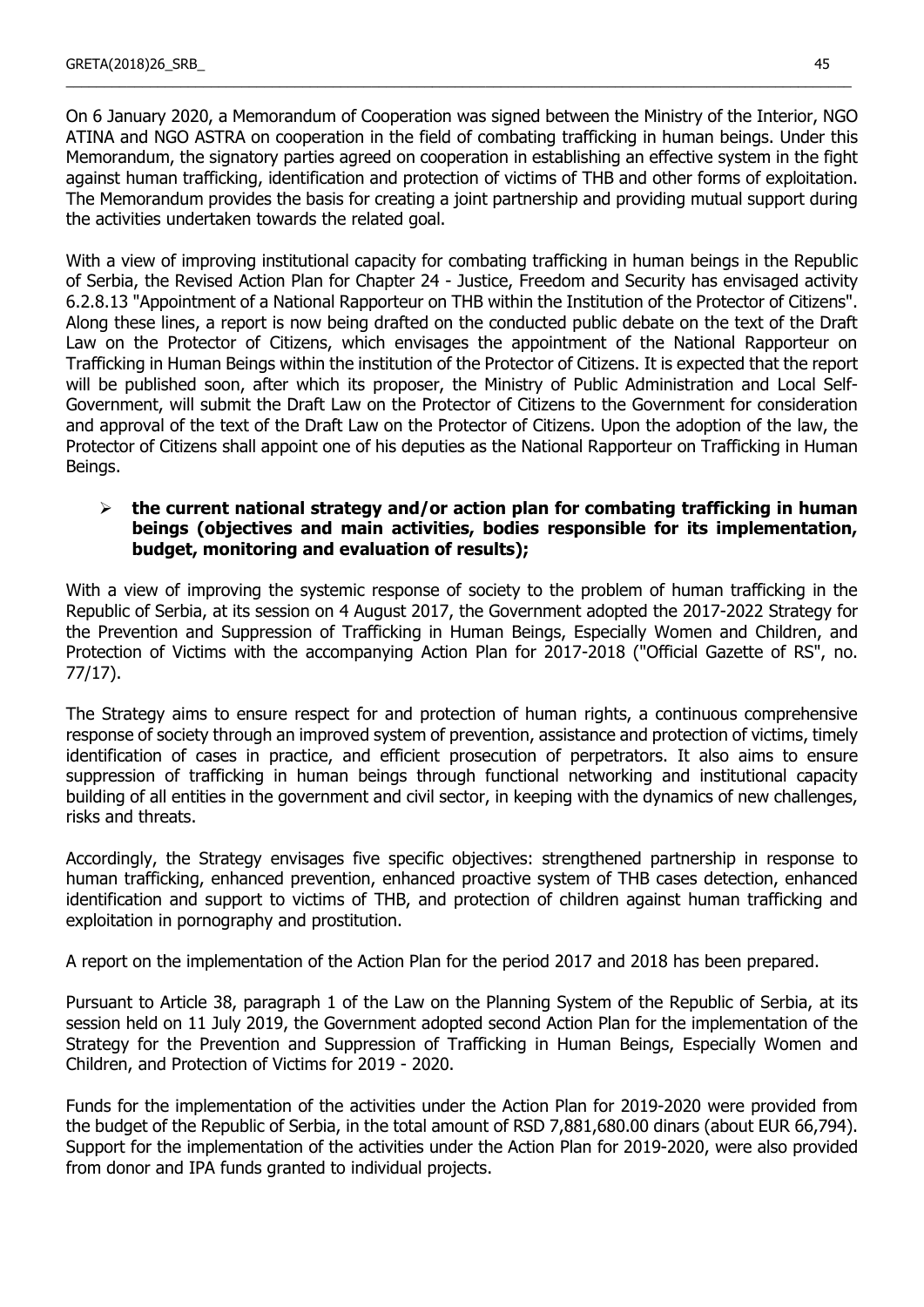In accordance with the Law on Planning System, the MoI Police Directorate, in cooperation with the Department for International Cooperation, European Affairs and Planning prepared a Report on the results of the implementation of the 2019-2020 Action Plan for the implementation of the Strategy for the Prevention and Suppression of Trafficking in Human Beings, Especially Women and Children, and Protection of Victims for the period 2017-2022 which, after receiving positive opinion of the Republic Secretariat for Public Policies, was published on the website of the Ministry of the Interior of the Republic of Serbia in February 2021.

\_\_\_\_\_\_\_\_\_\_\_\_\_\_\_\_\_\_\_\_\_\_\_\_\_\_\_\_\_\_\_\_\_\_\_\_\_\_\_\_\_\_\_\_\_\_\_\_\_\_\_\_\_\_\_\_\_\_\_\_\_\_\_\_\_\_\_\_\_\_\_\_\_\_\_\_\_\_\_\_\_\_\_\_\_\_\_\_\_\_\_\_\_\_\_\_\_\_\_\_\_\_\_

The 2019-2020 Action plan contained one general objective, five specific objectives, 14 implementing measures and 42 activities, of which 15 activities were fully implemented, 23 partly and four were not implemented. The main conclusion regarding the fulfilment of all objectives is that the activities were being continuously implemented in all the planned areas. All Strategy actors and partners invested efforts to implement the activities, especially those targeted at strengthening partnership and protection of children against human trafficking.

Also, to ensure operative implementation of the activities and measures under the 2017-2020 Strategy for the Prevention and Suppression of Trafficking in Human Beings, especially Women and Children, and Protection of Victims and the accompanying Action Plan, on 27 April 2021, Minister of the Interior and President of the Council for Combating Trafficking in Human Beings issued a Decision on the formation of a Special Working Group tasked with the development of the Draft Action Plan for the implementation of the 2017-2022 Strategy for the Prevention and Suppression of Trafficking in Human Beings, Especially Women and Children, and Protection of Victims, for the period 2021-2022.

The working group comprised representatives of various institutions: Ministry of the Interior, Ministry of Justice, Ministry of Education, Science and Technological Development, Ministry of Health, Ministry of Labour, Employment, Veterans and Social Affairs, Ministry of Finance, Republic Public Prosecutor's Office, Commissariat for Refugees and Migration, and Ministry of Labour, Employment, Veterans and Social Affairs - Centre for the Protection of Victims of Human Trafficking.

The working group developed Draft Action Plan for the period 2021-2022 after which, pursuant to the Law on the Planning System of the Republic of Serbia, public debate was carried out in the period from 24 June to 14 July 2021, participated by representatives of state authorities, institutions, international organizations, citizens' associations and other representatives of civil society, academic community, and other stakeholders.

After consideration of the comments submitted by the Special Working Group for the development of the Draft Action Plan for the implementation of the Strategy, the Report on the public debate on the 2021- 2022 Action Plan for the implementation of the Strategy for the Prevention and Suppression of Trafficking in Human Beings, Especially Women and Children, and the Protection of Victims for the period 2017-2022 was prepared and, as prescribed by the Law on the Planning System of the Republic of Serbia, it will be published on the website of the Ministry of the Interior and the e-Government portal, after which the procedure of 2021-2022 Draft Action Plan adoption by the Government will follow.

Also, at the session of the Government on 30 July 2020, the National Strategy for the Exercise of the Rights of Victims and Witnesses of Crimes in the Republic of Serbia for the period 2020-2025 was adopted, along with the accompanying Action Plan. The adoption of the Strategy is the result of a strategic commitment to provide all victims and witnesses of crimes with an adequate level of procedural rights, as well as systematic, professional and accessible assistance and support, and also a special level of protection for particularly vulnerable categories of victims, including victims of THB.

At its session on 21 May 2020, the Government adopted the Strategy for Prevention and Protection of Children from Violence for the Period 2020 - 2023, along with the accompanying Action Plan, which envisages, inter alia, activities in the field of prevention of child trafficking (October is the month of fight against trafficking in human beings, professionals' capacity building activities related to detection and identification of child victims of THB).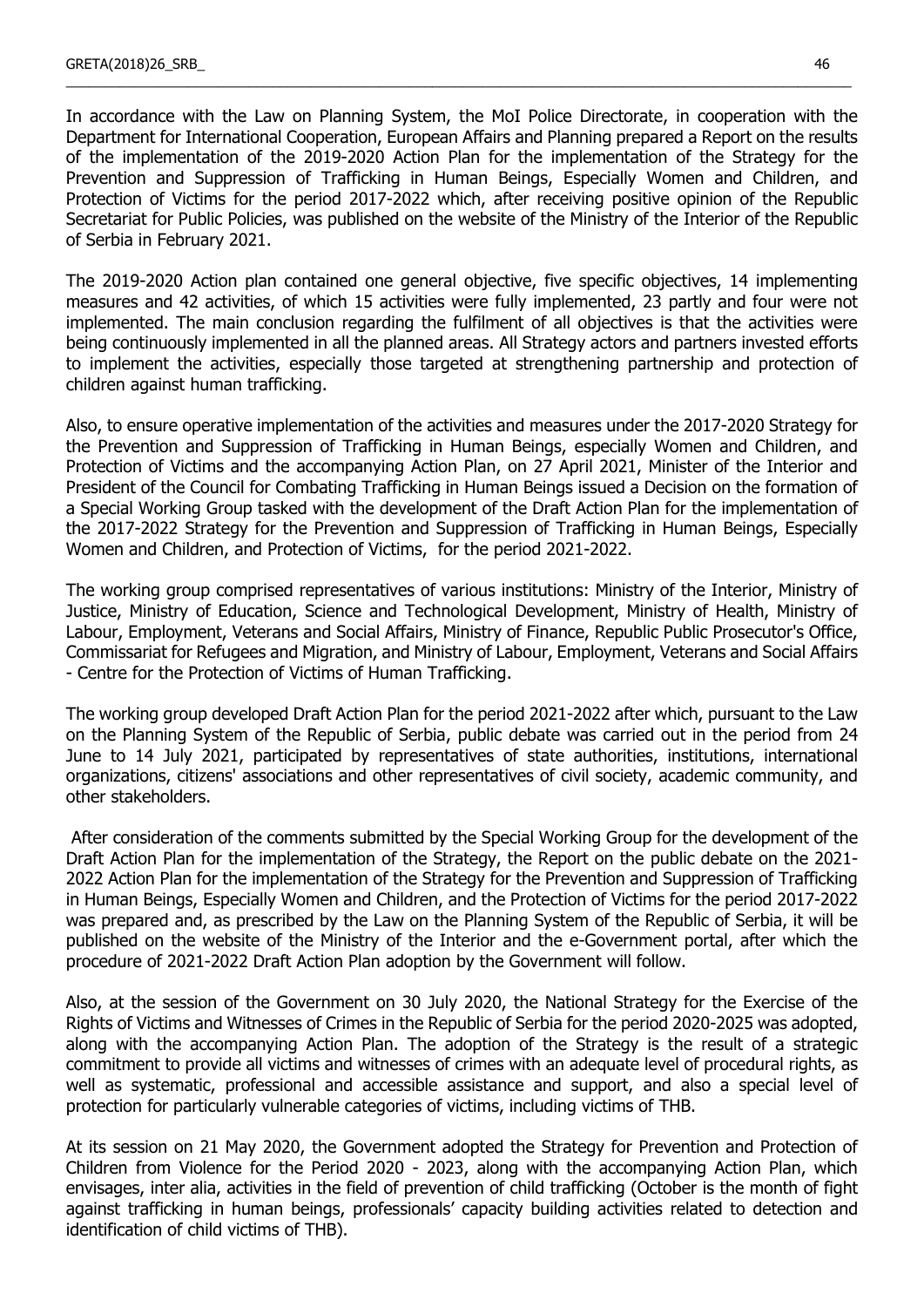# **recent case law concerning THB for different forms of exploitation.**

The Annex attached to this Questionnaire provides Analysis of final judgments concerning criminal offence of human trafficking rendered in the period from 2017 to 2020, prepared by the Supreme Court of Cassation.

\_\_\_\_\_\_\_\_\_\_\_\_\_\_\_\_\_\_\_\_\_\_\_\_\_\_\_\_\_\_\_\_\_\_\_\_\_\_\_\_\_\_\_\_\_\_\_\_\_\_\_\_\_\_\_\_\_\_\_\_\_\_\_\_\_\_\_\_\_\_\_\_\_\_\_\_\_\_\_\_\_\_\_\_\_\_\_\_\_\_\_\_\_\_\_\_\_\_\_\_\_\_\_

### **13. Please provide information on measures taken in your country in respect to the following recommendations made in GRETA's second evaluation report:**

### **reduce children's vulnerability to trafficking and improve the identification of, and assistance to, child victims, including by ensuring the timely appointment of guardians to unaccompanied children**

Regarding the recommendations made in GRETA's second evaluation report, it is emphasized that the identification of victims among asylum seekers is being conducted continuously. If a potential victim of THB is detected during the registration procedure, police officers in the field, who are the first line contact with asylum seekers notify the Asylum Office thereof without delay.

Asylum Office staff ensures continuous monitoring during the submission of asylum applications and interviewing of asylum seekers, until the first instance decision is made, and maintain related cooperation with other state authorities and civil society organizations that provide assistance and protection to these categories of persons, as well as with other organizations engaged in this area.

Bearing in mind that the treatment of potential victims of THB in the asylum procedure requires specialized knowledge and skills (both related to interviewing and researching the regulations and laws of the countries from which applicants have come, as well as to compiling reports on countries of origin aiming to make appropriated and law-based decisions), the asylum office staff successfully completed trainings on the identification of victims of THB, interviewing of victims, grounds for granting international protection to these categories of persons, etc., organized by the European Asylum Support Office - EASO.

With a view of improving the identification of child victims of human trafficking, the Center for the Protection of Victims of Human Trafficking has organized, on a priority basis, professionals' trainings on the detection of and support to child victims of human trafficking, primarily for sexual exploitation. Actions on reports of suspected child trafficking are treated as a priority, and the Centre for the Protection of Victims of Human Trafficking is currently completing an internal procedure for conducting interviews with child victims, with a list of questions for a semi-structured interview. Cooperation with the Institute for Mental Health has also been developed, and also preliminary identification of child victims of human trafficking has been developed in the framework of the consultative support to centres for social work and local civil society organizations.

For unaccompanied children in mixed migrations, the procedure of appointing a temporary guardian immediately upon detection of such children has been established. A mechanism for providing guardianship protection was developed in cooperation with the Ministry of Labour, Employment, Veterans and Social Affairs, the IDEAS Center for Research and Social Development, and UNHCR, within which the "professional guardian" approach was developed. Children in mixed migration who are in the process of identification had a temporary guardian appointed according to this model. Among the children in this group, three identified victims had a temporary guardian appointed according to this model. Also, almost all unaccompanied children who were in the process of identification, but have not been identified as victims of human trafficking had a temporary guardian, either a professional guardian engaged by the Ministry of Labour, Employment, Veterans and Social Affairs, IDEAS civil society organization, or the International Organization for Migration (Centre for the Protection of Victims of Human Trafficking does not have precise data for the entire related period on guardianship concerning children who have not been identified as victims of human trafficking).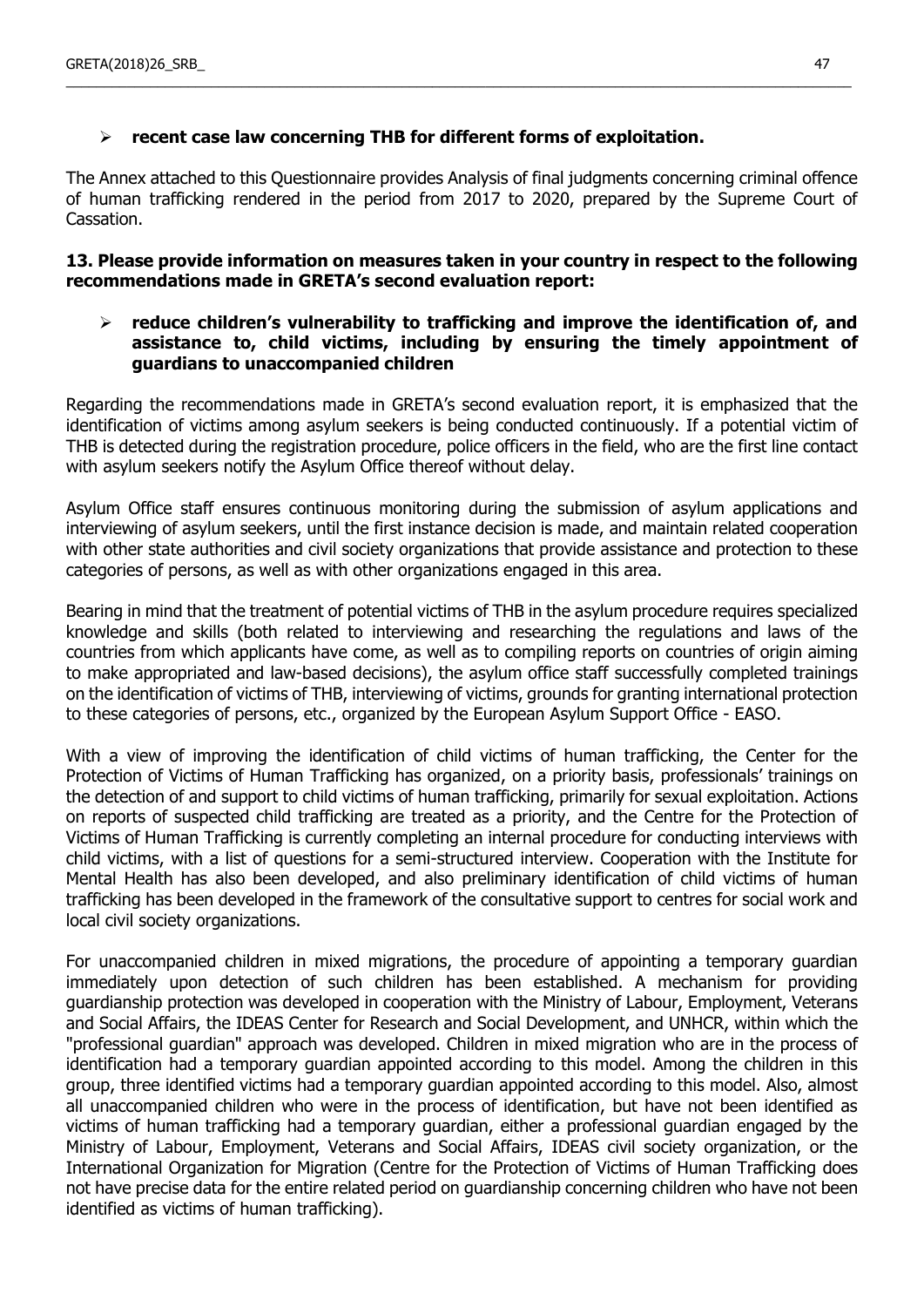With the support of UNHCR and in cooperation with the Centre for the Protection of Victims of Human Trafficking, UNHCR partner organization, the IDEAS civil society organization has developed an information leaflet for refugee and migrant children, especially unaccompanied minors. The leaflet "Protect yourself against human trafficking", in a child-friendly and visually interesting and associative way, provides basic information about human trafficking and contributes to their sensitivity to risk recognition. The leaflet is available in Serbian, Farsi and Arabic. https://ideje.rs/zastiti-se-od-trgovine-ljudima-informacije-za-decubez-pratnje/

\_\_\_\_\_\_\_\_\_\_\_\_\_\_\_\_\_\_\_\_\_\_\_\_\_\_\_\_\_\_\_\_\_\_\_\_\_\_\_\_\_\_\_\_\_\_\_\_\_\_\_\_\_\_\_\_\_\_\_\_\_\_\_\_\_\_\_\_\_\_\_\_\_\_\_\_\_\_\_\_\_\_\_\_\_\_\_\_\_\_\_\_\_\_\_\_\_\_\_\_\_\_\_

With the support of UNHCR and in cooperation with the Centre for the Protection of Victims of Human Trafficking, UNHCR partner organization, the IDEAS Center for Research and Social Development has developed a List for Fast Screening of Trafficking Risks among Refugee and Migrant Children in Mixed Migration. The List is intended for professionals in the Centres for Social Work as well as for field service professionals in the municipalities where children from the refugee and migrant population reside or are most often identified.

The Labour Inspectorate actively participates in the implementation of activities under the International Labour Organization Project "The Measurement, awareness-raising and policy engagement project to accelerate action against child labour and forced labour (MAP16 Project)" in Serbia. Under this project, representatives of the Labour Inspectorate are participating in the drafting of amendments to the Special Protocol for Labour Inspection to protect children from child labour abuse, including the worst forms of child labour, and violations of child labour rights, as well as in drafting a regulation on hazardous child labour and amendments to the Instructions on the conduct of labour inspectors during inspections aimed at children protection against child labour abuse.

The Family Law, in Article 132, paragraph 1 and 2, item 4, prescribes that the Guardianship authority (Center for Social Work) may decide to appoint temporary guardian to a ward, as well as to a child under parental care, or a person having business capacity, if it deems it indispensable for temporary protection of person, rights or interests of such persons, and that it shall be under obligation to do so, inter alia, to a foreign national who is or has property on the territory of the Republic of Serbia.

Paragraph 3 of the same article stipulates that the decision on appointment of a temporary guardian shall also determine legal operations or type of legal operations the guardian may undertake, depending on circumstances of each specific case.

In cases of minor migrants unaccompanied by an adult responsible person, parent or guardian, the temporary guardian is obliged to take care of the basic needs of the ward in all respects, including safety, health, basic existential needs - food, clothing, footwear, accommodation, personal hygiene, etc. A special duty that is required to be stated in the decision on appointing a temporary guardian for an unaccompanied minor migrant is to represent him/her in all proceedings concerning rights to which he/she is entitled under the regulations of the Republic of Serbia, such as asylum, refuge procedure or procedures related to granting other forms of protection.

In all these procedures for the realization of the temporary guardianship protection, in accordance with Article 65 of the Family Law, an unaccompanied minor migrant has the right to freely express his/her own opinion, which implies that the child has the right to duly receive all information necessary for forming own opinion, that child's opinion must be given due attention in all issues concerning the child and in all proceedings where his/his rights are decided on, in accordance with age and maturity of the child, and that the child shall have the right to freely and directly express his/her opinion in every court and administrative proceedings where his/her rights are decided upon. The deadline for making a decision on guardianship is 30 days from the day of identification of the minor and after the preliminary assessment of the needs of the minor.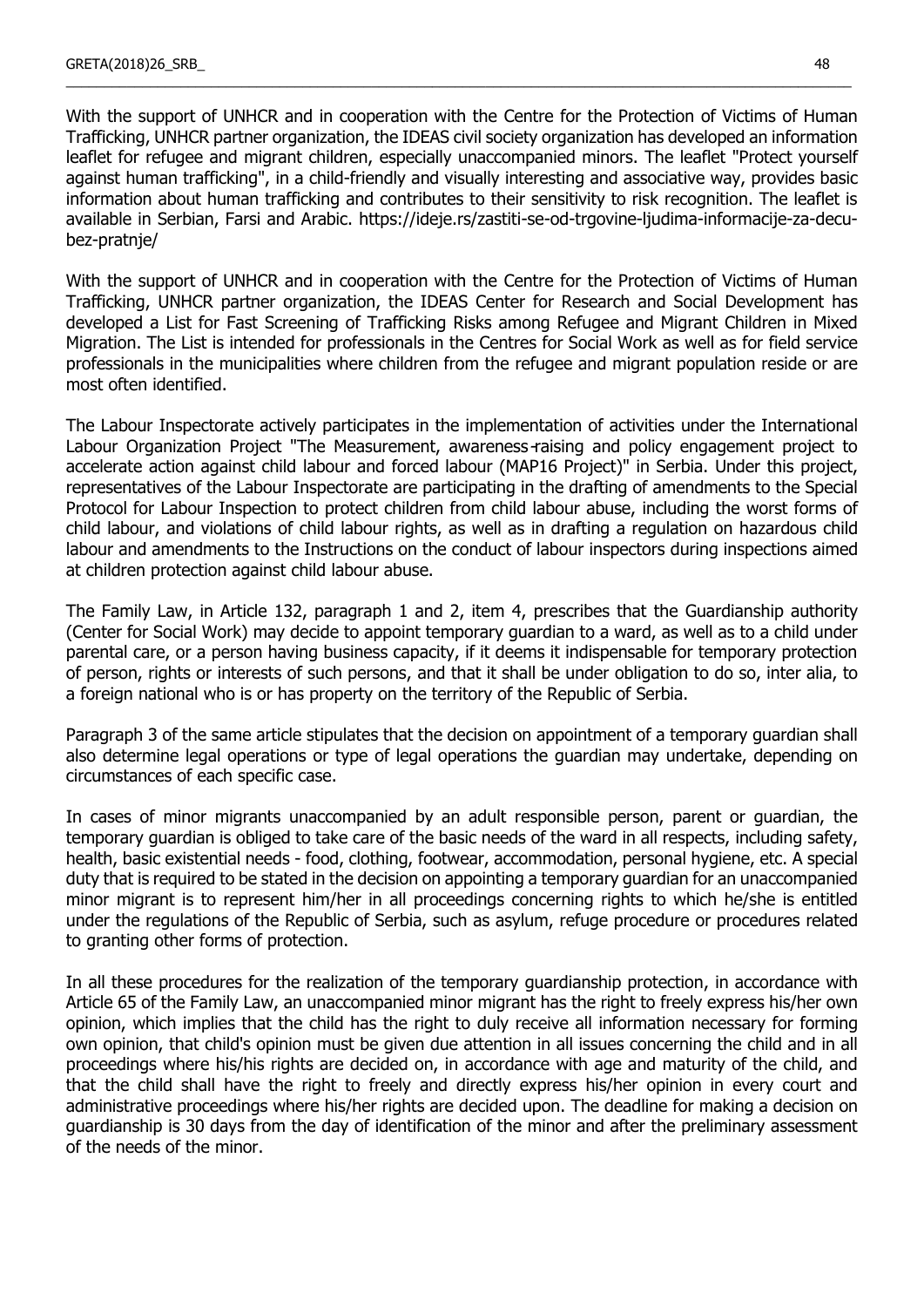Back in 2015, the Ministry of Labour, Employment, Veterans' Affairs and Social Affairs issued an Instruction to Centres for Social Work - Guardianship Authority on the provision of protection and accommodation for unaccompanied minor migrants, which defined special procedures for the treatment of minors, including in the context of treatment of victims of THB.

\_\_\_\_\_\_\_\_\_\_\_\_\_\_\_\_\_\_\_\_\_\_\_\_\_\_\_\_\_\_\_\_\_\_\_\_\_\_\_\_\_\_\_\_\_\_\_\_\_\_\_\_\_\_\_\_\_\_\_\_\_\_\_\_\_\_\_\_\_\_\_\_\_\_\_\_\_\_\_\_\_\_\_\_\_\_\_\_\_\_\_\_\_\_\_\_\_\_\_\_\_\_\_

Thereafter, in 2016, in partnership with UNHCR, UNICEF and the IDEAS civil society organization, Standard Operative Procedures for the Protection of Unaccompanied Minors were published. They have been recognized by the Council of Europe as a good example of European practice in providing protection to children in a migratory context.<sup>4</sup>

With a view of strengthening family-legal, and especially guardianship protection of unaccompanied minor foreigners, the Ministry of Labour, Employment, Veterans and Social Affairs, in cooperation with UNHCR partners and the IDEAS civil society organization, developed a model of professional guardianship, which raises the quality and standard of service provided through the engagement of special guardians trained to work with this specific population. This model of providing guardianship protection has been applied since 2018 and there are currently 9 professional guardians who cover needs of the migrant population. Along with the centres for social work - the guardianship authority, they are actively involved also in providing protection and care in cases when there is a suspicion that a child is a victim of human trafficking or when he/she has already been identified as a victim. This model has been recognized by the Council of Europe as a good example of European practice in providing guardianship protection to children in a migratory context.<sup>5</sup> From 2017 to the end of 2020, there were 5,319 unaccompanied minor foreigners who were provided guardianship protection by the centres for social work.

| Year         | <b>Number of Decisions on</b><br><b>Guardianship</b> |
|--------------|------------------------------------------------------|
| 2017         | 1081                                                 |
| 2018         | 1274                                                 |
| 2019         | 1370                                                 |
| 2020         | 1594                                                 |
| <b>TOTAL</b> | 5319                                                 |

Number of decisions on guardianship for unaccompanied minor foreigners, by year

The Republic of Serbia has developed an excellent and efficient model of cooperation between state institutions and civil society organizations that are very important partners in providing adequate care and protection to vulnerable categories of migrants and significantly raise the quantity and quality of services provided, as well as the state's capacity to respond effectively to beneficiaries' needs.

The Ministry of Labour, Employment, Veterans' Affairs and Social Affairs coordinated or participated in a dozen major projects aimed at strengthening capacity of the social protection system for working with migrants, with special emphasis on the most vulnerable categories such as children, unaccompanied minors, women and girls, people with disabilities and victims of all forms of violence and human trafficking. The largest donors in this context were the European Union, Switzerland, the United States, the Republic of Korea, the Council of Europe Development Bank, and others.

<sup>4</sup> [Promoting child-friendly approaches in the area of migration -](https://edoc.coe.int/en/refugees/8047-promoting-child-friendly-approaches-in-the-area-of-migration-standards-guidance-and-current-practices.html) Standards, guidance and current practices (coe.int) 5 Ibid.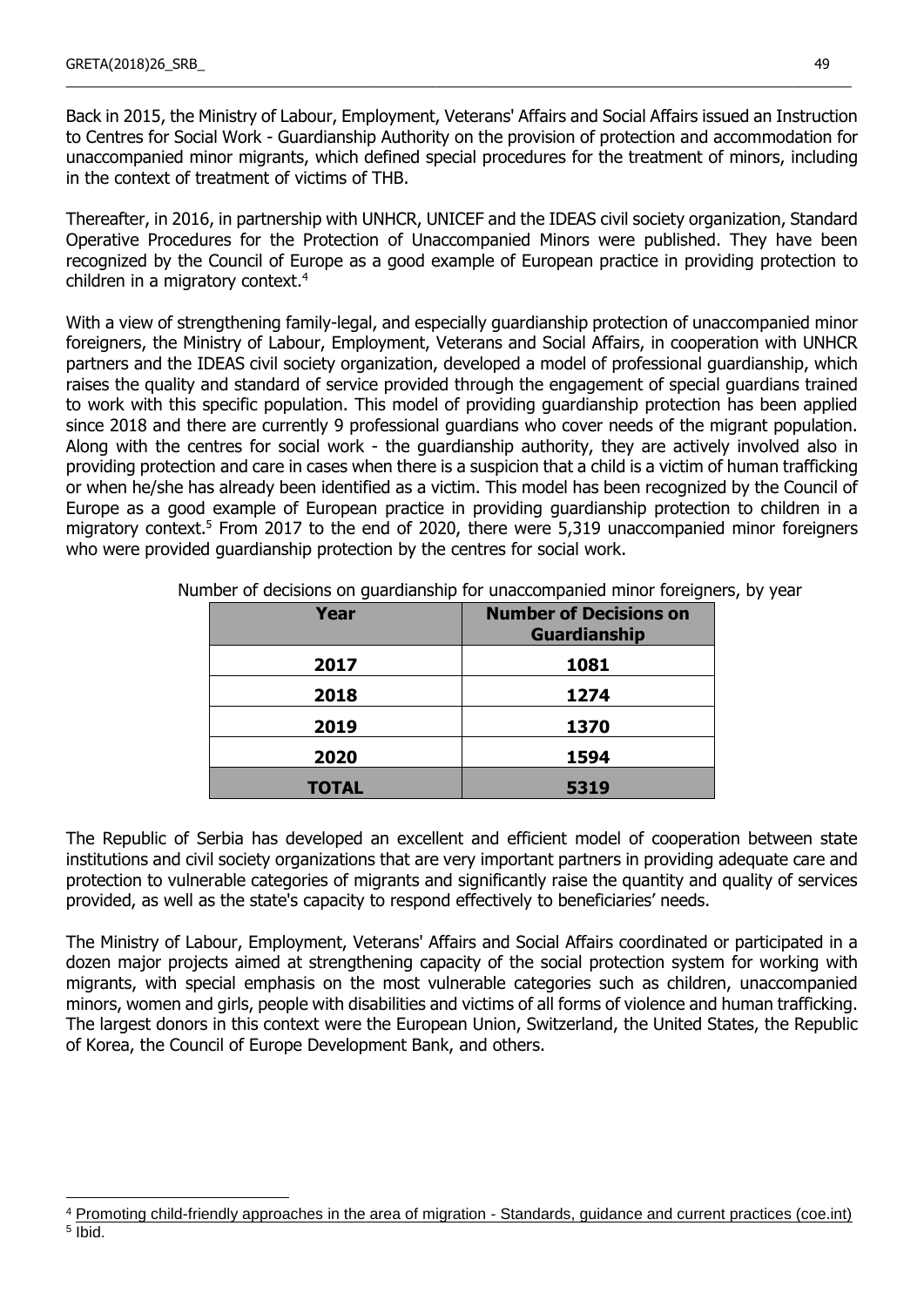Special mention should be made of projects supported by the European Union, including two projects financed by the MADAD Fund, as well as the EU Support in Migration Management in the Republic of Serbia, which is implemented with the support of the International Organization for Migration. The Centre for the Protection of Victims of Human Trafficking has been involved in these projects since 2019 and currently Center is supported in its work through the engagement of an expert for the identification of victims of THB. In addition, support has been provided to 20 social welfare institutions, primarily centres for social work and residential welfare institutions.

\_\_\_\_\_\_\_\_\_\_\_\_\_\_\_\_\_\_\_\_\_\_\_\_\_\_\_\_\_\_\_\_\_\_\_\_\_\_\_\_\_\_\_\_\_\_\_\_\_\_\_\_\_\_\_\_\_\_\_\_\_\_\_\_\_\_\_\_\_\_\_\_\_\_\_\_\_\_\_\_\_\_\_\_\_\_\_\_\_\_\_\_\_\_\_\_\_\_\_\_\_\_\_

The Ministry of Labour, Employment, Veterans and Social Affairs, with the support of the Centre for the Protection of Victims of Human Trafficking and other partners, regularly organizes trainings for workers in the social protection system related to work with migrant population, with a special emphasis on the identification and provision of support to victims of THB.

### **prevent trafficking for the purpose of labour exploitation, including by expanding the mandate of labour inspectors, strengthening the monitoring of recruitment and temporary work agencies, and working closely with trade unions, civil society and the private sector to raise awareness of trafficking for the purpose of labour exploitation;**

In the period from 2016 to 2019, based on GRETA recommendations, the Ministry of the Interior, in cooperation with the Council of Europe, implemented the first phase of the project "Prevention and Combating Trafficking in Human Beings in Serbia" under the Horizontal Facility for the Western Balkans and Turkey. Under this Project, a Report on Trafficking in Human Beings for the Purpose of Labour Exploitation was produced, along with the recommendations addressed to trade unions, employment agencies and companies, as well as a Pocket guide for labour inspectors on the detection and preliminary identification of victims of THB for the purpose of labour exploitation, and information material (a flyer) on compensation to victims of THB, which contains practical information for victims of THB regarding their right to seek redress. Multidisciplinary workshops were held, attended by representatives from various institutions and regions of the Republic of Serbia: labour inspectors, market inspectors, prosecutors, police officers, representatives of the Centre for the Protection of Victims of Human Trafficking, trade unions and civil society organizations. It is particularly significant that about 60% of labour inspectors have received training on human trafficking for the purpose of labour exploitation, and that all 240 labour inspectors and 20 market inspectors have received pocket guides on detection and preliminary identification of the victims of THB for the purpose of labour exploitation, which is publicly available on the website of the Ministry of Labour, Employment, Veterans and Social Affairs.

Within the second phase of the project "Prevention and Combating Trafficking in Human Beings in Serbia", which is implemented under the joint program of the European Union and the Council of Europe "Horizontal Facility for the Western Balkans and Turkey", capacity building of the Labour Inspectorate was continued related to detection and preliminary identification of the victims of THB for the purpose of labour exploitation. Almost 100% of labour inspectors (220 inspectors) participated in multi-disciplinary trainings where they acquired the necessary knowledge to recognize signs of trafficking for the purpose of labour exploitation and to refer potential victims to help and support (within the national referral mechanism, and in accordance with the Standard Operating Procedures for the Treatment of Victims of Human Trafficking). Official statistics from the Centre for the Protection of Victims of Human Trafficking provide evidence of improved skills and cooperation of key actors in the fight against human trafficking for the purpose of labour exploitation: in 2020, compared to the previous year, there was an increase in detected and formally identified victims of THB for the purpose of labour exploitation who were provided assistance. Namely, while in 2019 the total number of formally identified victims was 39 (only 3 victims of THB for the purpose of labour exploitation), in 2020 there were 57 formally identified victims, of whom 12 victims of THB for the purpose of labour exploitation.

The Labour Inspectorate supervises the implementation of the Law on Agency Employment, and so far during the control of the implementation of this law, it has not encountered cases of human trafficking, i.e. cases of suspicion of human trafficking.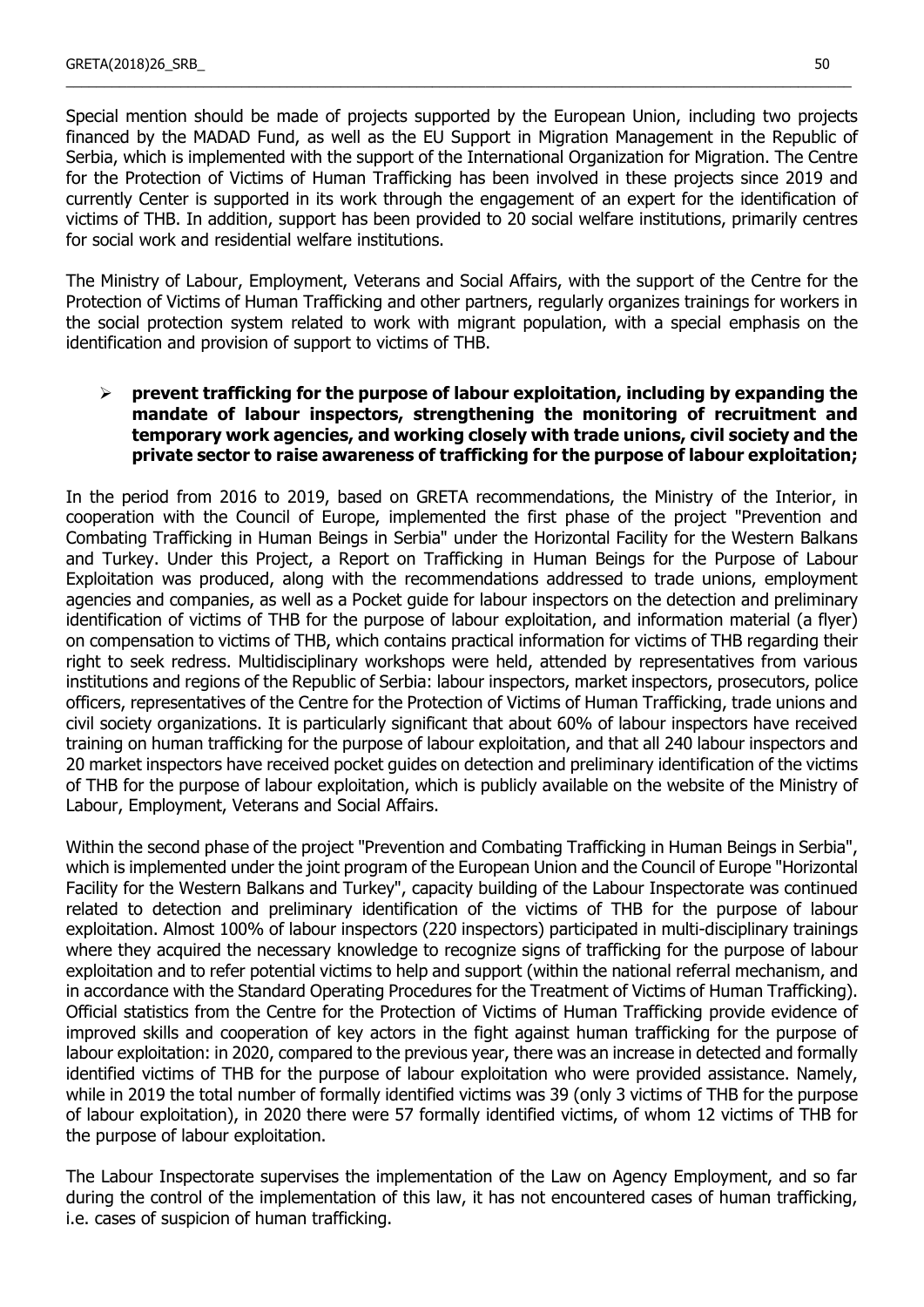The cooperation of the Labour Inspectorate with local multidisciplinary anti-trafficking teams established in 17 cities (police, municipalities, centres for social work, etc.) was particularly important related to the awareness raising campaign organized by the ATINA civil society organization in 2019 and 2020, which was carried out in 5 cities in the Republic of Serbia, as well as related to cooperation with the trade union of construction workers, which was realized through an awareness raising campaign conducted in 2019 and 2020 by the ASTRA civil society organization.

\_\_\_\_\_\_\_\_\_\_\_\_\_\_\_\_\_\_\_\_\_\_\_\_\_\_\_\_\_\_\_\_\_\_\_\_\_\_\_\_\_\_\_\_\_\_\_\_\_\_\_\_\_\_\_\_\_\_\_\_\_\_\_\_\_\_\_\_\_\_\_\_\_\_\_\_\_\_\_\_\_\_\_\_\_\_\_\_\_\_\_\_\_\_\_\_\_\_\_\_\_\_\_

In 2019 and 2020, the Construction and Building Materials Workers' Union of Serbia, in cooperation with the Labour Inspectorate, detected and filed reports on construction sites at which, contrary to legal regulations, migrant workers were working, who were mostly nationals of Albania, Turkey and India. With the aim to exchange information and plan activities, three seminars were held on the topic of labour migration, which were attended by representatives of the Trade Union, the Labour Inspectorate of the Republic of Serbia for the Pomoravlje and Zlatibor administrative districts.

Also, cooperation with trade unions was particularly strengthened in 2021 by connecting representatives of state authorities with trade union members at the hybrid conference "Towards fair labour mobility, social and labour issues of migrant construction workers in the Western Balkans and the European Union" organized by Construction and Building Materials Workers' Union of Serbia in partnership with the European Center for Workers' Questions, the Construction and Energy Workers Union of Belgium and the Construction Union of the Netherlands, held on 25 - 26 May 2021. Representatives of the Ministry of Labour, Employment, Veterans and Social Affairs, the Labour Inspectorate and the MoI Police Directorate's Office for the Coordination of Anti-Trafficking Activities also participated.

The general public, high school students from 26 vocational schools, local institutions and civil society organizations were informed about the fight against human trafficking, the rights of (potential) victims and available assistance. Through video materials, leaflets, social and media campaigns, meetings and recommendations for the improvement of labour legislation in the Republic of Serbia, these activities have reached the end beneficiaries.

During 2021, two new campaigns to raise children's awareness of the problem of human trafficking were launched, supported by the joint program of the European Union and the Council of Europe "Horizontal Facility for the Western Balkans and Turkey", and implemented by civil society organizations "World of Words" in partnership with the ATINA Citizens' Association and the Child Rights Center.

In addition, during 2021, with the support of the joint program of the European Union and the Council of Europe "Horizontal Facility for the Western Balkans and Turkey", GRETA guidance to help states meet their obligations under the Council of Europe Convention on Action against Trafficking in Human Beings: the Guidance Note on the Entitlement of Victims of Trafficking and Persons at Risk of Being Trafficked, to International Protection, and the Guidance Note on Preventing and Combating Trafficking in Human Beings for the Purpose of Labour Exploitation were translated into Serbian and distributed to interested entities.

### **strengthen the prevention of trafficking through social, economic and other measures for vulnerable groups, including the Roma community, migrants and asylum seekers;**

The Commissariat for Refugees and Migration, in cooperation with civil society organizations, conducts various activities related to migrants and asylum seekers. In the period from 2018 to end-June 2021, in 3 asylum and 3 reception centres, the Atina Association of Citizens, in cooperation with the Commissariat for Refugees and Migration, delivered 338 thematic educational workshops aimed at providing information to migrant population on how to recognize and protect themselves against human trafficking and other risks. The workshops were attended by 2,223 women and children from the migrant population accommodated in the mentioned centres. The Commissariat for Refugees and Migration maintains cooperation with all partners / organizations that provide support through educational workshops aimed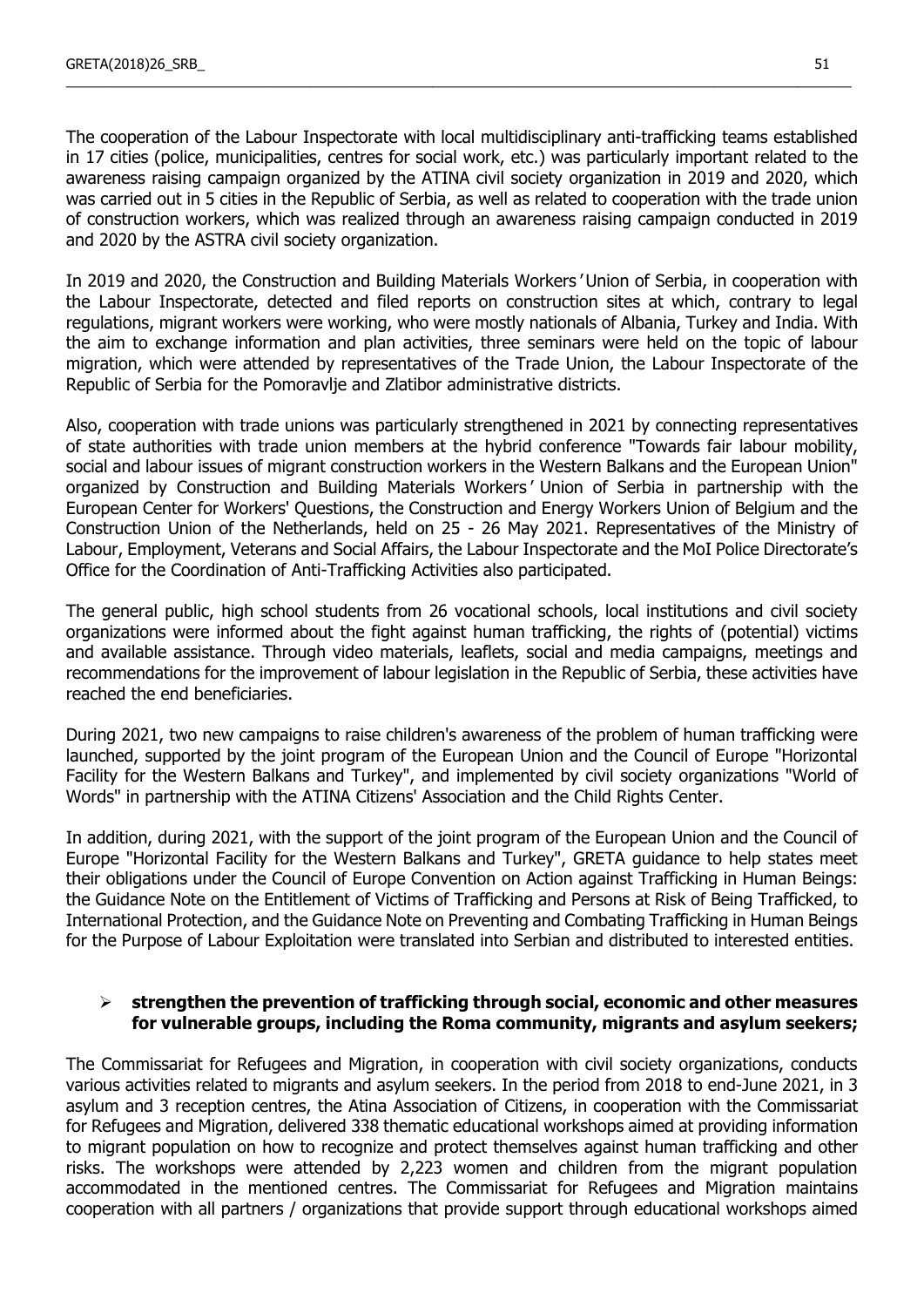at providing information to the migrant population regarding the recognition and protection against the risk of human trafficking.

\_\_\_\_\_\_\_\_\_\_\_\_\_\_\_\_\_\_\_\_\_\_\_\_\_\_\_\_\_\_\_\_\_\_\_\_\_\_\_\_\_\_\_\_\_\_\_\_\_\_\_\_\_\_\_\_\_\_\_\_\_\_\_\_\_\_\_\_\_\_\_\_\_\_\_\_\_\_\_\_\_\_\_\_\_\_\_\_\_\_\_\_\_\_\_\_\_\_\_\_\_\_\_

The Commissariat for Refugees and Migration implements integration programs for asylum seekers in Serbia through various programs and activities, to enable their easier and faster integration into the new environment. The Integration Advisor acquaints asylum seekers with the set of rights exercisable in the integration process and provides support in exercising them (the right to personal documents, temporary accommodation, social and health care, access to education, and unhampered access to the labour market, etc.). Such programs significantly enhance the prevention of human trafficking in the asylum-seekers population because they provide them with systematic support in exercising their rights thus not leaving room for potential abuses.

In addition, the Commissariat for Refugees and Migration continuously works on the social and economic empowerment of vulnerable groups, including internally displaced Roma and Roma returnees under readmission agreements, through various programs for improving living conditions and reintegration, which strengthen them and thus make them more resilient to risks of human trafficking. Within the planning and execution of its budget and donor funds, the Commissariat for Refugees and Migration takes care to cover by these programs local self-government units on whose territory a large number of internally displaced persons and returnees under the readmission agreement reside. Roma, who fall under the above categories, can apply in all programs for the improvement of living conditions. Local action planning processes identify the best ways for engaging capacities of all social actors in the community to resolve challenges. Local action plans are strategic and action documents of local self-governments which determine the needs of all categories of migrants and envisage measures and activities and financial allocations targeted at improving their position.

Since 2019, the UNHCR, through its partner organizations, the Danish Refugee Council, the Crisis Response and Policy Center, and the IDEAS Center for Research and Development, has been implementing a Peer Educators project for unaccompanied minors and young adults under 24 from the refugee and migrant populations. Through workshop and interactive work based on experiential learning and personal engagement of participants, various topics of importance for children and youth are treated, and special attention is paid to the phenomenon of human trafficking in the context of migration.

UNHCR, in cooperation with the partner civil society organisation Praxis, has been implementing for already fifteen years a project aimed at reducing and preventing statelessness, involving over 70,000 people, refugees from the former Yugoslavia, internally displaced persons and members of the Roma national minority at risk of statelessness. The project includes the provision of free legal aid in various procedures aimed at regulating personal documents, as well as public advocacy for systemic solutions that will provide access to personal documents, and thereby to a large number of rights for all citizens, especially members of the Roma national minority who are the most vulnerable in this regard. A significant part of these efforts relates to the registration of children and adults in birth registries, which, among other things, affects the prevention of human trafficking. In addition, part of the project is focused on preventive work with children of primary school age, their teachers and pedagogical-psychological services in primary schools aimed at preventing the occurrence of child marriages.

Since 2018, together with the partner civil society organization "A11 Initiative for Economic and Social Rights", UNHCR has been providing legal assistance in accessing social and economic rights to internally displaced persons, primarily displaced Roma as the most vulnerable in this category. Each year about 600 IDPs receive legal support, counselling, information and advocacy. From January 2018 to the end of July 2021, 2414 counselling services were provided (of which 730 in 2018, 633 in 2019, 542 in 2020 and 509 in 2021). In the same period, 167 administrative or court proceedings were initiated (42 in 2018, 41 in 2019, 46 in 2020, and 38 in 2021.) Certain persons were provided several counselling services or were represented in several proceedings.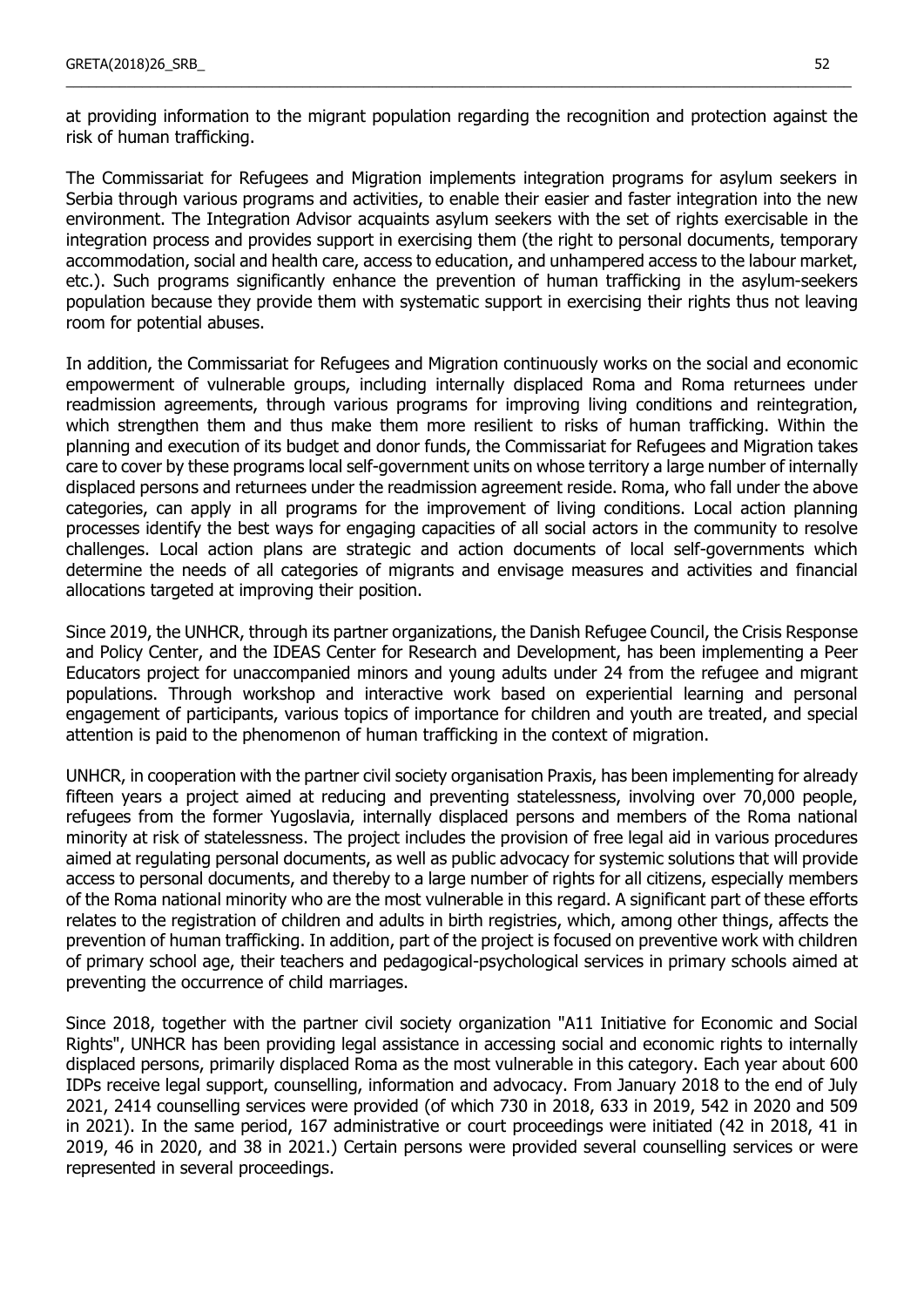# **improve the identification of victims of trafficking, including by paying increased attention to detecting victims of trafficking among migrants and asylum seekers, and providing sufficient staff and resources to the Centre for the Protection of Victims of Human Trafficking;**

\_\_\_\_\_\_\_\_\_\_\_\_\_\_\_\_\_\_\_\_\_\_\_\_\_\_\_\_\_\_\_\_\_\_\_\_\_\_\_\_\_\_\_\_\_\_\_\_\_\_\_\_\_\_\_\_\_\_\_\_\_\_\_\_\_\_\_\_\_\_\_\_\_\_\_\_\_\_\_\_\_\_\_\_\_\_\_\_\_\_\_\_\_\_\_\_\_\_\_\_\_\_\_

Although in the previous period capacity of the Center for the Protection of Victims of Human Trafficking was significantly strengthened (opening of the Shelter for Emergency Accommodation of Victims of Trafficking, provision of premises and vehicles for work, training of employees, etc.), it still needs to be further strengthened, especially in terms of human resources and ensuring sufficient staff in the Centre for the Protection of Victims of Human Trafficking, especially in the Service for the Coordination of the Protection of Victims of Trafficking. Regarding the improvement of detection of victims of trafficking among migrants and asylum seekers, trainings were organized for the staff of the Commissariat for Refugees and Migration and outreach social workers, joint visits of the police and the Center for the Protection of Victims of Human Trafficking to reception centres and asylum centres were organized aimed at detecting victims, and cooperation with centres for social work was enhanced.

The Law on Asylum and Temporary Protection provides for special procedural and reception guarantees for victims of human trafficking. Accordingly, in cooperation with relevant international and civil society organizations, employees of asylum centres and reception centres are continuously receiving trainings on the identification and protection of victims of human trafficking. All cases of suspicion are immediately referred to the competent services in accordance with the Standard Operating Procedures for the Treatment of Victims of Human Trafficking.

Staff of asylum and reception centres, as well as other employees of the Commissariat for Refugees and Migration, are covered by continuous specialized trainings. In the reporting period, 170 persons engaged in reception activities underwent various trainings related to the detection of possible victims of human trafficking among migrants, prevention of human trafficking and smuggling, as well as protection against gender-based violence. Also, it is planned to update all local action plans for improving the position of migrants and supplement them with measures for the prevention of human trafficking. Local action plans are strategic and action documents of local self-governments which identify the needs of migrants and envisage measures and activities and financial allocations aimed at improving their position. The local action planning process is based on identifying the best way of engaging the capacities of all social actors in the community to resolve challenges.

In March 2020, through the project "EU Support to Migration Management in the Republic of Serbia - Improving Reception Capacity, Protection Services and Access to Education" implemented with the International Organization for Migration, the Ministry of Labour, Employment, Veterans and Social Affairs engaged an expert for the identification of victims of THB, with a view of strengthening the capacity of the Centre for the Protection of Victims of Human Trafficking. In addition to the above, over 50 professionals have been engaged in the social protection system with a view of strengthening system's capacity for working with vulnerable categories in the migrant population.

### **take steps to improve assistance to victims of trafficking, ensuring that specialised support and accommodation are provided to victims of trafficking, including men, and facilitating their reintegration into society. What has been the impact of the licensing procedure for service providers on the quality and range of the services provided?**

Taking into account all the challenges in the previous period, coordination in providing support to victims has been improved, and the Centre for the Protection of Victims of Human Trafficking has concluded a series of cooperation protocols in this period to provide adequate support to victims. A list of cooperation protocols is attached in the Annex. Also, significant efforts have been made to improve cooperation related to individual victim support planning and delivery.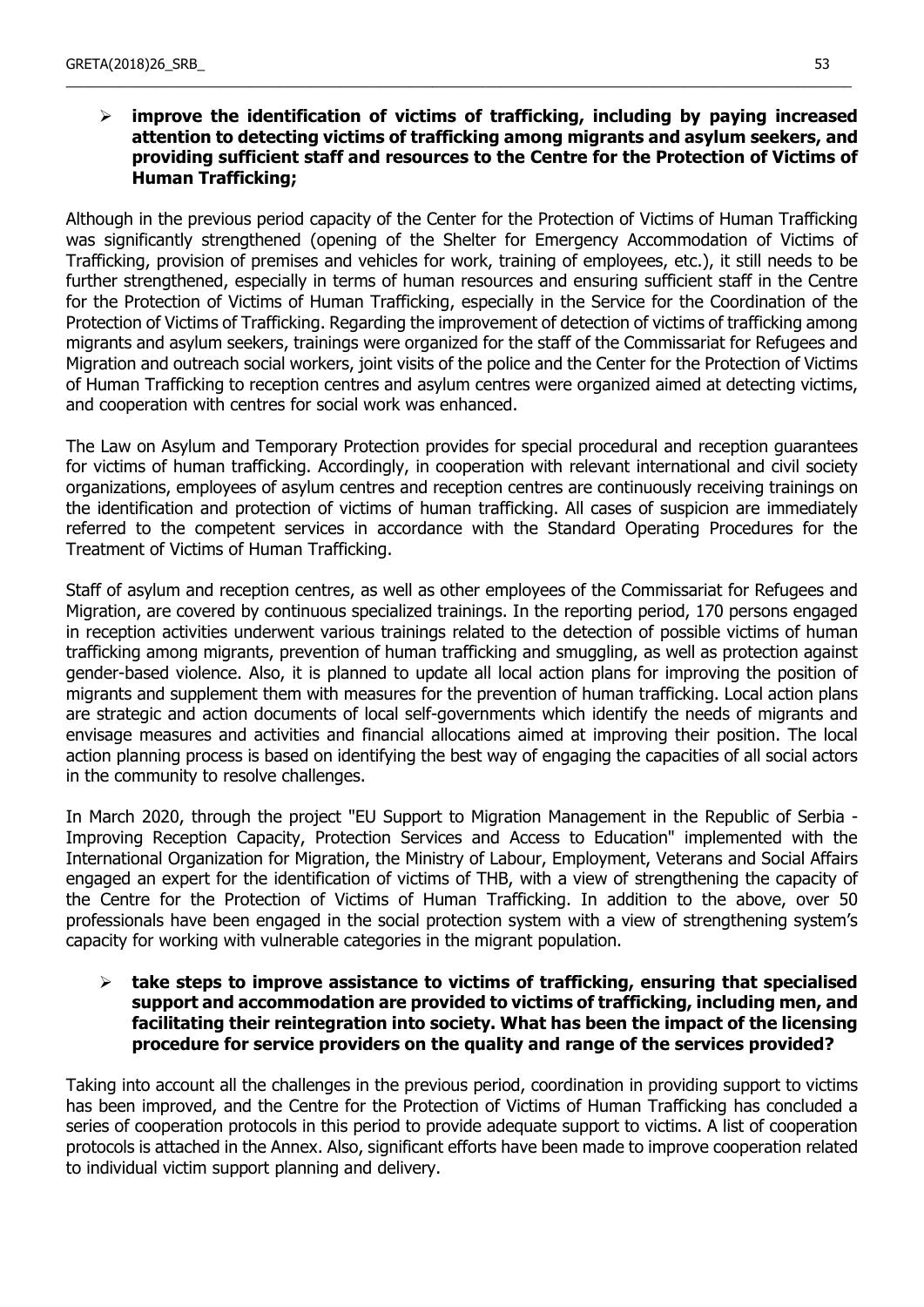The adoption of amendments to the Law on Social Protection should enable a clearer defining of roles and responsibilities, as well as competencies of the Centre for the Protection of Victims of Human Trafficking, which will contribute to enhancing the quality of provision of the existing services.

\_\_\_\_\_\_\_\_\_\_\_\_\_\_\_\_\_\_\_\_\_\_\_\_\_\_\_\_\_\_\_\_\_\_\_\_\_\_\_\_\_\_\_\_\_\_\_\_\_\_\_\_\_\_\_\_\_\_\_\_\_\_\_\_\_\_\_\_\_\_\_\_\_\_\_\_\_\_\_\_\_\_\_\_\_\_\_\_\_\_\_\_\_\_\_\_\_\_\_\_\_\_\_

The licensing system for service providers has been applied in the Republic of Serbia since 2011, and it is defined by the Rulebook on detailed conditions and standards for the provision of social protection services and other rulebooks concerning the required professional qualifications of employees. The existing licensing procedure for services (especially accommodation and day care services in the community) defines the minimum professional requirements set to ensure quality services to social protection beneficiaries, including support to victims of THB. The quality of services provided by the public sector and the quality of services provided by the civil society organizations must be the same.

For now, there are two licensed services for victims of THB - "Supported Housing", provided by the citizens' association Atina, and "SOS telephone" provided by the citizens' association Astra. The licensing process for the Shelter for Victims of THB with the Centre for the Protection of Victims of Human Trafficking is underway, which will ensure a high level of security and is intended for emergency accommodation of girls over 16 and women victims of human trafficking during the identification and in the recovery phase.

There is still no adequate accommodation for men, thus for male victims of trafficking, if needed, alternative accommodation services are used in cooperation with the Serbian Red Cross and civil society organizations, as well as the existing services of social protection institutions - shelters with the elderly care homes.

The Republic of Serbia has 5 shelters for unaccompanied minors who are in a particularly vulnerable position (including victims of human trafficking), of which three are state social welfare institutions, while 2 shelters are run by civil society organizations. All of them together can provide accommodation to 70 beneficiaries, and the existing capacities are planned to be expanded. Professional and trained staff provide protection and support also to these children, in accordance with the Law on Social Protection and standards of providing services to children in vulnerable position, and they underwent specialised training for work with children in a migratory context. From 2017 until today, about 1,000 unaccompanied minors have been accommodated in these shelters.

### **ensure that all presumed foreign victims of trafficking are offered a recovery and reflection period and all forms of assistance and protection that go with it.**

As mentioned above, provisions of Articles 62 and 63 of the Law on Foreigners, presumed foreign victims and victims of THB are offered temporary accommodation within the recovery and reflection period, during which the Center for the Protection of Victims of Human Trafficking coordinates all forms of available assistance and protection.

# **Part III - Statistics on THB**

**14. Please provide the following statistics, per year starting with 2017, where available disaggregated as indicated below:**

 **Number of presumed victims and identified victims of THB in the sense of having been recognised by a state institution or mandated NGO as bearers of rights to services provided for by the Convention (with breakdown by sex, age, nationality, form of exploitation, internal or transnational trafficking, and body which identified them).**

In the period from 2017 to the end of June 2021, the Centre for the Protection of Victims of Human Trafficking formally identified 24 victims of THB.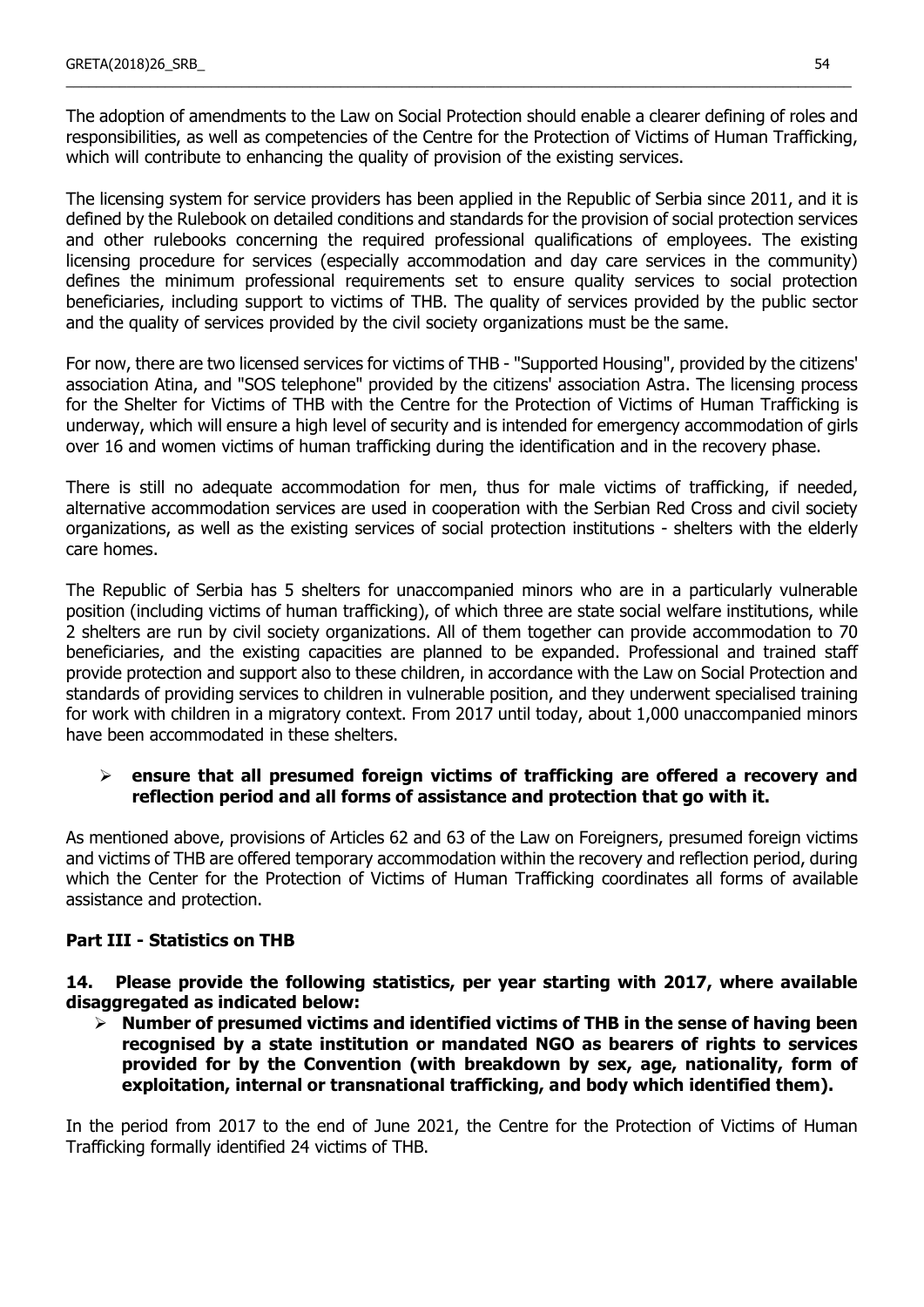| <b>Form of exploitation</b> | under 18<br>over 18 |               |               |     | <b>TOTAL</b> |
|-----------------------------|---------------------|---------------|---------------|-----|--------------|
|                             | F                   | M             |               | M   |              |
| Sexual exploitation         | 52                  |               | 60            |     | 114          |
| Multiple exploitation       | 14                  | 4             | 17            | 5   | 40           |
| Forced begging              | 5                   | 4             | 3             | 2   | 14           |
| Labour exploitation         | 3                   | 4             | 5             | 28  | 40           |
| Forced marriage             | 17                  |               | 6             |     | 23           |
| Criminal exploitation       |                     | $\mathcal{P}$ | $\mathcal{P}$ | 4   | 8            |
| Illegal adoption            |                     |               |               |     |              |
| Economic exploitation       |                     |               |               |     |              |
| <b>Subtotal</b>             | 92                  | 15            | 93            | 41  |              |
| <b>TOTAL</b>                | 107                 |               |               | 134 | 241          |

Number of **formally** identified victims of THB, disaggregated by age, sex and form of exploitation

\_\_\_\_\_\_\_\_\_\_\_\_\_\_\_\_\_\_\_\_\_\_\_\_\_\_\_\_\_\_\_\_\_\_\_\_\_\_\_\_\_\_\_\_\_\_\_\_\_\_\_\_\_\_\_\_\_\_\_\_\_\_\_\_\_\_\_\_\_\_\_\_\_\_\_\_\_\_\_\_\_\_\_\_\_\_\_\_\_\_\_\_\_\_\_\_\_\_\_\_\_\_\_

Number of **formally** identified victims of internal human trafficking, disaggregated by age, sex and form of exploitation

| <b>Form of exploitation</b> |    | under 18<br>over 18 |                |                | <b>TOTAL</b>   |
|-----------------------------|----|---------------------|----------------|----------------|----------------|
|                             | F  | м                   | F              | M              |                |
| Sexual exploitation         | 50 |                     | 50             |                | 102            |
| Multiple exploitation       | 11 | 4                   | 6              | 5              | 26             |
| Forced begging              | 5  | 4                   | $\overline{2}$ | $\overline{2}$ | 12             |
| Labour exploitation         |    | 3                   | 3              | 5              | 13             |
| Forced marriage             | 11 |                     | 4              |                | 15             |
| Criminal exploitation       |    |                     |                |                | $\overline{2}$ |
| Illegal adoption            | 1  |                     |                |                |                |
| Economic exploitation       |    |                     |                |                |                |
| <b>Subtotal</b>             | 79 | 13                  | 66             | 14             |                |
| <b>TOTAL</b>                | 92 |                     | 80             |                | 172            |

Number of **formally** identified victims of transnational human trafficking, disaggregated by age, sex and form of exploitation

| <b>Form of exploitation</b> | under 18 |                         | over 18 |    | <b>TOTAL</b> |
|-----------------------------|----------|-------------------------|---------|----|--------------|
|                             | F        | M                       | F       | M  |              |
| Sexual exploitation         | 2        |                         | 10      |    | 12           |
| Multiple exploitation       | 3        |                         | 11      |    | 14           |
| Forced begging              |          |                         |         |    |              |
| Labour exploitation         |          |                         | 2       | 23 | 28           |
| Forced marriage             | 6        |                         | 2       |    | 8            |
| Criminal exploitation       |          |                         |         | 4  | 6            |
| <b>Subtotal</b>             | 13       | $\overline{\mathbf{2}}$ | 27      | 27 | 69           |
| <b>TOTAL</b>                |          |                         | 54      |    |              |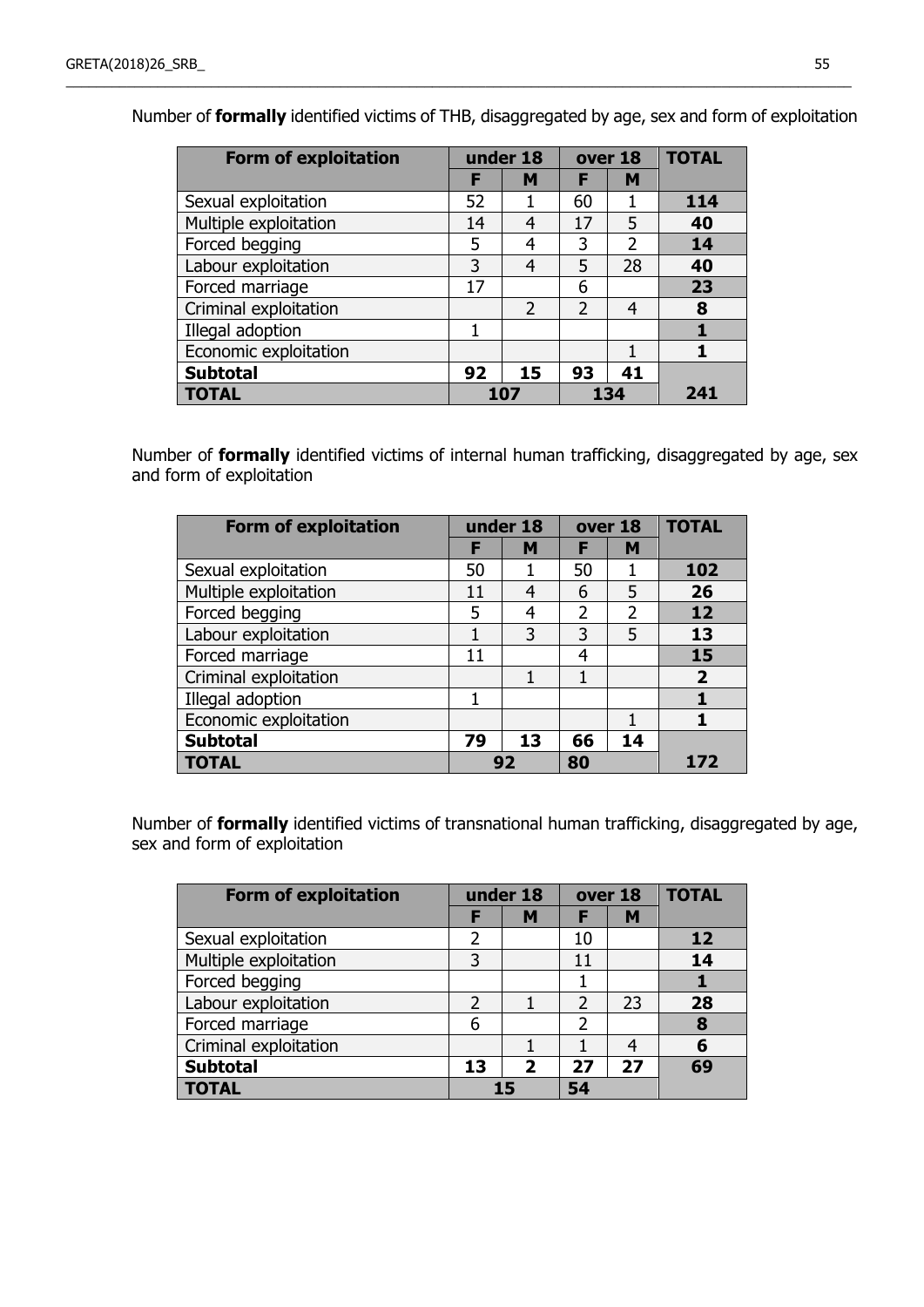| Country of origin    | <b>Number</b><br>of victims |
|----------------------|-----------------------------|
| Serbia               | 223                         |
| Afghanistan          | 2                           |
| Macedonia            | $\overline{2}$              |
| Montenegro           | 1                           |
| Pakistan             | 3                           |
| Nigeria              | 1                           |
| Cameroon             | 1                           |
| Albania              | 1                           |
| <b>Denmark</b>       | 1                           |
| Mali                 | 1                           |
| Croatia              | 2                           |
| Germany              |                             |
| Congo                | 1                           |
| Bosnia & Herzegovina |                             |
| <b>TOTAL</b>         | 241                         |

\_\_\_\_\_\_\_\_\_\_\_\_\_\_\_\_\_\_\_\_\_\_\_\_\_\_\_\_\_\_\_\_\_\_\_\_\_\_\_\_\_\_\_\_\_\_\_\_\_\_\_\_\_\_\_\_\_\_\_\_\_\_\_\_\_\_\_\_\_\_\_\_\_\_\_\_\_\_\_\_\_\_\_\_\_\_\_\_\_\_\_\_\_\_\_\_\_\_\_\_\_\_\_

# Number of **formally** identified victims of THB, by nationality

Number of **presumed** victims of THB, disaggregated by age, sex and possible form of exploitation

| <b>Form of exploitation</b> |               | under 18 |               | over 18       | <b>TOTAL</b>   |
|-----------------------------|---------------|----------|---------------|---------------|----------------|
|                             | F             | M        | F             | M             |                |
| Sexual exploitation         | 34            | 5        | 46            |               | 86             |
| Multiple exploitation       | 3             |          | 4             |               |                |
| Forced begging              | 6             | 4        | $\mathcal{P}$ |               | 13             |
| Labour exploitation         | $\mathcal{P}$ | 5        | 7             | 26            | 40             |
| Forced marriage             | 34            |          | 9             |               | 43             |
| Criminal exploitation       | 1             |          |               | 1             | $\overline{2}$ |
| Illegal adoption            | 3             |          |               |               |                |
| Economic exploitation       |               |          |               |               |                |
| Not known <sup>6</sup>      | 11            | 22       | 18            | $\mathcal{P}$ | 53             |
| <b>Subtotal</b>             | 94            | 37       | 87            | 31            |                |
| <b>TOTAL</b>                |               | 131      |               | 118           | 249            |

Number of **presumed** victims of THB, disaggregated by country of origin, age, and sex

| <b>Country of origin</b> |    | under 18 |                | over 18 | <b>TOTAL</b>   |
|--------------------------|----|----------|----------------|---------|----------------|
|                          | F  | M        | F              | M       |                |
| Serbia                   | 89 | 10       | 63             | 8       | 170            |
| Tajikistan               |    |          |                | 6       | 6              |
| Austria                  |    |          |                |         |                |
| Ghana                    |    |          |                | 1       |                |
| Eritrea                  |    |          | 2              |         | $\mathbf{2}$   |
| Afghanistan              |    | 11       |                |         | 12             |
| Iran                     |    | 13       |                | 16      | 31             |
| Croatia                  |    | 1        |                |         | $\overline{2}$ |
| Sierra Leone             |    |          | $\overline{2}$ |         | 2              |

<sup>6</sup> Form of exploitation was not indicated in the related reports.

 $\overline{a}$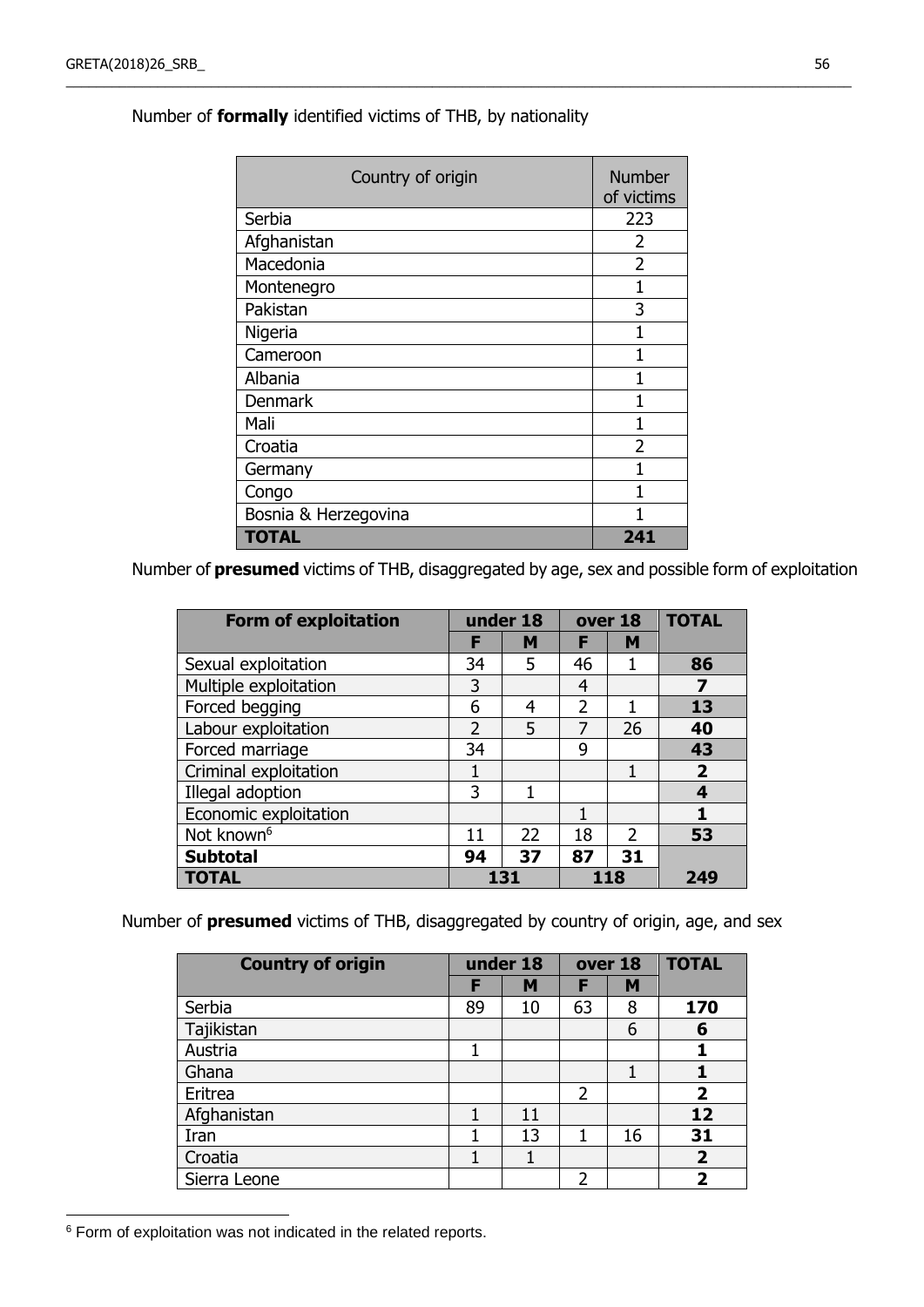| Syria            |     |    |     |    |     |  |
|------------------|-----|----|-----|----|-----|--|
| Albania          |     |    |     |    |     |  |
| <b>Bulgaria</b>  |     |    |     |    | 3   |  |
| Guinea           |     |    | 3   |    | 3   |  |
| Somalia          |     |    | 10  |    | 10  |  |
| Pakistan         |     |    |     |    |     |  |
| <b>Stateless</b> |     |    |     |    |     |  |
| <b>Subtotal</b>  | 94  | 37 | 87  | 31 | 249 |  |
| <b>TOTAL</b>     | 131 |    | 118 |    |     |  |

\_\_\_\_\_\_\_\_\_\_\_\_\_\_\_\_\_\_\_\_\_\_\_\_\_\_\_\_\_\_\_\_\_\_\_\_\_\_\_\_\_\_\_\_\_\_\_\_\_\_\_\_\_\_\_\_\_\_\_\_\_\_\_\_\_\_\_\_\_\_\_\_\_\_\_\_\_\_\_\_\_\_\_\_\_\_\_\_\_\_\_\_\_\_\_\_\_\_\_\_\_\_\_

### **Number of victims of THB identified as part of the asylum procedure (disaggregated by sex, age, nationality, form of exploitation).**

In the period from 2017 to end-July 2021, within the asylum procedure, police officers of the Border Police Directorate - Asylum Office preliminarily identified four victims of THB, of whom one female and three male (Syria, Nigeria, Pakistan, Mali). In three procedures, the identified victims of THB were unaccompanied minors at the moment of applying for asylum in the Republic of Serbia.

As regards form of exploitation, one person was identified as a victim of sexual exploitation, one as a victim of criminal exploitation, and two as victims of multiple exploitation. Countries of origin of asylum seekers victims of THB were: Nigeria, Afghanistan, Pakistan and Mali. It is noted that the identified victims of THB were exploited in their countries of origin, but also in the transit countries where they were staying before their arrival on the territory of the Republic of Serbia. All identified victims were granted a positive decision by the first instance authority in the asylum procedure, specifically: one person was granted the right to refuge, while the others were granted subsidiary protection.

Also, in 2021, first-instance decisions are expected for two more persons (citizens of Iraq and Pakistan) who are presumed victims of THB. It is noted that in one case (citizen of the Republic of Mali) appeal against the decision of the Asylum Office (subsidiary protection granted) was filed with the Asylum Commission, which confirmed the first instance decision, after which an administrative dispute was initiated.

| <b>Country of</b> | under 18 | over 18 | <b>Form of exploitation</b> |
|-------------------|----------|---------|-----------------------------|
| origin            | M        | M       |                             |
| Nigeria           |          |         | Sexual                      |
| Syria             |          |         | criminal exploitation       |
| Pakistan          |          |         | multiple                    |
| Mali              |          |         | multiple                    |

Also, in the reporting period, within the asylum procedure, police officers of the Border Police Directorate - Asylum Office, preliminary identified three more victims of THB (Afghanistan, Cameroon and Congo), but the related procedures were not concluded as one procedure was suspended, one asylum application was rejected, and one asylum application was withdrawn.

In the period from 2017 to end-June 2021, the Centre for the Protection of Victims of Human Trafficking identified 9 victims of THB who were/are in the asylum procedure, and three victims from mixed migration for whom the asylum procedure has not been initiated. Four victims were granted certain form of international protection.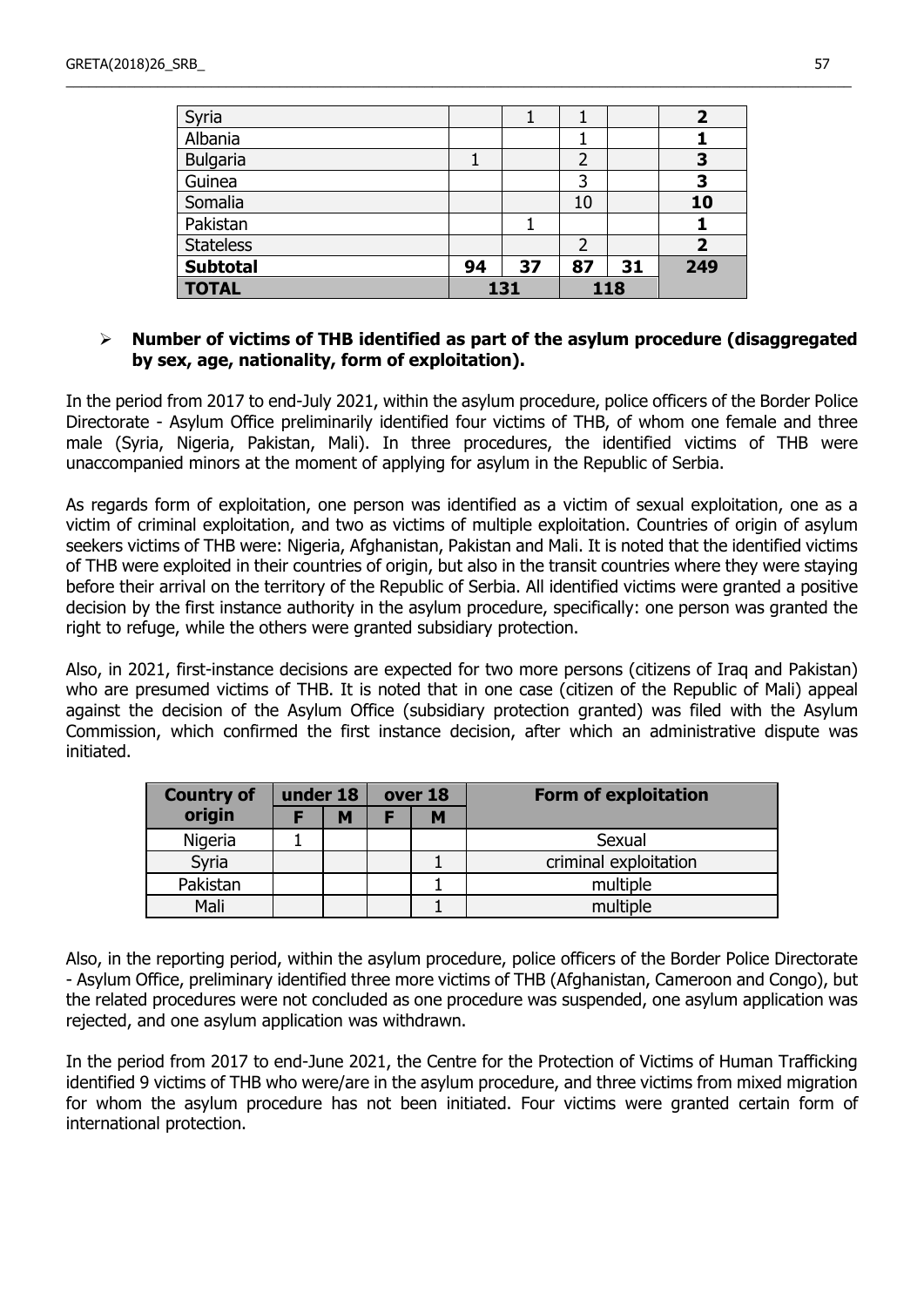Number of victims of THB identified as part of the asylum procedure, disaggregated by form of exploitation, age and sex

| <b>Form of exploitation</b> |  | under 18 | over 18 |   | <b>TOTAL</b> |
|-----------------------------|--|----------|---------|---|--------------|
|                             |  | М        |         | М |              |
| Sexual exploitation         |  |          |         |   |              |
| Criminal exploitation       |  |          |         |   |              |
| Multiple                    |  |          |         |   |              |
| Forced marriage             |  |          |         |   |              |
| <b>TOTAL</b>                |  |          |         |   |              |

\_\_\_\_\_\_\_\_\_\_\_\_\_\_\_\_\_\_\_\_\_\_\_\_\_\_\_\_\_\_\_\_\_\_\_\_\_\_\_\_\_\_\_\_\_\_\_\_\_\_\_\_\_\_\_\_\_\_\_\_\_\_\_\_\_\_\_\_\_\_\_\_\_\_\_\_\_\_\_\_\_\_\_\_\_\_\_\_\_\_\_\_\_\_\_\_\_\_\_\_\_\_\_

Number of victims of THB identified as part of the asylum procedure, disaggregated by nationality, age and sex

| <b>Country of origin</b> |   | under 18                |   | over 18 | <b>TOTAL</b> |
|--------------------------|---|-------------------------|---|---------|--------------|
|                          | F | M                       | F | M       |              |
| Afghanistan              |   |                         |   |         | 2            |
| Pakistan                 |   |                         |   |         | 2            |
| Syria                    |   |                         |   | 1       |              |
| Nigeria                  |   |                         |   |         |              |
| Cameroon                 |   |                         |   |         |              |
| Mali                     |   |                         |   | 1       |              |
| Congo                    |   |                         |   |         |              |
| <b>Subtotal</b>          | 4 | $\overline{\mathbf{2}}$ |   | 3       | q            |
| <b>TOTAL</b>             |   |                         |   | R       |              |

Number of victims of THB identified as part of the asylum procedure, disaggregated by form of granted international protection, age and sex

| <b>Form of international</b> | under 18 |   | over 18 |   | <b>TOTAL</b> |
|------------------------------|----------|---|---------|---|--------------|
| protection                   |          | M |         | М |              |
| Refugee                      |          |   |         |   |              |
| Subsidiary protection        |          |   |         |   |              |
| TOTAL                        |          |   |         |   |              |

Number of victims of THB identified as part of the asylum procedure, disaggregated by the status of asylum procedure, age and sex

| <b>Status of asylum procedure</b> | under 18       |   | over 18 | <b>TOTAL</b> |
|-----------------------------------|----------------|---|---------|--------------|
|                                   | М              | F | м       |              |
| First instance procedure in       |                |   |         |              |
| progress                          |                |   |         |              |
| International protection granted  |                |   | 3       |              |
| Procedure suspended               |                |   |         |              |
| Application rejected              |                |   |         |              |
| Asylum application withdrawn      |                |   |         |              |
| <b>Subtotal</b>                   | $\overline{2}$ |   | 3       |              |
| TOTAL                             |                |   |         |              |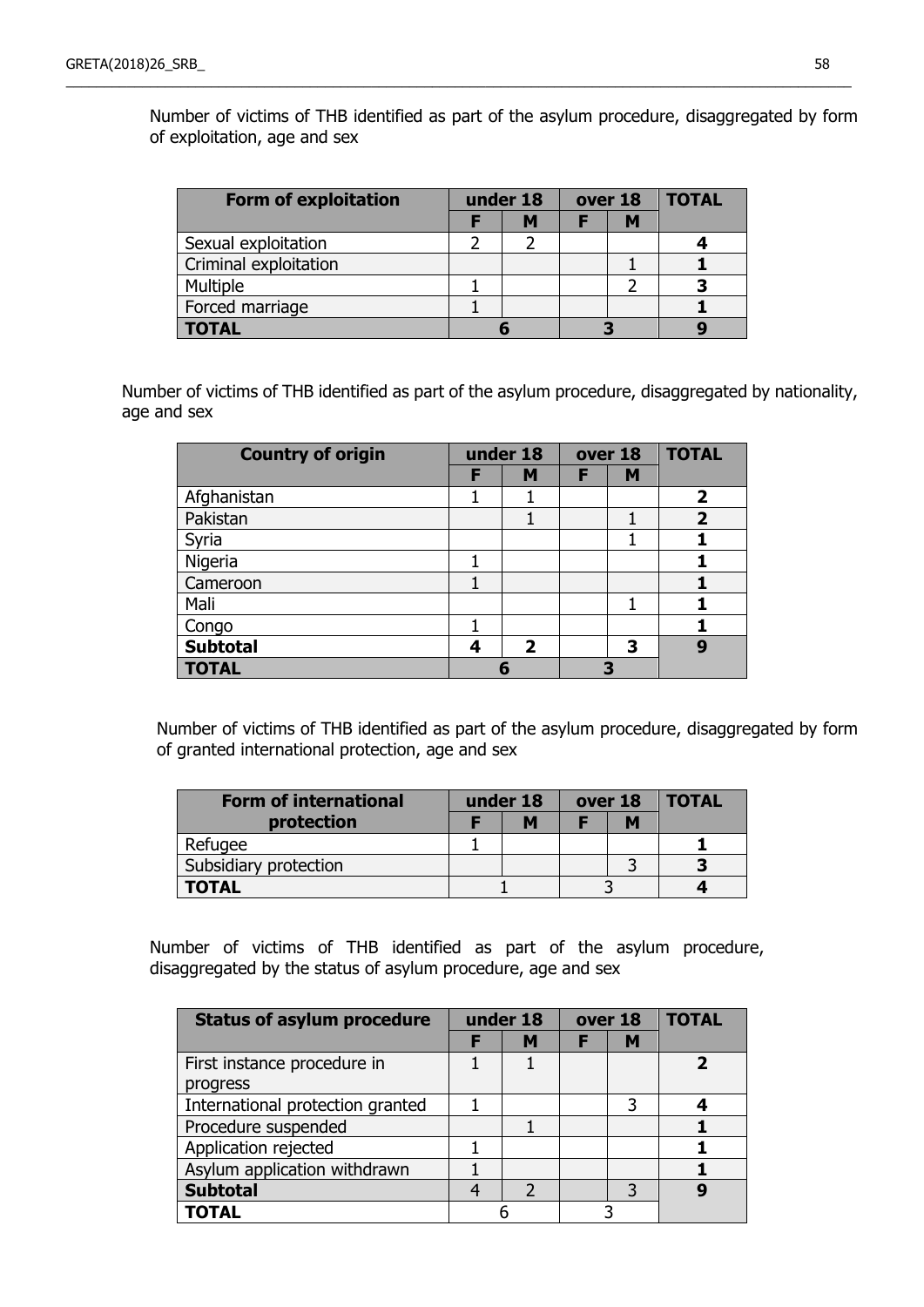# **Number of victims of THB who received assistance (disaggregated by sex, age, nationality, form of exploitation, internal or transnational trafficking).**

\_\_\_\_\_\_\_\_\_\_\_\_\_\_\_\_\_\_\_\_\_\_\_\_\_\_\_\_\_\_\_\_\_\_\_\_\_\_\_\_\_\_\_\_\_\_\_\_\_\_\_\_\_\_\_\_\_\_\_\_\_\_\_\_\_\_\_\_\_\_\_\_\_\_\_\_\_\_\_\_\_\_\_\_\_\_\_\_\_\_\_\_\_\_\_\_\_\_\_\_\_\_\_

In the reporting period, according to the records of the Centre for the Protection of Victims of Human Trafficking, 490 presumed and identified victims of THB received certain form of assistance and support. Currently, data from the records of the Centre for the Protection of Victims of Human Trafficking cannot be disaggregation by nationality and form of support and assistance provided.

> Number of presumed and formally identified victims, beneficiaries of the Centre for the Protection of Victims of Human Trafficking, who received different forms of assistance and support, disaggregated by form of exploitation, age and sex

| <b>Form of exploitation</b> |     | under 18       | over 18        |                | <b>TOTAL</b> |
|-----------------------------|-----|----------------|----------------|----------------|--------------|
|                             | F   | M              | F              | M              |              |
| Sexual exploitation         | 86  | 6              | 106            | $\overline{2}$ | 200          |
| Multiple exploitation       | 17  | $\overline{4}$ | 21             | 5              | 47           |
| Forced begging              | 11  | 8              | 5              | 3              | 27           |
| Labour exploitation         | 5   | 9              | 12             | 54             | 80           |
| Forced marriage             | 51  |                | 15             |                | 66           |
| Criminal exploitation       | 1   | $\overline{2}$ | $\overline{2}$ | 5              | 10           |
| Illegal adoption            | 4   | 1              |                |                | 5            |
| Economic exploitation       |     |                | 1              | 1              | $\mathbf{2}$ |
| Not known                   | 11  | 22             | 18             | $\overline{2}$ | 53           |
| <b>Subtotal</b>             | 186 | 52             | 180            | 72             |              |
| <b>TOTAL</b>                |     | 238            | 252            |                | 490          |

# **Number of child victims of THB who were appointed legal guardians.**

In the reporting period, according to the records of the Centre for the Protection of Victims of Human Trafficking, total number of children who were appointed temporary guardians or guardians was 172, of whom 153 are children placed in certain form of accommodation and 19 are children who live with their families.

### **Number of victims of THB granted a recovery and reflection period (disaggregated by sex, age, nationality, form of exploitation).**

In practice, the recovery and reflection period is determined for each victim individually, irrespective of whether the presumed victim is a citizen of the Republic of Serbia or a foreigner. The decision is also influenced by the condition of the victim at a given moment and his / her ability to make an informed decision about the need to use the recovery and reflection period. In most cases, this period was not longer than a couple of weeks.

Currently, precise data on the number of presumed and formally identified victims who have been granted a recovery and reflection period are not available, except for foreign nationals who have been granted temporary residence permit to presumed victims of THB under the Law on Foreigners. Related 6-month temporary residence granted to 3 presumed victims of THB, foreign nationals, covered 2020 and 2021.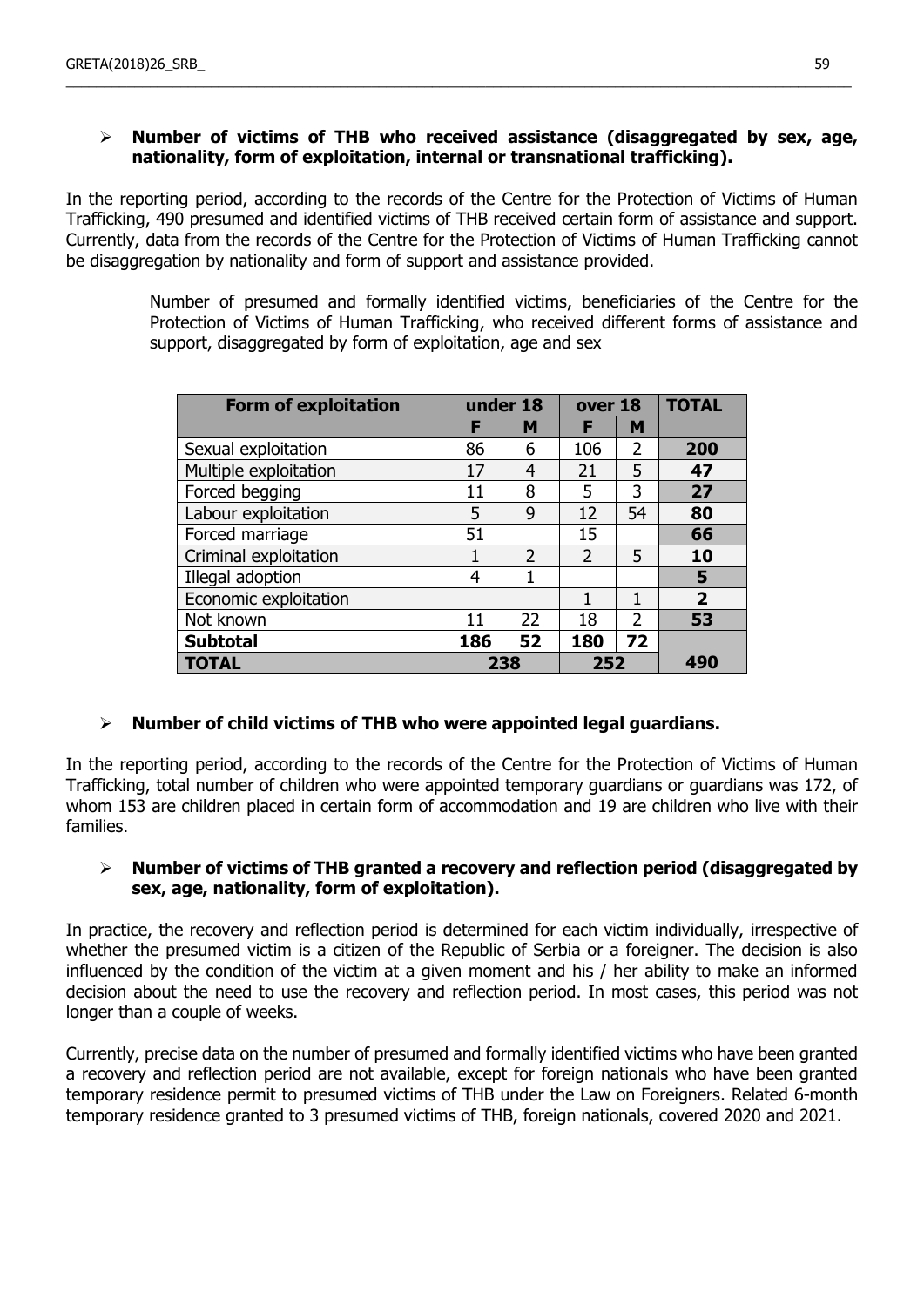| <b>Country of origin</b> |  | under 18 |  | over 18 |  | <b>TOTAL</b> |
|--------------------------|--|----------|--|---------|--|--------------|
|                          |  |          |  |         |  |              |
| Bosnia & Herzegovina     |  |          |  |         |  |              |
| Italy                    |  |          |  |         |  |              |
| <b>TOTAL</b>             |  |          |  |         |  |              |

2020: residence permits granted to 3 presumed victims of THB

\_\_\_\_\_\_\_\_\_\_\_\_\_\_\_\_\_\_\_\_\_\_\_\_\_\_\_\_\_\_\_\_\_\_\_\_\_\_\_\_\_\_\_\_\_\_\_\_\_\_\_\_\_\_\_\_\_\_\_\_\_\_\_\_\_\_\_\_\_\_\_\_\_\_\_\_\_\_\_\_\_\_\_\_\_\_\_\_\_\_\_\_\_\_\_\_\_\_\_\_\_\_\_

2021 (till 20 August 2021): residence permits granted to 3 presumed victims of THB

| <b>Country of origin</b> | under 18 |   | over 18 |  | <b>TOTAL</b> |
|--------------------------|----------|---|---------|--|--------------|
|                          |          | M |         |  |              |
| Bosnia & Herzegovina     |          |   |         |  |              |
| Italv                    |          |   |         |  |              |
| <b>TOTAL</b>             |          |   |         |  |              |

### **Number of victims of THB granted a residence permit, with an indication of the type of the permit and its duration (disaggregated by sex, age, nationality, form of exploitation).**

Number of residence permits to victims of THB foreign nationals granted on the grounds of a THB victim status, disaggregated by age and nationality:

2017 – residence permits granted to 3 victims of THB

| <b>Country of origin</b> | under 18 |   | over 18 | <b>TOTAL</b> |
|--------------------------|----------|---|---------|--------------|
|                          |          | M |         |              |
| Albania                  |          |   |         |              |
| Montenegro               |          |   |         |              |
| North Macedonia          |          |   |         |              |
| <b>TOTAL</b>             |          |   |         |              |

2018 - residence permits granted to 4 victims of THB

| <b>Country of origin</b> | under 18 |   | over 18 |   | <b>TOTAL</b> |
|--------------------------|----------|---|---------|---|--------------|
|                          |          | M |         | М |              |
| Albania                  |          |   |         |   |              |
| <b>Bulgaria</b>          |          |   |         |   |              |
| Montenegro               |          |   |         |   |              |
| North Macedonia          |          |   |         |   |              |
| <b>TOTAL</b>             |          |   |         |   |              |

2019 - residence permits granted to 2 victims of THB

| <b>Country of origin</b> | under 18 |   | over 18 | <b>TOTAL</b> |
|--------------------------|----------|---|---------|--------------|
|                          |          | M |         |              |
| Albania                  |          |   |         |              |
| <b>Bulgaria</b>          |          |   |         |              |
| <b>TOTAL</b>             |          |   |         |              |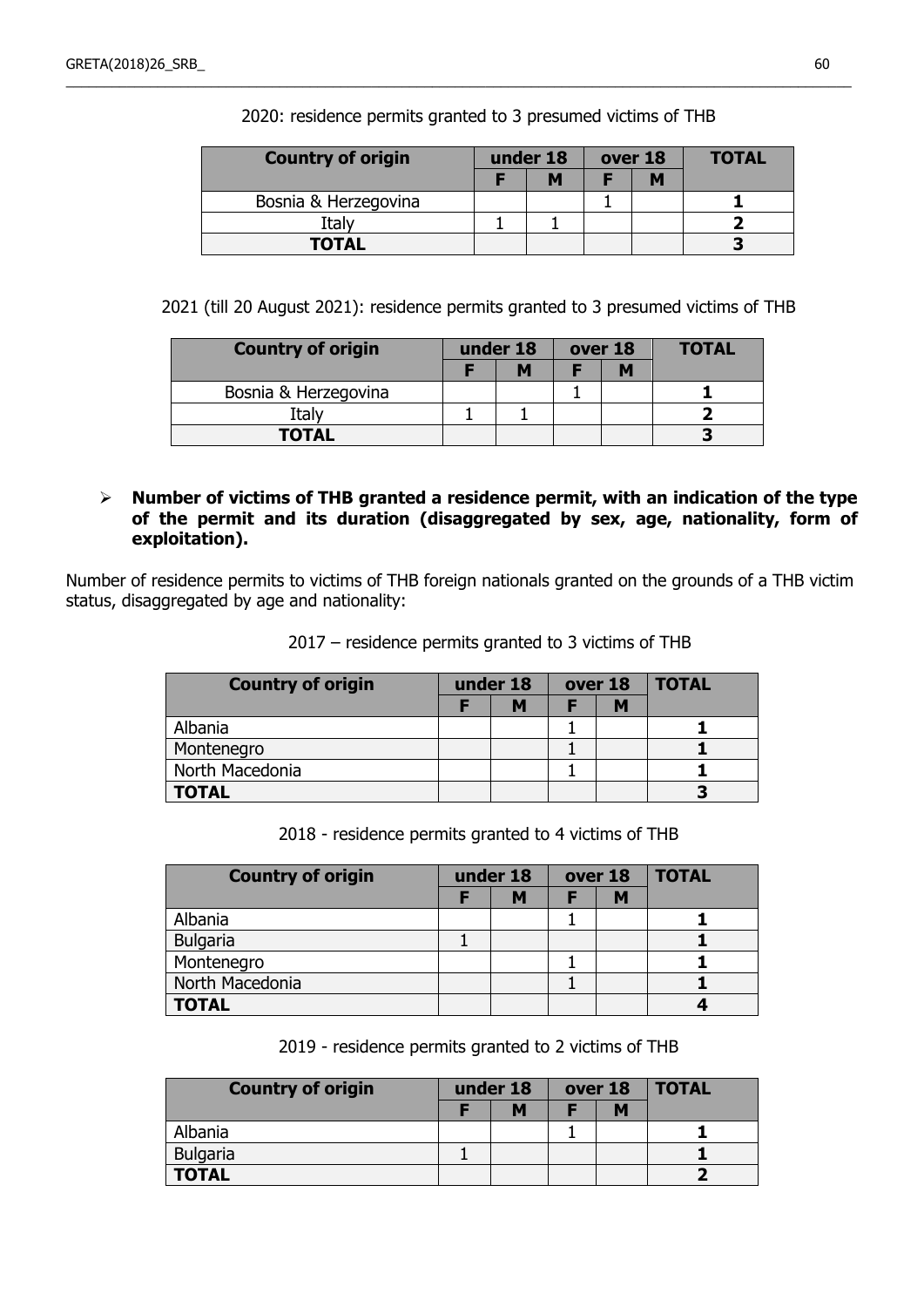| <b>Country of origin</b> | under 18 |   | over 18 | <b>TOTAL</b> |
|--------------------------|----------|---|---------|--------------|
|                          |          | M |         |              |
| Albania                  |          |   |         |              |
| Germany                  |          |   |         |              |
| <b>TOTAL</b>             |          |   |         |              |

\_\_\_\_\_\_\_\_\_\_\_\_\_\_\_\_\_\_\_\_\_\_\_\_\_\_\_\_\_\_\_\_\_\_\_\_\_\_\_\_\_\_\_\_\_\_\_\_\_\_\_\_\_\_\_\_\_\_\_\_\_\_\_\_\_\_\_\_\_\_\_\_\_\_\_\_\_\_\_\_\_\_\_\_\_\_\_\_\_\_\_\_\_\_\_\_\_\_\_\_\_\_\_

2020 - residence permits granted to 2 victims of THB

2021 (till 20 August) - residence permits granted to 3 victims of THB granted

| <b>Country of origin</b> | under 18 | over 18 |  | <b>TOTAL</b> |
|--------------------------|----------|---------|--|--------------|
|                          | M        |         |  |              |
| Croatia                  |          |         |  |              |
| Germany                  |          |         |  |              |
| <b>TOTAL</b>             |          |         |  |              |

The above tables refer to the number of procedures for granting temporary residence permits on the grounds of a THB victim status, and not to the number of persons (one person may be granted residence permit several times).

According to the data of the Centre for the Protection of Victims of Human Trafficking, in the period from 2017 to 2021, 8 identified victims of THB (foreign nationals) were granted temporary residence permits in accordance with the provisions of the Law on Foreigners (on the grounds of a THB victim status, family reunification or marriage).

> Number of formally identified victims of THB who were granted temporary residence permits, aggregated by the country of origin, age and sex

| <b>Country of origin</b>  | under<br>18 |   |   | over 18                 | <b>TOTA</b> |
|---------------------------|-------------|---|---|-------------------------|-------------|
|                           | F           | M | F | M                       |             |
| Albania                   |             |   |   |                         | 1           |
| Montenegro                |             |   | 1 |                         |             |
| North Macedonia           |             |   | 1 |                         |             |
| <b>Russian Federation</b> |             |   | 1 |                         | 1           |
| Bosnia & Herzegovina      |             |   | 1 |                         | 1           |
| Croatia                   |             |   |   |                         | 1           |
| Germany                   |             |   |   |                         | 1           |
| <b>Bulgaria</b>           |             |   |   |                         | 1           |
| <b>Subtotal</b>           |             |   | 5 | $\overline{\mathbf{2}}$ | 8           |
| <b>TOTAL</b>              |             |   |   |                         |             |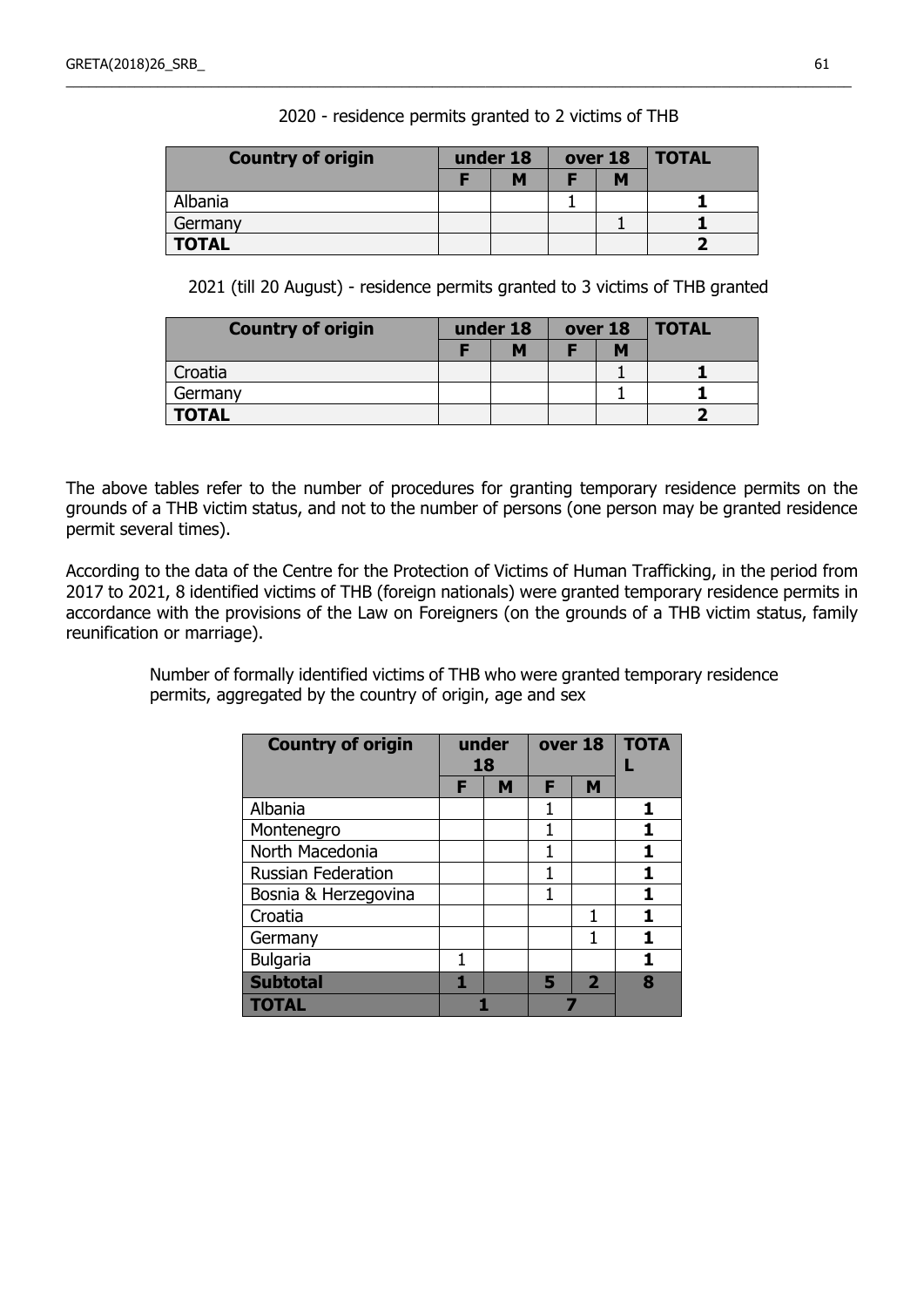| <b>Form of exploitation</b> | under 18<br>over 18 |   |  |   | <b>TOTAL</b> |  |
|-----------------------------|---------------------|---|--|---|--------------|--|
|                             |                     | м |  | М |              |  |
| Sexual exploitation         |                     |   |  |   |              |  |
| Labour exploitation         |                     |   |  |   |              |  |
| Forced marriage             |                     |   |  |   |              |  |
| <b>Subtotal</b>             |                     |   |  |   |              |  |
| <b>TOTAL</b>                |                     |   |  |   |              |  |

Number of formally identified victims of THB who were granted temporary residence permits, aggregated by the form of exploitation, age and sex

\_\_\_\_\_\_\_\_\_\_\_\_\_\_\_\_\_\_\_\_\_\_\_\_\_\_\_\_\_\_\_\_\_\_\_\_\_\_\_\_\_\_\_\_\_\_\_\_\_\_\_\_\_\_\_\_\_\_\_\_\_\_\_\_\_\_\_\_\_\_\_\_\_\_\_\_\_\_\_\_\_\_\_\_\_\_\_\_\_\_\_\_\_\_\_\_\_\_\_\_\_\_\_

Number of formally identified victims of THB who were granted temporary residence permits, aggregated by the grounds for granting residence, age and sex

| <b>Grounds for granting</b> |  | under 18 | over 18 | <b>TOTAL</b> |
|-----------------------------|--|----------|---------|--------------|
| residence                   |  | M        | M       |              |
| Status of a victim of THB   |  |          |         |              |
| Family reunification        |  |          |         |              |
| Marriage                    |  |          |         |              |
| <b>Subtotal</b>             |  |          |         |              |
| <b>TOTAL</b>                |  |          |         |              |

Number of formally identified victims of THB who were granted temporary residence permits, aggregated by the duration of granted residence

| <b>Duration of granted</b> |  | under 18 |   | over 18 | <b>TOTAL</b> |
|----------------------------|--|----------|---|---------|--------------|
| residence <sup>7</sup>     |  | M        | F | М       |              |
|                            |  |          |   |         |              |
| One year                   |  |          |   |         |              |
| 9 months $8$               |  |          |   |         |              |
| <b>Subtotal</b>            |  |          |   |         |              |
| <b>TOTAL</b>               |  |          |   |         |              |

### **Number of persons given refugee status or subsidiary/complementary protection on the grounds of being victims of THB (disaggregated by sex, age, nationality, form of exploitation).**

Within the asylum procedure, four formally identified victims of THB were granted international protection, of whom one was granted refugee and three subsidiary protection.

| <b>Country of</b><br>origin | under<br>18 |   | over 18 | <b>Form of exploitation</b> | <b>Form of international</b><br>protection |
|-----------------------------|-------------|---|---------|-----------------------------|--------------------------------------------|
|                             |             | M | M       |                             |                                            |
| Nigeria                     |             |   |         | Sexual                      | Refugee                                    |
| Syria                       |             |   |         | Criminal exploitation       | Subsidiary protection                      |
| Pakistan                    |             |   |         | Multiple                    | Subsidiary protection                      |
| Mali                        |             |   |         | <b>Multiple</b>             | Subsidiary protection                      |

 $7$  Duration of granted residence is given based on the last issued decision granting residence permits to victims to whom residence permit was extended

 $\overline{a}$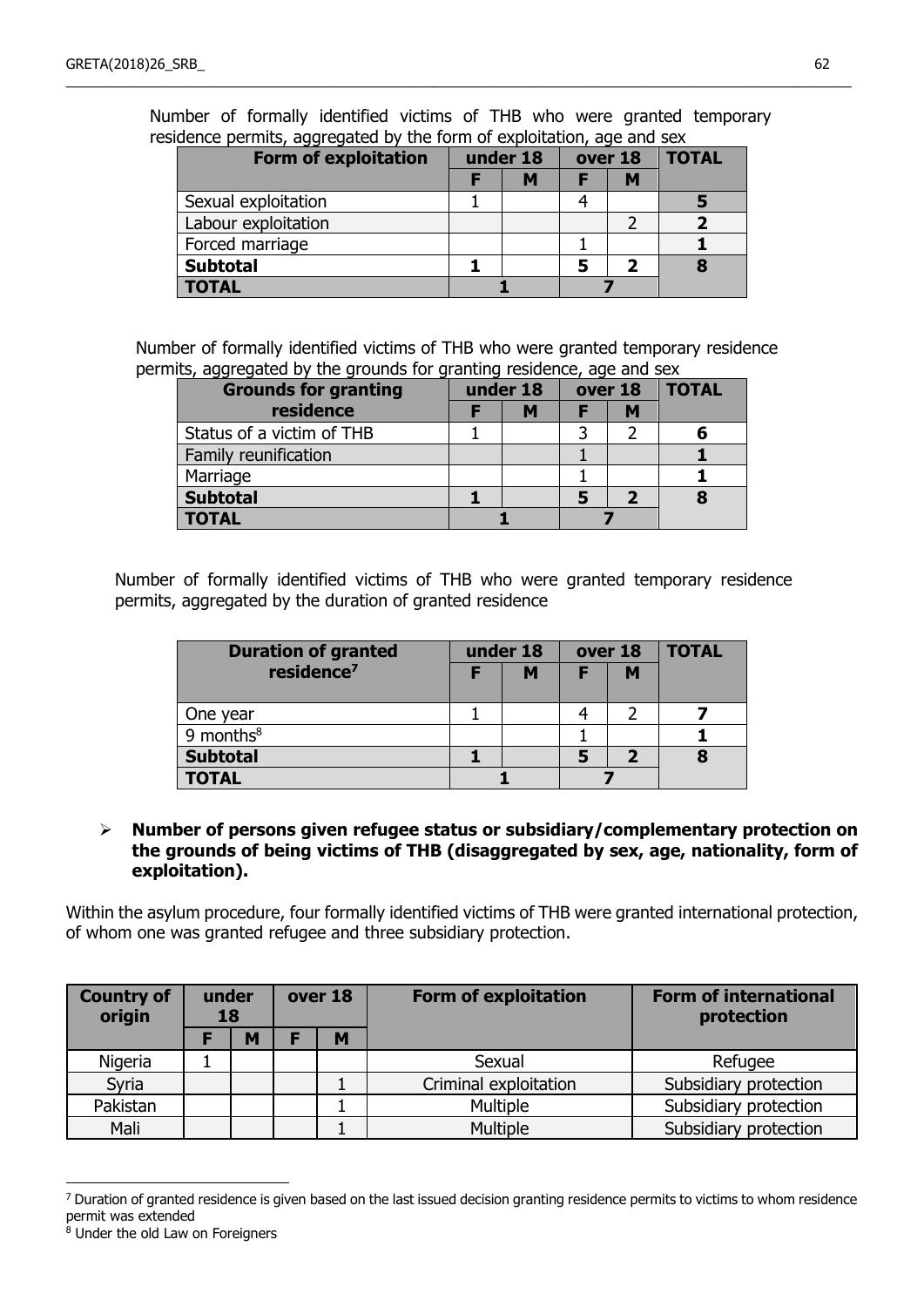### **Number of victims of THB who claimed compensation, who were granted compensation and who effectively received compensation (disaggregated by sex, age, nationality, form of exploitation, with an indication of whether the compensation was provided by the perpetrator or the State, and the amount awarded).**

\_\_\_\_\_\_\_\_\_\_\_\_\_\_\_\_\_\_\_\_\_\_\_\_\_\_\_\_\_\_\_\_\_\_\_\_\_\_\_\_\_\_\_\_\_\_\_\_\_\_\_\_\_\_\_\_\_\_\_\_\_\_\_\_\_\_\_\_\_\_\_\_\_\_\_\_\_\_\_\_\_\_\_\_\_\_\_\_\_\_\_\_\_\_\_\_\_\_\_\_\_\_\_

Currently, precise data on the number of victims of THB who claimed compensation, who were granted compensation and who effectively received compensation are not available.

In practice, a lawyer engaged by the Centre for the Protection of Victims of Human Trafficking files a restitution claim in each case of victim representation, unless an adult victim of THB refuses that this be done (there was one such case).

In 2020, restitution claims were filed for seven (adult workers - male) victims of trafficking for the purpose of labour exploitation. By nationality: Republic of Serbia - 4, Croatia -1; Germany - 1; North Macedonia - 1.

According to the records of the Centre for the Protection of Victims of Human Trafficking, 6 victims were granted compensation, and two of them received compensation:

In the first case, as replied under 6.2, compensation was paid by the State against the decision of the Constitutional Court of 4 March 2021 to - 1 victim, female, sexual exploitation, for violation of right guaranteed under Article 26, paragraph 2 of the Constitution of the Republic of Serbia: prohibition of THB, where compensation for non-material damage amounted EUR 5.000, payable in dinar equivalent at the middle exchange rate of the National Bank of Serbia on the day of payment, and for violation of right to trial within a reasonable time guaranteed under Article 32 of the Constitution of the Republic of Serbia, where compensation for non-material damage amounted EUR 800, payable in dinar equivalent at the middle exchange rate of the National Bank of Serbia on the day of payment.

In the second case, compensation was paid by the perpetrator based on a plea agreement during 2021 - 1 victim, female, sexual exploitation, as presented above as an example of good practice in the reply under 5.3.

According to the records of the Centre for the Protection of Victims of Human Trafficking, one victim, a woman, sexual exploitation, was granted compensation and payment is underway against enforceable judgment.

According to the records of the Centre for the Protection of Victims of Human Trafficking, three victims of THB, all three female, nationals of Republic of Serbia, sexual exploitation abroad, were granted compensation, which was not paid because the perpetrator did not have necessary funds, but there is a possibility for the settlement of compensation within a period of 10 years.

### **Number of victims of THB who received another form of financial support from the State, with the indication of the amount received.**

The Republic of Serbia provides various types of assistance in keeping with the available capacities and needs of victims of THB: social financial assistance; one-time financial assistance; assistance in kind; payment of medicines that are not on the list of reimbursable medicines, health care services (also provision of primary health care services to victims who are not citizens of the Republic of Serbia, and of secondary health care services against primary care physician's referral, in the same way as for domestic citizens), school education services, etc.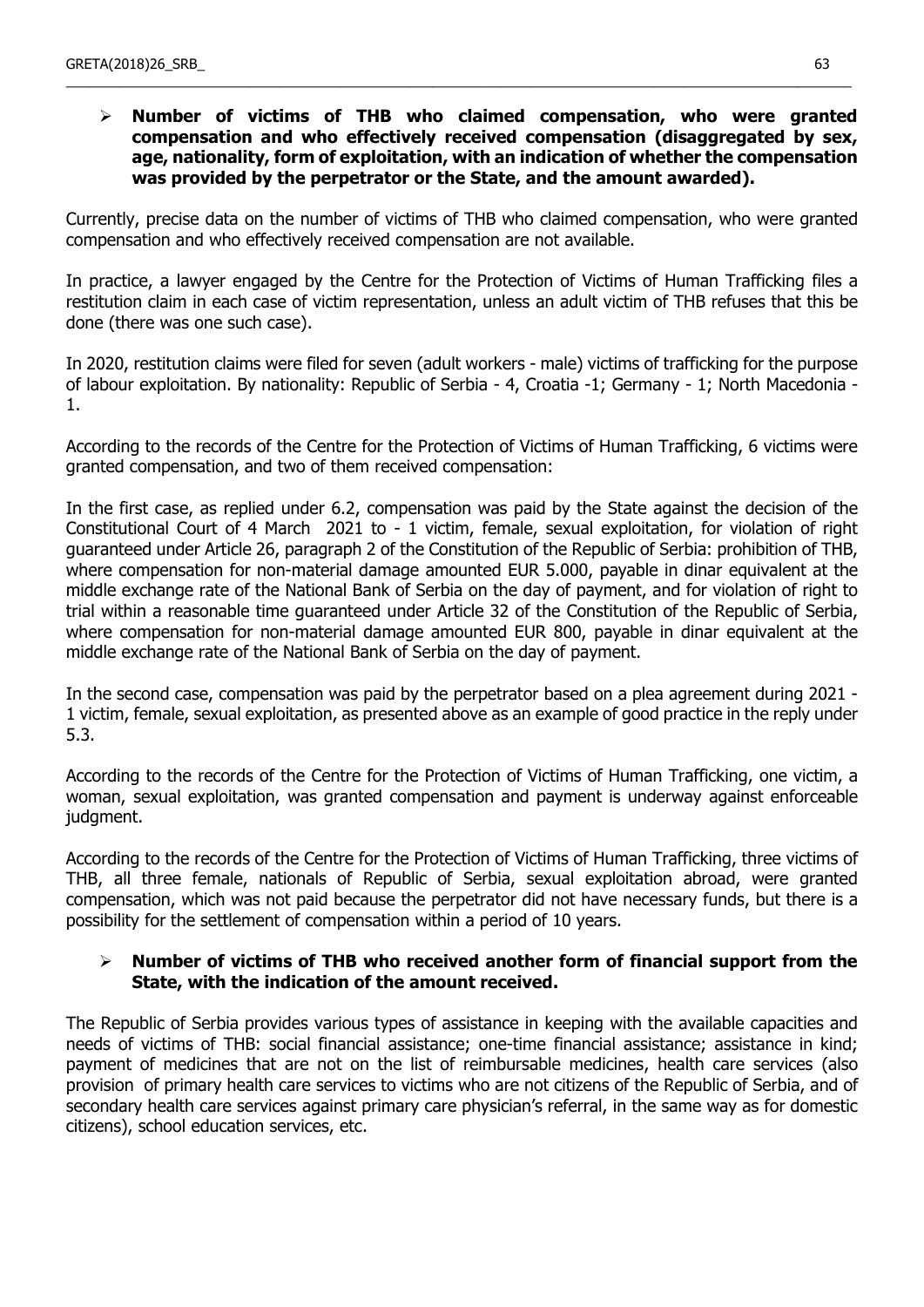Given the manner in which the State provides funds to meet related needs, which come from a variety of sources, it is difficult to compile an overview of the assistance paid by the State. The Centre for the Protection of Victims of Human Trafficking still does not keep official records of various types of assistance paid and provided (cash, in kind, through other systems, through the Centre for the Protection of Victims of Human Trafficking; centres for social work, through health and education institutions, etc.). All victims received material assistance from the State, in accordance with their needs and possibilities of the State and local governments in the territory where the victims live.

\_\_\_\_\_\_\_\_\_\_\_\_\_\_\_\_\_\_\_\_\_\_\_\_\_\_\_\_\_\_\_\_\_\_\_\_\_\_\_\_\_\_\_\_\_\_\_\_\_\_\_\_\_\_\_\_\_\_\_\_\_\_\_\_\_\_\_\_\_\_\_\_\_\_\_\_\_\_\_\_\_\_\_\_\_\_\_\_\_\_\_\_\_\_\_\_\_\_\_\_\_\_\_

Through the Centre for the Protection of Victims of Human Trafficking, the State has been financing the Shelter for Victims of THB since February 2019, which has the capacity to accommodate 6 beneficiaries. Also, the State has financed support to victims from the material costs of the Centre for the Protection of Victims of Human Trafficking (budget) and through the opportunity of prosecution funds.

The amount of funds that the State has allocated through the Centre for the Protection of Victims of Human Trafficking for the provision of direct support to victims and for financing the services of the Shelter for Victims of THB in the period from 2017 to 31 July 2021 amounts to RSD 5,159,448.16 (about EUR 43.000).

# **Number of victims of THB who received free legal aid.**

Legal aid to victims of THB is provided by the Republic of Serbia through earmarked funds placed through the Centre for the Protection of Victims of Human Trafficking. In certain cases, legal aid is provided by the prosecutor's office ex officio, or in cooperation with civil society organizations. This legal aid is provided free of charge to victims of THB.

In the period 2017-2020, 163 victims of THB received such assistance, namely all victims who participated in court proceedings as witnesses / injured parties.

### **Number of victims of THB who were returned or repatriated to/from your country (disaggregated by sex, age, country of destination, form of exploitation).**

According to the data of the Centre for the Protection of Victims of Human Trafficking, in the period from 2017 to 2021, a total of 36 victims were returned through assisted voluntary return to their country of origin. During this period, a total of 30 citizens of Serbia, identified as victims of THB abroad, were returned to Serbia, of whom 10 were minors and 20 adults. Among underage victims, 9 were girls and one boy, and among adults, 7 were females and 13 males. Out of the total number of returned victims, 16 were females and 14 males.

Six victims were returned to their countries of origin from Serbia, including 3 minors and 3 adults. Among underage victims, 2 were girls and 1 boy, and among adults, 2 were female and 1 male. Returned victims were nationals of the following countries: Austria (1 girl), Croatia (1 girl and 1 boy), Albania (1 adult female), Macedonia (1 adult female and 1 adult male).

Number of repatriated underage female victims of THB, disaggregated by the form of exploitation and country of repatriation

| <b>Underage female persons</b> |                                   |                                      |  |  |  |  |
|--------------------------------|-----------------------------------|--------------------------------------|--|--|--|--|
| <b>Form of exploitation</b>    | <b>Country of</b><br>repatriation | <b>Number of repatriated victims</b> |  |  |  |  |
| Forced marriage                | Republic of Serbia                |                                      |  |  |  |  |
|                                | Austria                           |                                      |  |  |  |  |
| Multiple                       | Republic of Serbia                |                                      |  |  |  |  |
| Illegal adoption <sup>9</sup>  | Croatia                           |                                      |  |  |  |  |
| TOTAL                          |                                   |                                      |  |  |  |  |

<sup>9</sup> A girl returned during the identification, as a presumed victim of THB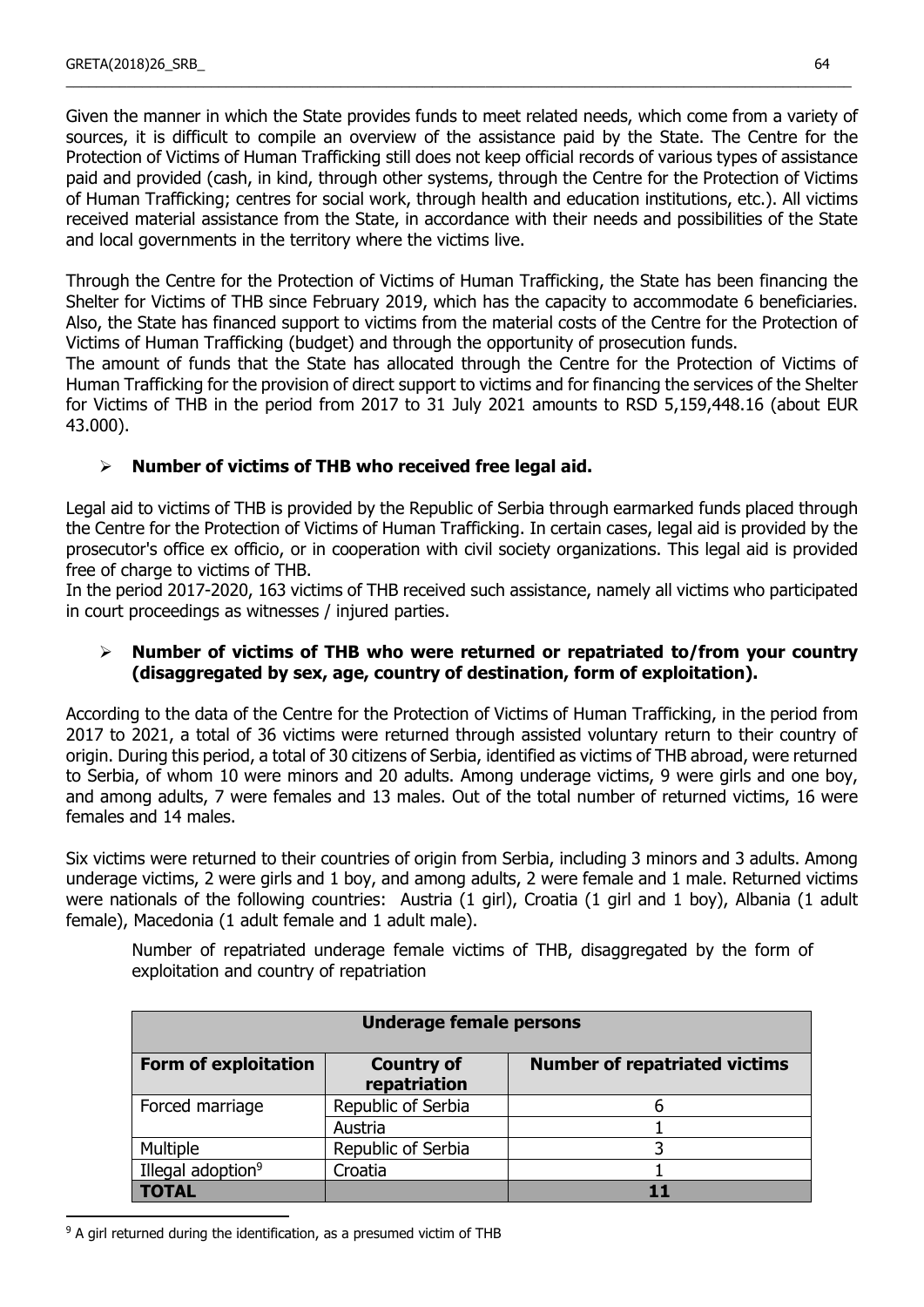Number of repatriated adult female victims of THB, disaggregated by the form of exploitation and country of repatriation

\_\_\_\_\_\_\_\_\_\_\_\_\_\_\_\_\_\_\_\_\_\_\_\_\_\_\_\_\_\_\_\_\_\_\_\_\_\_\_\_\_\_\_\_\_\_\_\_\_\_\_\_\_\_\_\_\_\_\_\_\_\_\_\_\_\_\_\_\_\_\_\_\_\_\_\_\_\_\_\_\_\_\_\_\_\_\_\_\_\_\_\_\_\_\_\_\_\_\_\_\_\_\_

| <b>Adult female persons</b> |                                   |                                         |  |  |  |  |  |
|-----------------------------|-----------------------------------|-----------------------------------------|--|--|--|--|--|
| <b>Form of exploitation</b> | <b>Country of</b><br>repatriation | <b>Number of repatriated</b><br>victims |  |  |  |  |  |
| Forced marriage             | Albania                           |                                         |  |  |  |  |  |
| Sexual exploitation         | Republic of Serbia                |                                         |  |  |  |  |  |
|                             | Macedonia                         |                                         |  |  |  |  |  |
| Criminal exploitation       | Republic of Serbia                |                                         |  |  |  |  |  |
| Multiple                    | Republic of Serbia                |                                         |  |  |  |  |  |
| <b>TOTAL</b>                |                                   | q                                       |  |  |  |  |  |

Number of repatriated underage male victims of THB, disaggregated by the form of exploitation and country of repatriation

| <b>Underage males</b>                                  |                                   |                                         |  |  |  |  |  |  |
|--------------------------------------------------------|-----------------------------------|-----------------------------------------|--|--|--|--|--|--|
| <b>Form of exploitation</b>                            | <b>Country of</b><br>repatriation | <b>Number of</b><br>repatriated victims |  |  |  |  |  |  |
| Multiple (criminal exploitation and forced<br>begging) | Republic of Serbia                |                                         |  |  |  |  |  |  |
| Illegal adoption <sup>10</sup>                         | Croatia                           |                                         |  |  |  |  |  |  |
| <b>TOTAL</b>                                           |                                   |                                         |  |  |  |  |  |  |

Number of repatriated adult male victims of THB, disaggregated by the form of exploitation and country of repatriation

| <b>Adult males</b>          |                                   |                                         |  |  |  |  |
|-----------------------------|-----------------------------------|-----------------------------------------|--|--|--|--|
| <b>Form of exploitation</b> | <b>Country of</b><br>repatriation | <b>Number of repatriated</b><br>victims |  |  |  |  |
| Labour exploitation         | Republic of Serbia                | 13                                      |  |  |  |  |
|                             | Macedonia                         |                                         |  |  |  |  |
| TOTAL                       |                                   | 14                                      |  |  |  |  |

 $\overline{a}$ <sup>10</sup> A boy returned during the identification, as a presumed victim of THB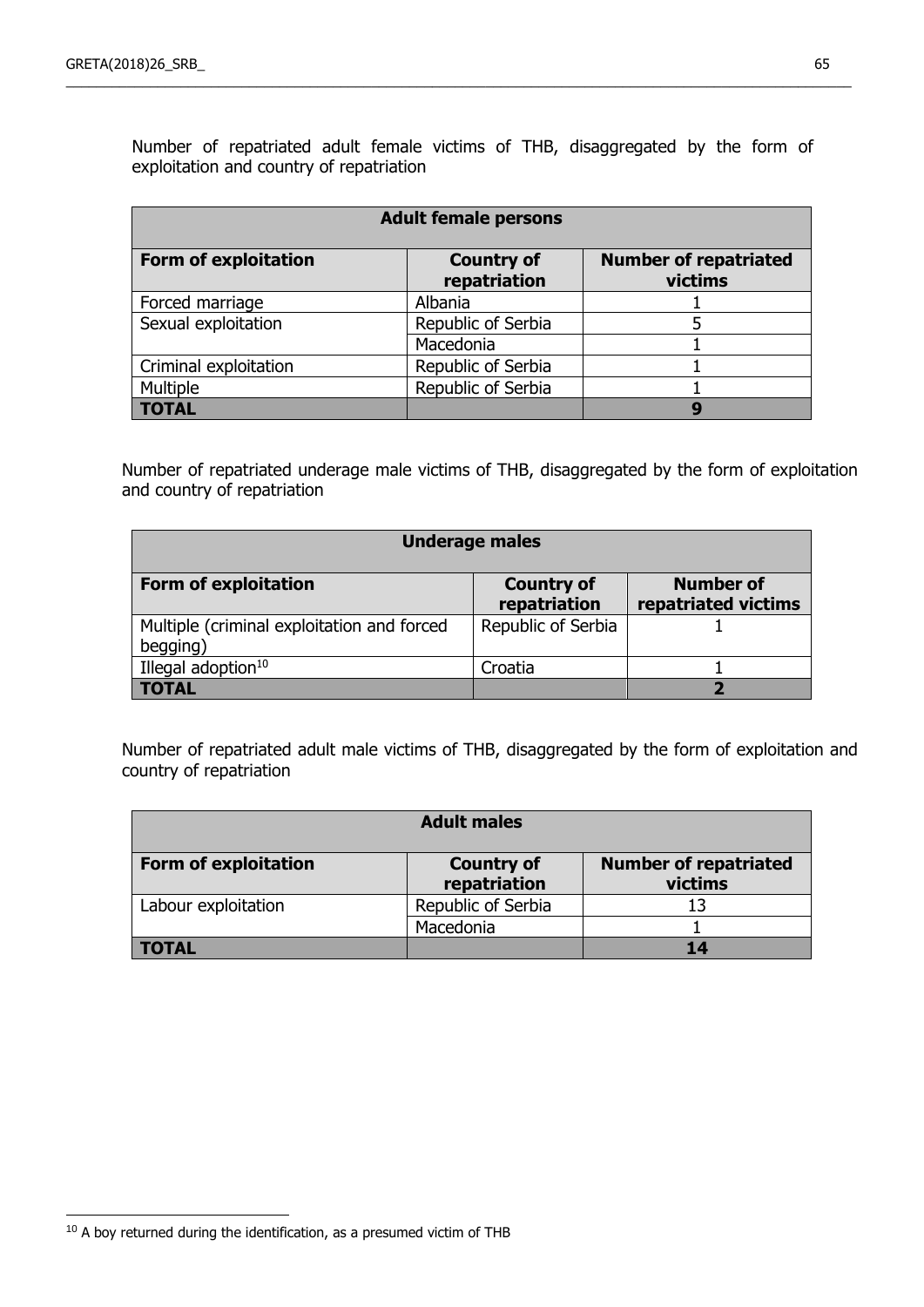Number of victims of THB, Serbian nationals, who were returned to the Republic of Serbia, disaggregated by the country from which they were repatriated, age and sex

\_\_\_\_\_\_\_\_\_\_\_\_\_\_\_\_\_\_\_\_\_\_\_\_\_\_\_\_\_\_\_\_\_\_\_\_\_\_\_\_\_\_\_\_\_\_\_\_\_\_\_\_\_\_\_\_\_\_\_\_\_\_\_\_\_\_\_\_\_\_\_\_\_\_\_\_\_\_\_\_\_\_\_\_\_\_\_\_\_\_\_\_\_\_\_\_\_\_\_\_\_\_\_

| <b>Country</b><br>from which<br>they were |                | under<br>18 | over 18        |    | <b>TOTAL</b>   |
|-------------------------------------------|----------------|-------------|----------------|----|----------------|
| repatriated                               | F              | M           | F              | M  |                |
| Belgium                                   | 1              |             | 1              |    | 2              |
| France                                    | 2              |             |                |    | $\overline{2}$ |
| Germany                                   | 1              |             | $\overline{2}$ |    | 3              |
| Italy                                     | 1              | 1           |                |    | $\overline{2}$ |
| Montenegro                                | 2              |             |                |    | $\overline{2}$ |
| Slovenia                                  | $\overline{2}$ |             |                |    | $\overline{2}$ |
| Switzerland                               |                |             | 2              |    | $\overline{2}$ |
| Luxemburg                                 |                |             | 1              |    | 1              |
| <b>Denmark</b>                            |                |             | 1              |    | 1              |
| <b>Russia</b>                             |                |             |                | 13 | 13             |
| <b>TOTAL</b>                              | 9              | 1           | 7              | 13 | 30             |
|                                           |                | 10          |                | 20 |                |

Number of victims of THB, foreign nationals, who were exploited in the Republic of Serbia and who were returned to their country of origin (country of repatriation) from the Republic of Serbia

| <b>Country of repatriation</b> | under<br>18              |   |                          | over 18 | <b>TOTAL</b> |
|--------------------------------|--------------------------|---|--------------------------|---------|--------------|
|                                | F                        | M | F                        | M       |              |
| Austria                        |                          |   |                          |         |              |
| Croatia                        |                          |   |                          |         |              |
| Albania                        |                          |   |                          |         |              |
| Macedonia                      |                          |   |                          |         |              |
| <b>TOTAL</b>                   | $\overline{\phantom{a}}$ |   | $\overline{\phantom{a}}$ |         |              |
|                                |                          |   |                          |         |              |

Number of repatriated victims of THB, disaggregated by the form of exploitation, age and sex

| <b>Form of exploitation</b> | under<br>18 |                          | over 18 |    | <b>TOTAL</b>   |
|-----------------------------|-------------|--------------------------|---------|----|----------------|
|                             | F           | M                        | F       | M  |                |
| Forced marriage             | 7           |                          |         |    | 8              |
| Sexual exploitation         |             |                          | 6       |    | 6              |
| Criminal exploitation       |             |                          |         |    |                |
| Multiple exploitation       | 3           |                          |         |    | 5              |
| Illegal adoption            | 1           |                          |         |    | $\overline{2}$ |
| Labour exploitation         |             |                          |         | 14 | 14             |
| <b>TOTAL</b>                | 11          | $\overline{\phantom{0}}$ | 9       | 14 | 36             |
|                             |             | 13                       | 23      |    |                |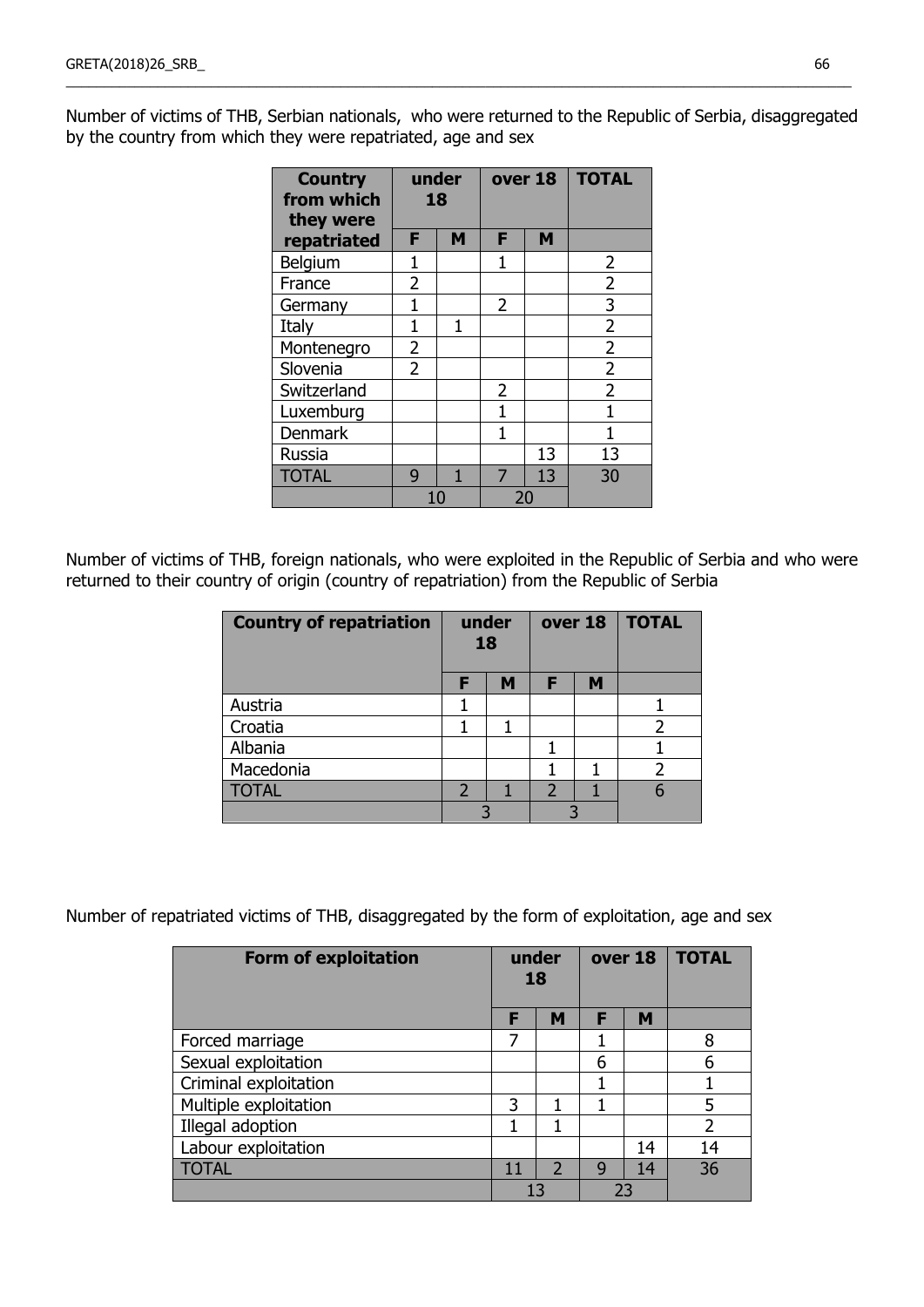In the reporting period, additional 26 victims of THB returned to the Republic of Serbia on their own, after which the identification and support process began. Currently, preparations for voluntary return are underway for 3 underage victims who are to return to the Republic of Serbia, and all three cases involve forced marriage as a form of exploitation.

\_\_\_\_\_\_\_\_\_\_\_\_\_\_\_\_\_\_\_\_\_\_\_\_\_\_\_\_\_\_\_\_\_\_\_\_\_\_\_\_\_\_\_\_\_\_\_\_\_\_\_\_\_\_\_\_\_\_\_\_\_\_\_\_\_\_\_\_\_\_\_\_\_\_\_\_\_\_\_\_\_\_\_\_\_\_\_\_\_\_\_\_\_\_\_\_\_\_\_\_\_\_\_

### **Number of investigations into THB cases (disaggregated by type of exploitation, with an indication of the number of victims concerned).**

| Year                                                     | 2017                          |                | 2018                          |                | 2019                          |                | 2020                          |                | <b>TOTAL</b>                                      |                                       |
|----------------------------------------------------------|-------------------------------|----------------|-------------------------------|----------------|-------------------------------|----------------|-------------------------------|----------------|---------------------------------------------------|---------------------------------------|
| <b>Number of</b><br>criminal<br>complaints               | 10                            |                | 27                            |                | 21                            |                | 23                            |                | 81                                                |                                       |
| <b>Number of</b><br>perpetrators                         | 24                            |                | 50                            |                | 42                            |                | 50                            |                | 166                                               |                                       |
| <b>Number of</b><br>victims                              | 20                            |                | 32                            |                | 33                            |                | 38                            |                | 123                                               |                                       |
| Form of<br>exploitation                                  | <b>Criminal</b><br>complaints | <b>Victims</b> | <b>Criminal</b><br>complaints | <b>Victims</b> | <b>Criminal</b><br>complaints | <b>Victims</b> | <b>Criminal</b><br>complaints | <b>Victims</b> | <b>Number of</b><br><b>Criminal</b><br>complaints | <b>Number</b><br>of<br><b>Victims</b> |
| <b>Sexual</b>                                            | $\overline{4}$                | 6              | 13                            | 16             | 15                            | 15             | 14                            | 19             | 46                                                | 56                                    |
| Labour                                                   |                               |                | $\overline{4}$                | 4              | $\overline{2}$                | 14             | $\overline{4}$                | 11             | 10                                                | 29                                    |
| <b>Multiple</b>                                          | 1                             | 1              | 4                             | 4              | $\overline{2}$                | $\overline{2}$ | $\overline{2}$                | 3              | 9                                                 | 10                                    |
| <b>Abuse for</b><br>pornographic<br>purposes             | 1                             | 9              |                               |                |                               |                |                               |                | 1                                                 | 9                                     |
| <b>Forced</b><br>marriage                                | 3                             | 3              | 2                             | $\overline{2}$ | 2                             | $\overline{2}$ |                               |                | $\overline{7}$                                    | $\overline{7}$                        |
| <b>Criminal</b><br>exploitation                          |                               |                |                               |                |                               |                | $\overline{2}$                | 4              | $\overline{2}$                                    | $\overline{4}$                        |
| <b>Forced</b><br>begging                                 |                               |                | 3                             | 3              |                               |                | 1                             | $\mathbf{1}$   | 4                                                 | $\overline{4}$                        |
| <b>Exploitation</b><br>not started                       |                               |                | 1                             | 3              |                               |                |                               |                | $\mathbf{1}$                                      | 3                                     |
| <b>Slavery and</b><br>practices<br>similar to<br>slavery | 1                             | 1              |                               |                |                               |                |                               |                | 1                                                 | $\mathbf{1}$                          |
| <b>TOTAL</b>                                             | 10                            | 20             | 27                            | 32             | 21                            | 33             | 23                            | 38             | 81                                                | 123                                   |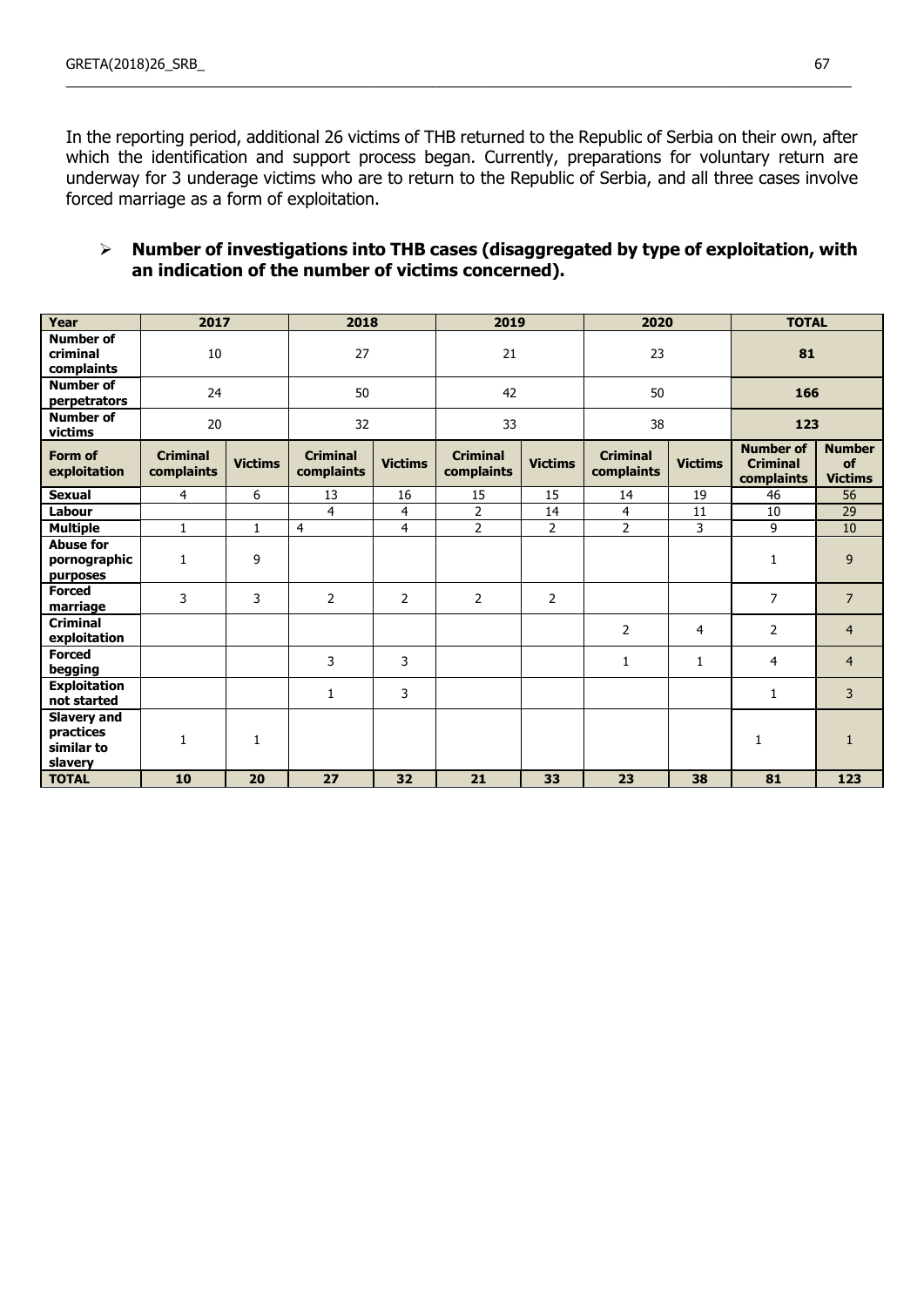**Number of prosecutions in THB cases (disaggregated by type of exploitation, with an indication of the number of victims and defendants concerned).** 

\_\_\_\_\_\_\_\_\_\_\_\_\_\_\_\_\_\_\_\_\_\_\_\_\_\_\_\_\_\_\_\_\_\_\_\_\_\_\_\_\_\_\_\_\_\_\_\_\_\_\_\_\_\_\_\_\_\_\_\_\_\_\_\_\_\_\_\_\_\_\_\_\_\_\_\_\_\_\_\_\_\_\_\_\_\_\_\_\_\_\_\_\_\_\_\_\_\_\_\_\_\_\_

| <b>ACTIONS OF THE PUBLIC</b><br><b>PROSECUTOR'S OFFICE IN</b><br><b>CASES OF CRIMINAL OFFENSE</b><br>OF HUMAN TRAFFICKING<br><b>UNDER ART. 388 CC</b> |                                  |                                          |                                 |                                 |                 |  |
|-------------------------------------------------------------------------------------------------------------------------------------------------------|----------------------------------|------------------------------------------|---------------------------------|---------------------------------|-----------------|--|
| <b>YEAR</b>                                                                                                                                           | Pending from the previous period | Total newly filed complaints for persons | REJECTED complaints for persons | INVESTIGATION ORDER for persons | ACCUSED PERSONS |  |
| 2017                                                                                                                                                  | $\overline{2}$                   | 18                                       | 4                               | 13                              | 3               |  |
| 2018                                                                                                                                                  | 22                               | 33                                       | 10                              | 22                              | 20              |  |
| 2019                                                                                                                                                  | 23                               | 33                                       | 2                               | 29                              | 22              |  |
| 2020                                                                                                                                                  | 20                               | 57                                       | 15                              | 44                              | 24              |  |

### **Number of convicted perpetrators of THB (disaggregated by sex, age, nationality, form of exploitation).**

In the period from 1 January 2017 until 31 July 2021, competent courts rendered 37 final judgments of conviction against 54 offenders for the exploitation of 83 persons (victims of THB). The most frequent forms of exploitation were sexual (80), forced labour (1), forced begging (3), and criminal exploitation for theft (1). One person was victim of multiple exploitation, thus the number of forms of exploitation is bigger than the number of victims.

Of the 54 convicted persons, 40 are male and 14 female, males are aged 20 to 69 and females 17 to 56. Out of the total number of convicted persons, 51 are citizens of the Republic of Serbia (39 male and 12 female), two are citizens of the Republic of Austria (one male and one female), and one female has dual citizenship (the Republic of Serbia and the Republic of Hungary).

 **Number of convictions for THB, with an indication of the form of exploitation, whether the victim was adult or child, the type and duration of the penalties, and whether they were effectively enforced or suspended.**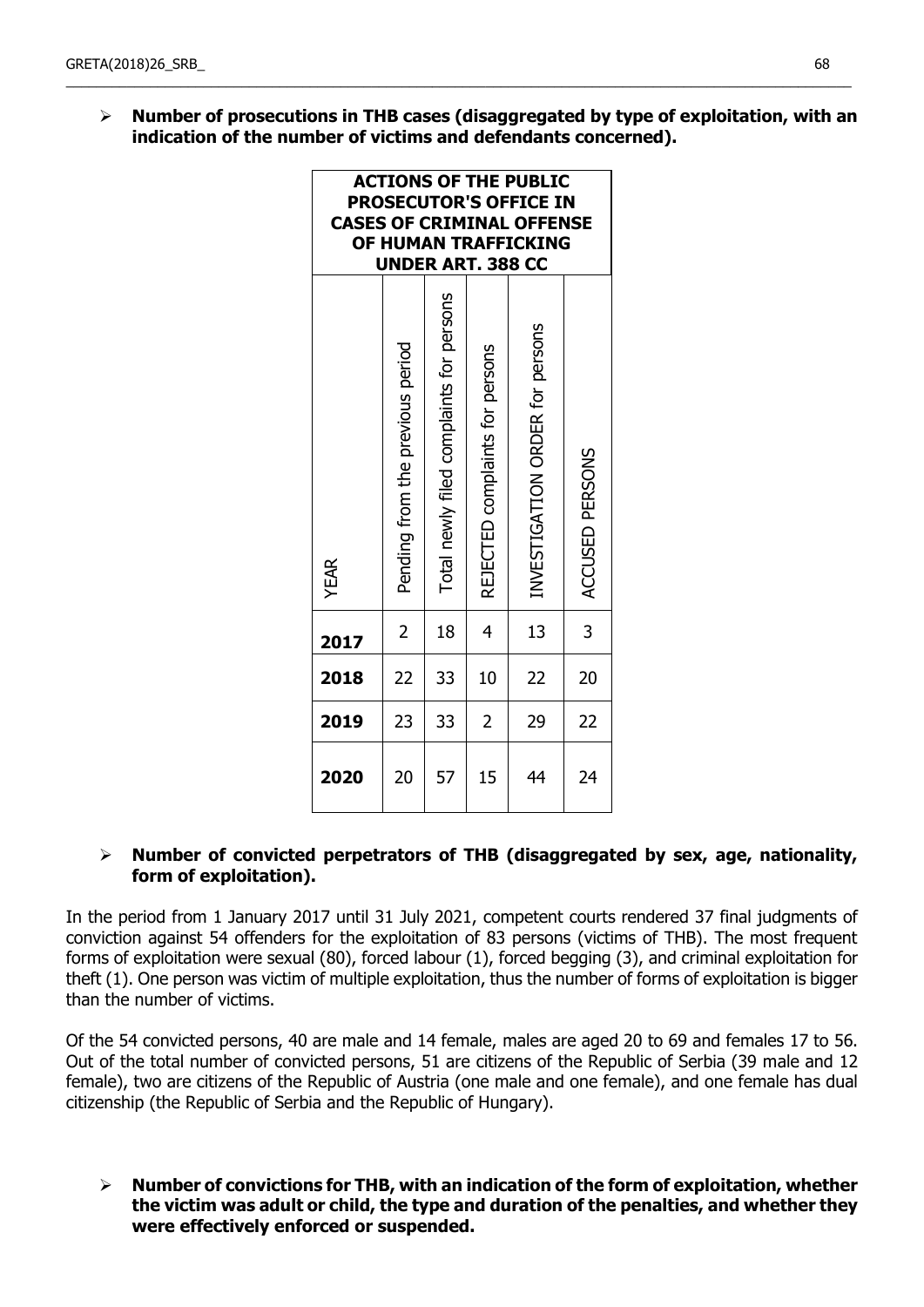In the period from 1 January 2017 until 31 July 2021, competent courts rendered 37 final judgments of conviction against 54 offenders for the exploitation of 83 persons (victims of THB). Out of the total number of victims, 77 are females (35 minors and 42 adults), and 6 are males (2 minors and 4 adults). The most frequent forms of exploitation were sexual (80), forced labour (1), forced begging (3), and criminal exploitation for theft (1). One person was victim of multiple exploitation, thus the number of forms of exploitation is bigger than the number of victims.

\_\_\_\_\_\_\_\_\_\_\_\_\_\_\_\_\_\_\_\_\_\_\_\_\_\_\_\_\_\_\_\_\_\_\_\_\_\_\_\_\_\_\_\_\_\_\_\_\_\_\_\_\_\_\_\_\_\_\_\_\_\_\_\_\_\_\_\_\_\_\_\_\_\_\_\_\_\_\_\_\_\_\_\_\_\_\_\_\_\_\_\_\_\_\_\_\_\_\_\_\_\_\_

There were no suspended sentences in the related period.

In the period from 1 January 2017 until 31 July 2021, competent courts rendered 37 final judgments of conviction against 54 offenders, under which 49 persons were sentenced to a term of imprisonment in a custodial institution (37 males and 12 females), four persons to a term in house arrest (three mail and one female), and one female to a term in correctional institution.

| <b>Type of penalty</b> |                                                 |                     |  |                                 |  |  |
|------------------------|-------------------------------------------------|---------------------|--|---------------------------------|--|--|
|                        | <b>Custodial institution -</b><br><b>PRISON</b> | <b>House arrest</b> |  | <b>Correctional institution</b> |  |  |
|                        |                                                 |                     |  |                                 |  |  |
|                        |                                                 |                     |  |                                 |  |  |
|                        |                                                 |                     |  |                                 |  |  |
| 54                     |                                                 |                     |  |                                 |  |  |

| <b>Effective prison sentence in</b><br>custodial institution - PRISON |                |  |  |  |
|-----------------------------------------------------------------------|----------------|--|--|--|
| below 1 year                                                          | 1              |  |  |  |
| $1 - 2$ years                                                         | 3              |  |  |  |
| $2 - 3$ years                                                         | 4              |  |  |  |
| $3 - 4$ years                                                         | 11             |  |  |  |
| $4 - 5$ years                                                         | 5              |  |  |  |
| $5 - 6$ years                                                         | 17             |  |  |  |
| $6 - 7$ years                                                         | 1              |  |  |  |
| $7 - 8$ years                                                         | 1              |  |  |  |
| $8 - 9$ years                                                         | 0              |  |  |  |
| $9 - 10$ years                                                        | $\overline{2}$ |  |  |  |
| $10 - 11$ years                                                       | 3              |  |  |  |
| $11 - 12$ years                                                       |                |  |  |  |
| 12 - 13 years                                                         |                |  |  |  |
|                                                                       |                |  |  |  |

| <b>Effective prison sentence</b><br>at home |  |  |  |
|---------------------------------------------|--|--|--|
| below 1 year                                |  |  |  |
| $1 - 2$ years                               |  |  |  |
|                                             |  |  |  |

**Number of judgments in THB cases resulting in the confiscation of assets.**